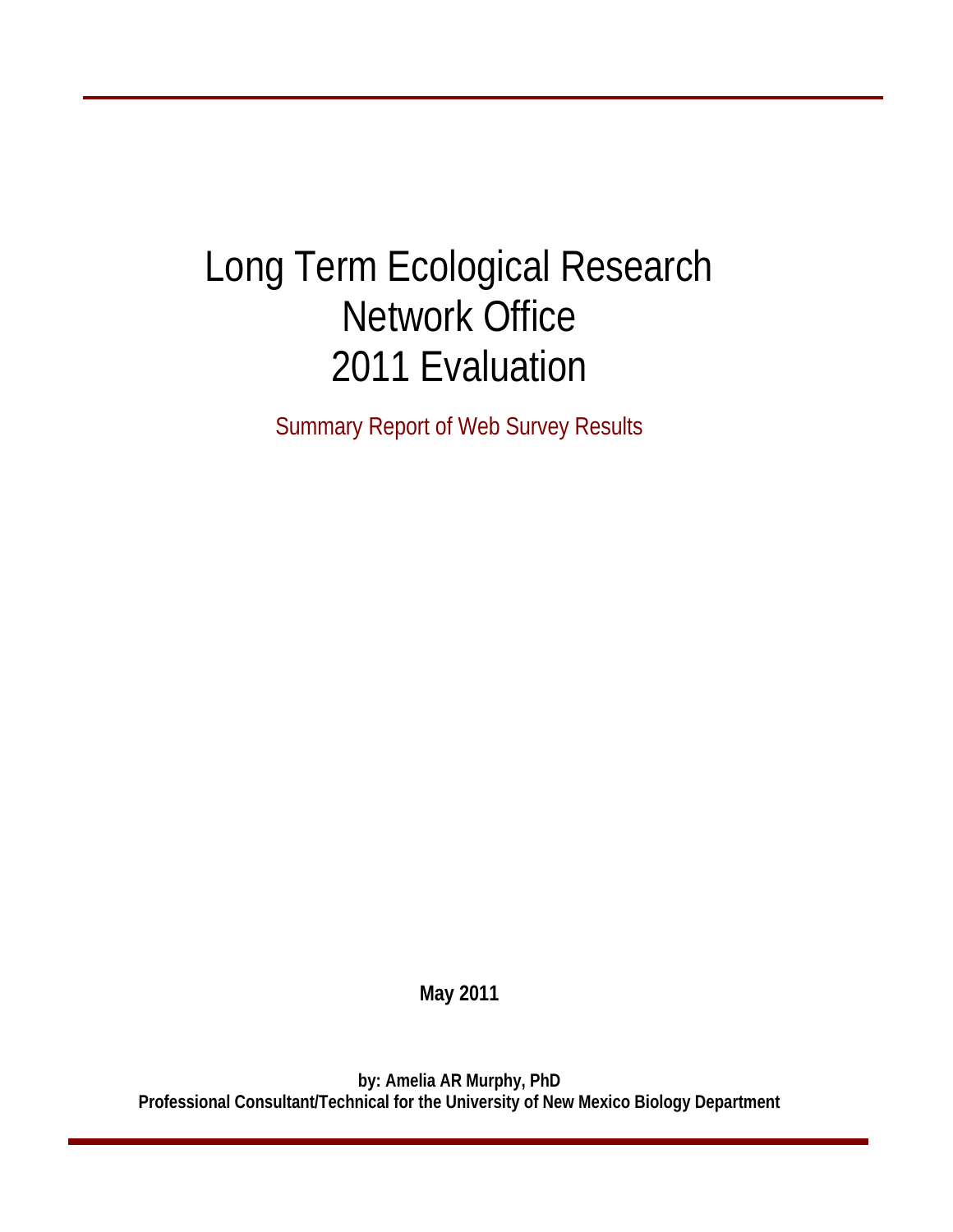# **CONTENTS**

**Executive Summary**

**Selected Results: No Use Data**

**Selected Results: Verbatim Responses**

**Surveymonkey Summary Results**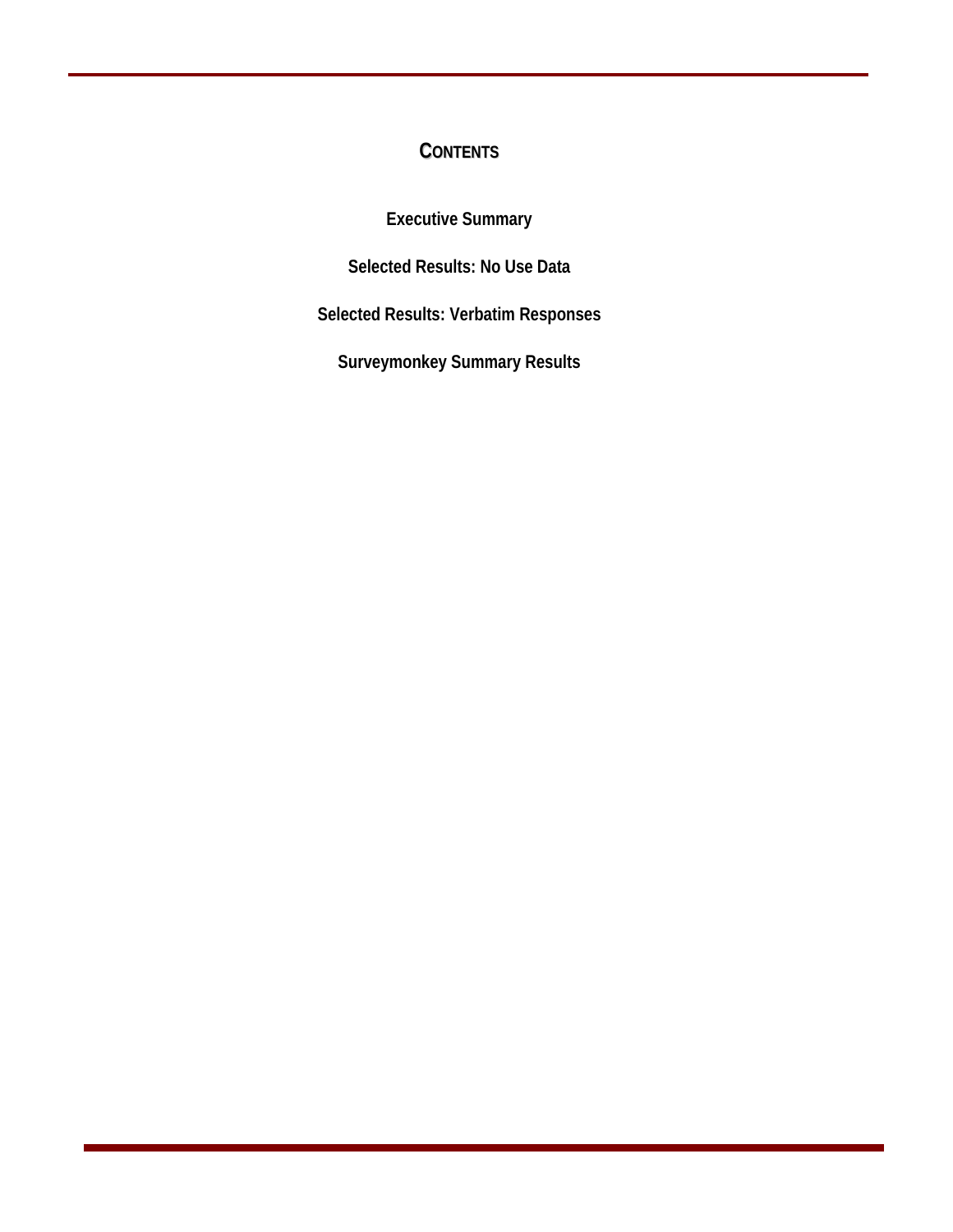# **LNO Evaluation 2011 Executive Summary**

# **About the Survey**

- **Design** 
	- **•** Based on 2009 instrument with minor modifications.
	- **•** Web-based instrument programmed into SurveyMonkey.
- **Potential Respondents** 
	- **•** All LTER-affiliated personnel; original list had 1,983 potential respondents
	- **•** 14 participants had previously opted out of all SurveyMonkey contacts and did not have the opportunity to participate
	- **•** 6 emails bounced with no follow-up information available.
	- **•** Total respondents: 467 with 452 used in analysis (15 of the partial surveys did not meet minimum criteria for inclusion).
- **Recruitment Contacts** 
	- **•** April 19, 2011 Email from LNO Board to potential participants
	- **•** April 20, 2011 First invitation to participate, with a unique link to the survey.
	- **•** April 25, 2011 Survey Reminder
	- **•** April 28, 2011 Survey Date Extended Announcement
	- **•** May 2, 2011 Email from R. Waide
	- **•** May 4, 2011 Final Reminder

# **Survey Highlights**

- **Respondents** 
	- **•** Of the 23 sites, Kellogg (KBS) had the most participants (8.3%); all sites had at least 7 respondents; 2.9% of respondents indicated they were not affiliated with any particular site.
	- **•** A quarter of respondents (25.0%) indicated they were current graduate students (and student interns). Other categories representing more than 10% of respondents: Co-Pi, 17%; Visiting Researcher/Collaborators, 11.7%; and Technical/Program personnel, 10.8%.

# **Information Managers**

- **•** 25 information managers responded to the survey with 60% indicating their level of expertise with EML as High or Very High.
- **•** 94% state they request EML implementation assistance from LNO staff *a few times a year or less*.
- **•** When they are aware of the data and EML-related services and functions offered they are satisfied with those services.
- **•** They are more confident in the security of the LNO site and databases than in 2009 (64% choosing 9 or 10 on the confidence scale in 2011; 44.8 in 2009).
- **Notable Changes Over Time (comparisons from 2009 to 2011)** 
	- The reported submission of requests to the request tracking system has decreased 2.4%; as have satisfaction with the timeliness and usefulness of LNO responses to their problems.
	- **•** There are *increases* in the reported use of email group lists, video conferencing, the Image Archive, the Data Catalog, and in submission for proposals and participation in meetings and training offered by LNO.
	- **•** There have been *decreases* in the reported use of: @lternet.edu mail aliases, personnel directory, LTER Bibliography, the Climate Database, and the Remote Sensing Archive.
	- **•** There appears to be no real change in the use of the Hydrographic Database or the Document Archive.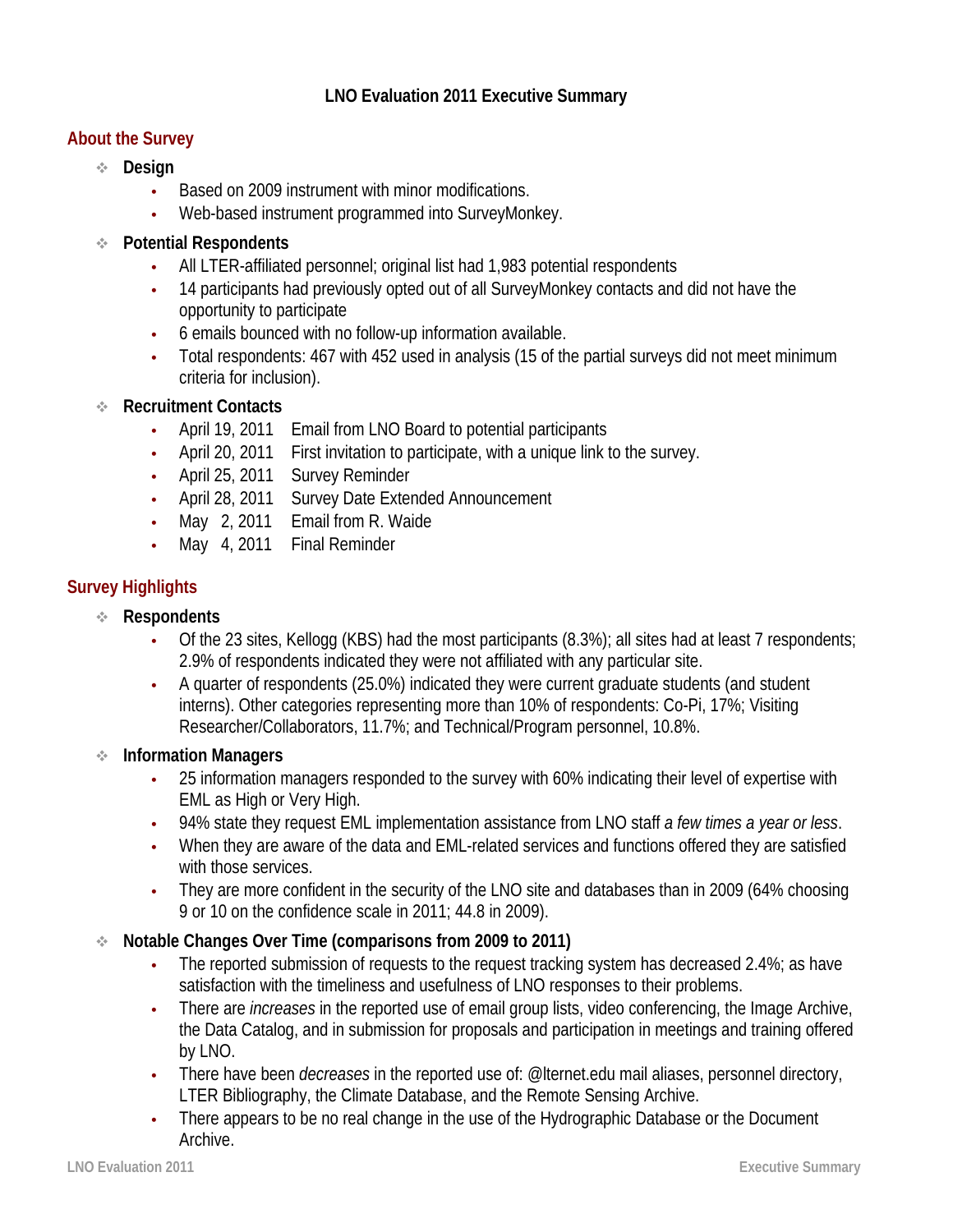# **LNO Evaluation 2011 Selected Survey Results**

**These results focus on those who said they did not use a particular service provided by LNO; tables are the frequency distributions for each category of self-identified 'role at research site,' plus the verbatim 'other' answers where provided.** 

# **Self-identified Role at Site (Recoded)**

|                                  | Frequency    | Percent       |
|----------------------------------|--------------|---------------|
| Admin/Mgmnt                      | $\mathbf{2}$ | $\mathbf{.4}$ |
| Co <sub>PI</sub>                 | 77           | 17.0          |
| Education Coordinator/Researcher | 28           | 6.2           |
| Former Student/Researcher        | 16           | 3.5           |
| <b>Graduate Student</b>          | 113          | 25.0          |
| <b>Information Manager</b>       | 26           | 5.8           |
| Lead PI                          | 28           | 6.2           |
| Post-doctoral Researcher         | 23           | 5.1           |
| Site Scientist/Educator          | 37           | 8.2           |
| Technician/Lab Program           | 49           | 10.8          |
| Visiting Researcher/Collaborator | 53           | 11.7          |
| Total                            | 452          | 100.0         |

**Which one of the following best describes your role at your research site?**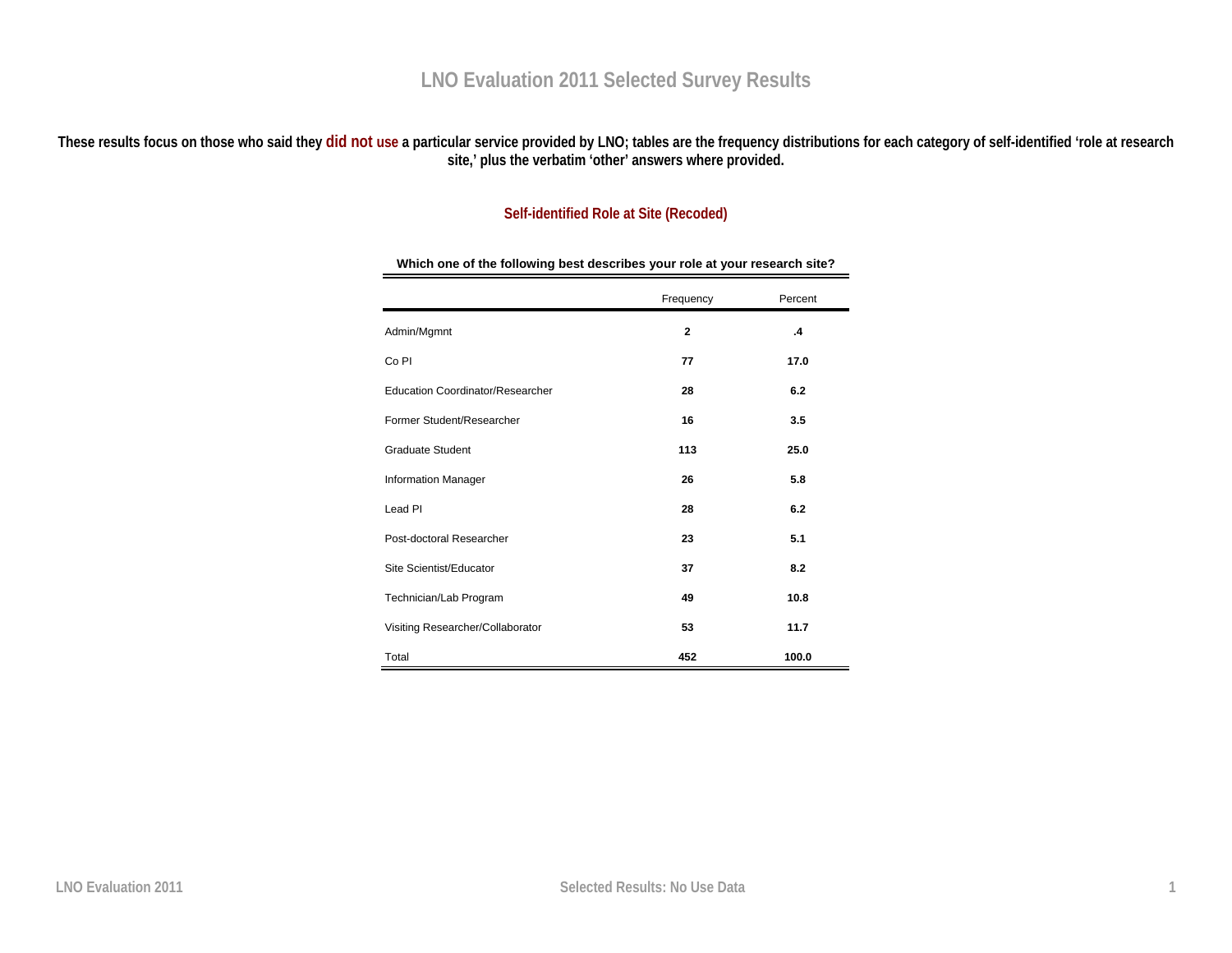#### **Q14) For what reason did you not submit your request to the request tracking system a[t](mailto:tech_support@lternet.edu) [tech\\_support@lternet.edu](mailto:tech_support@lternet.edu) or [office\\_support@lternet.edu](mailto:office_support@lternet.edu)?**

|                                  |                                  |       | Had other<br>concerns | Had other time<br>concerns | Needed the<br>information<br>immediately | Other          | Too impersonal | Unaware of request<br>tracking system | Wasn't sure my question was<br>appropriate for this system | Total          |
|----------------------------------|----------------------------------|-------|-----------------------|----------------------------|------------------------------------------|----------------|----------------|---------------------------------------|------------------------------------------------------------|----------------|
| Which one of the Admin/Mgmnt     |                                  | Count | $\mathbf{0}$          | $\mathbf{0}$               | $\mathbf{0}$                             | $\mathbf{0}$   | $\mathbf 0$    | $\mathbf{1}$                          | 0                                                          | $\mathbf{1}$   |
| following best<br>describes your |                                  | %     | .0%                   | .0%                        | .0%                                      | .0%            | .0%            | 100.0%                                | .0%                                                        | 100.0%         |
| role at your<br>research site?   | Co <sub>PI</sub>                 | Count | $\mathbf 0$           | $\mathbf{0}$               | $\mathbf{0}$                             | 5              | $\mathbf 0$    | 6                                     | $\mathbf{0}$                                               | 11             |
|                                  |                                  | %     | .0%                   | .0%                        | .0%                                      | 45.5%          | .0%            | 54.5%                                 | .0%                                                        | 100.0%         |
|                                  | Education Coordinator/Researcher | Count | $\mathbf 0$           | $\mathbf{0}$               | $\overline{2}$                           | $\mathbf{1}$   | $\mathbf 0$    | $\overline{4}$                        | $\mathbf{1}$                                               | 8              |
|                                  |                                  | %     | .0%                   | .0%                        | 25.0%                                    | 12.5%          | .0%            | 50.0%                                 | 12.5%                                                      | 100.0%         |
|                                  | <b>Graduate Student</b>          | Count | $\mathbf 0$           | $\mathbf{0}$               | $\mathbf{1}$                             | $\mathbf{1}$   | $\overline{2}$ | $\overline{2}$                        | $\mathbf{1}$                                               | $\overline{7}$ |
|                                  |                                  | %     | .0%                   | .0%                        | 14.3%                                    | 14.3%          | 28.6%          | 28.6%                                 | 14.3%                                                      | 100.0%         |
|                                  | <b>Information Manager</b>       | Count | $\mathbf 0$           | $\mathbf{1}$               | 4                                        | $\mathbf{3}$   | $\mathbf{0}$   | $\mathbf{1}$                          | $\overline{2}$                                             | 11             |
|                                  |                                  | %     | .0%                   | 9.1%                       | 36.4%                                    | 27.3%          | .0%            | 9.1%                                  | 18.2%                                                      | 100.0%         |
|                                  | Lead PI                          | Count | $\mathbf 0$           | $\mathbf{0}$               | $\mathbf{0}$                             | $\overline{4}$ | $\overline{3}$ | $\mathbf{3}$                          | $\overline{2}$                                             | 12             |
|                                  |                                  | %     | .0%                   | .0%                        | .0%                                      | 33.3%          | 25.0%          | 25.0%                                 | 16.7%                                                      | 100.0%         |
|                                  | Post-doctoral Researcher         | Count | $\mathbf 0$           | $\mathbf{0}$               | $\mathbf{0}$                             | $\mathbf{1}$   | $\overline{1}$ | $\mathbf{1}$                          | $\mathbf{0}$                                               | 3              |
|                                  |                                  | %     | .0%                   | .0%                        | .0%                                      | 33.3%          | 33.3%          | 33.3%                                 | .0%                                                        | 100.0%         |
|                                  | Site Scientist/Educator          | Count | $\mathbf 0$           | $\mathbf{0}$               | $\mathbf{0}$                             | $\mathbf{1}$   | $\mathbf 0$    | $\overline{2}$                        | $\overline{2}$                                             | 5              |
|                                  |                                  | %     | .0%                   | $.0\%$                     | .0%                                      | 20.0%          | .0%            | 40.0%                                 | 40.0%                                                      | 100.0%         |
|                                  | Technician/Lab Program           | Count | $\overline{1}$        | $\mathbf{0}$               | $\mathbf{0}$                             | $\mathbf{0}$   | $\overline{1}$ | $\overline{2}$                        | $\mathbf{1}$                                               | 5              |
|                                  |                                  | %     | 20.0%                 | $.0\%$                     | $.0\%$                                   | $.0\%$         | 20.0%          | 40.0%                                 | 20.0%                                                      | 100.0%         |
|                                  | Visiting Researcher/Collaborator | Count | $\mathbf 0$           | $\mathbf{1}$               | $\overline{2}$                           | $\mathbf{1}$   | $\mathbf 0$    | $\overline{2}$                        | 2                                                          | 8              |
|                                  |                                  | %     | .0%                   | 12.5%                      | 25.0%                                    | 12.5%          | .0%            | 25.0%                                 | 25.0%                                                      | 100.0%         |
|                                  | Total                            | Count | $\mathbf{1}$          | $\overline{2}$             | 9                                        | 17             | $\overline{7}$ | 24                                    | 11                                                         | 71             |
|                                  |                                  | %     | 1.4%                  | 2.8%                       | 12.7%                                    | 23.9%          | 9.9%           | 33.8%                                 | 15.5%                                                      | 100.0%         |

#### **Q3 Site Role by Q14 Reason Did Not Use Request Tracking System**

#### **Verbatim other**

#### **Convenience/knew who I needed to contact**

Asking in person is more convenient when clarifying needs

Casual conversation

was responding to an email from LNO staff about *specific subject*

couldn't remember the email address for the list

Easier to mail someone directly

Had been communicating directly with staff person

I just knew the right person to ask; pretty small community

I knew exactly who to contact.

I know staff that can answer my question

In my case it is easy to walk across the hall and ask for assistance

more expedient to contact the person who has responsibility for something

Needed to have a real time conversation with real time feedback specific question for specific staff member the question was specific to a person wanted to reach someone specifically Wanted to say Hi to LNO staff member **Concerns** didn't think it worked well from past experience Question from Feb 2009 languishes in Request Tracker; On simple issues should go to Request Tracker

response to system is erratic

#### **Miscellaneous**

Wasn't aware of this and plus, it wouldn't have been appropriate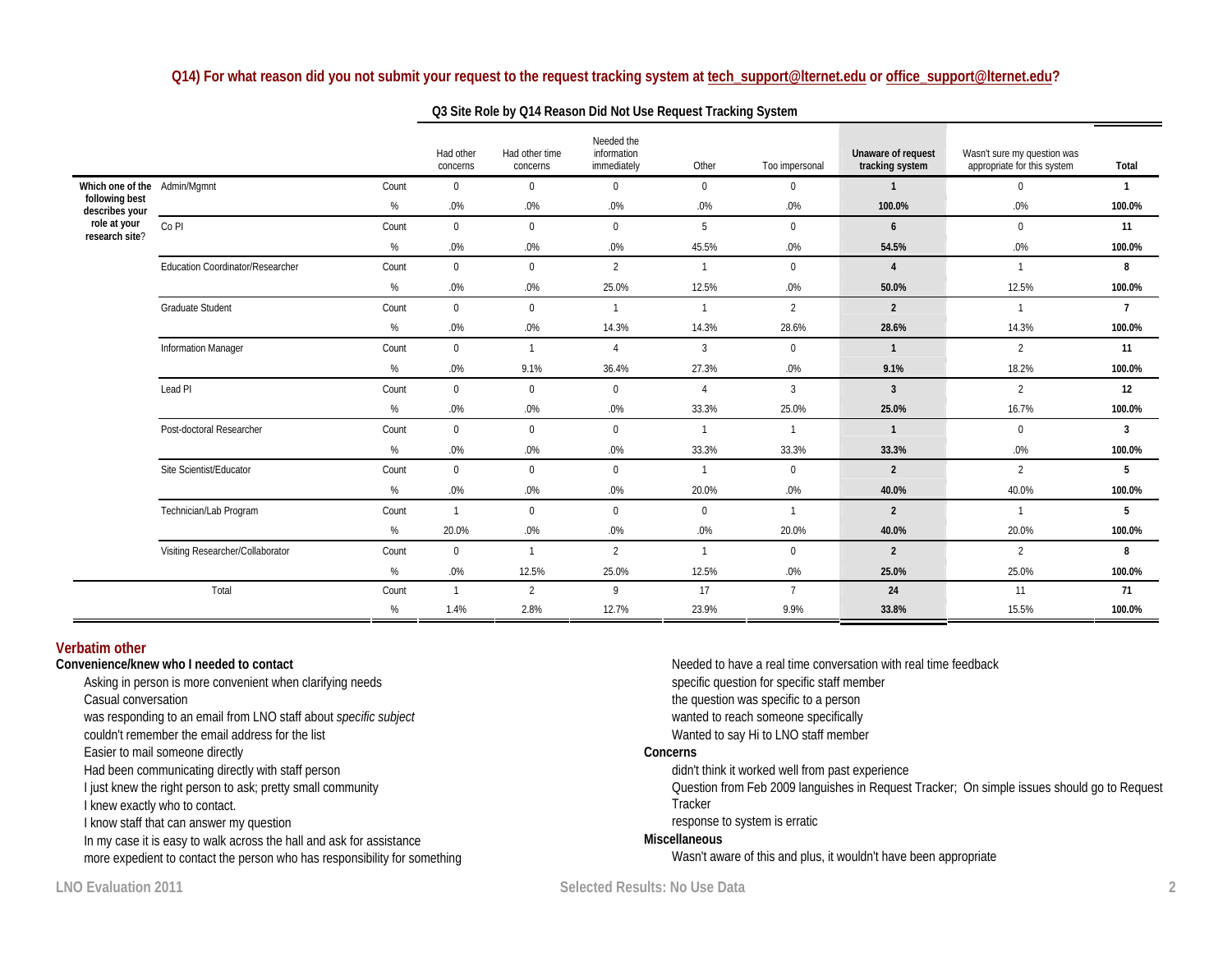### **Q20) Why don't you use the @lternet.edu mail aliases to contact individuals in the LTER network?**

|                                  |                                         |       | Have not had the need | It's easier to use another<br>email address | Not familiar with the mail<br>alias system | Other (please specify) | They are often<br>incorrect | Too time consuming | Total          |
|----------------------------------|-----------------------------------------|-------|-----------------------|---------------------------------------------|--------------------------------------------|------------------------|-----------------------------|--------------------|----------------|
| Which one of the Admin/Mgmnt     |                                         | Count | $\overline{1}$        |                                             | $\mathbf{0}$                               | $\mathbf{0}$           | $\mathbf{0}$                | $\mathbf{0}$       | $\overline{2}$ |
| following best<br>describes your |                                         | %     | 50.0%                 | 50.0%                                       | .0%                                        | .0%                    | .0%                         | $.0\%$             | 100.0%         |
| role at your<br>research site?   | Co <sub>PI</sub>                        | Count | 21                    | 28                                          | 17                                         | $\mathbf{0}$           | $\mathbf{0}$                | $\mathbf{1}$       | 67             |
|                                  |                                         | %     | 31.3%                 | 41.8%                                       | 25.4%                                      | .0%                    | .0%                         | 1.5%               | 100.0%         |
|                                  | <b>Education Coordinator/Researcher</b> | Count | $6\overline{6}$       | $7\overline{ }$                             | 10                                         | $\mathbf{0}$           | $\overline{1}$              | $\mathbf 0$        | 24             |
|                                  |                                         | %     | 25.0%                 | 29.2%                                       | 41.7%                                      | .0%                    | 4.2%                        | $.0\%$             | 100.0%         |
|                                  | Former Student/Researcher               | Count | 8                     | 3                                           | $\mathbf{1}$                               | $\mathbf{1}$           | $\mathbf{0}$                | $\mathbf{0}$       | 13             |
|                                  |                                         | $\%$  | 61.5%                 | 23.1%                                       | 7.7%                                       | 7.7%                   | $.0\%$                      | $.0\%$             | 100.0%         |
|                                  | <b>Graduate Student</b>                 | Count | 31                    | 20                                          | 52                                         | $\mathbf 0$            | $\mathbf{0}$                | $\mathbf 0$        | 103            |
|                                  |                                         | %     | 30.1%                 | 19.4%                                       | 50.5%                                      | .0%                    | .0%                         | .0%                | 100.0%         |
|                                  | <b>Information Manager</b>              | Count | $\overline{4}$        | 10                                          | $\mathbf{0}$                               | $\mathbf{0}$           | $\overline{1}$              | $\mathbf 0$        | 15             |
|                                  |                                         | %     | 26.7%                 | 66.7%                                       | .0%                                        | .0%                    | 6.7%                        | .0%                | 100.0%         |
|                                  | Lead PI                                 | Count | $\overline{4}$        | 12                                          | $\overline{2}$                             | $\mathbf{0}$           | $\overline{1}$              | $\mathbf{1}$       | 20             |
|                                  |                                         | $\%$  | 20.0%                 | 60.0%                                       | 10.0%                                      | .0%                    | 5.0%                        | 5.0%               | 100.0%         |
|                                  | Post-doctoral Researcher                | Count | $\overline{7}$        | 6                                           | $\overline{7}$                             | $\mathbf{0}$           | $\mathbf{0}$                | $\mathbf 0$        | 20             |
|                                  |                                         | %     | 35.0%                 | 30.0%                                       | 35.0%                                      | .0%                    | .0%                         | .0%                | 100.0%         |
|                                  | Site Scientist/Educator                 | Count | 11                    | 10                                          | 10                                         | $\mathbf{1}$           | $\mathbf{0}$                | $\mathbf{0}$       | 32             |
|                                  |                                         | $\%$  | 34.4%                 | 31.3%                                       | 31.3%                                      | 3.1%                   | $.0\%$                      | $.0\%$             | 100.0%         |
|                                  | Technician/Lab Program                  | Count | 20                    | 8                                           | 15                                         | $\mathbf{1}$           | $\mathbf{0}$                | $\mathbf{0}$       | 44             |
|                                  |                                         | $\%$  | 45.5%                 | 18.2%                                       | 34.1%                                      | 2.3%                   | .0%                         | .0%                | 100.0%         |
|                                  | Visiting Researcher/Collaborator        | Count | 26                    | 11                                          | 6                                          | $\mathbf{0}$           | $\mathbf{0}$                | $\mathbf{0}$       | 43             |
|                                  |                                         | %     | 60.5%                 | 25.6%                                       | 14.0%                                      | $.0\%$                 | .0%                         | $.0\%$             | 100.0%         |
|                                  | Total                                   | Count | 139                   | 116                                         | 120                                        | $\mathbf{3}$           | $\overline{3}$              | $\overline{2}$     | 383            |
|                                  |                                         | %     | 36.3%                 | 30.3%                                       | 31.3%                                      | .8%                    | $.8\%$                      | .5%                | 100.0%         |

#### **Q3 Site Role by Q20 Reason Did Not Use .lternet.edu Mail Alias**

#### **Verbatim other**

### **Easier to use other addresses**

I have always used individuals work email addresses

I know the contacts already

i use university addresses of those affiliated with LTER

Of the people I know well, I use their real email address, of the people I don't I do a web search

and that provides their institutional address

Usually already have the direct address

#### **Concerns with @lternet.edu system.**

It always looks like spam on my end, so I assume it does on the other.

not familiar, easy enough without it, who needs another thing to remember?

some are linked to email addresses that are not checked regularly/are not the main email address Sometimes they don't work -- << colleague >> emailed me once at alias, and email didn't reach me they are not kept up to date

internet search usually comes up off google faster

#### **Miscellaneous .**

relatively new as LTER PI It is a rather confusing web page (2) do not have that address anymore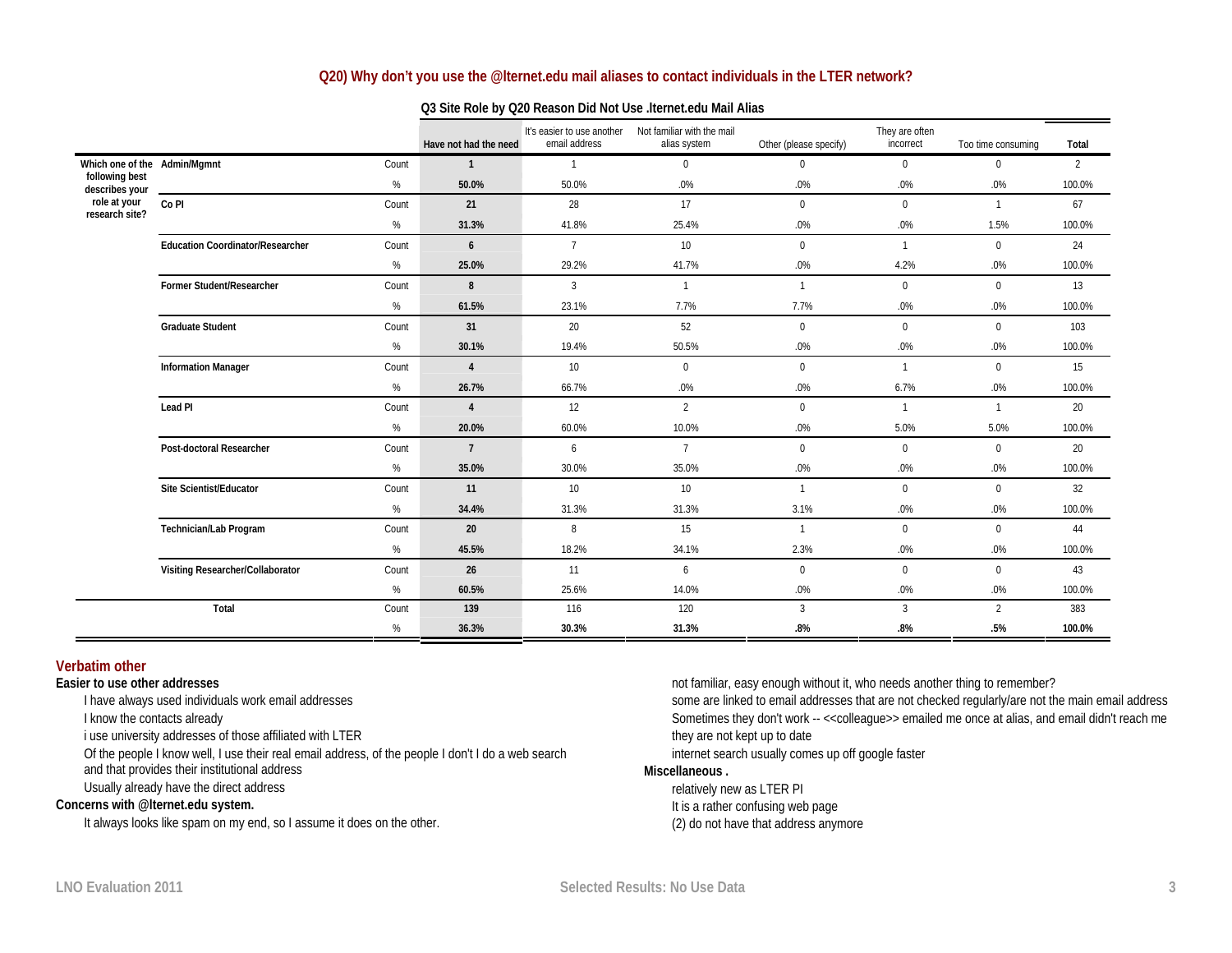### **Q24) Why don't you use the LNO-established e-mail group lists to contact groups within the LTER Network?**

|                   |                                           |       | Don't know which ones exist or<br>who they reach | Have not had the need | It's easier to use<br>another group mail<br>function | No need to do<br>this | Other (please<br>specify) | Wasn't aware it was<br>offered | Total          |
|-------------------|-------------------------------------------|-------|--------------------------------------------------|-----------------------|------------------------------------------------------|-----------------------|---------------------------|--------------------------------|----------------|
| Which             | Admin/Mgmnt                               | Count | 0                                                | $\mathbf{1}$          | $\mathbf{0}$                                         | $\mathbf 0$           | $\mathbf 0$               | $\mathbf{0}$                   | $\mathbf{1}$   |
| one of            |                                           | %     | .0%                                              | 100.0%                | .0%                                                  | .0%                   | $.0\%$                    | .0%                            | 100.0%         |
| the               | Co <sub>PI</sub>                          | Count | 22                                               | 36                    | $\overline{4}$                                       | $\mathbf{1}$          | $\mathbf{0}$              | $\mathbf{0}$                   | 63             |
| following<br>best |                                           | %     | 34.9%                                            | 57.1%                 | 6.3%                                                 | 1.6%                  | $.0\%$                    | .0%                            | 100.0%         |
|                   | describe Education Coordinator/Researcher | Count | $\overline{7}$                                   | 13                    | $\mathbf{0}$                                         | $\mathbf{0}$          | $\mathbf{0}$              | $\mathbf{0}$                   | 20             |
| s your            |                                           | %     | 35.0%                                            | 65.0%                 | .0%                                                  | $.0\%$                | $.0\%$                    | .0%                            | 100.0%         |
| role at<br>your   | Former Student/Researcher                 | Count | $\overline{4}$                                   | 8                     | $\mathbf{0}$                                         | $\mathbf{0}$          | $\mathbf{0}$              | $\mathbf{0}$                   | 12             |
| research          |                                           | %     | 33.3%                                            | 66.7%                 | .0%                                                  | .0%                   | .0%                       | .0%                            | 100.0%         |
| site?             | <b>Graduate Student</b>                   | Count | 32                                               | 64                    | $\overline{4}$                                       | $\mathbf{0}$          | $\mathbf{0}$              | $\mathbf{0}$                   | 100            |
|                   |                                           | %     | 32.0%                                            | 64.0%                 | 4.0%                                                 | $.0\%$                | $.0\%$                    | .0%                            | 100.0%         |
|                   | Information Manager                       | Count | $\mathbf 0$                                      | $\overline{4}$        | $\mathbf{0}$                                         | $\mathbf 0$           | $\mathbf{0}$              | $\mathbf 0$                    | $\overline{4}$ |
|                   |                                           | %     | .0%                                              | 100.0%                | $.0\%$                                               | $.0\%$                | $.0\%$                    | $.0\%$                         | 100.0%         |
|                   | Lead PI                                   | Count | 5                                                | 13                    | $\overline{1}$                                       | $\mathbf{0}$          | $\overline{2}$            | $\mathbf{0}$                   | 21             |
|                   |                                           | %     | 23.8%                                            | 61.9%                 | 4.8%                                                 | $.0\%$                | 9.5%                      | .0%                            | 100.0%         |
|                   | Post-doctoral Researcher                  | Count | $\overline{7}$                                   | 14                    | $\mathbf{0}$                                         | $\mathbf{0}$          | $\mathbf{0}$              | $\mathbf{0}$                   | 21             |
|                   |                                           |       | 33.3%                                            | 66.7%                 | $.0\%$                                               | $.0\%$                | $.0\%$                    | $.0\%$                         | 100.0%         |
|                   | Site Scientist/Educator                   | Count | 8                                                | 24                    | $\overline{1}$                                       | $\mathbf{1}$          | $\mathbf{0}$              | $\mathbf{0}$                   | 34             |
|                   |                                           | %     | 23.5%                                            | 70.6%                 | 2.9%                                                 | 2.9%                  | $.0\%$                    | .0%                            | 100.0%         |
|                   | Technician/Lab Program                    | Count | 5                                                | 39                    | $\mathbf{0}$                                         | $\mathbf 0$           | $\mathbf 0$               | $\overline{1}$                 | 45             |
|                   |                                           | %     | 11.1%                                            | 86.7%                 | $.0\%$                                               | $.0\%$                | $.0\%$                    | 2.2%                           | 100.0%         |
|                   | Visiting Researcher/Collaborator          | Count | 12                                               | 31                    | $\mathbf{1}$                                         | $\mathbf{0}$          | $\mathbf{0}$              | $\mathbf{0}$                   | 44             |
|                   |                                           | %     | 27.3%                                            | 70.5%                 | 2.3%                                                 | $.0\%$                | $.0\%$                    | .0%                            | 100.0%         |
|                   | Total                                     | Count | 102                                              | 247                   | 11                                                   | $\overline{2}$        | $\overline{2}$            | $\mathbf{1}$                   | 365            |
|                   |                                           | %     | 27.9%                                            | 67.7%                 | 3.0%                                                 | .5%                   | .5%                       | .3%                            | 100.0%         |

#### **Q3 Site Role by Q24 Reason Did Not Use Email Group Lists**

### **Verbatim other**

#### **No Need**

Have not had a big need to do so. I would use the established e-mail groups if the need arises I am only loosely affiliated with the *site name* LTER.

I read it often, I personally haven't had the need to send to the entire group

I use a few lists *in my role*.

My research is on a different tangent than most of LTER

#### **Unaware**

never heard of it No need, and not sure what the groups are we forward these messages to the IM and s/he sends them to the appropriate group

#### **Concerns**

(2) not kept up to date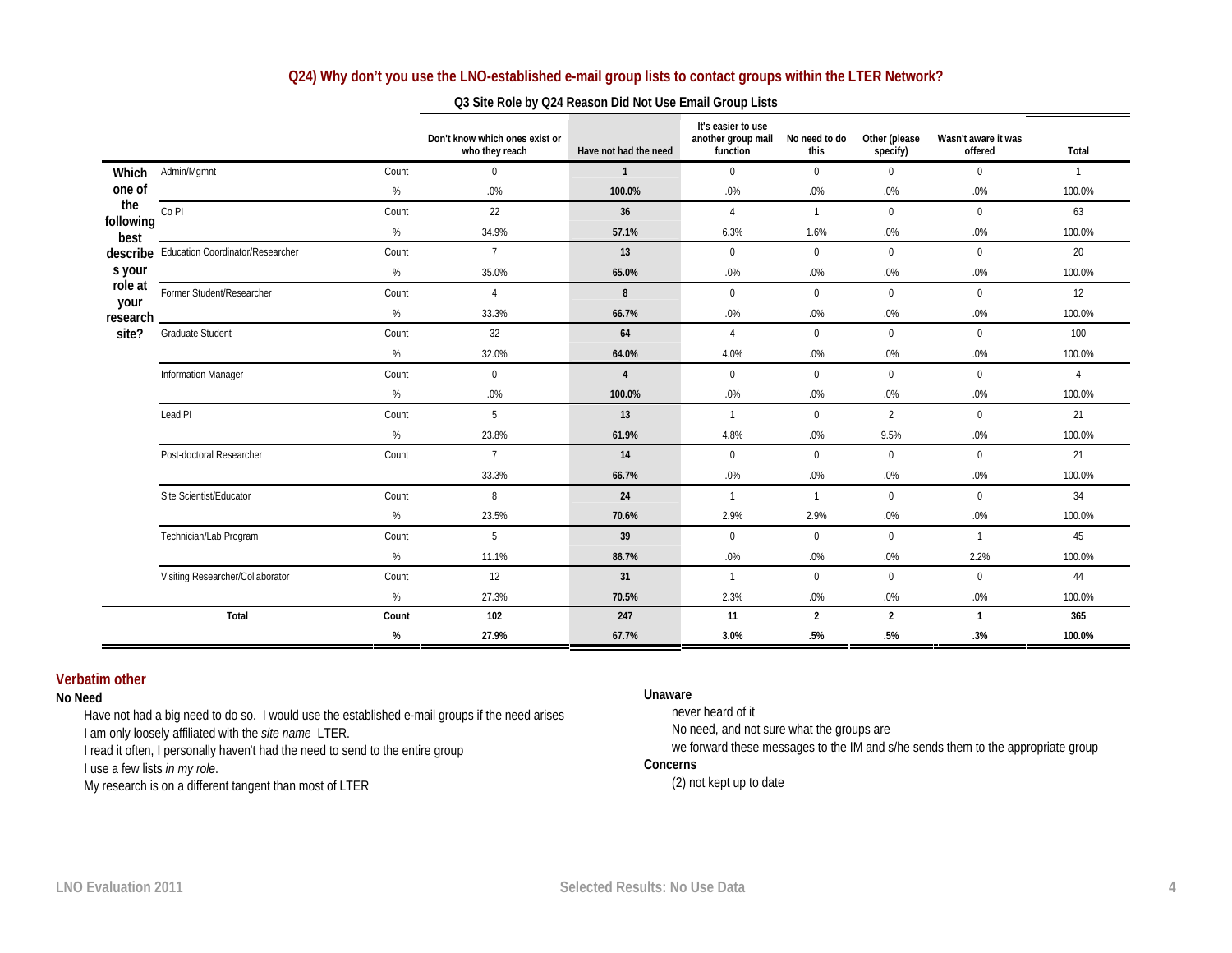### **Q26) Why haven't you used the videoconferencing services provided by the LNO?**

|                     |                                  |       | Lack necessary<br>connectivity | Lack necessary<br>equipment | No need to do this | Other (please<br>specify) | Time issues with other<br>participants | Wasn't aware it was<br>offered | Totals         |
|---------------------|----------------------------------|-------|--------------------------------|-----------------------------|--------------------|---------------------------|----------------------------------------|--------------------------------|----------------|
|                     | Which one Admin/Mgmnt            | Count | $\mathbf{0}$                   | $\mathbf{0}$                | $\overline{1}$     | $\mathbf{0}$              | $\mathbf{0}$                           | $\mathbf{1}$                   | 2              |
| of the<br>following |                                  | %     | $.0\%$                         | .0%                         | 50.0%              | $.0\%$                    | .0%                                    | 50.0%                          | 100.0%         |
| best<br>describes   | Co <sub>PI</sub>                 | Count | $\overline{4}$                 | $\overline{3}$              | 28                 | $\overline{2}$            | $\mathbf 0$                            | 28                             | 65             |
| your role at        |                                  | %     | 6.2%                           | 4.6%                        | 43.1%              | 3.1%                      | $.0\%$                                 | 43.0%                          | 100.0%         |
| your<br>research    | Education Coordinator/Researcher | Count | $\overline{1}$                 | $\mathbf{0}$                | 12                 | $\mathbf{1}$              | $\mathbf 0$                            | 12                             | 26             |
| site?               |                                  | %     | 3.8%                           | $.0\%$                      | 46.2%              | 3.8%                      | $.0\%$                                 | 46.2%                          | 100.0%         |
|                     | Former Student/Researcher        | Count | $\mathbf{0}$                   | $\overline{2}$              | $7^{\circ}$        | $\mathbf{0}$              | $\mathbf{0}$                           | 5                              | 14             |
|                     |                                  | %     | .0%                            | 14.3%                       | 50.0%              | $.0\%$                    | .0%                                    | 35.7%                          | 100.0%         |
|                     | <b>Graduate Student</b>          | Count | $\overline{3}$                 | $\mathfrak{D}$              | 69                 | $\mathfrak{D}$            | $\Omega$                               | 30 <sup>°</sup>                | 106            |
|                     |                                  | %     | 2.8%                           | 1.8%                        | 65.1%              | 1.9%                      | .0%                                    | 28.3%                          | 100.0%         |
|                     | <b>Information Manager</b>       | Count | $\mathbf{0}$                   | $\mathbf{0}$                | $\mathbf{1}$       | $\mathbf{0}$              | $\mathbf 0$                            | $\mathbf{0}$                   | $\overline{1}$ |
|                     |                                  | %     | .0%                            | $.0\%$                      | 100.0%             | $.0\%$                    | $.0\%$                                 | .0%                            | 100.0%         |
|                     | Lead PI                          | Count | $\mathbf{0}$                   | $\Omega$                    | 5                  | $\mathfrak{D}$            | $\mathbf{0}$                           | 6                              | 13             |
|                     |                                  | %     | .0%                            | .0%                         | 38.5%              | 15.4%                     | .0%                                    | 46.5%                          | 100.0%         |
|                     | Post-doctoral Researcher         | Count | $\mathbf{0}$                   | $\mathbf{0}$                | 13                 | $\mathbf{0}$              | $\mathbf 0$                            | 6                              | 19             |
|                     |                                  | %     | .0%                            | $.0\%$                      | 68.4%              | $.0\%$                    | $.0\%$                                 | 31.6%                          | 100.0%         |
|                     | Site Scientist/Educator          | Count | $\mathbf{0}$                   | 32                          | 16                 | $\overline{2}$            | $\overline{1}$                         | 12                             | 34             |
|                     |                                  | %     | $.0\%$                         | 9.8%                        | 47.1%              | 5.9%                      | 2.9%                                   | 35.3%                          | 100.0%         |
|                     | Technician/Lab Program           | Count | $\mathbf{0}$                   | $\overline{2}$              | 29                 | 3                         | $\Omega$                               | $\overline{4}$                 | 38             |
|                     |                                  | %     | $.0\%$                         | 5.3%                        | 76.3%              | 7.9%                      | $.0\%$                                 | 10.5%                          | 100.0%         |
|                     | Visiting Researcher/Collaborator | Count | $\mathbf{0}$                   | $\overline{2}$              | 26                 | $\mathbf{1}$              | $\mathbf{0}$                           | 18                             | 47             |
|                     |                                  |       | .0%                            | 4.3%                        | 55.3%              | 2.1%                      | $.0\%$                                 | 38.3%                          | 100.0%         |
|                     | Total                            | Count | 8                              | 14                          | 207                | 13                        | $\mathbf{1}$                           | 122                            | 365            |
|                     |                                  | %     | 2.2%                           | 3.8%                        | 56.7%              | 3.6%                      | .3%                                    | 33.4%                          | 100.0%         |

#### **Q3 Site Role by Q26 Reason Did Not Use Video Conferencing Services**

#### **Verbatim other**

#### **Unaware**

Didn't know i could

Doesn't work well on Mac OSX, I use skype and access the phone bridge

I should learn about this and use it

I'm a new Co-PI and have not yet invited to use it; don't know about it

Not sure if this includes the web seminars that I have used for LTER mini-symposia - if something else then No and wasn't aware it was offered

would be interested in using this in the future

#### **Prefer other system/have our own polycom**

(2) Other participants did not always at their sites (2) seemed easier to use Skype

I have other good videoconferencing equipment available (5) we have a PolyCom system at our facility **Don't need to/someone else does it for them** I don't handle videoconferencing for our LTER. I don't know who supplied the polycom I used. I don't set up the conference calls, but it would be nice to videoconference lead PI arranges our (tele)conferencing needs Specific users set these up, I haven't had to coordinate vid conf. **Miscellaneous** Am happy to know this is available. Used it only once but was very satisfied with the outcome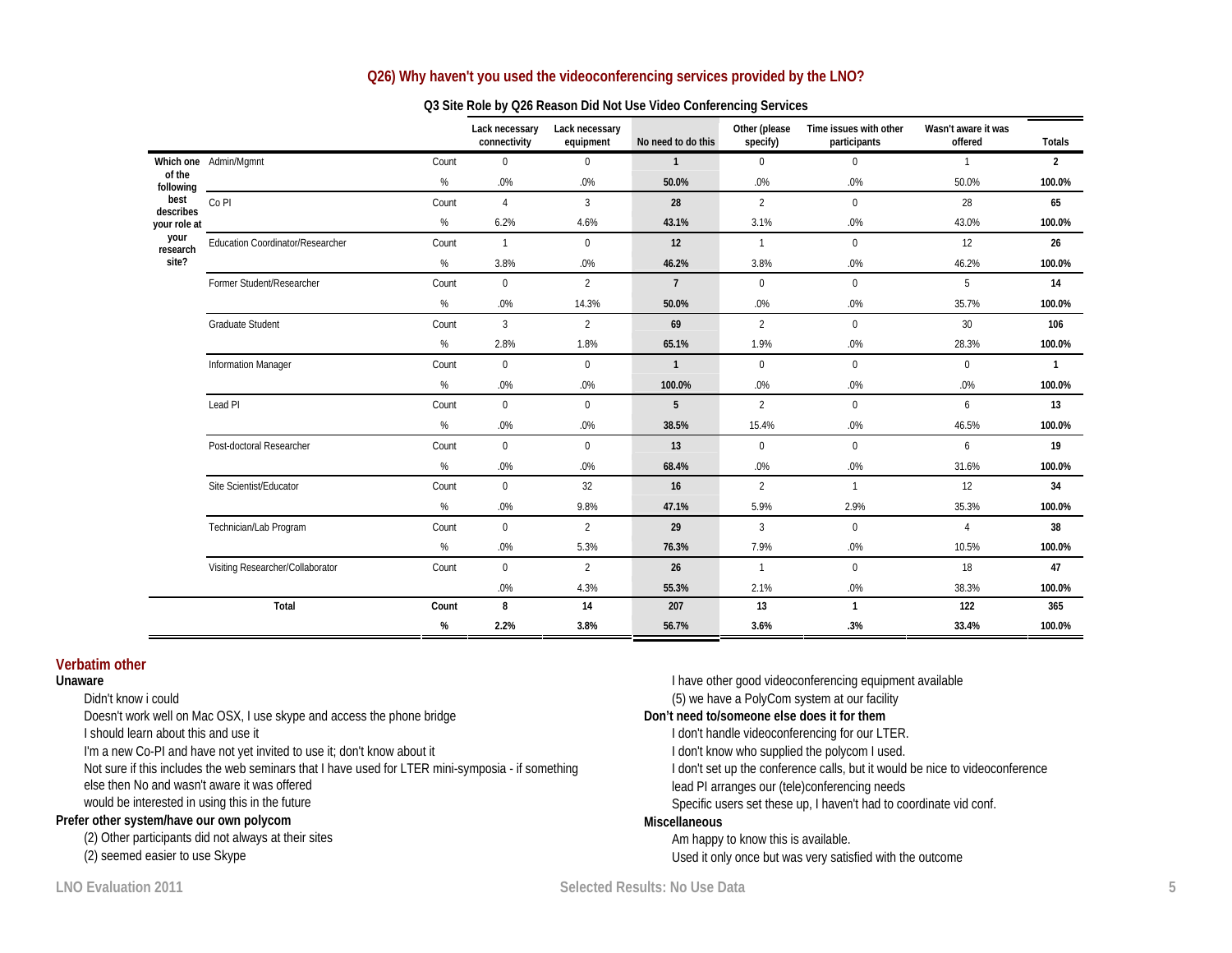### **Q30) For which of the following reasons do you not use the Climate Database?**

| Q3 Site Role by Q30 Reason Did Not Use Climate Database |  |
|---------------------------------------------------------|--|
|---------------------------------------------------------|--|

|                     |                                           | Not pertinent to my<br>research | Other (please specify) | Too difficult to access | Too difficult to use | Wasn't aware there<br>was one | Total          |
|---------------------|-------------------------------------------|---------------------------------|------------------------|-------------------------|----------------------|-------------------------------|----------------|
|                     | Which one Admin/Mgmnt<br>Count            | $\overline{2}$                  | $\mathbf{0}$           | $\mathbf{0}$            | $\mathbf{0}$         | $\mathbf{0}$                  | $\overline{2}$ |
| of the<br>following | %                                         | 100.0%                          | .0%                    | .0%                     | .0%                  | .0%                           | 100.0%         |
| best<br>describes   | Co <sub>PI</sub><br>Count                 | 27                              | 10                     | $\Omega$                | $\overline{2}$       | 21                            | 60             |
| your role at        | %                                         | 45.0%                           | 16.7%                  | .0%                     | 3.3%                 | 35.0%                         | 100.0%         |
| your<br>research    | Education Coordinator/Researcher<br>Count | 13                              | $\mathbf{0}$           | $\mathbf{0}$            | $\mathbf{0}$         | 12                            | 25             |
| site?               | $\%$                                      | 52.0%                           | $.0\%$                 | .0%                     | .0%                  | 48.0%                         | 100.0%         |
|                     | Former Student/Researcher<br>Count        | 5                               | $\mathbf{0}$           | $\mathbf{0}$            | $\mathbf{0}$         | $7^{\circ}$                   | 12             |
|                     | $\%$                                      | 41.7%                           | $.0\%$                 | .0%                     | .0%                  | 58.3%                         | 100.0%         |
|                     | Graduate Student<br>Count                 | 32                              | 6                      | $\overline{1}$          | $\mathbf{0}$         | 62                            | 101            |
|                     | %                                         | 31.7%                           | 5.9%                   | 1.0%                    | .0%                  | 61.4%                         | 100.0%         |
|                     | <b>Information Manager</b><br>Count       | $7^{\circ}$                     | $\overline{2}$         | $\mathbf 0$             | $\mathbf 0$          | $\mathbf 0$                   | 9              |
|                     | $\%$                                      | 77.8%                           | 22.2%                  | .0%                     | .0%                  | .0%                           | 100.0%         |
|                     | Lead PI<br>Count                          | 11                              | $\overline{4}$         | $\mathbf 0$             | $\mathbf{1}$         | $\mathbf 0$                   | 16             |
|                     | $\%$                                      | 68.8%                           | 25.0%                  | .0%                     | 6.3%                 | .0%                           | 100.0%         |
|                     | Post-doctoral Researcher<br>Count         | 8                               | $\mathbf 0$            | $\overline{1}$          | $\mathbf{0}$         | $7^{\circ}$                   | 16             |
|                     | $\%$                                      | 50.0%                           | .0%                    | 6.3%                    | .0%                  | 43.8%                         | 100.0%         |
|                     | Site Scientist/Educator<br>Count          | 11                              | 3                      | $\overline{1}$          | $\mathbf{0}$         | 11                            | 26             |
|                     | %                                         | 42.3%                           | 11.5%                  | 3.8%                    | .0%                  | 42.3%                         | 100.0%         |
|                     | Technician/Lab Program<br>Count           | 25                              | $\overline{3}$         | $\Omega$                | $\mathbf 0$          | 15                            | 43             |
|                     | %                                         | 58.1%                           | 7.0%                   | .0%                     | .0%                  | 34.9%                         | 100.0%         |
|                     | Visiting Researcher/Collaborator<br>Count | 20                              | 3                      | $\overline{1}$          | $\mathbf{1}$         | 21                            | 46             |
|                     | $\%$                                      | 43.5%                           | 6.5%                   | 2.2%                    | 2.2%                 | 45.7%                         | 100.0%         |
|                     | Total<br>Count                            | 161                             | 31                     | $\overline{4}$          | $\overline{4}$       | 156                           | 356            |
|                     | %                                         | 45.2%                           | 8.7%                   | 1.1%                    | 1.1%                 | 43.8%                         | 100.0%         |

#### **Verbatim other**

**Use/prefer other data sources; only need local/site data**  Been doing it myself from web resources for many years It's a wrapping of other databases. I prefer the source material. Use our own and other Arctic data bases (4) Have not had the need except for the local site Used other familiar databases Use site (VCR) database use the site-specific data at my site web address we have our own climate data on the bz lter website **Haven't needed it yet but see future use** 

(12) Not needed at the current time, but will likely use it in the future

(3) Haven't had the need. **Haven't taken the time to access**  have not got around to it Have not had time to utilize the resource **Concerns**  local sites more up-to-date When I needed it, it was incomplete. **Miscellaneous** I can request site IM to use for me most likely used by our PI not the techs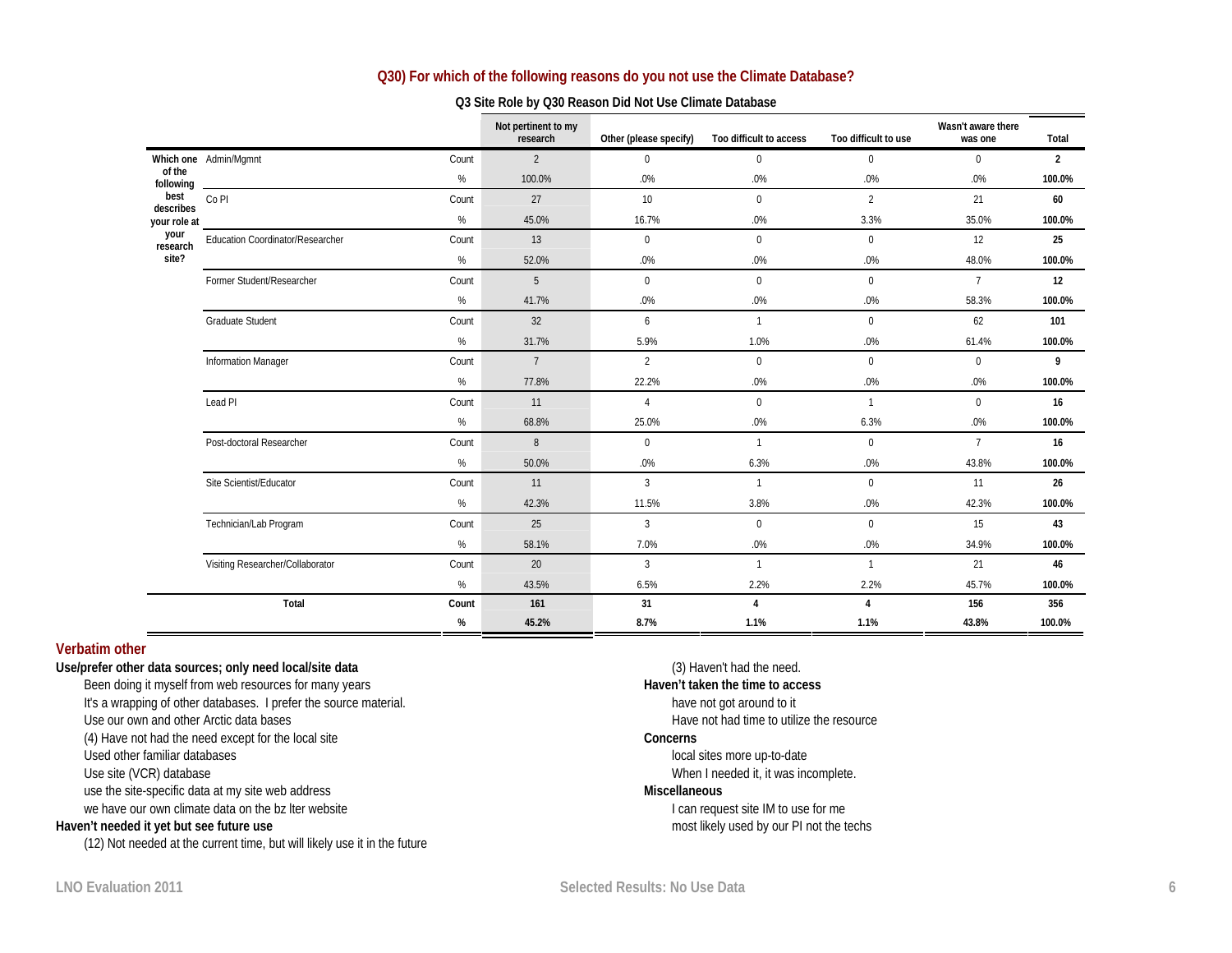|                                 |                                  |       | Not pertinent to<br>my research | Other (please<br>specify) | Too difficult to<br>access | Too difficult to<br>use | Wasn't aware<br>there was one | Total          |
|---------------------------------|----------------------------------|-------|---------------------------------|---------------------------|----------------------------|-------------------------|-------------------------------|----------------|
| Which one of                    | Admin/Mgmnt                      | Count | $\overline{2}$                  | $\mathbf 0$               | $\mathbf 0$                | $\Omega$                | $\mathbf{0}$                  | $\overline{2}$ |
| the following<br>best describes |                                  | %     | 100.0%                          | .0%                       | .0%                        | .0%                     | .0%                           | 100.0%         |
| your role at<br>your research   | Co <sub>PI</sub>                 | Count | 45                              | 6                         | $\mathbf 0$                | $\mathbf{1}$            | 14                            | 66             |
| site?                           |                                  | %     | 68.2%                           | 9.1%                      | .0%                        | 1.5%                    | 21.2%                         | 100.0%         |
|                                 | Education Coordinator/Researcher | Count | 14                              | $\Omega$                  | $\mathbf 0$                | 0                       | 12                            | 26             |
|                                 |                                  | %     | 53.8%                           | .0%                       | .0%                        | .0%                     | 46.2%                         | 100.0%         |
|                                 | Former Student/Researcher        | Count | $\overline{7}$                  | $\Omega$                  | $\mathbf 0$                | $\Omega$                | $7^{\circ}$                   | 14             |
|                                 |                                  | %     | 50.0%                           | .0%                       | .0%                        | .0%                     | 50.0%                         | 100.0%         |
|                                 | <b>Graduate Student</b>          | Count | 51                              | $\mathbf{1}$              | $\mathbf 0$                | $\Omega$                | 55                            | 107            |
|                                 |                                  | %     | 47.7%                           | .9%                       | .0%                        | .0%                     | 51.4%                         | 100.0%         |
|                                 | Information Manager              | Count | 13                              | $\overline{2}$            | $\mathbf 0$                | $\mathbf{0}$            | $\overline{2}$                | 17             |
|                                 |                                  | %     | 76.5%                           | 11.8%                     | .0%                        | .0%                     | 11.8%                         | 100.0%         |
|                                 | Lead PI                          | Count | 13                              | $\overline{4}$            | $\mathbf 0$                | $\overline{2}$          | $\mathbf{1}$                  | 20             |
|                                 |                                  | %     | 65.0%                           | 20.0%                     | .0%                        | 10.0%                   | 5.0%                          | 100.0%         |
|                                 | Post-doctoral Researcher         | Count | 11                              | $\mathbf{0}$              | $\mathbf 0$                | $\mathbf{0}$            | 6                             | 17             |
|                                 |                                  | %     | 64.7%                           | .0%                       | .0%                        | .0%                     | 35.3%                         | 100.0%         |
|                                 | Site Scientist/Educator          | Count | 19                              | $\mathfrak{D}$            | $\mathbf{1}$               | $\Omega$                | 10                            | 32             |
|                                 |                                  | %     | 59.4%                           | 6.3%                      | 3.1%                       | .0%                     | 31.3%                         | 100.0%         |
|                                 | Technician/Lab Program           | Count | 30                              | $\overline{2}$            | $\Omega$                   | $\Omega$                | 12                            | 44             |
|                                 |                                  | $\%$  | 68.2%                           | 4.5%                      | .0%                        | .0%                     | 27.3%                         | 100.0%         |
|                                 | Visiting Researcher/Collaborator | Count | 26                              | $\mathbf{1}$              | $\mathbf 0$                | $\mathbf{1}$            | 20                            | 48             |
|                                 |                                  | $\%$  | 54.2%                           | 2.1%                      | .0%                        | 2.1%                    | 41.7%                         | 100.0%         |
|                                 | Total                            | Count | 231                             | 18                        | $\mathbf{1}$               | 4                       | 139                           | 393            |
|                                 |                                  | %     | 58.8%                           | 4.6%                      | .3%                        | 1.0%                    | 35.4%                         | 100.0%         |

### **Q34) For which of the following reasons do you not use the Hydrology Database?**

### **Q3 Site Role by Q34 Reason Did Not Use Hydrology Database**

#### **Verbatim other**

**Use/prefer other data sources; only need local/site data** 

can get our own hydro data & haven't needed data from other sites can obtain information other ways Have not used data beyond our location. If I need stream flow data I get it directly from USGS

It's a wrapping of other data sources, I prefer the original

Use other databases

working mostly at site

#### **Haven't needed it yet but see future use**

(4) Haven't had the need. (4) Have not used it yet, but will likely use it in the future. **Miscellaneous** Have not had time to explore the resource again, my PI might but I am just a technician I have site IM derive data for me Not conducting hydrology research Not pertinent to my current research Should be using it.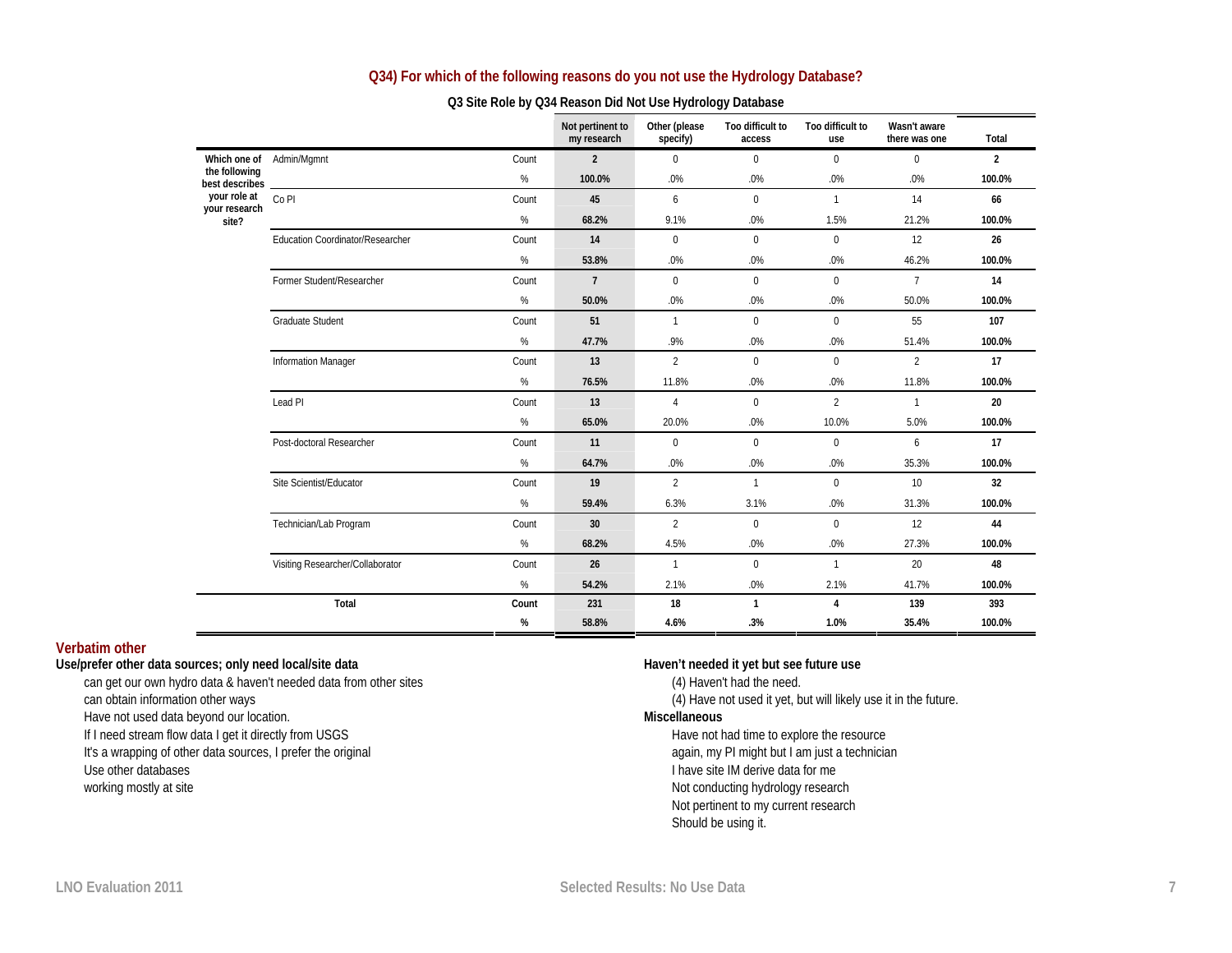### **Q38) For which of the following reasons do you not use the Personnel Directory?**

|                                 |                                         |       | It isn't current | No Need        | Other (please<br>specify) | Too difficult to<br>access | Too difficult to use | Wasn't aware<br>there was one | Total            |
|---------------------------------|-----------------------------------------|-------|------------------|----------------|---------------------------|----------------------------|----------------------|-------------------------------|------------------|
| Which one of Co PI              |                                         | Count | $\overline{3}$   | 24             | $\mathbf{0}$              | $\overline{2}$             | $\mathbf{1}$         | 13                            | 43               |
| the following<br>best describes |                                         | %     | 7.0%             | 55.8%          | .0%                       | 4.7%                       | 2.3%                 | 30.2%                         | 100.0%           |
| your role at<br>your research   | <b>Education Coordinator/Researcher</b> | Count | $\mathbf{1}$     | 6              | $\mathbf{0}$              | $\Omega$                   | $\mathbf{1}$         | 8                             | 16               |
| site?                           |                                         | %     | 6.3%             | 37.5%          | .0%                       | .0%                        | 6.3%                 | 50.0%                         | 100.0%           |
|                                 | Former Student/Researcher               | Count | $\Omega$         | $\overline{3}$ | $\mathbf{0}$              | $\Omega$                   | $\mathbf{1}$         | $\overline{4}$                | 8                |
|                                 |                                         | %     | .0%              | 37.5%          | .0%                       | .0%                        | 12.5%                | 50.0%                         | 100.0%           |
|                                 | <b>Graduate Student</b>                 | Count | $\overline{2}$   | 25             | 2                         | $\Omega$                   | $\Omega$             | 42                            | 71               |
|                                 |                                         | %     | 2.8%             | 35.2%          | 2.8%                      | .0%                        | .0%                  | 59.2%                         | 100.0%           |
|                                 | <b>Information Manager</b>              | Count | $\mathbf{0}$     | $\overline{3}$ | $\mathbf{0}$              | $\Omega$                   | $\mathbf{0}$         | $\mathbf{0}$                  | 3                |
|                                 |                                         | %     | .0%              | 100.0%         | .0%                       | .0%                        | .0%                  | .0%                           | 100.0%           |
|                                 | Lead PI                                 | Count | $\Omega$         | 3              | $\overline{4}$            | $\Omega$                   | $\mathbf{1}$         | $\overline{2}$                | 10 <sup>10</sup> |
|                                 |                                         | %     | .0%              | 30.0%          | 40.0%                     | .0%                        | 10.0%                | 20.0%                         | 100.0%           |
|                                 | Post-doctoral Researcher                | Count | $\mathbf{1}$     | 5              | $\mathbf{1}$              | $\Omega$                   | $\mathbf{0}$         | $\overline{7}$                | 14               |
|                                 |                                         | %     | 7.1%             | 35.7%          | 7.1%                      | .0%                        | .0%                  | 50.0%                         | 100.0%           |
|                                 | Site Scientist/Educator                 | Count | $\mathbf 0$      | 13             | $\mathbf{0}$              | $\mathbf{1}$               | $\mathbf{1}$         | 6                             | 21               |
|                                 |                                         | %     | .0%              | 61.9%          | .0%                       | 4.8%                       | 4.8%                 | 28.6%                         | 100.0%           |
|                                 | Technician/Lab Program                  | Count | $\Omega$         | 13             | $\mathbf{1}$              | $\Omega$                   | $\mathbf{0}$         | 11                            | 25               |
|                                 |                                         | %     | .0%              | 52.0%          | 4.0%                      | .0%                        | .0%                  | 44.0%                         | 100.0%           |
|                                 | Visiting Researcher/Collaborator        | Count | $\mathbf{0}$     | 9              | 2                         | $\overline{2}$             | $\mathbf{0}$         | 14                            | 27               |
|                                 |                                         | %     | .0%              | 33.3%          | 7.4%                      | 7.4%                       | .0%                  | 51.9%                         | 100.0%           |
|                                 | Total                                   | Count | $\overline{7}$   | 104            | 10                        | 5                          | 5                    | 107                           | 238              |
|                                 |                                         | $\%$  | 2.9%             | 43.7%          | 4.2%                      | 2.1%                       | 2.1%                 | 45.0%                         | 100.0%           |

### **Q3 Site Role by Q38 Reason Did Not Use Personnel Directory**

#### **Verbatim other**

**Use another source** 

Already know contacts for personnel I work with

I have the emails of the people I contact.

I know all the people I have needed to contact so has not been needed

I know the addresses of the scientists I need to contact, or I can find using a search engine

Can find info easier from other sites

contact people directly

easier to use contacts I already have or web search

(8) Google is easier/faster/familiar

I just use the web

I have other ways to find contact information for the people I really need

I have other ways to obtain addresses including email addresses

no real need with other resources site has its own personnel directory Typically look up people at their home institutions used Coweeta Personnel Directory

#### **Concerns**

it is not kept up to date redundant Not kept up to date **Miscellaneous .** not sure why

not that involved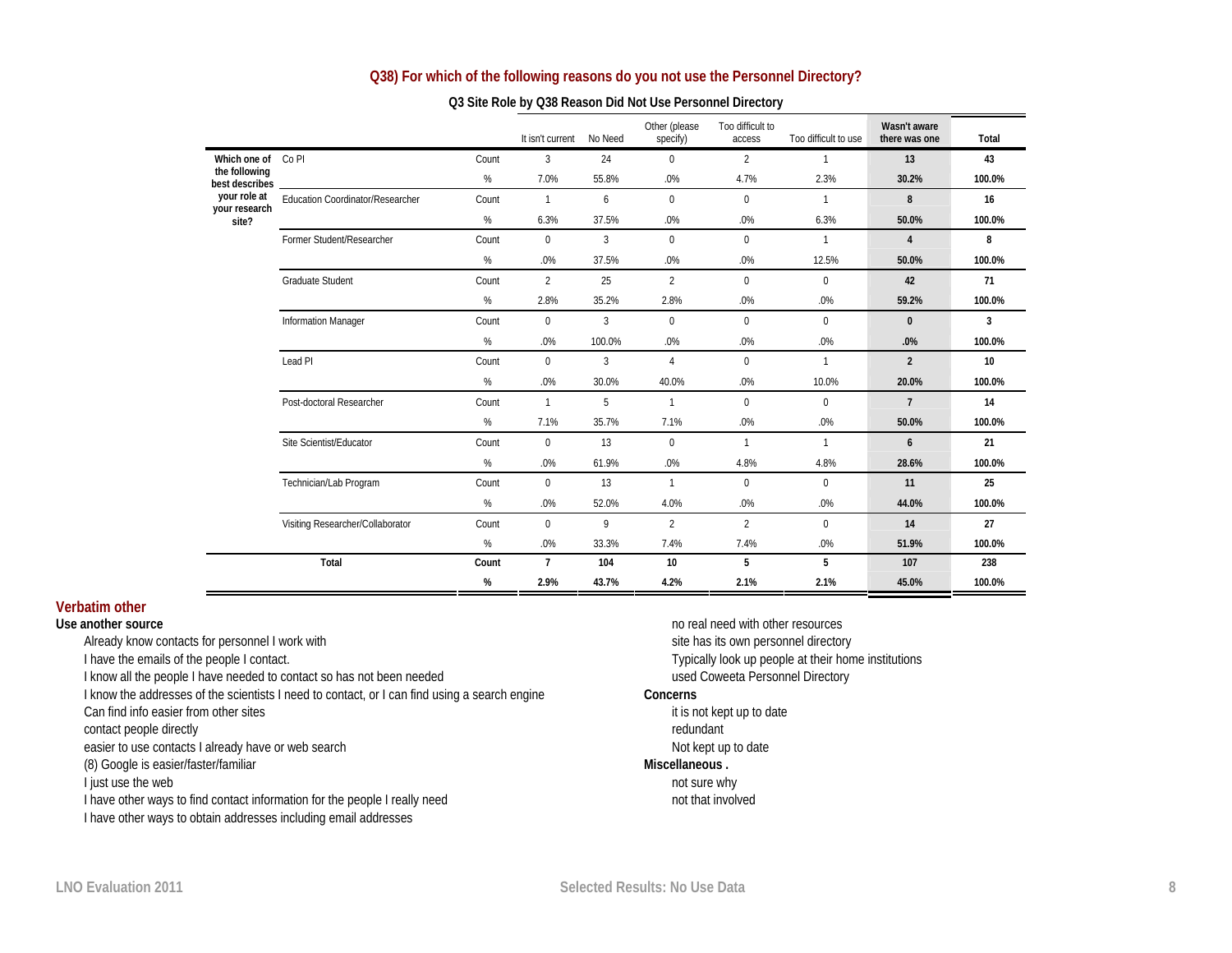#### **Q42) For which of the following reasons do you not use the Bibliographic Database?**

#### **Q3 Site Role by Q40 Reason Did Not Use Bibliographic Database**

|                                         |                                         |       | It isn't<br>current | No Need         | Other<br>(please<br>specify) | Too difficult to<br>access | Too difficult to<br>use | Use other<br>source | Wasn't aware<br>there was one | <b>Totals</b>  |
|-----------------------------------------|-----------------------------------------|-------|---------------------|-----------------|------------------------------|----------------------------|-------------------------|---------------------|-------------------------------|----------------|
|                                         | Which one of Admin/Mgmnt                | Count | $\mathbf{0}$        | 2               | $\mathbf 0$                  | $\mathbf 0$                | $\mathbf 0$             | $\mathbf 0$         | $\mathbf{0}$                  | $\overline{2}$ |
| the following<br>best describes _______ |                                         | %     | $.0\%$              | 100.0%          | .0%                          | .0%                        | $.0\%$                  | .0%                 | .0%                           | 100.0%         |
| your role at<br>your research           | Co <sub>PI</sub>                        | Count | 3                   | 10 <sup>1</sup> | $\Omega$                     | $\mathbf 0$                | $\Omega$                | 19                  | 29                            | 61             |
| site?                                   |                                         | %     | 4.9%                | 16.4%           | .0%                          | .0%                        | .0%                     | 31.1%               | 47.5%                         | 100.0%         |
|                                         | <b>Education Coordinator/Researcher</b> | Count | $\mathbf{0}$        | $\overline{7}$  | 2                            | $\mathbf 0$                | $\mathbf 0$             | $\overline{1}$      | 17                            | 27             |
|                                         |                                         | $\%$  | .0%                 | 25.9%           | 7.4%                         | .0%                        | $.0\%$                  | 3.7%                | 63.0%                         | 100.0%         |
|                                         | Former Student/Researcher               | Count | $\overline{3}$      | $\overline{2}$  | $\mathbf 0$                  | $\mathbf 0$                | $\mathbf 0$             | 3                   | $\overline{4}$                | 12             |
|                                         |                                         | %     | 25.0%               | 16.7%           | .0%                          | .0%                        | .0%                     | 25.0%               | 33.3%                         | 100.0%         |
|                                         | Graduate Student                        | Count | $\overline{2}$      | 6               | $\mathbf 0$                  | $\mathbf 0$                | $\mathbf{1}$            | 6                   | 85                            | 100            |
|                                         |                                         | %     | 2.0%                | 6.0%            | .0%                          | .0%                        | 1.0%                    | 6.0%                | 85.0%                         | 100.0%         |
|                                         | <b>Information Manager</b>              | Count | $\mathbf{0}$        | 6               | $\mathbf{1}$                 | $\mathbf{0}$               | $\mathbf{1}$            | $\overline{4}$      | $\mathbf{0}$                  | 12             |
|                                         |                                         | $\%$  | $.0\%$              | 50.0%           | 8.3%                         | .0%                        | 8.3%                    | 33.3%               | .0%                           | 100.0%         |
|                                         | Lead <sub>PI</sub>                      | Count | $\mathbf{1}$        | $7\overline{ }$ | 3                            | $\mathbf 0$                | $\mathbf 0$             | 9                   | 5                             | 25             |
|                                         |                                         | %     | 4.0%                | 28.0%           | 12.0%                        | .0%                        | .0%                     | 36.0%               | 20.0%                         | 100.0%         |
|                                         | Post-doctoral Researcher                | Count | $\mathbf{0}$        | 6               | $\mathbf{0}$                 | $\mathbf{0}$               | $\mathbf{0}$            | $\mathbf{0}$        | 14                            | 20             |
|                                         |                                         | %     | .0%                 | 30.0%           | .0%                          | .0%                        | $.0\%$                  | .0%                 | 70.0%                         | 100.0%         |
|                                         | Site Scientist/Educator                 | Count | $\mathbf{1}$        | 8               | $\mathbf{1}$                 | $\Omega$                   | $\Omega$                | $\overline{2}$      | 15                            | 27             |
|                                         |                                         | %     | 3.7%                | 29.6%           | 3.7%                         | .0%                        | .0%                     | 7.4%                | 55.6%                         | 100.0%         |
|                                         | Technician/Lab Program                  | Count | $\mathbf{1}$        | 20              | $\mathbf 0$                  | $\mathbf 0$                | $\mathbf 0$             | $\overline{2}$      | 17                            | 40             |
|                                         |                                         | %     | 2.5%                | 50.0%           | .0%                          | .0%                        | .0%                     | 5.0%                | 42.5%                         | 100.0%         |
|                                         | Visiting Researcher/Collaborator        | Count | 3                   | 6               | $\Omega$                     | $\overline{2}$             | $\Omega$                | 6                   | 14                            | 31             |
|                                         |                                         | %     | 9.7%                | 19.4%           | .0%                          | 6.5%                       | .0%                     | 19.4%               | 45.2%                         | 100.0%         |
|                                         | Total                                   | Count | 14                  | 80              | $\overline{7}$               | $\overline{2}$             | $\overline{2}$          | 52                  | 200                           | 357            |
|                                         |                                         | %     | 3.9%                | 22.4%           | 2.0%                         | .6%                        | .6%                     | 14.6%               | 56.0%                         | 100.0%         |

#### **Verbatim other**

#### **Concerns**

It is hard to dig information from the database it is not kept up to date Too difficult to maintain given our in house system. I use more complete resources for locating primary research Other online biblio databases are more relevant to me Redundant with other resources I use more frequently Other resources (eg ISI) seem more effective (2) Other sources are more useful and more familiar Other online biblio databases are more relevant to me It is easier to search directly not relevant given other tools for searching the literature no need with internet based searches of publications

#### **Use another source: Google and/or Web of Science**

(7) google scholar is easier/faster/meets my needs easier to use google scholar or ISE web of science (also more reliable) use other searches (e.g., google) out of habit use Google Scholar and Web of Science instead Web of Science and Google Scholar meet my needs Web of Science is my preferred means of locating literature cannot find my research topic as easy as Web of Science Easier (and results in a broader search) to use Web of Science or Google Scholar to find references. I use web of science

#### **Use another source: Miscellaneous**

easy enough to use other search engines at UC Typically use other resources

(7) use other search engines (2) use other bibliographic resources if it pops up on an internet search, I use it Other options for finding relevant papers other online resources **Use another source: Have my/our own**  Have my own bibliography database for all pubs relevant to my research haven't had the need, use other resources I have my own collection of papers that is pertinent to my work. I have other ways to look for publications through our library I typically go to a specific site listing (8)I have our own/ use my local bibliography **Miscellaneous** 

I'm not sure how I would use it.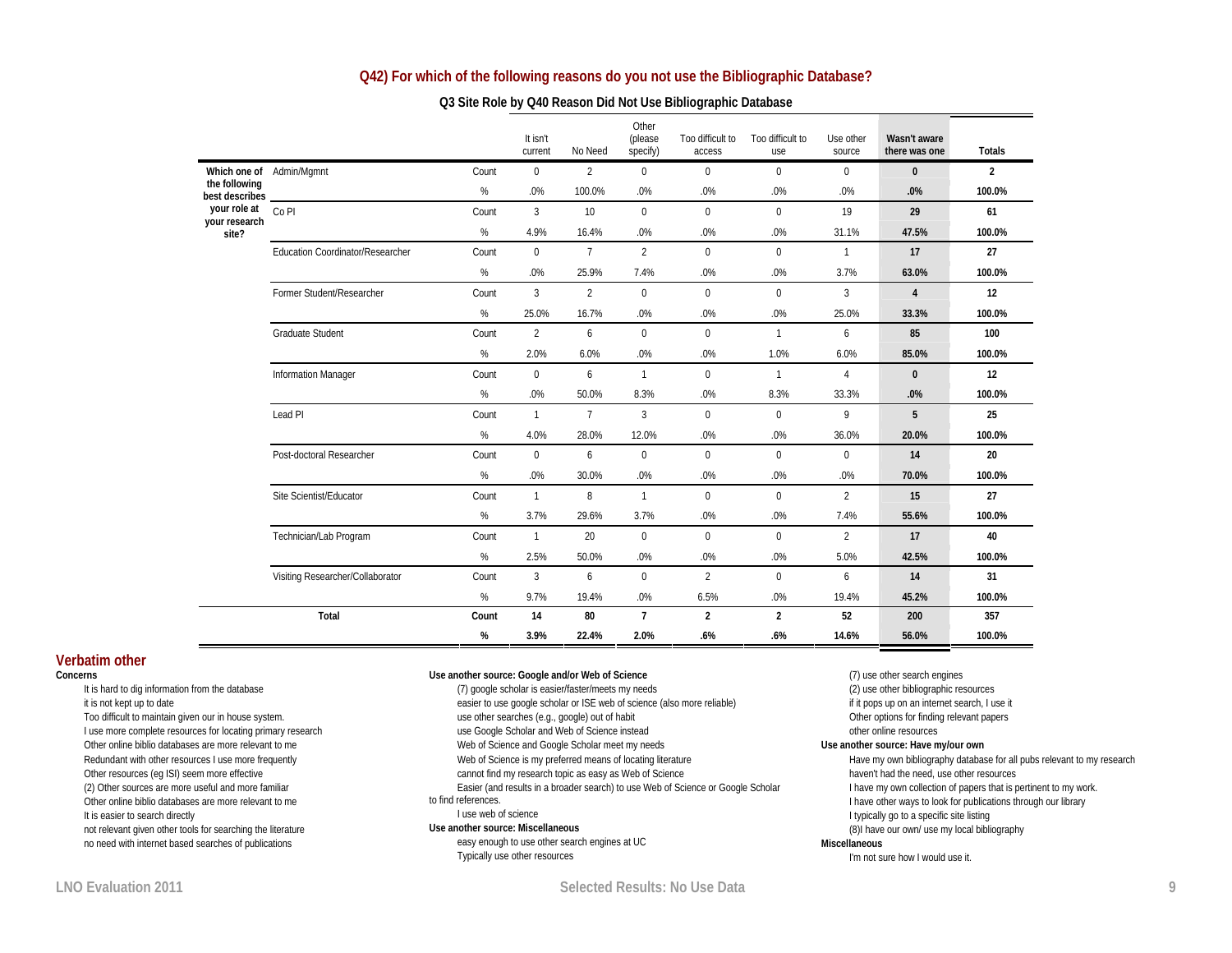# **Q46) For which of the following reasons do you not use the Remote Sensing Archive?**

|                     |                                  |       | No Need        | Not pertinent to<br>my research | Other (please<br>specify) | There are better<br>and/or more<br>images<br>elsewhere | Too difficult to<br>access | Wasn't aware<br>there was one | Total          |
|---------------------|----------------------------------|-------|----------------|---------------------------------|---------------------------|--------------------------------------------------------|----------------------------|-------------------------------|----------------|
|                     | Which one Admin/Mgmnt            | Count | $\overline{2}$ | $\mathbf{0}$                    | $\mathbf 0$               | $\mathbf 0$                                            | $\mathbf{0}$               | $\mathbf{0}$                  | $\overline{2}$ |
| of the<br>following |                                  | $\%$  | 100.0%         | .0%                             | .0%                       | .0%                                                    | .0%                        | .0%                           | 100.0%         |
| best<br>describes   | Co <sub>PI</sub>                 | Count | 5              | 32                              | $\overline{2}$            | 9                                                      | $\Omega$                   | 26                            | 74             |
| your role at        |                                  | $\%$  | 6.8%           | 43.2%                           | 2.7%                      | 12.2%                                                  | .0%                        | 35.1%                         | 100.0%         |
| your<br>research    | Education Coordinator/Researcher | Count | $\overline{3}$ | 18                              | $\mathbf{1}$              | $\Omega$                                               | $\Omega$                   | 6                             | 28             |
| site?               |                                  | %     | 10.7%          | 64.3%                           | 3.6%                      | .0%                                                    | .0%                        | 21.4%                         | 100.0%         |
|                     | Former Student/Researcher        | Count | $\mathbf{0}$   | 6                               | $\mathbf 0$               | $\mathbf{1}$                                           | $\mathbf{0}$               | $\overline{7}$                | 14             |
|                     |                                  | %     | .0%            | 42.9%                           | .0%                       | 7.1%                                                   | .0%                        | 50.0%                         | 100.0%         |
|                     | Graduate Student                 | Count | $\overline{2}$ | 44                              | $\mathbf{1}$              | 3                                                      | $\mathbf 0$                | 53                            | 103            |
|                     |                                  | %     | 1.9%           | 42.7%                           | 1.0%                      | 2.9%                                                   | .0%                        | 51.5%                         | 100.0%         |
|                     | <b>Information Manager</b>       | Count | $\overline{2}$ | 9                               | $\mathbf 0$               | $5^{\circ}$                                            | $\Omega$                   | 5                             | 21             |
|                     |                                  | %     | 9.5%           | 42.9%                           | .0%                       | 23.8%                                                  | .0%                        | 23.8%                         | 100.0%         |
|                     | Lead PI                          | Count | $\overline{4}$ | 10                              | $\overline{2}$            | 8                                                      | $\Omega$                   | 3                             | 27             |
|                     |                                  | %     | 14.8%          | 37.0%                           | 7.4%                      | 29.6%                                                  | .0%                        | 11.1%                         | 100.0%         |
|                     | Post-doctoral Researcher         | Count | $\mathbf{1}$   | 10                              | $\mathbf 0$               | $\mathbf{0}$                                           | $\mathbf 0$                | 9                             | 20             |
|                     |                                  | %     | 5.0%           | 50.0%                           | .0%                       | .0%                                                    | .0%                        | 45.0%                         | 100.0%         |
|                     | Site Scientist/Educator          | Count | $\mathbf{0}$   | 14                              | $\mathbf{1}$              | $\mathbf{1}$                                           | $\mathbf 0$                | 19                            | 35             |
|                     |                                  | %     | .0%            | 40.0%                           | 2.9%                      | 2.9%                                                   | .0%                        | 54.3%                         | 100.0%         |
|                     | Technician/Lab Program           | Count | 5              | 19                              | $\mathbf 0$               | 3                                                      | $\Omega$                   | 15                            | 42             |
|                     |                                  | %     | 11.9%          | 45.2%                           | .0%                       | 7.1%                                                   | .0%                        | 35.7%                         | 100.0%         |
|                     | Visiting Researcher/Collaborator | Count | $\Omega$       | 23                              | $\Omega$                  | $\overline{3}$                                         | $\mathbf{1}$               | 21                            | 48             |
|                     |                                  | %     | .0%            | 47.9%                           | .0%                       | 6.3%                                                   | 2.1%                       | 43.8%                         | 100.0%         |
|                     | Total                            | Count | 24             | 185                             | $\overline{7}$            | 33                                                     | $\mathbf{1}$               | 164                           | 414            |
|                     |                                  | %     | 5.8%           | 44.7%                           | 1.7%                      | 8.0%                                                   | .2%                        | 39.6%                         | 100.0%         |

# **Q3 Site Role by Q46 Reason Did Not Use the Remote Sensing Archive**

#### **Verbatim other**

hope to use it for an upcoming project

I have not had sufficient incentive to look at this. It is a good resource; I am sure, but not a priority for me.

I'm not sure what is in it or how I would use it.

wasn't sure how to get into it

we are just beginning to use remote sensing

Will use it in the future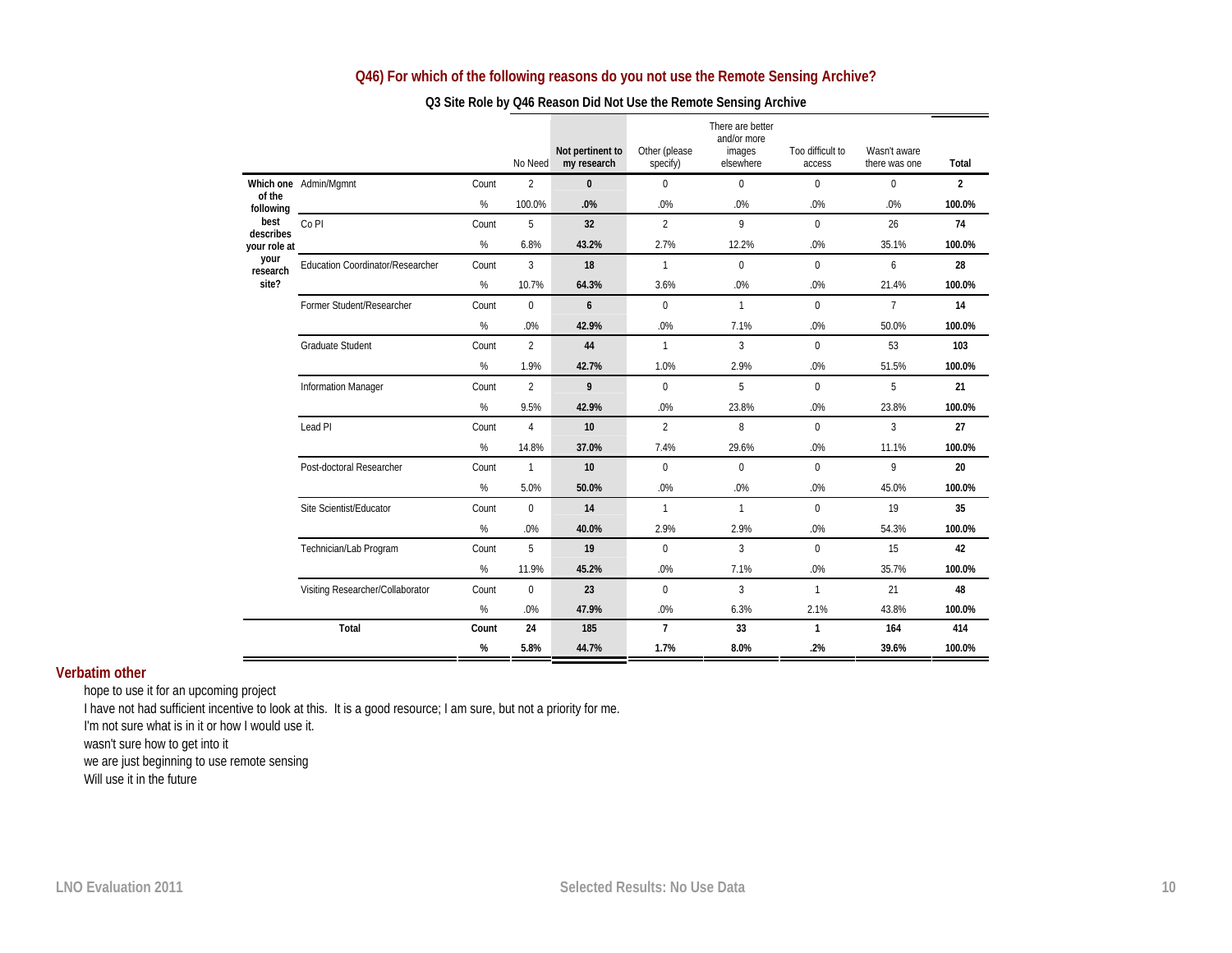# **Q51) For which of the following reasons do you not use the Document Archive to access LTER records?**

|                                  |                                  |       | Haven't yet had a<br>need for this<br>function | Other (please<br>specify) | Too difficult to<br>access | Too difficult to use | Wasn't aware<br>there was one | Total          |
|----------------------------------|----------------------------------|-------|------------------------------------------------|---------------------------|----------------------------|----------------------|-------------------------------|----------------|
| Which one of the Admin/Mgmnt     |                                  | Count | $\overline{2}$                                 | $\Omega$                  | $\Omega$                   | $\Omega$             | $\mathbf{0}$                  | $\overline{2}$ |
| following best<br>describes your |                                  | $\%$  | 100.0%                                         | .0%                       | .0%                        | .0%                  | .0%                           | 100.0%         |
| role at your<br>research site?   | Co <sub>PI</sub>                 | Count | 44                                             | $\mathbf{1}$              | $\mathbf{0}$               | $\Omega$             | 18                            | 63             |
|                                  |                                  | %     | 69.8%                                          | 1.6%                      | .0%                        | .0%                  | 28.6%                         | 100.0%         |
|                                  | Education Coordinator/Researcher | Count | 16                                             | 0                         | $\mathbf{0}$               | $\mathbf{0}$         | $7^{\circ}$                   | 23             |
|                                  |                                  | $\%$  | 69.6%                                          | .0%                       | .0%                        | .0%                  | 30.4%                         | 100.0%         |
|                                  | Former Student/Researcher        | Count | $5^{\circ}$                                    | $\mathfrak{D}$            | $\Omega$                   | $\Omega$             | 5                             | 12             |
|                                  |                                  | %     | 41.7%                                          | 16.7%                     | .0%                        | .0%                  | 41.7%                         | 100.0%         |
|                                  | <b>Graduate Student</b>          | Count | 68                                             | $\mathbf 0$               | $\Omega$                   | $\mathbf{0}$         | 27                            | 95             |
|                                  |                                  | %     | 71.6%                                          | .0%                       | .0%                        | .0%                  | 28.4%                         | 100.0%         |
|                                  | Information Manager              | Count | $\overline{4}$                                 | $\mathbf{1}$              | $\Omega$                   | $\Omega$             | $\Omega$                      | 5              |
|                                  |                                  | %     | 80.0%                                          | 20.0%                     | .0%                        | .0%                  | .0%                           | 100.0%         |
|                                  | Lead <sub>PI</sub>               | Count | 12                                             | $\mathbf{1}$              | $\mathbf{0}$               | $\mathbf{0}$         | $\overline{2}$                | 15             |
|                                  |                                  | $\%$  | 80.0%                                          | 6.7%                      | .0%                        | .0%                  | 13.3%                         | 100.0%         |
|                                  | Post-doctoral Researcher         | Count | 14                                             | $\mathbf 0$               | $\mathbf{0}$               | $\Omega$             | $\overline{7}$                | 21             |
|                                  |                                  | %     | 66.7%                                          | .0%                       | .0%                        | .0%                  | 33.3%                         | 100.0%         |
|                                  | Site Scientist/Educator          | Count | 22                                             | $\mathbf{1}$              | $\Omega$                   | $\mathbf{1}$         | 6                             | 30             |
|                                  |                                  | $\%$  | 73.3%                                          | 3.3%                      | .0%                        | 3.3%                 | 20.0%                         | 100.0%         |
|                                  | Technician/Lab Program           | Count | 25                                             | $\mathbf 0$               | $\mathbf 0$                | $\mathbf{0}$         | 9                             | 34             |
|                                  |                                  | %     | 73.5%                                          | .0%                       | .0%                        | .0%                  | 26.5%                         | 100.0%         |
|                                  | Visiting Researcher/Collaborator | Count | 28                                             | 0                         | $\mathbf{1}$               | $\overline{2}$       | $\overline{7}$                | 38             |
|                                  |                                  | %     | 73.7%                                          | .0%                       | 2.6%                       | 5.3%                 | 18.4%                         | 100.0%         |
|                                  | Total                            | Count | 240                                            | 6                         | $\mathbf{1}$               | 3                    | 88                            | 338            |
|                                  |                                  | %     | 71.0%                                          | 1.8%                      | .3%                        | .9%                  | 26.0%                         | 100.0%         |

#### **Q3 Site Role by Q51 Reason Did Not Use the Document Archive**

#### **Verbatim other**

#### **Information available elsewhere**

Info for my site is available elsewhere Only use records at Konza LTER The information I need is on the IM website use other more direct information databases

#### **Concerns**

Little or no material salient to social sciences search function is poorly designed, retrieval is less than certain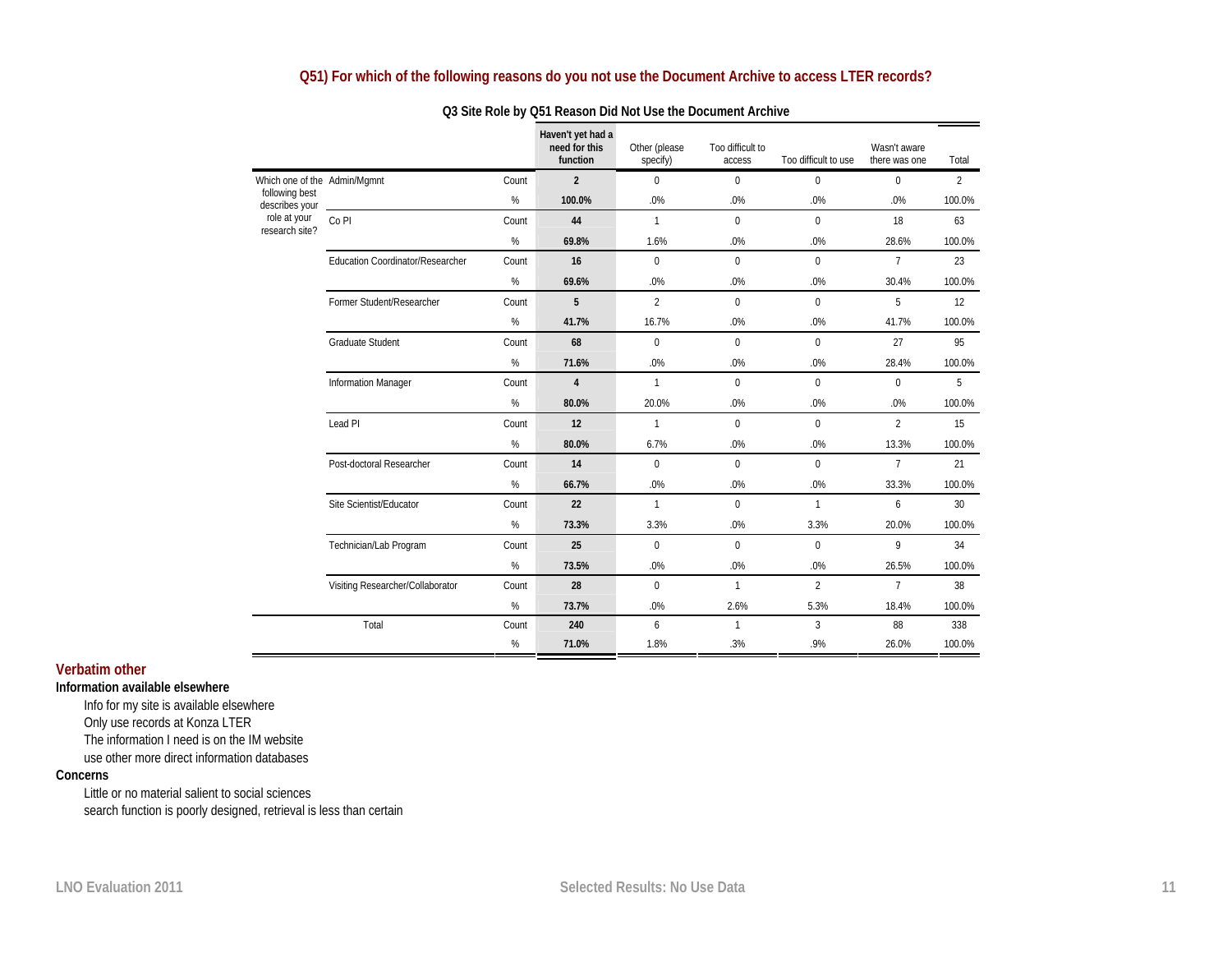#### **Q54) For which of the following reasons do you not use the Data Catalog to discover and access LTER data?**

|                           |                                  |       | Haven't yet had<br>a need for this<br>function | Other (please<br>specify) | Too difficult to<br>access | Too difficult to<br>use | Use other<br>source | Wasn't aware<br>there was one | Total          |
|---------------------------|----------------------------------|-------|------------------------------------------------|---------------------------|----------------------------|-------------------------|---------------------|-------------------------------|----------------|
|                           | Which one Admin/Mgmnt            | Count | $\overline{2}$                                 | $\mathbf 0$               | $\mathbf{0}$               | $\mathbf{0}$            | $\mathbf 0$         | $\mathbf 0$                   | $\overline{2}$ |
| of the<br>following       |                                  | %     | 100.0%                                         | .0%                       | .0%                        | .0%                     | .0%                 | .0%                           | 100.0%         |
| best<br>describes         | Co <sub>PI</sub>                 | Count | 36                                             | $\overline{3}$            | $\Omega$                   | $\mathbf{1}$            | 8                   | 13                            | 61             |
| your role at              |                                  | %     | 59.0%                                          | 4.9%                      | .0%                        | 1.6%                    | 13.1%               | 21.3%                         | 100.0%         |
| your<br>research<br>site? | Education Coordinator/Researcher | Count | 21                                             | $\mathbf 0$               | $\mathbf{0}$               | $\mathbf 0$             | $\mathbf{1}$        | 5                             | 27             |
|                           |                                  | $\%$  | 77.8%                                          | .0%                       | .0%                        | .0%                     | 3.7%                | 18.5%                         | 100.0%         |
|                           | Former Student/Researcher        | Count | $\overline{4}$                                 | $\Omega$                  | $\mathbf{0}$               | $\Omega$                | $\mathbf{1}$        | 6                             | 11             |
|                           |                                  | %     | 36.4%                                          | .0%                       | .0%                        | .0%                     | 9.1%                | 54.5%                         | 100.0%         |
|                           | <b>Graduate Student</b>          | Count | 45                                             | $\mathbf 0$               | $\mathbf 0$                | $\mathbf{1}$            | 8                   | 33                            | 87             |
|                           |                                  | $\%$  | 51.7%                                          | .0%                       | .0%                        | 1.1%                    | 9.2%                | 37.9%                         | 100.0%         |
|                           | <b>Information Manager</b>       | Count | 10                                             | $\Omega$                  | $\mathbf{1}$               | $\Omega$                | $\Omega$            | $\Omega$                      | 11             |
|                           |                                  | %     | 90.9%                                          | .0%                       | 9.1%                       | .0%                     | .0%                 | .0%                           | 100.0%         |
|                           | Lead <sub>PI</sub>               | Count | 15                                             | $\overline{4}$            | $\Omega$                   | $\mathbf{1}$            | $\mathfrak{D}$      | $\mathbf{1}$                  | 23             |
|                           |                                  | $\%$  | 65.2%                                          | 17.4%                     | .0%                        | 4.3%                    | 8.7%                | 4.3%                          | 100.0%         |
|                           | Post-doctoral Researcher         | Count | 8                                              | $\mathbf{0}$              | $\mathbf{1}$               | $\mathbf{0}$            | $\overline{2}$      | $\overline{2}$                | 13             |
|                           |                                  | %     | 61.5%                                          | .0%                       | 7.7%                       | .0%                     | 15.4%               | 15.4%                         | 100.0%         |
|                           | Site Scientist/Educator          | Count | 15                                             | $\mathbf{1}$              | $\mathbf 0$                | $\overline{2}$          | $\overline{4}$      | 5                             | 27             |
|                           |                                  | $\%$  | 55.6%                                          | 3.7%                      | .0%                        | 7.4%                    | 14.8%               | 18.5%                         | 100.0%         |
|                           | Technician/Lab Program           | Count | 26                                             | $\mathbf 0$               | $\Omega$                   | $\mathbf{0}$            | $\mathbf{1}$        | $7\overline{ }$               | 34             |
|                           |                                  | %     | 76.5%                                          | .0%                       | .0%                        | .0%                     | 2.9%                | 20.6%                         | 100.0%         |
|                           | Visiting Researcher/Collaborator | Count | 22                                             | $\Omega$                  | $\mathbf{1}$               | $\mathbf{1}$            | $\overline{3}$      | 6                             | 33             |
|                           |                                  | $\%$  | 66.7%                                          | .0%                       | 3.0%                       | 3.0%                    | 9.1%                | 18.2%                         | 100.0%         |
|                           | Total                            | Count | 204                                            | 8                         | $\overline{3}$             | 6                       | 30                  | 78                            | 329            |
|                           |                                  | %     | 62.0%                                          | 2.4%                      | .9%                        | 1.8%                    | 9.1%                | 23.7%                         | 100.0%         |

#### **Q3 Site Role by Q54 Reason Did Not Use the Data Catalog**

#### **Verbatim other**

#### **Concerns**

not accurate enough

the system is SLOOOOOW and neither the metadata nor the data are reliably up to date incomplete and spotty coverage Doesn't include the data I want

#### **Use another source**

 (23) access data through site's web page haven't tried approaches other than directly accessing site web pages Pal LTER's Data Zoo is superior

Have only had need for VCR data, use VCR website If I wanted a database on a topic I would approach the PI doing the work Little or no data salient to social sciences. Other sources more familiar and useful use FCE only **Miscellaneous** 

Done by site Information Manager know about it, but haven't gone there yet I am not involved at that level of research, unfortunately.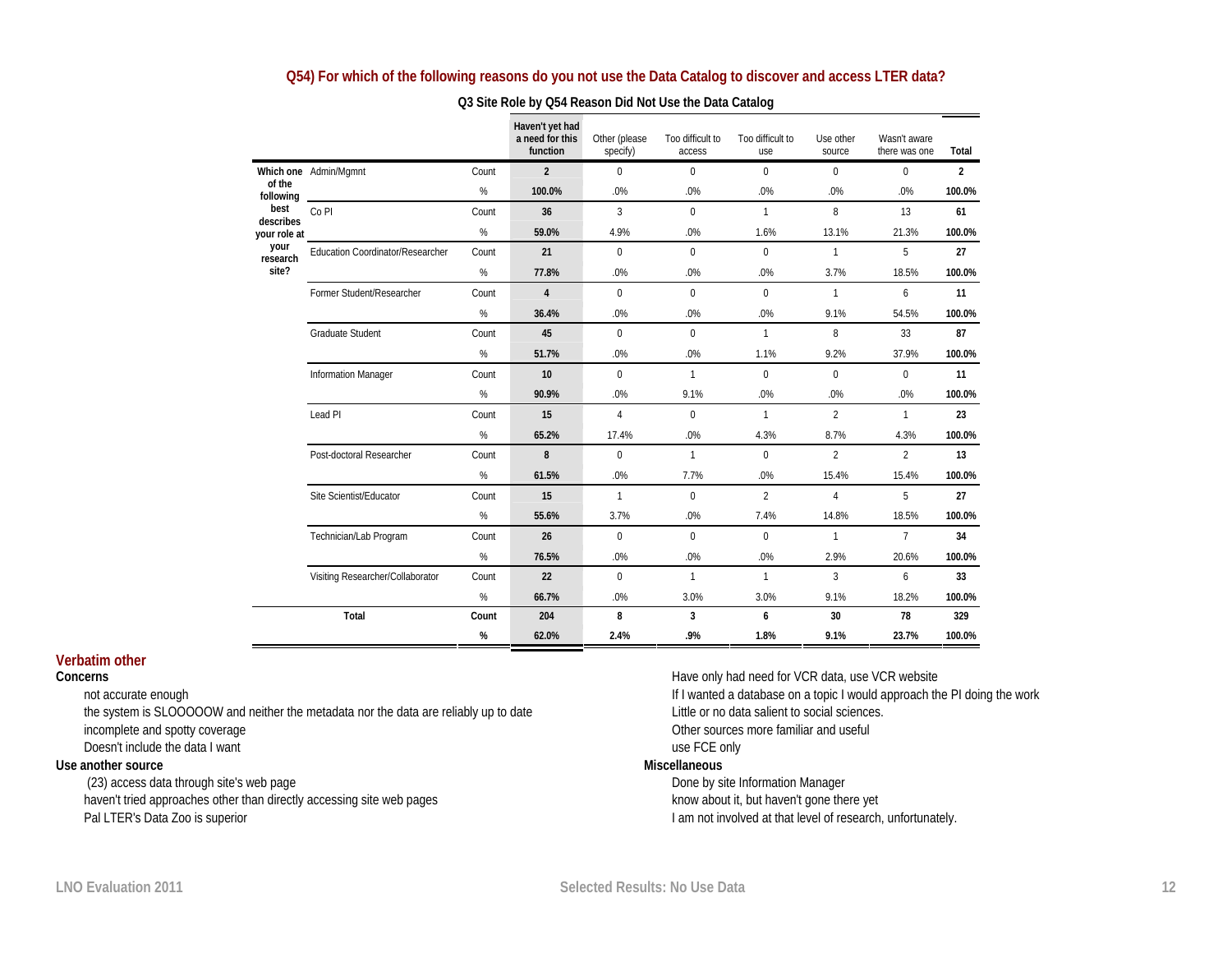### **Q59) For which of the following reasons do you not use the Image Archive?**

|                           |                                  |       | Haven't yet had a<br>need for this<br>function | Insufficient number<br>of images | Other (please<br>specify) | Too difficult to use | Wasn't aware<br>there was one | Total  |
|---------------------------|----------------------------------|-------|------------------------------------------------|----------------------------------|---------------------------|----------------------|-------------------------------|--------|
| Which one of Co PI        |                                  | Count | 43                                             | $\mathbf{1}$                     | $\Omega$                  | $\Omega$             | 24                            | 68     |
| the following<br>best     |                                  | %     | 63.2%                                          | 1.5%                             | .0%                       | .0%                  | 35.3%                         | 100.0% |
| describes<br>your role at | Education Coordinator/Researcher | Count | 11                                             | $\mathbf 0$                      | $\Omega$                  | $\Omega$             | 13                            | 24     |
| your research             |                                  | %     | 45.8%                                          | .0%                              | .0%                       | .0%                  | 54.2%                         | 100.0% |
| site?                     | Former Student/Researcher        | Count | $\overline{3}$                                 | $\mathbf{0}$                     | $\Omega$                  | $\Omega$             | 9                             | 12     |
|                           |                                  | %     | 25.0%                                          | .0%                              | .0%                       | .0%                  | 75.0%                         | 100.0% |
|                           | <b>Graduate Student</b>          | Count | 57                                             | $\Omega$                         | $\mathbf{1}$              | $\Omega$             | 40                            | 98     |
|                           |                                  | %     | 58.2%                                          | .0%                              | 1.0%                      | .0%                  | 40.8%                         | 100.0% |
|                           | <b>Information Manager</b>       | Count | 11                                             | 3                                | $\mathbf{1}$              | 1                    | $\overline{2}$                | 18     |
|                           |                                  | %     | 61.1%                                          | 16.7%                            | 5.6%                      | 5.6%                 | 11.1%                         | 100.0% |
|                           | Lead PI                          | Count | 12                                             | $\mathbf{1}$                     | $\mathbf{1}$              | $\mathbf 0$          | 5                             | 19     |
|                           |                                  | %     | 63.2%                                          | 5.3%                             | 5.3%                      | .0%                  | 26.3%                         | 100.0% |
|                           | Post-doctoral Researcher         | Count | 12                                             | $\mathbf{1}$                     | $\mathbf{0}$              | $\mathbf 0$          | 6                             | 19     |
|                           |                                  | %     | 63.2%                                          | 5.3%                             | .0%                       | .0%                  | 31.6%                         | 100.0% |
|                           | Site Scientist/Educator          | Count | 19                                             | $\mathbf{1}$                     | $\mathbf{1}$              | $\mathbf 0$          | 10                            | 31     |
|                           |                                  | %     | 61.3%                                          | 3.2%                             | 3.2%                      | .0%                  | 32.3%                         | 100.0% |
|                           | Technician/Lab Program           | Count | 19                                             | $\overline{2}$                   | $\mathbf 0$               | $\mathbf 0$          | 10                            | 31     |
|                           |                                  | %     | 61.3%                                          | 6.5%                             | .0%                       | .0%                  | 32.3%                         | 100.0% |
|                           | Visiting Researcher/Collaborator | Count | 23                                             | 1                                | $\mathbf{1}$              | $\Omega$             | 18                            | 43     |
|                           |                                  | %     | 53.5%                                          | 2.3%                             | 2.3%                      | .0%                  | 41.9%                         | 100.0% |
|                           | Total                            | Count | 210                                            | 10                               | 5                         | $\mathbf{1}$         | 137                           | 363    |
|                           |                                  | %     | 57.9%                                          | 2.8%                             | 1.4%                      | .3%                  | 37.7%                         | 100.0% |

#### **Q3 Site Role by Q59 Reason Did Not Use the Image Archive**

#### **Verbatim other**

#### **Concerns**

The photos I was hoping to find were not in the gallery.

when used in the past the photos were so out of date and irrelevant to need that stopped using it

#### Out of date **Use another source**

Have access to more/better images

(2) I have photos of the sites I work at

#### **Miscellaneous**

I forgot.

I should check this out Have used it only once, was satisfied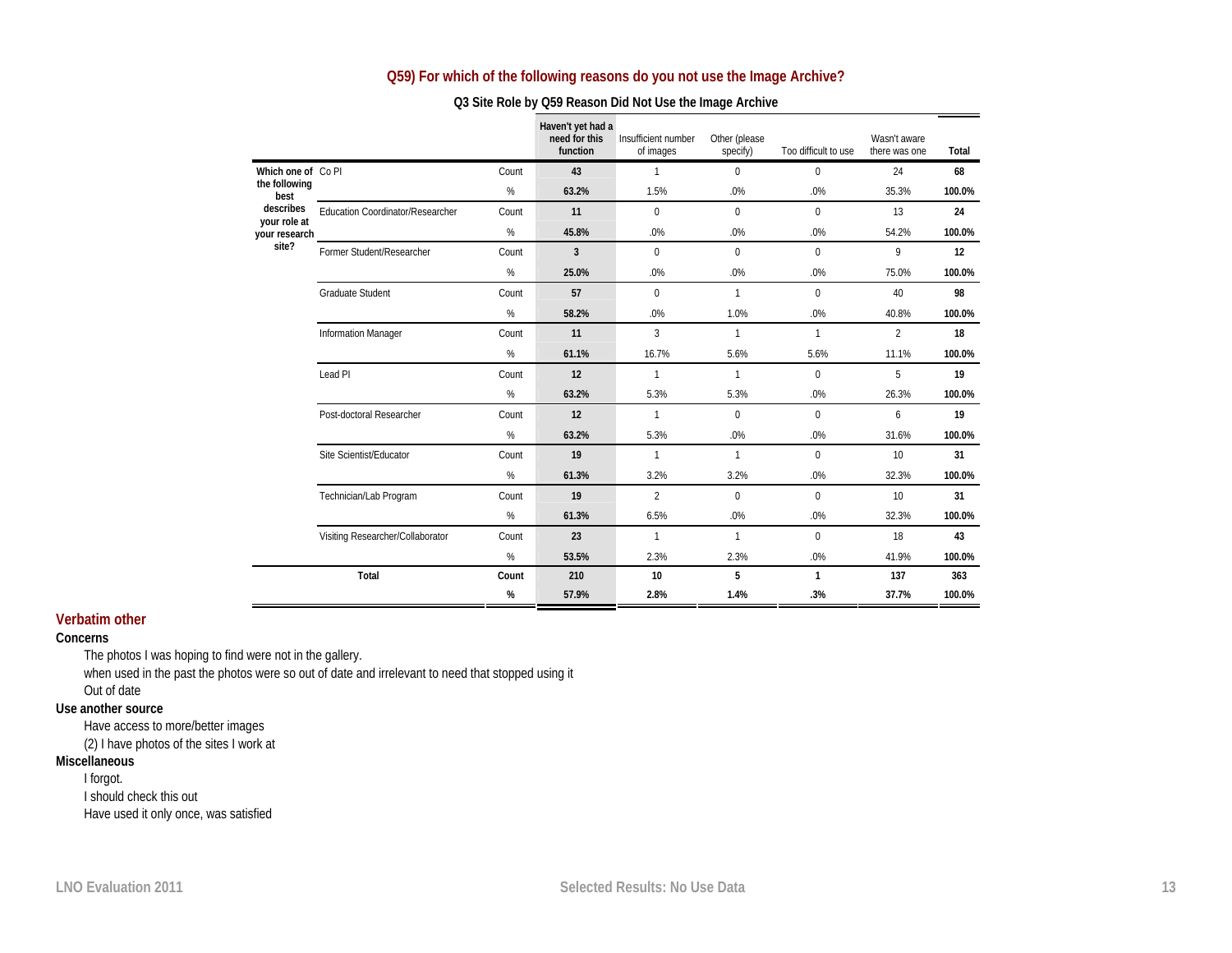| Q70) Why haven't you attended a training session or meeting organized by LNO? |  |
|-------------------------------------------------------------------------------|--|
|                                                                               |  |

|                     |                                  |       | No funding to<br>attend | No Time         | Other (please<br>specify) | Topics not of<br>interest | Wasn't aware they<br>were offered | Total          |
|---------------------|----------------------------------|-------|-------------------------|-----------------|---------------------------|---------------------------|-----------------------------------|----------------|
|                     | Which one Admin/Mgmnt            | Count | $\mathbf{0}$            | $\Omega$        | $\mathbf{1}$              | $\mathbf{0}$              | $\mathbf{0}$                      | $\mathbf{1}$   |
| of the<br>following |                                  | $\%$  | .0%                     | .0%             | 100.0%                    | .0%                       | .0%                               | 100.0%         |
| best<br>describes   | Co <sub>PI</sub>                 | Count | $\mathbf{1}$            | 10 <sup>1</sup> | $\overline{4}$            | 8                         | 13                                | 36             |
| your role at        |                                  | %     | 2.8%                    | 27.8%           | 11.1%                     | 22.2%                     | 36.1%                             | 100.0%         |
| your<br>research    | Education Coordinator/Researcher | Count | $\mathbf{0}$            | $\mathbf{1}$    | 5                         | $\mathbf{1}$              | $\overline{7}$                    | 14             |
| site?               |                                  | $\%$  | $.0\%$                  | 7.1%            | 35.7%                     | 7.1%                      | 50.0%                             | 100.0%         |
|                     | Former Student/Researcher        | Count | $\mathbf{1}$            | $\mathbf 0$     | $\mathbf{1}$              | $\overline{2}$            | $\overline{3}$                    | $\overline{7}$ |
|                     |                                  | $\%$  | 14.3%                   | .0%             | 14.3%                     | 28.6%                     | 42.9%                             | 100.0%         |
|                     | <b>Graduate Student</b>          | Count | $\overline{7}$          | 9               | $\overline{3}$            | $7\overline{ }$           | 35                                | 61             |
|                     |                                  | %     | 11.5%                   | 14.8%           | 4.9%                      | 11.5%                     | 57.4%                             | 100.0%         |
|                     | <b>Information Manager</b>       | Count | $\mathbf{0}$            | $\mathbf{0}$    | $\overline{2}$            | $\mathbf{0}$              | $\bf{0}$                          | $\overline{2}$ |
|                     |                                  | %     | .0%                     | .0%             | 100.0%                    | .0%                       | .0%                               | 100.0%         |
|                     | Lead <sub>PI</sub>               | Count | $\mathbf{0}$            | $\overline{2}$  | $\mathbf{1}$              | 3                         | $\mathbf{1}$                      | $\overline{7}$ |
|                     |                                  | %     | .0%                     | 28.6%           | 14.3%                     | 42.9%                     | 14.3%                             | 100.0%         |
|                     | Post-doctoral Researcher         | Count | 3                       | $\mathbf{1}$    | 0                         | $\overline{2}$            | 5                                 | 11             |
|                     |                                  | %     | 27.3%                   | 9.1%            | .0%                       | 18.2%                     | 45.5%                             | 100.0%         |
|                     | Site Scientist/Educator          | Count | 6                       | $\overline{4}$  | $\mathfrak{p}$            | 3                         | 6                                 | 21             |
|                     |                                  | %     | 28.6%                   | 19.0%           | 9.5%                      | 14.3%                     | 28.6%                             | 100.0%         |
|                     | Technician/Lab Program           | Count | $\mathbf{0}$            | $\overline{4}$  | $\overline{4}$            | $\overline{3}$            | 12                                | 23             |
|                     |                                  | %     | .0%                     | 17.4%           | 17.4%                     | 13.0%                     | 52.2%                             | 100.0%         |
|                     | Visiting Researcher/Collaborator | Count | $5^{\circ}$             | $\overline{7}$  | 6                         | $\overline{2}$            | 8                                 | 28             |
|                     |                                  | $\%$  | 17.9%                   | 25.0%           | 21.4%                     | 7.1%                      | 28.6%                             | 100.0%         |
|                     | Total                            | Count | 23                      | 38              | 29                        | 31                        | 90                                | 211            |
|                     |                                  | %     | 10.9%                   | 18.0%           | 13.7%                     | 14.7%                     | 42.7%                             | 100.0%         |

#### **Q3 Site Role by Q70 Reason Did Not Attend Training Session or Meeting**

#### **Verbatim other**

#### **Timing off**

(2) conflicts with other meetings/ prior commitment

(2) Hasn't fit my timeline/schedule

at the time I didn't think the topics were relevant to me (now they probably are!)

Have not had the opportunity.

Just haven't yet. Combination of time, funding, interest

I haven't been aware of any that would be beneficial at the time they were offered.

#### **Miscellaneous**

I have attended the All Scientists Meeting. Informal science is good as one posters, but oral sessions are only fair.

I rely on others to fill me in on any relevant information

(2) Joined program recently

(2) No need No opportunity (2) Not pertinent

Not permitted

(3) wasn't aware I was invited was never offered by management

will attend one next month

not yet! but slated to attend some soon.

Little or no activities salient to social sciences. no funding, wasn't aware they were offered

Not sure about whether the ASM or other education related mtgs are organized by LNO. It might

help to have a list of the training sessions and meetings that were org. by LNO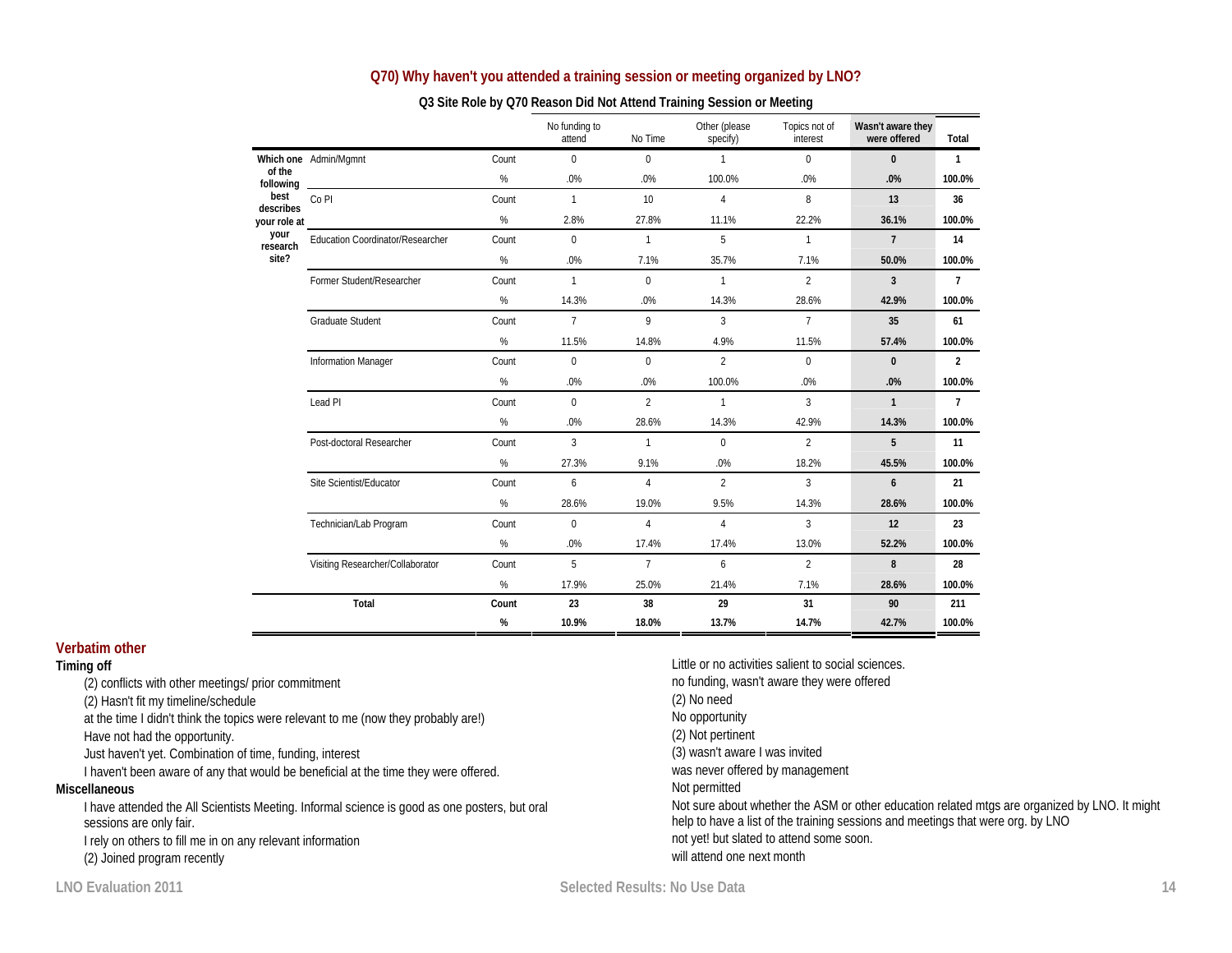### **Q72) Why haven't you attended an LNO training session?**

### **Q3 Site Role by Q72 Reason Did Not Attend and LNO Training Session**

|                     |                                         |       | No funding to attend   No Time |                | Other (please<br>specify) | Topics not of<br>interest | Wasn't aware they<br>were offered | Total          |
|---------------------|-----------------------------------------|-------|--------------------------------|----------------|---------------------------|---------------------------|-----------------------------------|----------------|
|                     | Which one Admin/Mgmnt                   | Count | $\Omega$                       | $\mathbf 0$    | $\mathbf{0}$              | $\mathbf{1}$              | $\mathbf{0}$                      | $\mathbf{1}$   |
| of the<br>following |                                         | %     | .0%                            | .0%            | .0%                       | 100.0%                    | .0%                               | 100.0%         |
| best<br>describes   | Co <sub>PI</sub>                        | Count | 3                              | $\mathbf{1}$   | 5                         | 9                         | 14                                | 32             |
| your role at        |                                         | %     | 9.4%                           | 3.1%           | 15.6%                     | 28.1%                     | 43.8%                             | 100.0%         |
| your<br>research    | <b>Education Coordinator/Researcher</b> | Count | 3                              | 4              | 1                         | 3                         | $\overline{3}$                    | 14             |
| site?               |                                         | %     | 21.4%                          | 28.6%          | 7.1%                      | 21.4%                     | 21.4%                             | 100.0%         |
|                     | Former Student/Researcher               | Count | $\Omega$                       | $\mathbf{1}$   | $\overline{2}$            | $\mathbf{1}$              | $\overline{3}$                    | $\overline{7}$ |
|                     |                                         | %     | .0%                            | 14.3%          | 28.6%                     | 14.3%                     | 42.9%                             | 100.0%         |
|                     | <b>Graduate Student</b>                 | Count | $\overline{2}$                 | $\overline{3}$ | $\mathbf{1}$              | 8                         | 20                                | 34             |
|                     |                                         | %     | 5.9%                           | 8.8%           | 2.9%                      | 23.5%                     | 58.8%                             | 100.0%         |
|                     | <b>Information Manager</b>              | Count | $\Omega$                       | $\Omega$       | $\overline{2}$            | $7\overline{ }$           | $\mathbf{0}$                      | 9              |
|                     |                                         | $\%$  | .0%                            | .0%            | 22.2%                     | 77.8%                     | .0%                               | 100.0%         |
|                     | Lead <sub>PI</sub>                      | Count | $\mathbf{1}$                   | $\overline{2}$ | $\overline{3}$            | 10                        | $\overline{4}$                    | 20             |
|                     |                                         | %     | 5.0%                           | 10.0%          | 15.0%                     | 50.0%                     | 20.0%                             | 100.0%         |
|                     | Post-doctoral Researcher                | Count | $\Omega$                       | $\overline{4}$ | $\Omega$                  | $\mathbf{1}$              | $\overline{4}$                    | 9              |
|                     |                                         | $\%$  | .0%                            | 44.4%          | $.0\%$                    | 11.1%                     | 44.4%                             | 100.0%         |
|                     | Site Scientist/Educator                 | Count | $\mathbf{0}$                   | $\overline{2}$ | $\mathbf{1}$              | $\overline{3}$            | $\overline{2}$                    | 8              |
|                     |                                         | %     | .0%                            | 25.0%          | 12.5%                     | 37.5%                     | 25.0%                             | 100.0%         |
|                     | Technician/Lab Program                  | Count | $\Omega$                       | $\mathbf{1}$   | 3                         | 4                         | $\mathbf{3}$                      | 11             |
|                     |                                         | %     | .0%                            | 9.1%           | 27.3%                     | 36.4%                     | 27.3%                             | 100.0%         |
|                     | Visiting Researcher/Collaborator        | Count | $\mathbf{1}$                   | $\overline{2}$ | $\mathbf{1}$              | 4                         | $\overline{4}$                    | 12             |
|                     |                                         | %     | 8.3%                           | 16.7%          | 8.3%                      | 33.3%                     | 33.3%                             | 100.0%         |
|                     | Total                                   | Count | 10                             | 20             | 19                        | 51                        | 57                                | 157            |
|                     |                                         | %     | 6.4%                           | 12.7%          | 12.1%                     | 32.5%                     | 36.3%                             | 100.0%         |

### **Verbatim other**

#### **Miscellaneous**

all of the above

generally have not been looking for this. I suppose "not aware" but that seems too strong to say. (2) I don't know

It just hasn't worked out... some topics may be of interest, but are poorly timed for my schedule.

just haven't had the time and need cooccur

 $\blacksquare$ 

 $\sim$ 

(2) no need/reason to

no time, no funding

none offered that I was interested in attending

Not appropriate to my scope of work. Not pertinent Only in position for a limited time Other IM reps have used available funding Retired seems to have been excellent offerings that I was aware of in the past but w/o regular updates, I am unaware of what is offered Training sessions haven't corresponded with my duties.

would send students if information was more actively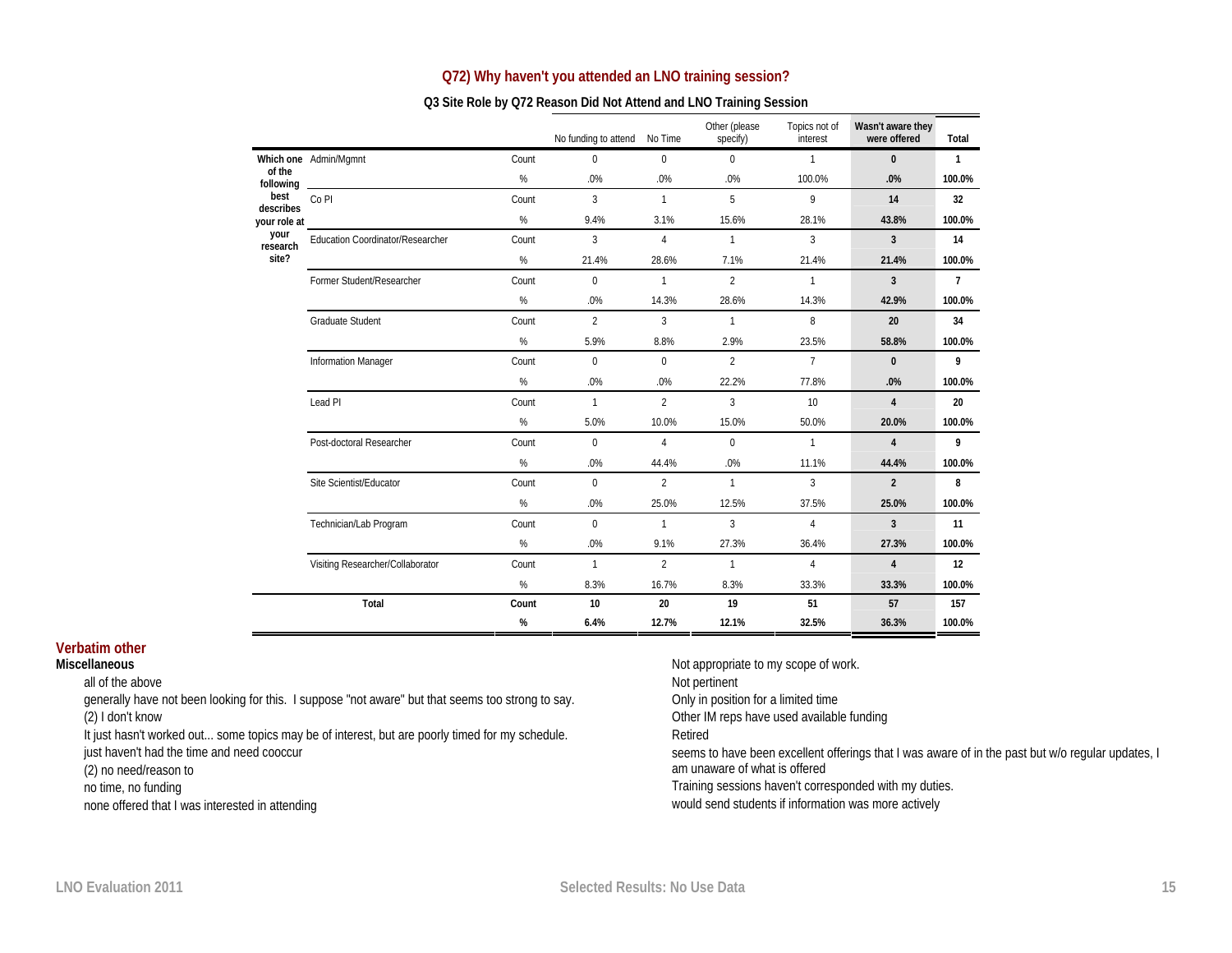# **LNO Evaluation 2011 Verbatim Responses**

This is a full listing of verbatim responses for the non 'use of service' related questions, unedited except to correct spelling errors and remove references to site personnel; responses are loosely grouped by category and reflect the analyst's coding scheme, they may not correspond to the program evaluation needs but offer some organization; responses that were nearly identical have been grouped into one phrase with (number) to indicate how many responses the listing represents; numeric results reflect recoded answers so the number of "other" in analytic tables will not always equal number of verbatim responses; if the number of verbatim responses warranted adding a new category, it is indicated below.

#### **Q10) Which one of the following methods did you use most frequently to request assistance?**

both tech\_support and direct e-mail

meeting

submitted request to tech and personally asked for assistance as my office is located next to their offices Walked down the hall to ask in person

#### **Q47) What additional services or modifications to existing services would you like the LNO to provide in support of Network Database? Database connectivity/use/cross-site use**

A clear, easy to find, easy to understand, easy to use searchable, retrievable index of what's available on the network database A ushcn-like Google Map interface for accessing daily, weekly, and monthly climate data and data summaries (or all data) links to other sites with the same datasets and databases

Ability to sync site databases with LNO databases for personnel and bibliography, as planned.

data base services for public access to data that is not LTER related- ie other, non-LTER, projects by LTER personnel (or otherwise) Remote sensing db lacks data for my site, although some was gathered within the past year and may be planned to be added soon. All services should provide a programmatic interface (e.g. web services) in addition to the HTML interface to support leveraging these resources by LTER sites. Minimally query/read methods, but ideally create, read, update, delete methods to permit sites to synchronize content from their information systems without copy/paste in a web browser.

I support the goal of having all LTER data available in a consistent format at a single portal, but I realize that, in the short run, this will benefit only a few people. As more data are available, and cross-site comparisons become more productive and easier, this will be very beneficial to the whole network.

There is no support for other synthetic databases or large experimental datasets. LNO virtually does nothing on this front. Unified browser of core datasets by location and time period.

update Hydro/clim so it interfaces with other searches (such as HIS) and add support for cross site stream chemistry DB Web services for personnel directory

would like personnel, bibliography, siteDB and datasets available via web services.

Attempt to coordinate with other networks or informatics. Examples would be NWIS, CUAHSI, etc. Right now the LTER information exists almost in isolation within the network or within sites.

Better means of synchronizing personnel lists between local site and network. Network update system for personnel is very frustrating from an IM point of view. Additional facilitation in improving or building cross-site databases would be useful.

It would be great if *colleague's name* could get more involved, i.e. would do tasks that would let *him/her* communicate with sites more. E.g. help improve EML quality by querying metacat and finding general problems that could be fixed easily, or at least reported to the sites to help them identify problems.

Level of service to sites in practice is minuscule - most effort is expended in long-term, high-risk, unclear reward activities; services currently available - spatial data archive, communication - have failed to keep pace over the years with developments that they require complete overhaul in order to be considered serviceable.

My biggest issue is time... and with that it makes it difficult to maintain our local system as well as the LNO system / databases. I get that everyone is coming at this from different angles, but if there a better way to automate getting data in I'd be more likely to do it. Linking to websites - Drupal page construction

sponsorship of synthesis activities that specifically target the use of these databases

#### **Improve/ add functionality to website**

An educational database of curriculum and activities categorized by site including keys and organisms and information for each would be very useful.

-mapping functions -

The directory isn't up-to-date, i.e. some personnel have contact information that is from 5 years ago and has since changed. The entire LNO website could use an upate. This is includes all of the Network databases. Ideally, network databases should be set up with web service capability that allows IMs at individual sites to easily upload formatted data without having to manually enter materials. At the moment, only the bibliographic and metacat databases do this and those could do it more seamlessly. In addition, LNO database should provide web service functions that allow users to serve data through multiple interfaces at their own sites. I The web page needs to be more functional. Also, some advertisement would be useful to learn what data sets can be readily accessible. believe LNO staff are working on this and am glad it is a priority.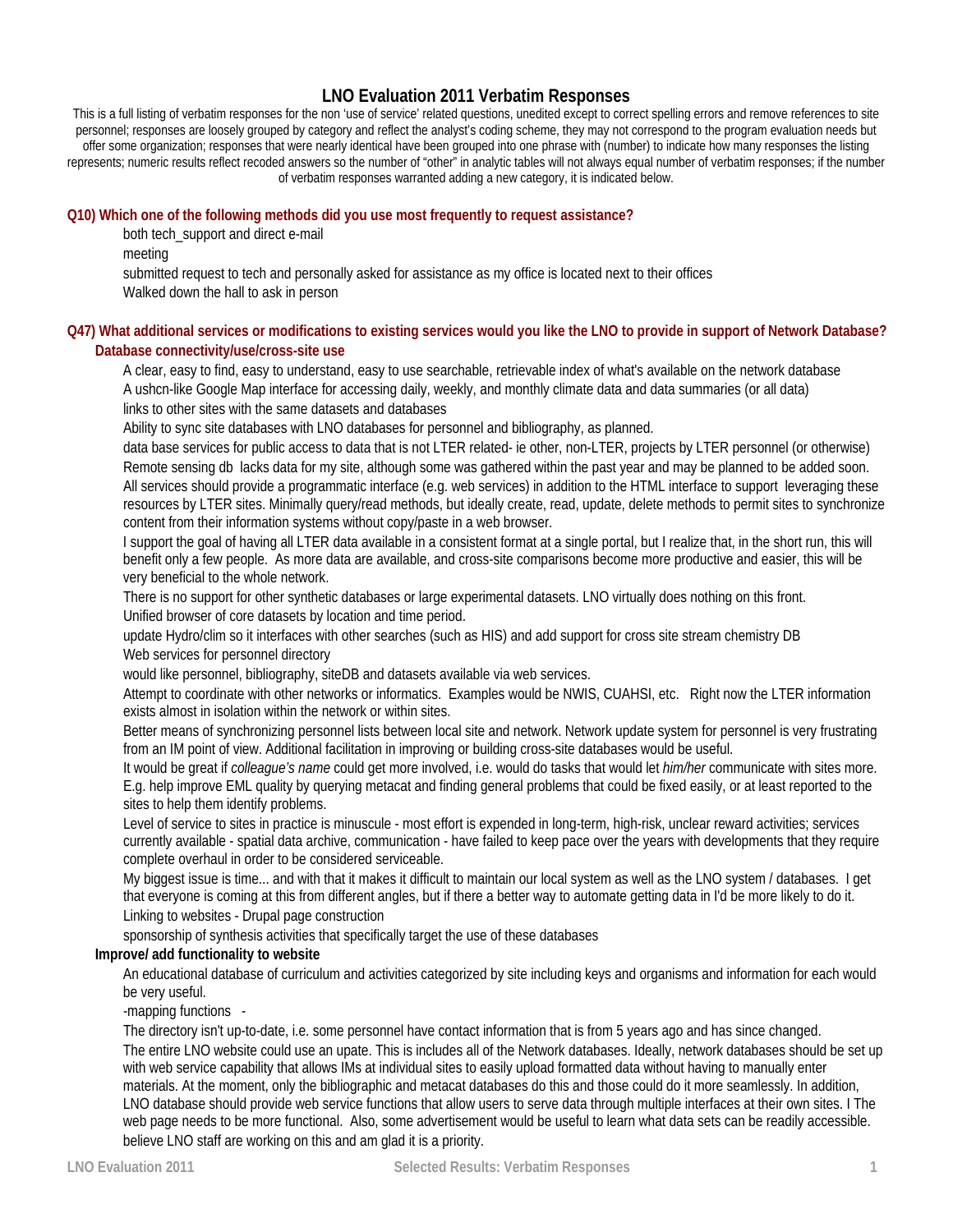A central location for social science data generated through LTER-related research.

A good comprehensive website

A standard data use policy among the sites - some require a review of papers before they are submitted which is time consuming, others require notification afterwards, have every site use the network policy. Also encourage sites to use standard notation to make citing data sets easier.

A more extensive remote sensing archive. GIS database would be useful for the LTER network

Assistance with database creation across LTER sites; merging files, etc.

An easy-to-use personnel directory is the most useful feature. Good and up-to-date bibliography is also important

better graphing

database of LTER curriculum materials

expose underlying functionality through web services and APIs

better spatial data interface

Education and outreach materials for different audiences

eml templates/translators

I do access ARC LTER data through your portal. It is very difficult to get in and get a password. Hence, everyone in my group uses my name and password.

I would like to see more services that are scriptable

Improved personnel interface especially for adding personnel. Better connection from sites to LNO databases (like web services). integration of categories of information between databases

It would be great if Schoolyard research data could be integrated into a network-wide system.

Make metacat eml packages more visible to the user with privileges (read IMs) and make it possible, like climdb, that the person submitting the EML package has the power of deciding when the system will harvest; It was only when CLIMDB provided this feature to the data providers (read IMs) that the submission of data started to increase! I think this capability will ease and promote EML packages providers (read IMs) submitting thieir updated versions.

Make them easier to use. Keep them up to date. Advertise them to a broader audience. They should have more standard searchable terms (e.g. Global Change Master Directory keywords, etc.) and use a similar metadata format to NOAA longterm climate observations (the standard).

mapping

Molecular Databases and metadata for molecular and genomics

More assistance with methods for visualization of long-term data to illustrate trends.

One for Education and Outreach resources

more info how to use it in a very friendly easy way

More up to date websites

simpler ways of navigating to and extracting existing information from the web page. It takes a degree in astrophysics to find and retrieve information that I know we have somewhere.

#### **Information for potential users**

Are there any documents that can be circulated to new members of the LTER network that contain information pertaining to the databases available and how to access them? If not, I think more effort could go into informing researchers of the resources at their disposal.

As a LTER grad student, unfortunately I was not made aware of any of the reources of the LNO. having a welcome email to the LNO for all new grad students and what is offered there would be very helpful. Along these lines, I have found the PAL LTER datazoo website very difficult to use and confusing. I have used essentially no resources from this website either.

Better advertisement of what exists and how to access

better education

Clear list of what is available.

Describe but briefly.

I invariably visit the MCM LTER webpage and databases and am unfamiliar with those outside of my LTER.

I'm not too sure if this is the LNO's responsibility or the individual PI's from that LTER site but when I entered my graduate program, I was never introduced to any of the greater LTER services. I don't know what's reasonable to expect from the LNO because nobody's ever told me what it is that you do. I think a general introduction to things that are available as an LTER graduate student would be helpful but again, I don't know if my advisers were supposed to do this and just never did or if this something that could be improved. improved access to EcoTrends database

It would be helpful to have some training in what exists and what one might use it for.

List of study sites where LTER scientists have conducted international research A web cast conducted by LNO staff highlighting information available in the Databases

make sure that people know about the services

Might be nice to know what they have available.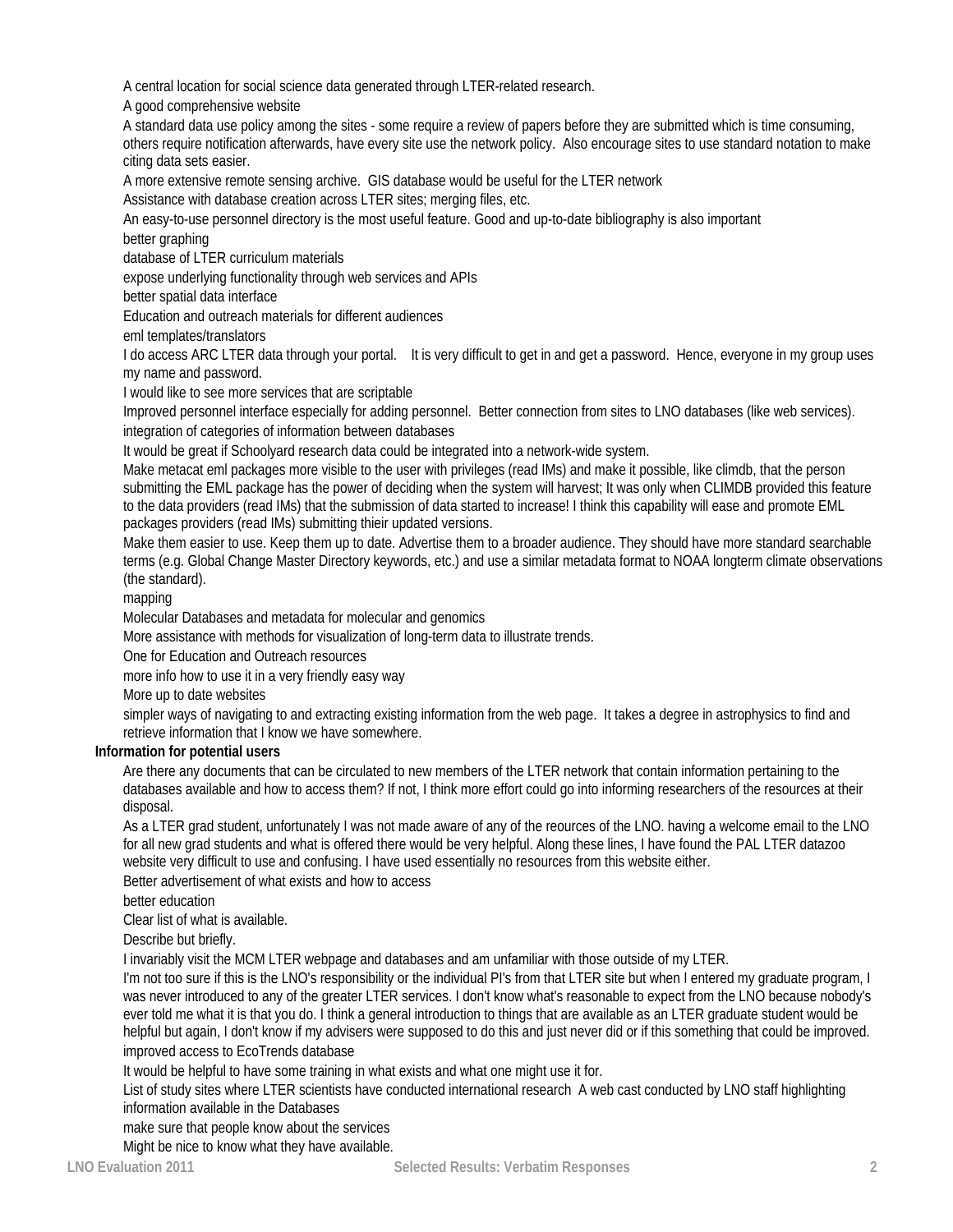more centralized and better advertised

My/our lack of using LNO resources may be due to knowing that our Info Manager and Lead PI keep up-to-date w/ LNO and its resources and alerts us where/when relevant

Perhaps a very concise annual email or one every 6 months to all lter listing each of the items and services that the LNO provides, with links to click if they are of interest. I am sure there are initial descriptions of them when they are first made available, but if you do not need the service or data at the time the announcement is made, you forget about it when you do need it a few years later.

Send out reminders of services and any updates to services offered.

Some help in how to use them

### **Networking people**

more fostering of communications within the network

More information on working groups and cross site collaborations

More interaction

More leadership and training opportunities for individual LTER sites and IMs with respect to database development, meeting networklevel standards, maximizing database comparability to the extent possible, etc.

#### **Miscellaneous**

And quit taking out IT guy away from our site. I am sure that all this cyber infrastructure is great, but we can't get important things done at our site because our IT/database guy is always working for you.

(6 similar) haven't given this much thought- I'm sure there are lots of opportunities, so I didn't want to say None.

I need to become more aware of what you currently offer before suggesting something additional.

For the staff to actually answer my emails.

I don't use the services enough to have an opinion about additional services or changes that would be thankful. I'm glad there is a survey though to help others get the most out of the LTER data.

I work mostly with the CWT LTER database/network

I would have to ask my PI.

I'd like LNO to use EVO or some other program for videoconferencing that will accomodate iMac users.

Participate in the science working groups and communicate their data needs to site IMs. Start develop specific ideas for data products that would be useful to scientists in these working groups and communicate the requirements to the site IMs.

**Outreach** 

see the IM website.

#### **Q61) What additional services or modifications to existing services would you like the LNO to provide in support of Network Cyber infrastructure?**

#### **Additional services**

access to EcoTrends databases

Actually, I think this is currently being developed, but I want to emphasize how important this would be to me: develop larger storage solution, backup service, and minimally managed virtual servers for sites to use for web applications. This may be financed with site contributions/rental fees that should be below what is commercially available.

Database for metagenomic data generated at the LTERs

link to other cyber networks that are more prevalent in my community. There is too many of these systems to learn mapserver apps

More links to CZO's, NEON..

More people to consult about technical issues would be swell

Network Cyberinfrastructure is non-standard, non-intuitive, not up-to-date and therefore not useful. It could and should be a model for long term data but it doesn't even have a standard metadata structure like that of NOAA (which is tasked with maintaining our national climate data records) or the Land Processes DAAC. It seems that the people working on this system are in a vacuum. This should not be an insular activity -- it should be fully coordinated with other agencies who have developed long term data sets for climate, hydrology, and land processes.

offsite backup for site data

remote bulk backup of data (eg. 100 gB / researcher)

regular funding for collaborative studies

social science data

Some day, LTER will need to establish a protocol for posting data from human subjects that complies with basic Institutional Review Board concerns, to assure confidentiality and protection from risk (although I cannot imagine any social science data would represent significant risk). Of course this is only relevant if the Decadal Plan gains funding or other social science funding starts to link to LTER more broadly. It is possible that CAP and Baltimore have dealt with these issues already.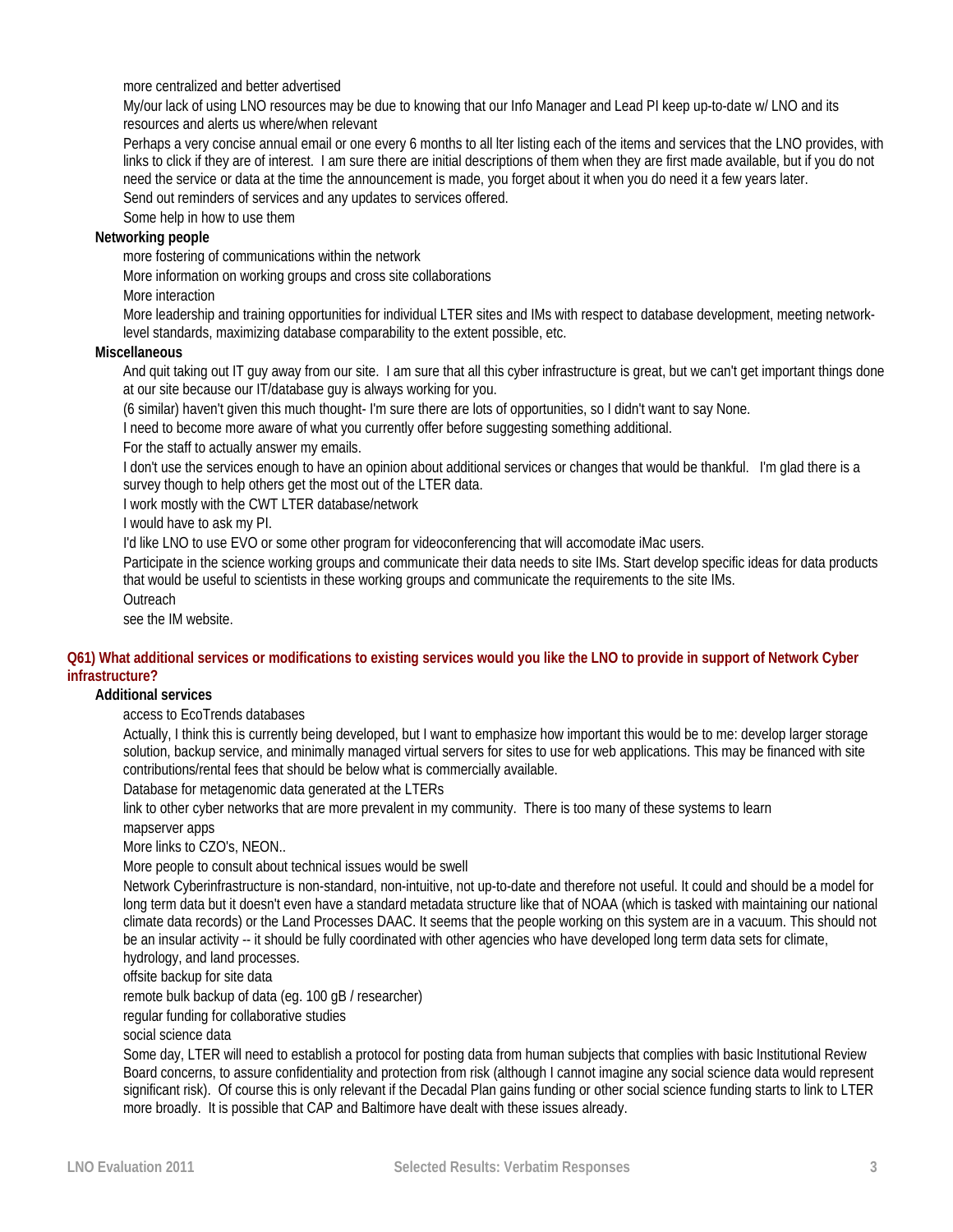### **Increased information about available services/Increase awareness**

Perhaps a better information delivery system would be useful. Twitter, perhaps?

Perhaps each site should educate their co-PIs, but I was unaware of most services.

More PI/investigator training on LTER Network CI resources (or development of training resources like presentation materials, briefs, videos). These could be leverage by site IMs to help orient investigators that are new to the network and raise awareness.

An "annotated bibliography" of existing databases and services would be extremely helpful. There were several I didn't know existed until I took this survey -- and some I know about but am not sure what all they contain. It would be great to include this bibliography in the welcome packet we're putting together for new grad students at our site.

Apparently, there are several archives that I did not realize were available. Maybe I need to pay more attention or there is a need for a workshop to keep more of us informed of the potential uses of what is available?

At some point it would be useful to provide some webcasts of examples/use cases of what the LNO Network Cyberinfrastructure can actually do to further scientific research goals. This would help to engage scientists in the capabilities of the NIS.

Better access overall to data--this means clearer descriptions of what data is available, a more navigable website to get to the data. LNO could provide offsite backup of data for LTER sites

information brochure for all the great resources available to students.

again, as a student, i had no idea that eny of these resources existed. it would be most useful that each fall the LNO send out an A good document that only includes essential information, and can easily be read without requiring much time. Lack of free time blocks many opportunities to benefit from all the LTER features available.

More educational materials and opportunities listed by site would be helpful.

It would be great to have a summary of stuff mentioned in this survey- with links and a brief paragraph about what is at each link. Info on all of these things

improved communication regarding the big picture

updates every 6 months or so about what is actually available in the NIS

Too much detailed information in emails from the NIS. Try to write a clear, concise email describing what there is and how to use it. All the other stuff telling how great things are going is unnecessary and makes me tune your emails out. And if I never hear the "tiger team" again, that would be alright with me. I just want to know how to contribute to and access data for the good of the LTEr network. I just don't care about the gritty details - and I don't think most folks do either.

Use the communication tools described to let everyone know about the Network Cyberinfrastructure

Very clear, short lists of what is available.

#### **Modifications to existing services**

As above, work on interoperability with other networks and cyberinfrastructure in addition to the LTER network

Better web page organization. It is not user friendly for scientists much less the public

Continue giving your support for EML. We all need to get to Level 5; it´s like a mandate, and we need your cooperation and expertise to do this. We need the expertise of Ignigo in EML and we need a new support in web databases (mysql).

Continuing attention to the site-network communication interface for design, development, and implementation.

Far more support needs to be directed towards synthesis, data manipulation, and analysis.

I use snow data, and there is a significant (as in years) lag time before it is posted.

Perhaps streamline metadata entry process?

Polycom now seems quite dated as a videoconferencing tool--skype seems to support much higher quality calls. Is it time to reevaluate polycom and consider whether it is worth it?

Sorry, I'm not sure all that this entails... but a common programming language so all of our IMs can work together is probably key. Do we have that?

stated earlier but perhaps more appropriate here: eml templates and translators to aid managing metadata would be helpful There should be more focus on improving the quality and accessibility of existing data rather than developing a new network information system.

There should be more help in creating and maintaining synthetic data bases. It's all left up the sites. Ditto for network level experiments. Absolutely no resources are offered. The word pathetic comes to mind.

more support from LNO for cross-site data archiving efforts - higher level of knowledge about cyber infrastructure at LNO - nicer interfaces for users - appropriate metadata - more transparent process about how to ask for advise from LNO about cross site projects More web support.

training opportunities

Would be great to have some kind of network support to aid in data entry for Schoolayard program data but I understand its pretty complex given how different each site's studies are.

#### **Miscellaneous**

Better define the role of *local personnel* with respect to cross-site database creation and facilitation or other tasks.

(7) Don't' know/not sure

data managers that speak english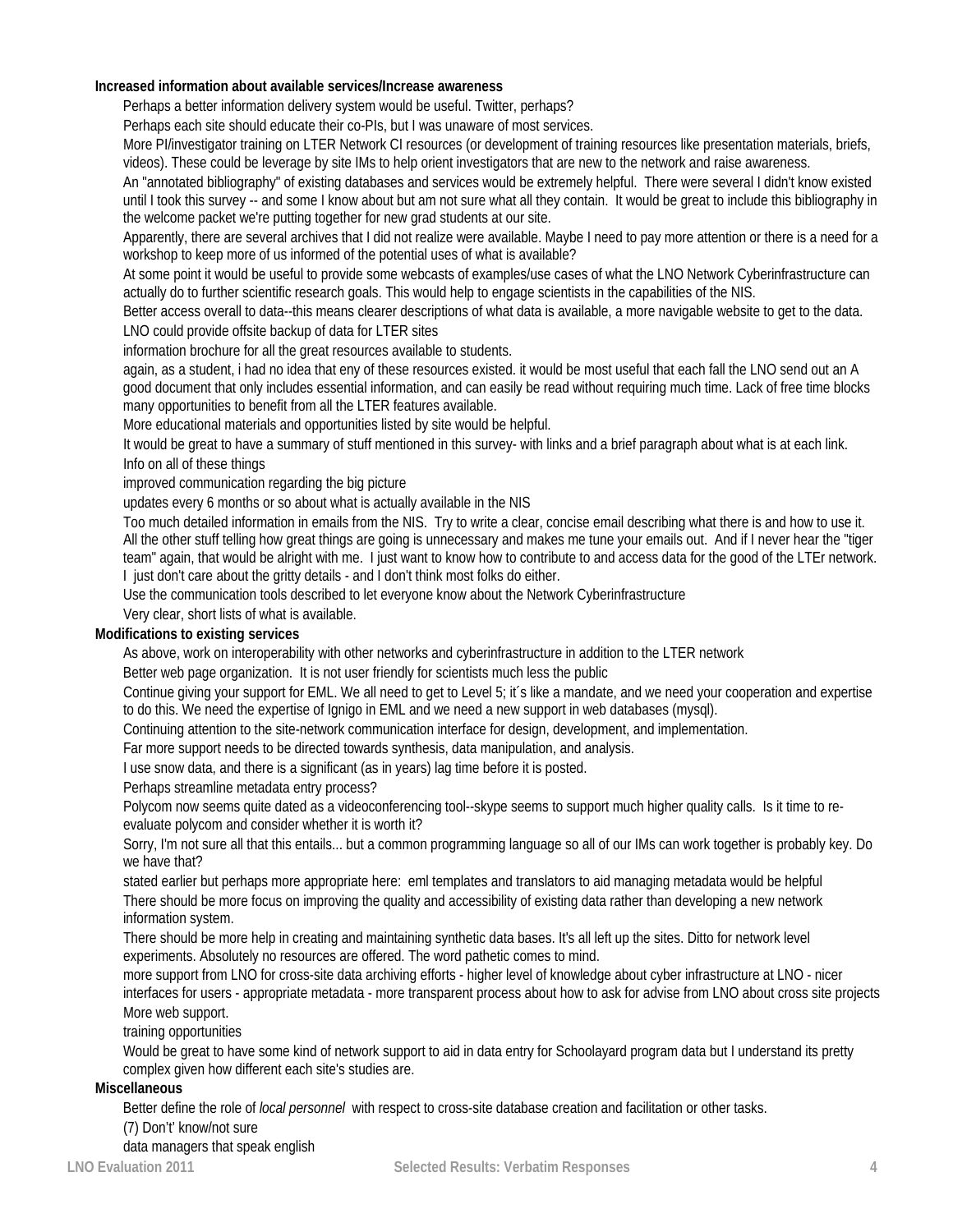Do you mean the Data Portal? Success depends on how each LTER organizes their data. There are high levels of organization and that is good.

More money to sites for IM

photo credits for images

Not an area of focus for me.

Plenty but I will send those via the nis website, or trac, or in a tiger team meeting.

that is question best answered by IM - information on progress is sent out on a regular basis, but the development horizon is so long into the future that there is little for a day-to-day user to be concerned about

The network provides many great ideas but not a lot of info.

There are many ways in which the central cyberinfrastucture at the LNO can be improved, which cannot be detailed in a survey of this size.

However, all my own comments have been logged in the IMC website, tech support requests, and related documents.

# **Q64) What changes or additions to LNO's outreach services and/or materials would you like the LNO to provide?**

### **Services**

A network and/or database to facilitate graduate student collaboration across LTER sites

A stronger inter-site communications infrastructure would be great, as would constant calls for content from the sites. Calls (and support) for collaborative policy/synthesis materials that can speak directly to the public/decisionmakers would be ideal.

As someone who worked at an LTER as a grad student but have since moved on to a new institution, I like to keep in touch with current LTER research and happenings. perhaps an LNO alum organization would serve this purpose? I hope to rejoin the LTER network at a later stage in my career and keeping up to date would help with this.

At our site any public outreach or education would be a massive improvement. We currently offer none other than a teacher workshop 5 days a year.

Greater engagement in developing new communication and outreach programs

I know that it is difficult to keep up with the constantly changing personnel involved with LTER sites, but it's been difficult for me to keep the

LTER updated with my contact information as I change universities. It seems there are several email lists floating around out there, and I exist on those lists with different email addresses. I still get LNO emails to a variety of accounts, so I sure I'm not receiving some from the accounts that have been closed. Can there be one single place to go and change your email address for all existing email lists?

An educational coordinator at the network level is needed. Even a quartertime position for an individual to disseminate developments in educational information from all sites would be helpful.

more suport in with DBMS

Revisions to network , schoolyard and site websites for general public use.

Webcast training sessions would be helpful. There is so much information available from the LNO about the LTER, but its presentation is static/passive. A user has to browse and often doesn't know where to begin.

Workshops on statistics used on Long-term data bases.

#### **Increased/improved communication**

better direct communication of capabilities within the intranet and on the central database server.

better job telling us what is available

feedback and education on areas that this survey identifies as being important things LNO is doing, but few people know about it or are using - several in my case, e.g., video conferencing

improved accessibility to general public about value of long-term research

It would be nice if LNO outreach was geared to site and Network needs and interests

LNO has an outmoded outreach and communication model; a public website that outdated and very challenging to navigate or retrieve/locate what is searched for; and gives no impression it is interested in changing its mode of interaction with sites and/or the public since these issues have been coming up persistently for years.

more communication within is needed

More information about partnerships and their relevance to site-network efforts. Continuing information early on about ongoing questions being investigated.

More information and articles on the emergent socio-ecological research focus of the LTER network.

Perhaps more communication through the LTER sites themselves.

Seems more outreach to other networks is needed such as federal agencies, ILTER and NGOs like TNC, etc. Are there formal means to meet with and implement the "network of networks'? How can LTER provide more leadership to these potential partners?

Stronger presence/integration of new intranet pages. Increased awareness of LNO pages.

The new communication plan addresses these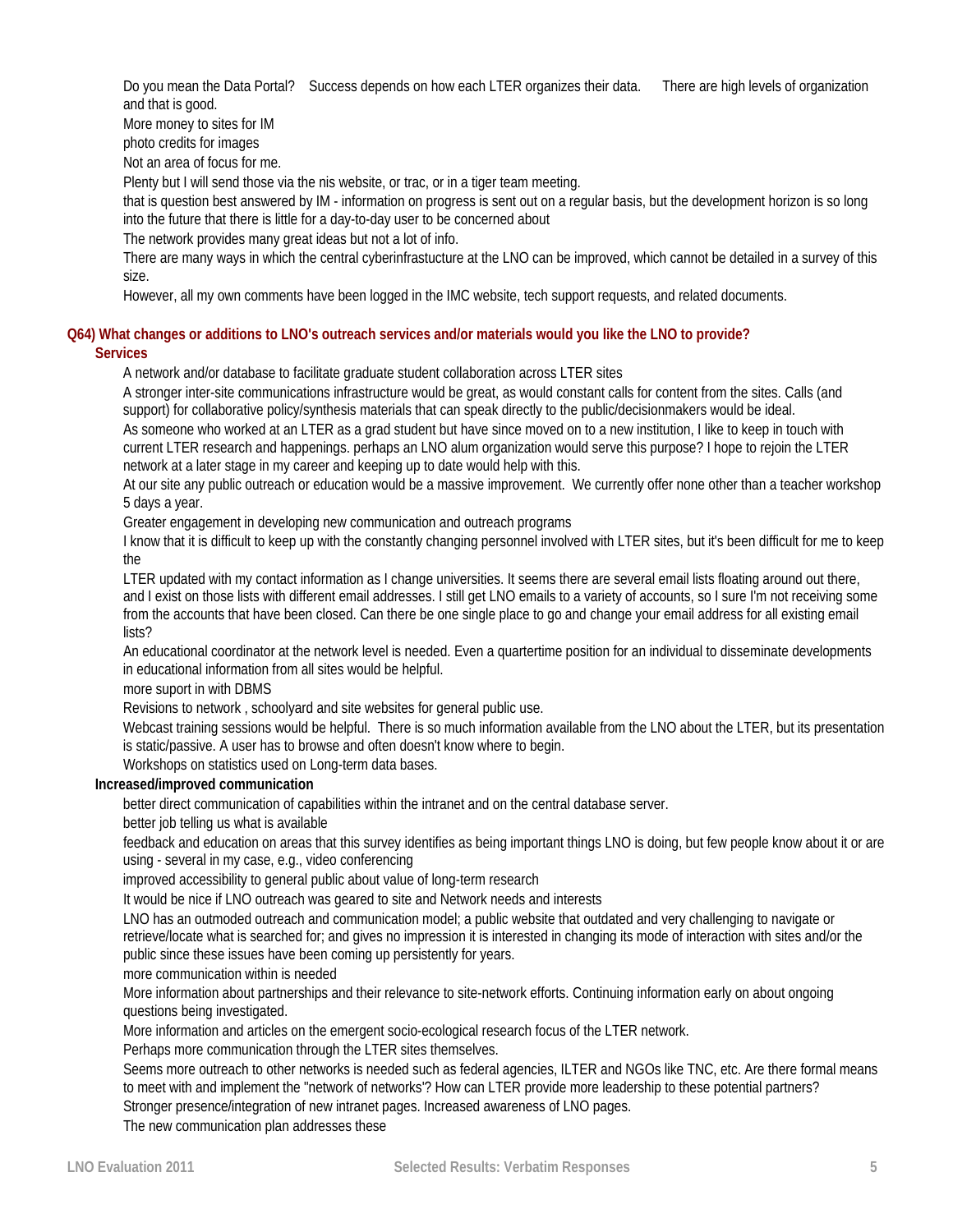Too great a tendency to use inhouse abbreviations -- especially true for the data folks -- I don't usually know what the programs or projects are that they are talking about. Ditto "LNO"

We are so overwhelmed with e-mail, that materials must be crisp, clean and to the point. I haven't found what I've received online to be particularly interesting. I suspect that means that users with interests similar to mine are not participating.

#### **Materials**

For the general public, it would be great to have a periodic update highlighting relevant case studies or societally-relevant findings. I am not sure what to suggest to promote greater interaction among research constituents across the LTER.

how about an overview of the many services that LNO provides (and are being asked about in this survey) included in the newsletter on a regular, repeating (once a year?) interval

I think the newsletter is could be eliminated.

More newsletters and developments from sites and changes at sites especially in executive committees would be helpful.

The web cast as mentioned

More substantial online newsletter

Websites need to be integrated and to have better navigation

### **Website/intranet**

The network public website is too cluttered. Most of the homepage is taken up by text of a featured site which is not very appealing. It needs to be made more inviting and accessible to the general public and science community to become more effective at delivering the LTER message to the broader community

The LNO and LTER Networksites are outdated and need new architecture. And the Intranet site is a little dysfunctional, in terms of the fact that the main portal is now deprecated. Fixing the latter problem would require addressing the components available for editing the NIS and this would be worth doing.

Simpler website web portal for non-LTER users

Need a clear, current, simple website.

It would be useful for LNO to represent LTER science using pro-active, state-of-the-art science and communications technology that has a high content-to-glitz ratio and is professionally delivered in a timely fashion

More exposure of schoolyard activities on website. It would be very difficult for someone unaware of schoolyard program to find any info on it given current structure. Its a bit difficult to find even if aware of the program.

The LTER Network web sites are a patchwork of different styles and technologies, without a consistent navigation structure. The new Intranet site is an improvement, but it's yet another radical departure in web design and functionality. More effort should be made to provide a unified structure and look & feel for these web sites to simplify navigation and finding related information. As the public face of the LTER Network, the disparate pages on the public, intranet and LNO sub-sites fail to impress.

The websites are usually ok once you learn how to find the particular pages you need. Sometimes content is years out of date. There is confusion between the old and new versions of the intranet; some features are still easier to use in the old version. I've no experience with LNO staff visiting our site but I can say I feel my visits to LNO have been worthwhile.

These days most scientists use electronic means to share information. The web page needs to be improved and more attractive to users.

Update the look, feel, and functionality of the websites

Updated website that meets current best practices for look and organization Network brochure

updated website. needs professional overhaul

Updated websites that are tested first by outside persons (non LTER). Too many emails -- if you had a better designed portal it would get used more and you could send fewer emails.

UPDATES!!!! The grad student webpage is ancient, and a lot of other webpages are at least a few years out of date.

Add transformational science nuggets to website

A much more user friendly website for the general public and for network members.

Clarrification of responses to above question: Probably, most scientists get their information about the LNO from their site's lead PI, or from the LTER web site. So the most important things you can do is to keep site PIs up to date, and make the main LTER website more engaging: a) the same site has been "featured" for many years. b) the menus on the left are not intuitive. Perhaps there could be some way to make these menus mimic the headers that are recommended to sites? (research | sites| data| people| pubs) c) The online newsletter is great! make this more prominent, eg, a wider panel that displays a headline the first few hundred chars of a story, and an image (I hope there is not a question about the website later...) I doubt that information in the "annual presentations to the EB" is conveyed to the average scientist.

I don't know the difference between the public website and the LNO website. But I find the one I use to be difficult to use. Finding a meeting for example is not straight forward. Overall I find it clunky.

I feel the LNO is behind the times constantly - web pages out of date, links not working, funky formats that didn't work for submitting working group proposals for example- not making use of current existing technology but focused on doing their own research (now PASTA for example, EML before that) and meanwhile applications like GOOGLE search have passed them by and made their research topics out of date. New to interface with new techniques being developed by SD Super computing Center and CUAHSI, CZO for example.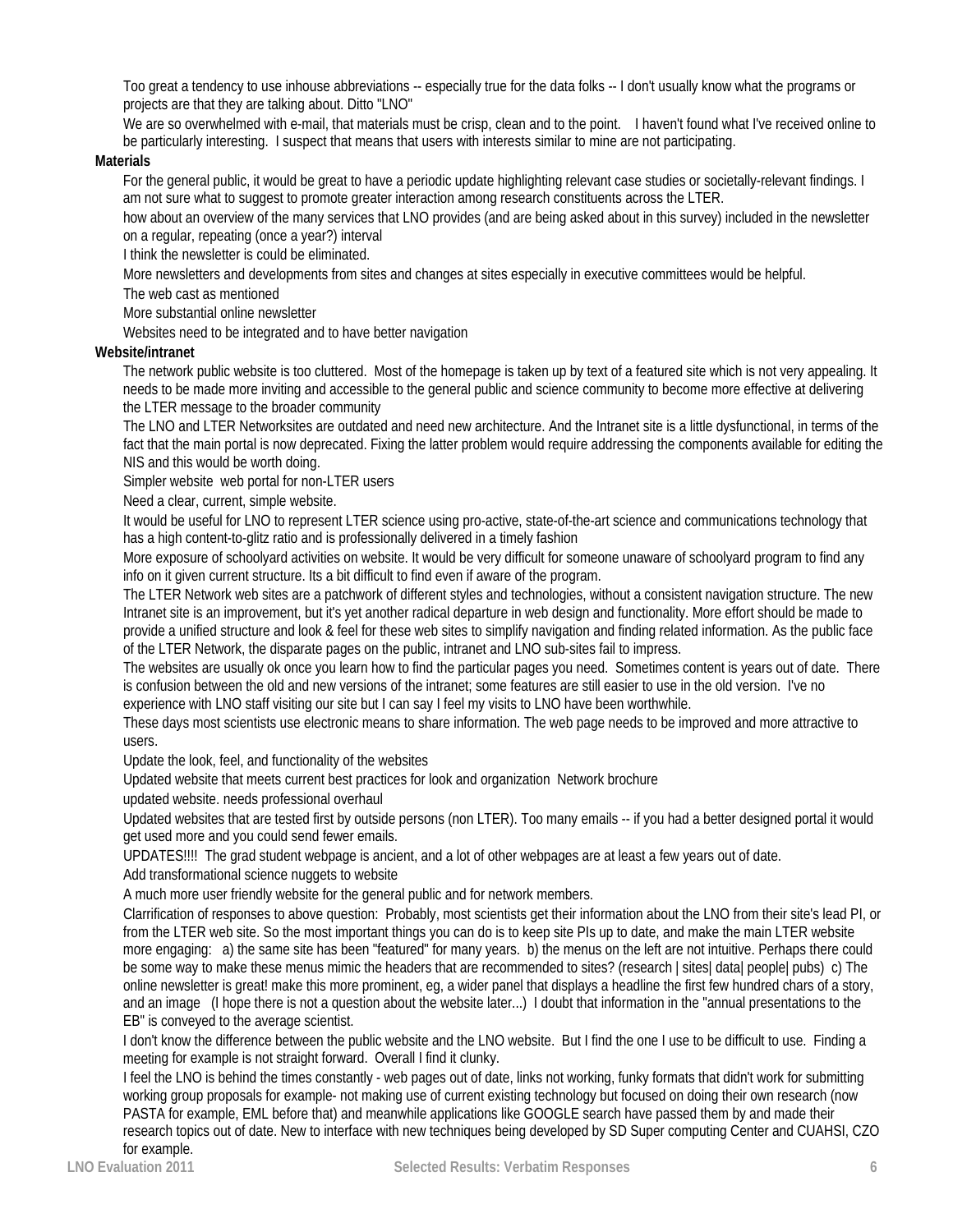I need to take more advantage of current services before suggesting anything new.

I think we need to rethink the audience and design of these websites.

Improve LTER Network public website

#### **Miscellaneous**

can not really comment as I ma not familiar with these services.

(7) Don't know

I am amazed at how unaware of all the resources available through the LTER network.

I never use it, can't comment

implement previously input information

Palmer outreach is exceptional, so I am satisfied.

participation in lobbying efforts. Information specifically geared towards members of congress.

Seems to be some duplication in effort between sites and LNO. Better coordination to avoid duplication.

#### **Q74) What additional services or modifications to existing services would you like the LNO to provide in support of LTER meetings? Improved outreach/communication about event**

1. Put this logistical info on the website: shuttles to/from airport. map of pertinent bus lines. map of hotels and UNM, address for sending reimbursement requests. 2. make the calendar more prominent, and list all meetings. 3. vitural meetings are becoming more prevalent. It would be useful to post these, too (if they can be publicized). to the best of my knowledge, the LNO does not handle follow-up info from meetings, the committees to that themselves.

#### **Improved outreach/communication during and after event**

I think it's really hard to find information from past meetings and keep track of where different working groups are from the LNO website.

It would be great if the LNO could help facilitate mentorship opportunities at the LTER All Scientists Meeting between graduate students/junior professors and more senior LTER researchers based around different research topics relevant to LTER science. Follow-up and developments from these events are obviously less defined. Developments, workshops, and training session minutes notes would be useful information for the online newsletter.

#### **Travel & reimbursement issues**

It has gotten even MORE difficult for US government employees to use travel funding from non-governmental sources. The LNO has helped with covering costs directly thereby avoiding endless hang-ups with government billing. Now the Forest Service has a complicated pre-acceptance protocol for ethics approval from a USDA ethics office in Maryland (with all original signatures of people who are often not located in the same state, and all in hard copies). Can the LNO office convince them that since the funds are from NSF, they are a government funding source and not a non-governmental source (i.e., univ. of New Mexico) ?

Payment and reimbursement structure for travel was not transparent. I paid for a hotel bill as a University travel expense, as agreed prior to the trip, but LNO also paid for the same hotel bill. I took several hours of my time to get this straightened out, and in the end, I ended up having to reimburse LNO out of my own pocket; the hotel got paid twice. Neither the LNO travel office or the hotel was willing to sort this out--I found the LNO travel assistance to be unprofessional and tedious.

put a return address on the reimbursement form itself

some explanations on the reimbursement check would be great

UNM is too slow when processing reimbursements.

#### **Praise!**

LNO does a great job of organizing and support of meetings.

schedule one in Bali? (just kiding - LNO does a great job with LTER meetings!!!)

Tell the crew (George, Rina, JamesW) that they are truly awesome and helpful and thank them. But scold them for tempting us with cookies and brownies! More fruit please.

The few meetings and workshops I attended were excellent.

#### **Miscellaneous**

Don't know for now

#### not sure at this time

Web services as are in the planning. Summary records of actions taken by committees and working groups. Platform independent form of teleconferencing if feasible at this time.

#### **Q78) If you have comments regarding this survey or suggestions for improvement, please let us know: General Comments for LNO**

I do social science work regarding water policy. I would love to work more with the LTER, but there's just no funding. I expect their services are very good, but there is a gap in what exists, and what I am aware of existing, and my awareness of how that can help me.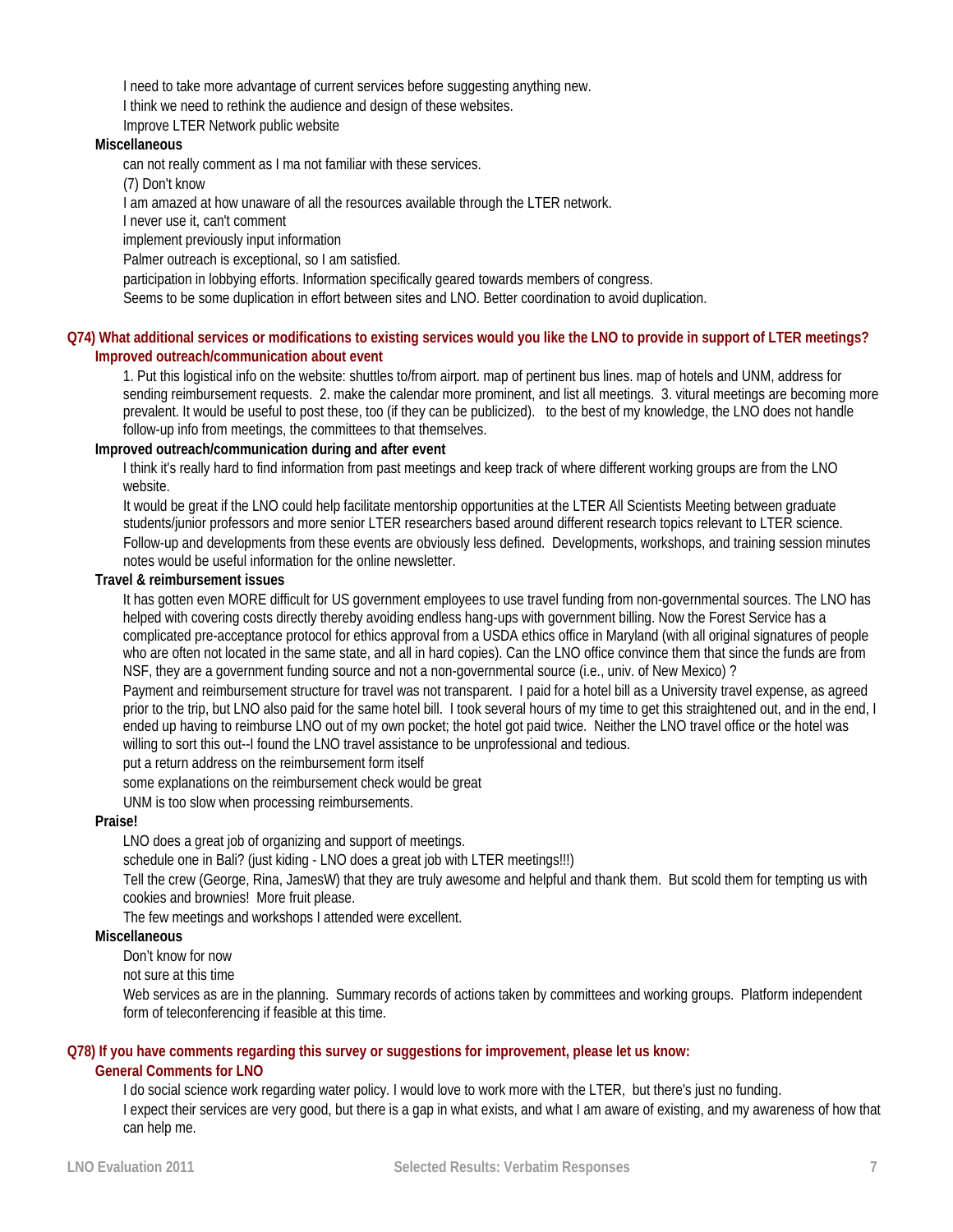In some cases like use of certain LNO services that I haven't used much or at all (eg Hydro Database, documents archive), it is nonetheless important for me to know they are there if I need them!

Just a general thought. As a graduate student, I did not utilize many of the resources mentioned in this survey, hence many "do not know" answers. If I were more aware of some of the databases (GIS, climate, etc) I probably would have made better use of them. I think the main interaction (via the web) for graduate students is their LTER site's website. We are unlikely to visit the LNO or the LTER-wide websites. So that would be the recommended place to advertise some of the resources mentioned in this survey. Overall, better education & advertisement, especially for new LTER researchers & graduate students. As an LTER grad student, I have only used the LTER Network Public Website (which needs a great deal of improvement), and had no idea that the LTER "Intranet" existed with all of the resources being described here. Some sort of orientation, even if posted online would be useful. I am very interested in accessing these data and resources, but sometimes feel that I am drowning in acronyms and don't know what is what (NIS, LNO...)

Perhaps each of the sites could be encouraged to add more photographs to the media gallery site, because while the images currently there give a basic idea of the work performed at each site, many aren't very specific and it would be nice to see a better depiction of the range of environments between the collective sites.

Sorry to be so cryptic/disinterested/even negative appearing but as the central services has evolved so has my research and interests to areas other than that covered by LTER. What this means explicitly is that at the Luquillo SIte I (and others) have moved "down the mountain" to address issues dealing with the urban area around San Juan (for which we have received an ULTRA). Personally I am more interested in issues related to energy (where Puerto RIco is especially vulnerable), resources and the development of Biophysical Economics, i.e. economics as a biophysical vs social science. I can do some of this well from the Luquillo base as many of us have moved in that direction, but I am not aware that this is an intersite issue and even if it were I would not have time to engage in it. On the other hand as a systems ecologist I applaud your intersite efforts. Were I still focused on "traditional " ecology I would probably be much more interested. Charles Hall

Simplify web services. Their are like twenty LNO LTER Website thingies and they are all organized differently. It is a complete cluster fuck. Cheers.

The data portal is superb. Access via user name and password could be easier. Answering one of the questions incorrectly when signing up causes confusion, so keep it simple.

#### **Concerns**

As an administrative support person, my specific dealings are generally for personnel updates and coordinating efforts for the All Scientists Meeting. The ASM coordination this last time seemed particularly unorganized--information came late, it seemed like the office was assuming the site offices understood more than we were given or plans changed mid-stream, and our site reimbursement was almost 6 months late (after repeated requests/reminders). Thank you.

I am concerned about duplication of effort by the LNO to the extent that it draws resources away from other activities.

I feel that the LNO focus on new advances in cyberinfrastructure is exciting but misguided. NSF wants us to do a better job presenting our core data, and they want more consistency among the WWWsites. I think that we should focus much more on what NSF wants and less on what we (or the LNO) is interested in doing.

it might be time to cancel the network office. What's the point, they cost a lot and do not add much. It can fund 1-2 more sites. It would be good to see the LTER Network Office gradually shift priorities away from developing internal products that require additional work by sites and focus more on providing services and supporting sites. In many cases, LTER Network initiatives end up requiring site resources in the absence of an equal amount of site support. Perhaps after the NIS is completed, such efforts will be more feasible.

More efficient reimbursement from ASM would be appreciated.

#### **Praise**

I do not use many of the services provided by the LNO. Nonetheless, I think those services are valuable, as I can imagine that for some people, depending on their interests and situation, those services would be very valuable. The LNO provides what I consider potentially quite valuable resources.

I have worked with network office on some other agreements and been very impressed with response and their involvement I want to commend the LNO on their conference and travel reimbursement support. I have had back-to-back meetings in DC various agencies and groups. My LTER reimbursements are ALWAYS weeks (sometimes months!) ahead of getting my other reimbursement checks! thank you!

#### **Survey content**

1. In some cases there are terms that average users will not understand. for example, an early question used the phrase "denial-ofservice". Instead, you should use phrases like "does slow speed or unresponsiveness of lno servers hamper your progress" 2. In the last group of questions, I was asked to rate the importance of services of the LNO. This should be split into categories: how important do I think those services are, and how effective are they actually. In some cases, I may have said that a service was not important because I find the needed info elsewhere. Rating the effectiveness of services appeared to be mostly covered in the middle of the questionnaire. 3. to me, what would make sense would be to present groups of questions in this order: first: what services do you think are important for the LNO to offer? then: how aware of (or how much do you use) these services? these two groups of questions will give the responder context for the last section: last: rate effectiveness of those services.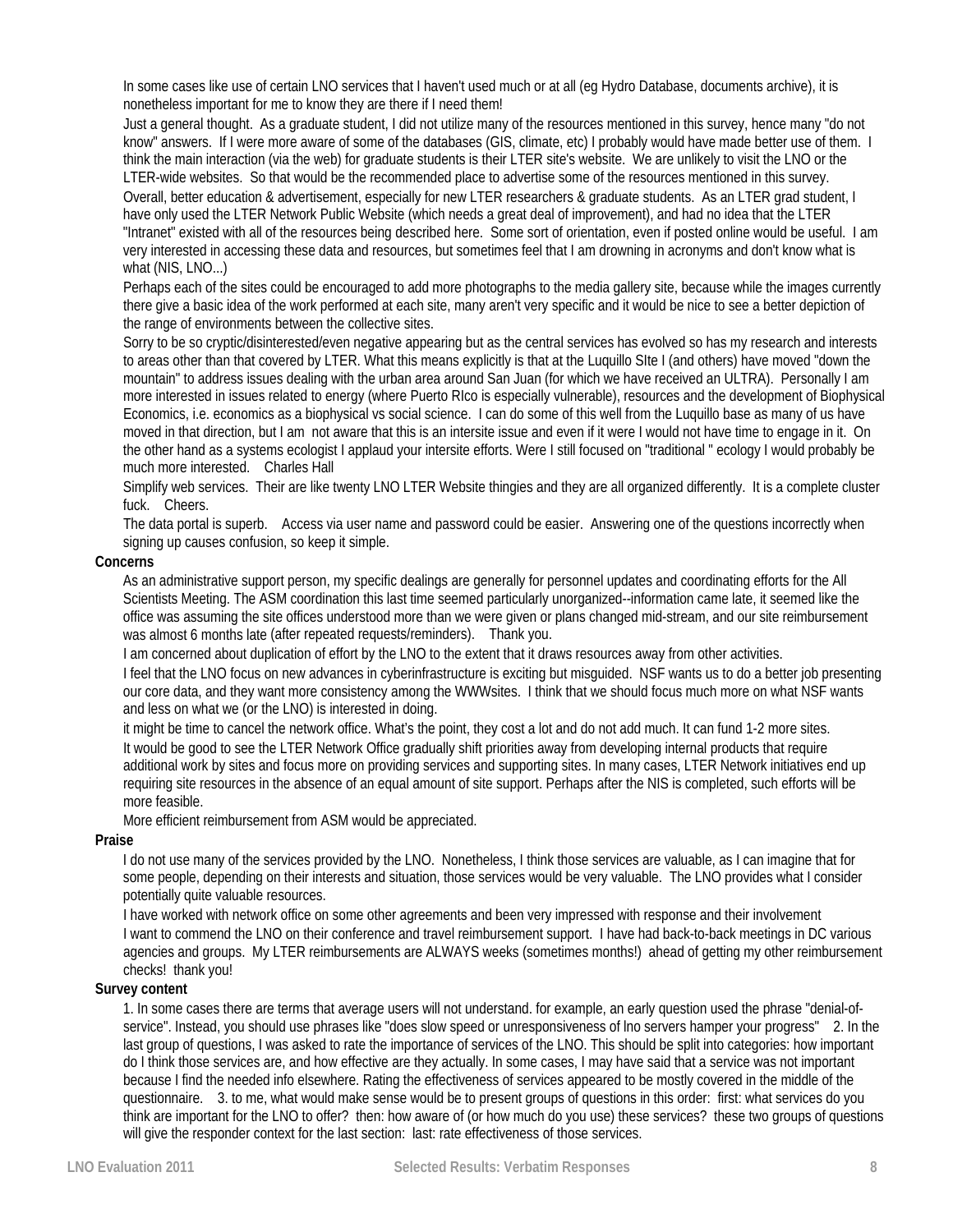A section requesting input about new directives for LNO (or redirection recognizing that the LNO already provides numerous services) that support the LTER community should be included in the survey.

I did not realize the LTER Network Public website and the LNO website were two separate sites. It would have been helpful to have a URL for each to distinguish them.

Maybe a tad too long. Repetitive of communications survey sent out last year.

seems that survey responses will hinge greatly on whether the participant conducts cross-site research/activities (I do not), which seems like something you might be able to infer from the responses but, to be sure, might consider asking outright so as to weight the responses

the survey doesn't really allow us to comment such as: posting a job opp on the website is very diffucult to do and in two of my experiences required so many back and forth emails that it became aggravating the personnel database seems hard to keep updated for each site. the website could use an update done by a professional firm, but that takes significant funding good luck! The survey is awfully large and detailed, making it less likely I'll fill it out in the future. I'd suggest limiting detailed questions to one or two areas dealt with by the LNO each year to reduce the size of the survey.

that took a lot longer than the advertised 12 minutes :-)

### **Survey universe (targeting respondents)**

I am an outlier within the network - as an economist/social scientist. My feeling is strongly that the LNO does a great job. Much of what is done, however, is not really directly related to my work. I worry that my responses to the survey seem like "medium" or "low" evaluation, but that is not at all my intent. I have no real complaints. LNO has always exceeded my expectations, by a long shot, and is a role model for how such support functions should be done in any academic research organization.

As a graduate student, I was not exposed to LTER operations at the network level. My interactions and involvement were site specific. I was a post-doc at CAP LTER and now I continue to collaborate on a limited basis from afar. I was never really involved in any of the centralized planning processes, so I never even heard of the LNO.

I think many of the services are for the lead PIs, I do not utilize them much. I tend to benefit indirectly, via the Lead PI and Info Manager, who are far more active within the LNO and who utilize the resources as needed.

I am only minimally involved with an LTER site at this time, and do not feel like I am aware of much that the LTER network does. This isn't necessarily a reflection of LNO performance, as I have not made an effort to search out information.

I joined the LTER group very recently and have not yet used most of the resources involved.

I pretty much work on my science in the Palmer LTER, and am not aware of what the LNO actually does or how it impacts me and my participation.

Many questions largely irrelevant to my work at LUQ, as partner/assistant/cooperator with an independent researcher as coPI based in the UK and making one or two extended visits annually since 1993. Not a part of the mainstream LTER family, although funding [expenses only] are provided through the LUQ LTER.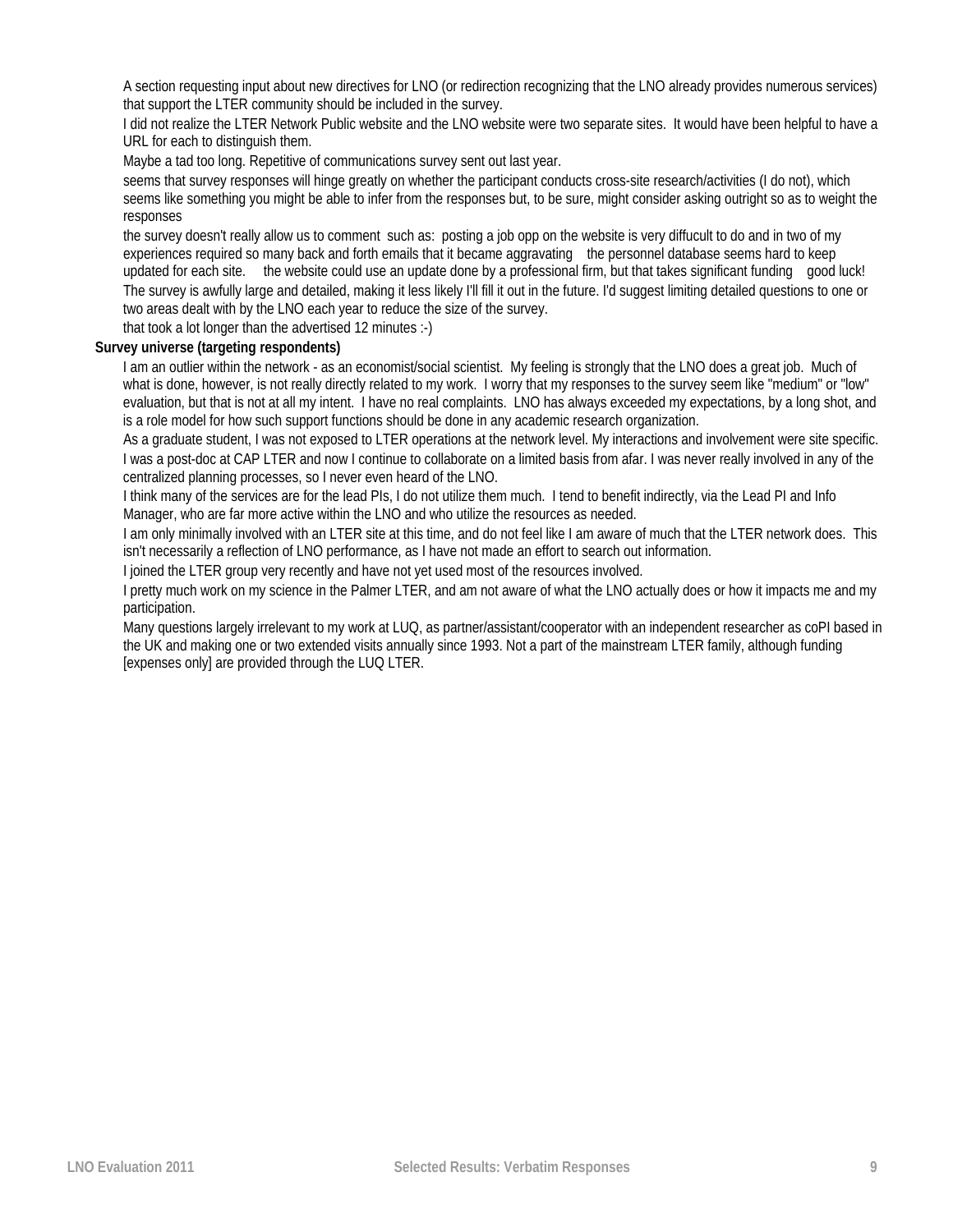

| 1. Are you ready to begin? |                            |                          |
|----------------------------|----------------------------|--------------------------|
|                            | Response<br><b>Percent</b> | <b>Response</b><br>Count |
| <b>Yes</b>                 | 100.0%                     | 467                      |
|                            | answered question          | 467                      |
|                            | skipped question           | $\mathbf 0$              |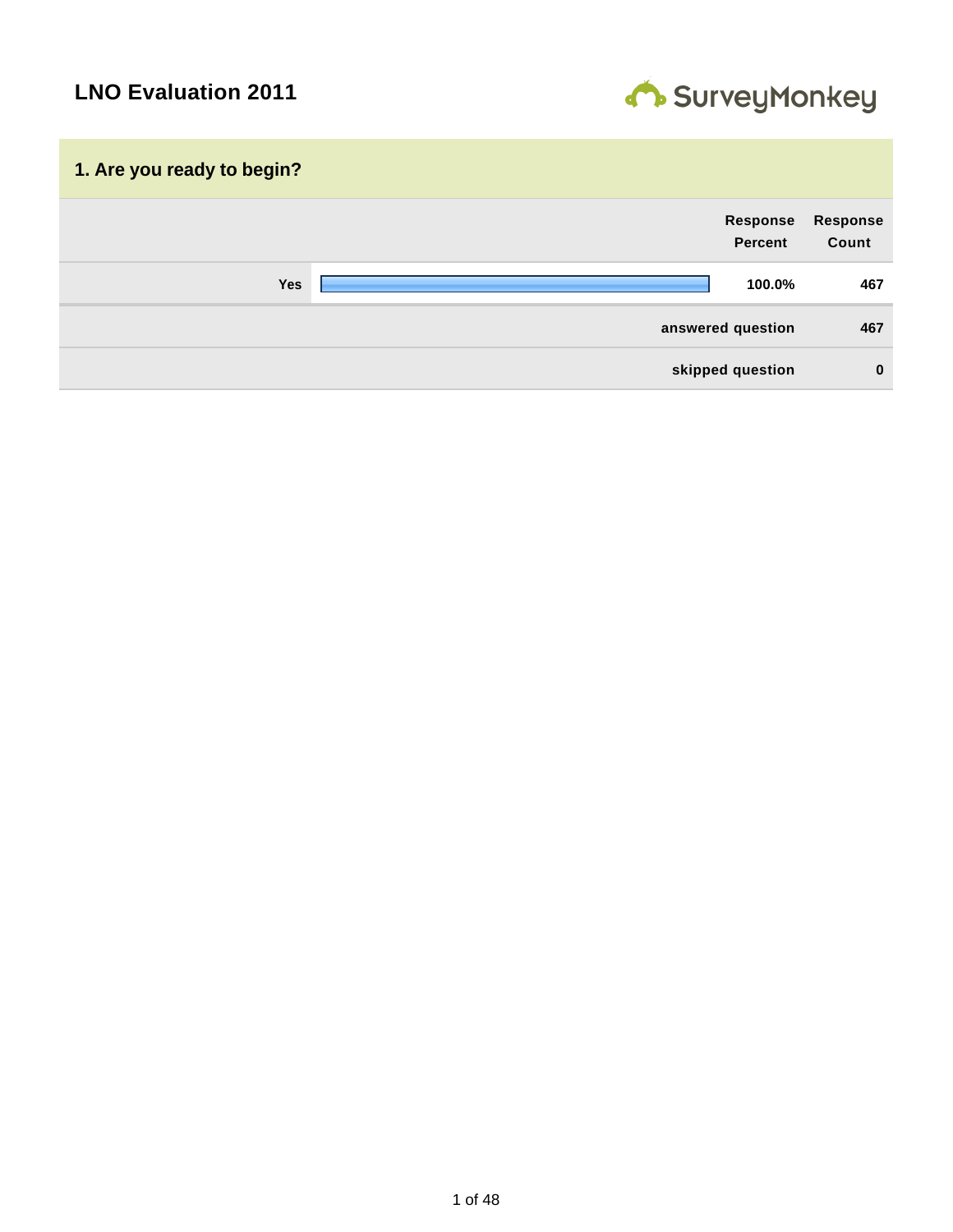# **2. At which site do you do the majority of your work? (pull down menu)**

|                                         | <b>Response</b><br><b>Percent</b> | <b>Response</b><br>Count |
|-----------------------------------------|-----------------------------------|--------------------------|
| Andrews LTER (AND)                      | 4.6%<br>E                         | 21                       |
| Arctic LTER (ARC)                       | 2.0%<br>$\blacksquare$            | $\boldsymbol{9}$         |
| Baltimore Ecosystem Study (BES)         | $\blacksquare$<br>2.4%            | 11                       |
| Bonanza Creek LTER (BNZ)                | 3.3%<br>E                         | 15                       |
| Central Arizona-Phoenix (CAP)           | 4.6%<br><b>First</b>              | 21                       |
| California Current Ecosystem<br>(CCE)   | $\blacksquare$<br>1.8%            | $\bf 8$                  |
| Cedar Creek LTER (CDR)                  | $\blacksquare$<br>2.2%            | 10                       |
| Coweeta LTER (CWT)                      | 5.7%                              | 26                       |
| Florida Coastal Everglades (FCE)        | 6.4%                              | 29                       |
| Georgia Coastal Ecosystems<br>(GCE)     | 4.2%<br>$\blacksquare$            | 19                       |
| Harvard Forest (HFR)                    | 3.1%<br>E                         | 14                       |
| Hubbard Brook LTER (HBR)                | $\blacksquare$<br>2.6%            | 12                       |
| Jornada Basin (JRN)                     | $\blacksquare$<br>2.2%            | 10                       |
| <b>Kellogg Biological Station (KBS)</b> | 8.3%                              | 38                       |
| Konza LTER (KNZ)                        | 4.8%                              | 22                       |
| Luquillo LTER (LUQ)                     | 6.1%<br>نے ک                      | 28                       |
| McMurdo Dry Valleys (MCM)               | $\blacksquare$<br>2.4%            | 11                       |
| Moorea Coral Reef (MCR)                 | 2.9%<br>$\blacksquare$            | 13                       |
| Niwot Ridge LTER (NWT)                  | $\blacksquare$<br>2.0%            | $\boldsymbol{9}$         |
| North Temperate Lakes (NTL)             | 4.2%<br>E                         | 19                       |
| Palmer Station (PAL)                    | 3.5%<br>$\blacksquare$            | 16                       |
| Plum Island Ecosystem (PIE)             | $\blacksquare$<br>1.8%            | 8                        |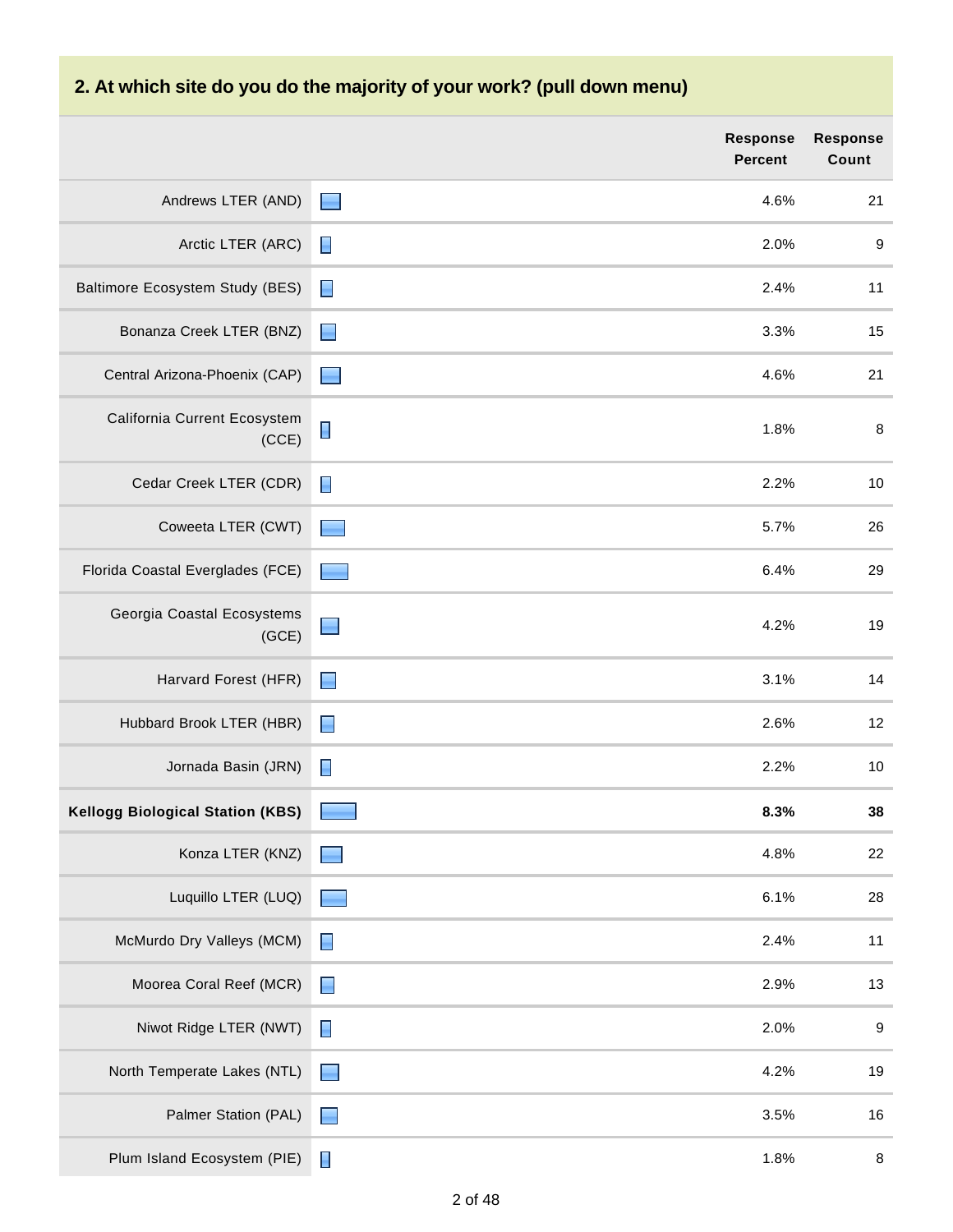| ▉<br>2.9%<br>site.<br>answered question<br>skipped question | 456<br>11      |
|-------------------------------------------------------------|----------------|
|                                                             |                |
|                                                             |                |
| Not currently associated with any                           | 13             |
| Virigina Coast Reserve (VCR)<br>3.3%<br><b>For</b>          | 15             |
| Shortgrass Steppe (SGS) <b>□</b><br>1.5%                    | $\overline{7}$ |
| Sevilleta LTER (SEV)<br>5.7%<br><b>The Contract</b>         | 26             |
| Santa Barbara Coastal (SBC)<br>5.7%                         | 26             |

# **3. Which one of the following best describes your role at your research site?**

|                                         | Response<br><b>Percent</b> | <b>Response</b><br>Count |
|-----------------------------------------|----------------------------|--------------------------|
| Lead PI                                 | 6.0%                       | 27                       |
| Co <sub>PI</sub>                        | 17.0%                      | $77 \,$                  |
| <b>Information Manager</b>              | 5.5%                       | 25                       |
| <b>Education Coordinator/Researcher</b> | 6.0%                       | 27                       |
| Site Scientist/Educator                 | 8.2%                       | 37                       |
| Technician/Lab Program                  | 7.7%                       | 35                       |
| Visiting Researcher/Collaborator        | 8.2%                       | 37                       |
| <b>Graduate Student</b>                 | 23.7%                      | 107                      |
| Former Student/Researcher               | 3.5%<br>▉                  | 16                       |
| Post-doctoral Researcher                | 5.1%                       | 23                       |
| Other (please specify)                  | 9.1%                       | 41                       |
|                                         | answered question          | 452                      |
|                                         | skipped question           | 15                       |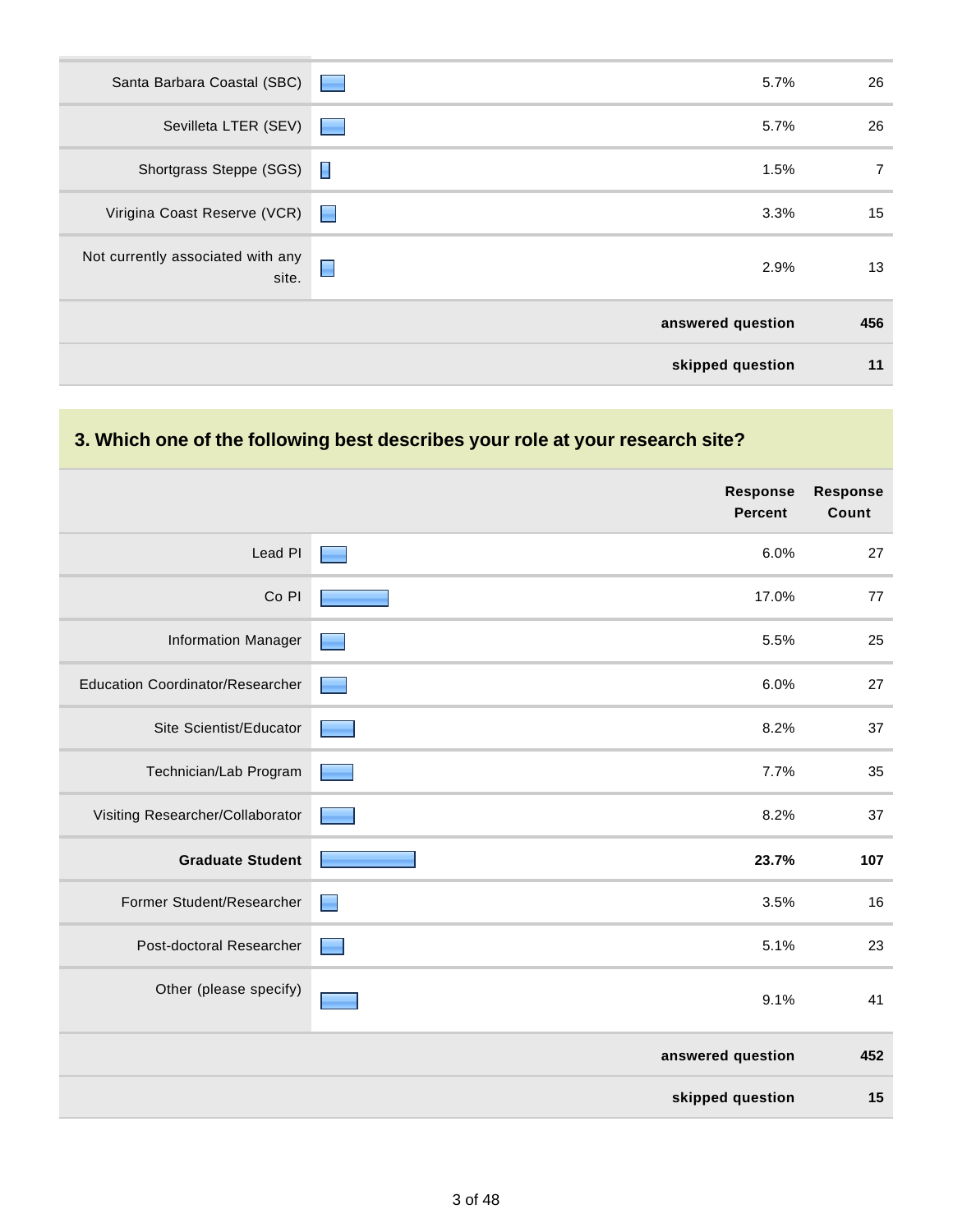**4. How would you describe your level of expertise with Ecological Metadata Language (EML)?**

|            | <b>Response</b><br><b>Percent</b> | <b>Response</b><br>Count |
|------------|-----------------------------------|--------------------------|
| Very High  | 24.0%                             | $\,6\,$                  |
| High       | 36.0%                             | $\boldsymbol{9}$         |
| Moderate   | 28.0%                             | $\overline{7}$           |
| Low        | 8.0%                              | $\sqrt{2}$               |
| None       | 4.0%<br>E.                        | $\mathbf{1}$             |
| Don't know | 0.0%                              | $\pmb{0}$                |
|            | answered question                 | 25                       |
|            | skipped question                  | 442                      |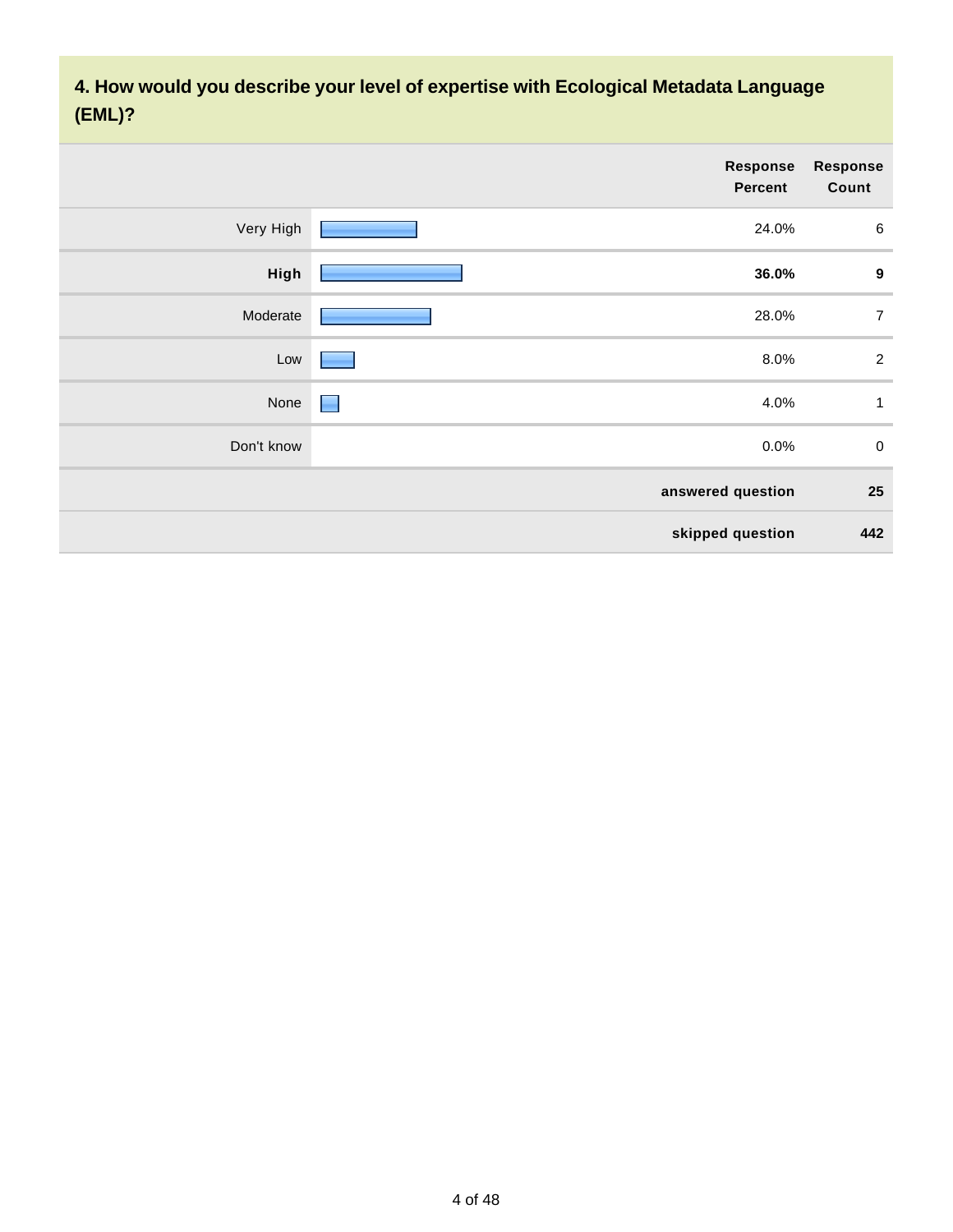# **5. On average, how often do you request assistance from LNO staff in the implementation of Ecological Metadata Language?**

|                     | Response<br><b>Percent</b> | <b>Response</b><br>Count |
|---------------------|----------------------------|--------------------------|
| Daily               | 0.0%                       | $\pmb{0}$                |
| A few times a week  | 0.0%                       | $\pmb{0}$                |
| Once a week         | 0.0%                       | $\pmb{0}$                |
| A few times a month | 4.0%<br><b>Formation</b>   | 1                        |
| Once a month        | 0.0%                       | $\pmb{0}$                |
| A few times a year  | 32.0%                      | $\, 8$                   |
| About once a year   | 28.0%                      | $\boldsymbol{7}$         |
| <b>Never</b>        | 36.0%                      | $\boldsymbol{9}$         |
| Don't know          | 0.0%                       | $\pmb{0}$                |
|                     | answered question          | 25                       |
|                     | skipped question           | 442                      |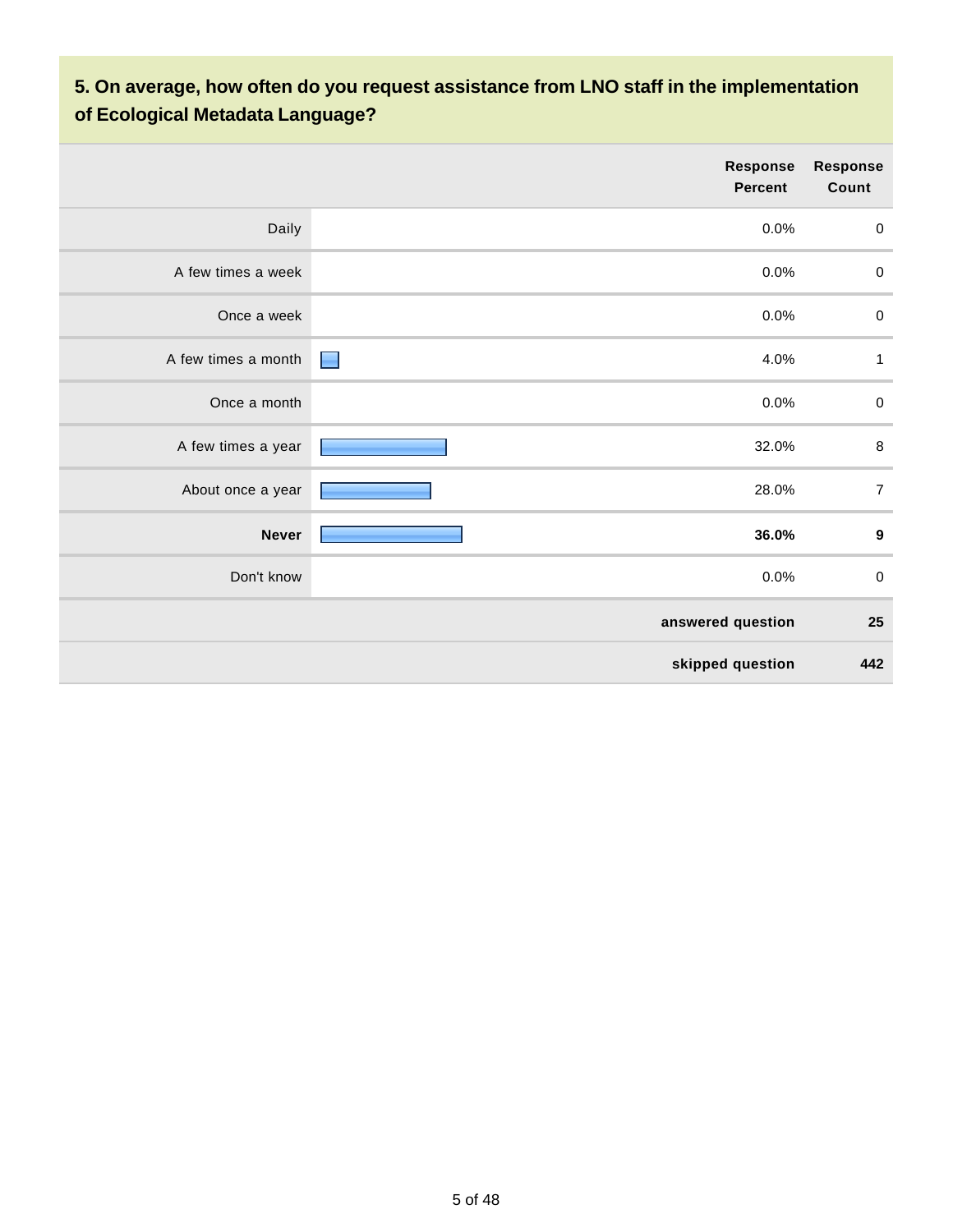# **6. Rate your satisfaction with assistance you have received from LNO staff in the implementation of Ecological Metadata Language?**

|                                   | <b>Response</b><br><b>Percent</b> | <b>Response</b><br>Count |
|-----------------------------------|-----------------------------------|--------------------------|
| Very satisfied                    | 25.0%                             | $\overline{a}$           |
| <b>Satisfied</b>                  | 68.8%                             | 11                       |
| Neither satisfied or dissatisfied | 6.3%                              | 1                        |
| <b>Dissatisfied</b>               | 0.0%                              | $\boldsymbol{0}$         |
| Very dissatisfied                 | 0.0%                              | $\mathbf 0$              |
| Don't Know                        | 0.0%                              | $\mathbf 0$              |
|                                   | answered question                 | 16                       |
|                                   | skipped question                  | 451                      |

# **7. How useful have you found LNO webcasts on data management?**

|                             | <b>Response</b><br><b>Percent</b> | <b>Response</b><br>Count |
|-----------------------------|-----------------------------------|--------------------------|
| Very useful                 | 20.0%                             | $\sqrt{5}$               |
| Somewhat useful             | 12.0%                             | 3                        |
| Not at all useful           | $0.0\%$                           | $\mathbf 0$              |
| Don't know/haven't seen one | 68.0%                             | 17                       |
|                             | answered question                 | 25                       |
|                             | skipped question                  | 442                      |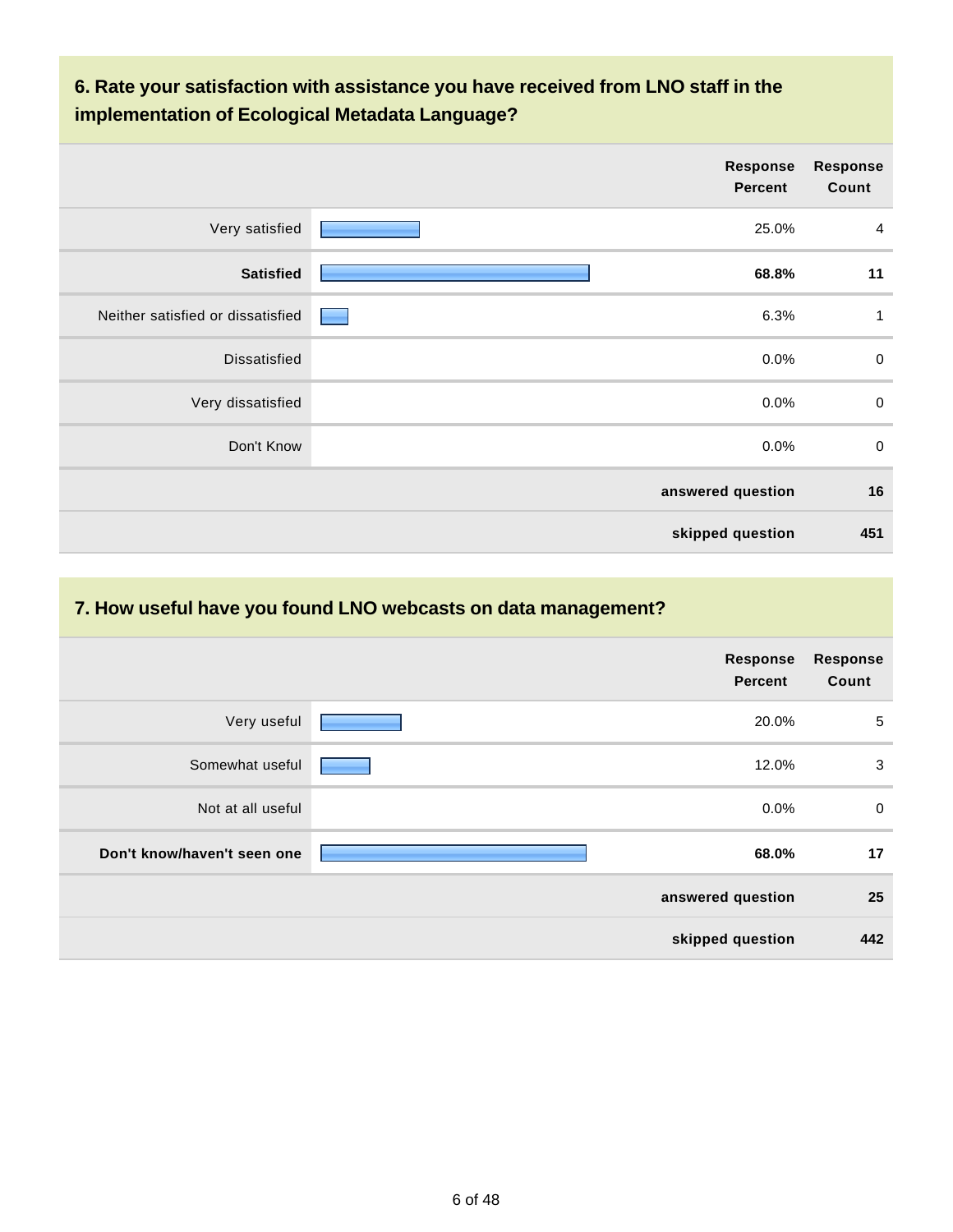# **8. How useful have you found LNO webcasts on cyber-security?**

|                             |   | <b>Response</b><br><b>Percent</b> | <b>Response</b><br>Count |
|-----------------------------|---|-----------------------------------|--------------------------|
| Very useful                 |   | 16.0%                             | $\overline{4}$           |
| Somewhat useful             |   | 16.0%                             | $\overline{4}$           |
| Not at all useful           | ٠ | 4.0%                              | 1                        |
| Don't know/haven't seen one |   | 64.0%                             | 16                       |
|                             |   | answered question                 | 25                       |
|                             |   | skipped question                  | 442                      |

# **9. How often, if ever, has your work on an LNO server been affected by problems resulting in a delay or by a denial of service?**

|                     | <b>Response</b><br><b>Percent</b> | <b>Response</b><br>Count |
|---------------------|-----------------------------------|--------------------------|
| Daily               | 0.0%                              | $\pmb{0}$                |
| A few times a week  | 0.0%                              | $\pmb{0}$                |
| Once a week         | 0.0%                              | $\pmb{0}$                |
| A few times a month | 0.0%                              | $\pmb{0}$                |
| Once a month        | 4.0%<br>$\blacksquare$            | $\mathbf{1}$             |
| A few times a year  | 20.0%                             | $\sqrt{5}$               |
| About once a year   | 24.0%                             | $\,6\,$                  |
| <b>Never</b>        | 36.0%                             | $\boldsymbol{9}$         |
| Don't know          | 16.0%                             | $\overline{4}$           |
|                     | answered question                 | 25                       |
|                     | skipped question                  | 442                      |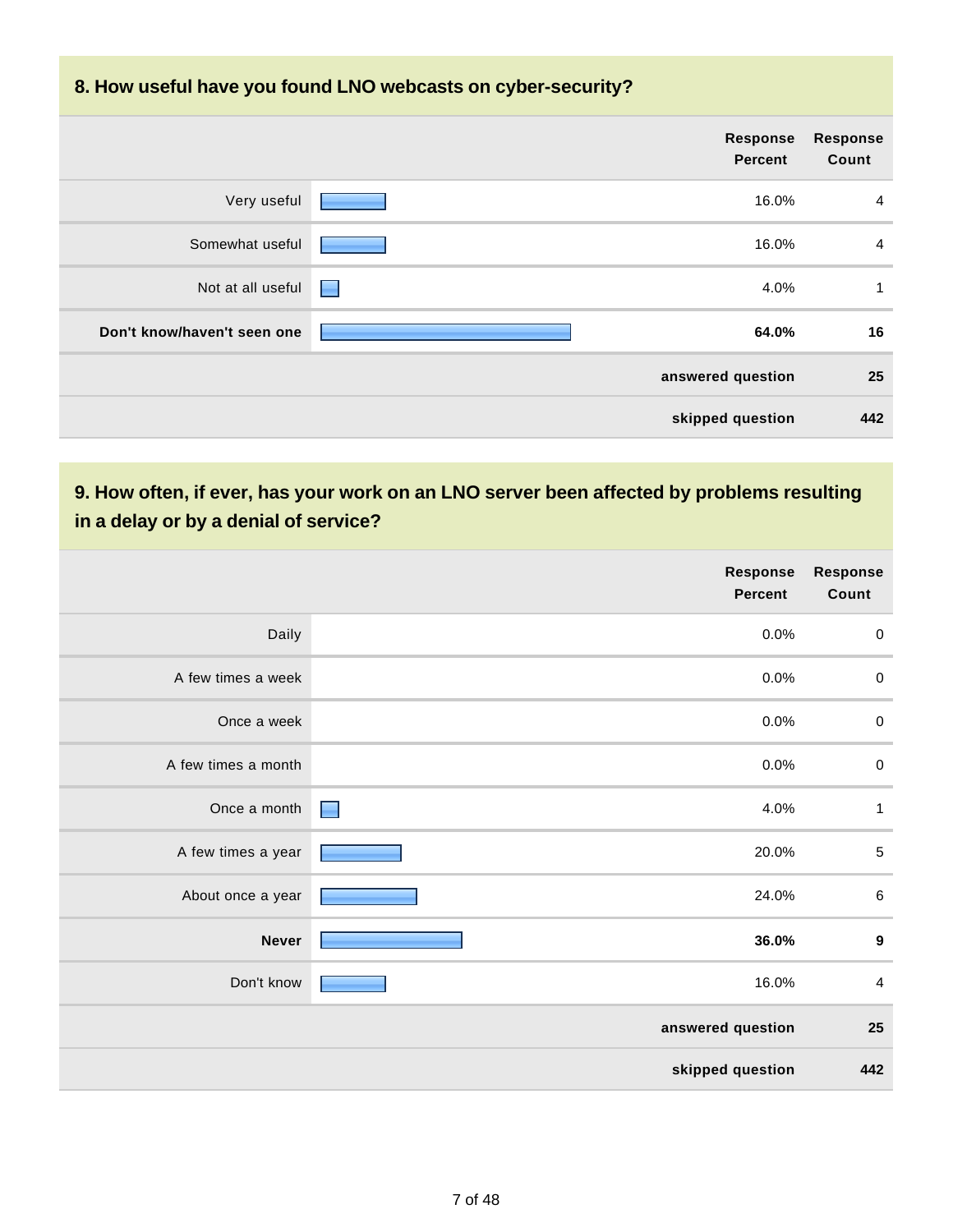# **10. How confident are you in the security of the LNO site and databases?**

|                                      | Response<br>Percent | Response<br>Count |
|--------------------------------------|---------------------|-------------------|
| $0 -$<br>Not at all confident        | 0.0%                | $\pmb{0}$         |
| $\mathbf{1}$                         | 0.0%                | $\pmb{0}$         |
| $\mathbf 2$                          | 0.0%                | $\pmb{0}$         |
| $\mathbf{3}$                         | 8.0%                | $\mathbf 2$       |
| $\overline{4}$                       | 0.0%                | $\pmb{0}$         |
| $\sqrt{5}$                           | 4.0%                | $\mathbf{1}$      |
| $\,6\,$                              | 0.0%                | $\mathbf 0$       |
| $\overline{7}$                       | 4.0%                | $\mathbf{1}$      |
| $\,8\,$                              | 12.0%               | $\mathbf{3}$      |
| $\boldsymbol{9}$                     | 32.0%               | $\bf 8$           |
| $10 -$<br><b>Extremely confident</b> | 32.0%               | $\pmb{8}$         |
| Don't Know                           | 8.0%                | $\sqrt{2}$        |
|                                      | answered question   | 25                |
|                                      | skipped question    | 442               |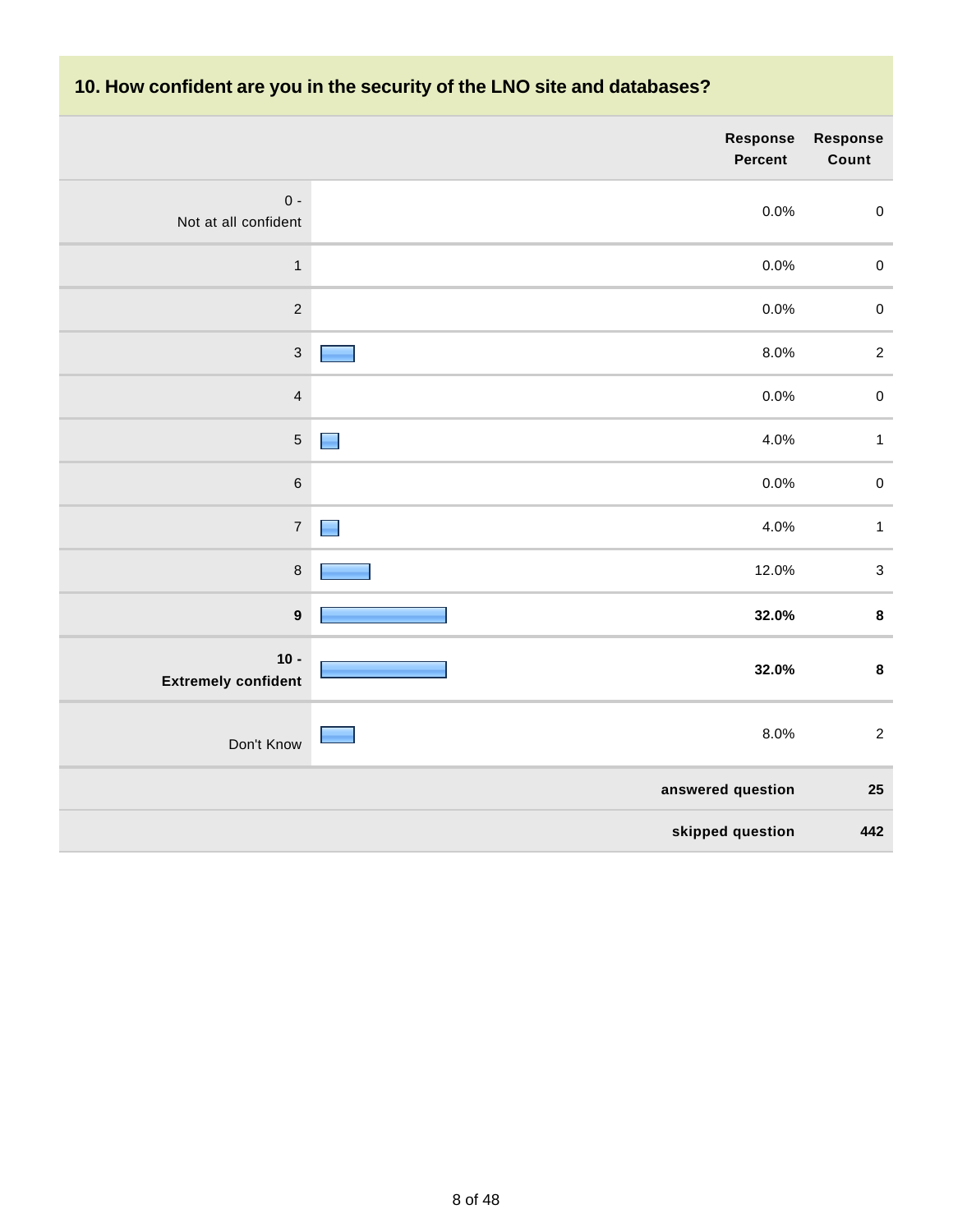**11. Have you requested assistance (e.g., technical help, help in finding information about LTER, changes in web page content, posting job opportunities or announcements, requests for slides or images, etc.) from the LNO in the last 6 months?**

|            |                          | Response<br>Percent | <b>Response</b><br>Count |
|------------|--------------------------|---------------------|--------------------------|
| Yes        |                          | 18.0%               | 81                       |
| <b>No</b>  |                          | 80.9%               | 365                      |
| Don't Know | $\overline{\phantom{a}}$ | 1.1%                | $\sqrt{5}$               |
|            |                          | answered question   | 451                      |
|            |                          | skipped question    | 16                       |

# **12. About how many times in the last 6 months have you requested assistance from the LNO staff? (Please enter 0 if the answer is zero.)**

|                                         | Response<br>Response<br><b>Total</b><br>Average | Response<br>Count |
|-----------------------------------------|-------------------------------------------------|-------------------|
| Number of times in the last 6<br>months | 4.01                                            | 81<br>325         |
|                                         | answered question                               | 81                |
|                                         | skipped question                                | 386               |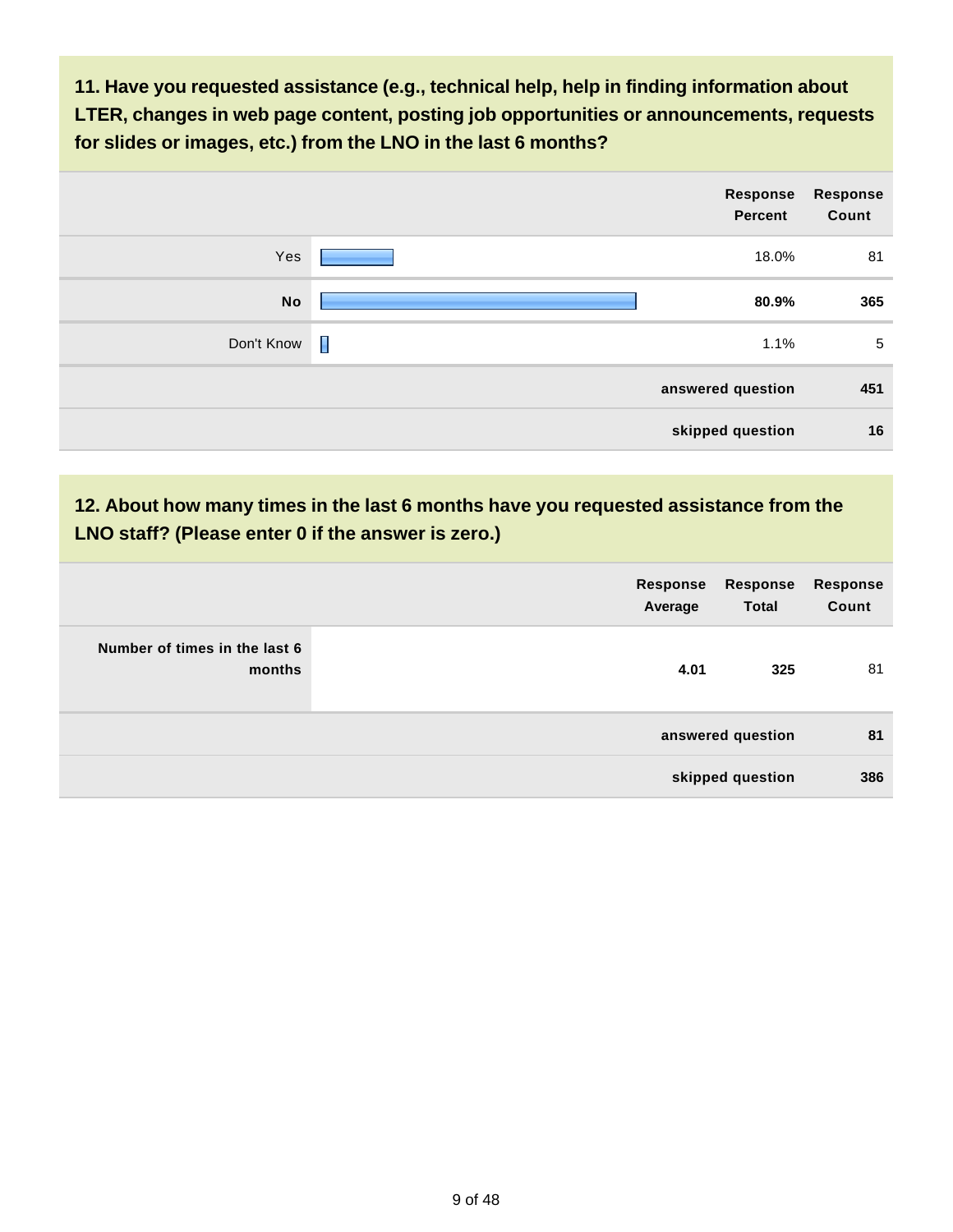#### **13. Which one of the following methods did you use most frequently to request assistance?**

|                                                                                       | <b>Response</b><br><b>Percent</b> | <b>Response</b><br>Count |
|---------------------------------------------------------------------------------------|-----------------------------------|--------------------------|
| Submitted request to<br>tech_support@Iternet.edu and/or<br>office_support@Iternet.edu | 12.3%                             | 10                       |
| Sent an email directly to LNO<br>staff person                                         | 71.6%                             | 58                       |
| Telephoned an LNO staff person                                                        | 11.1%                             | 9                        |
| Other (please specify)                                                                | 4.9%                              | $\overline{4}$           |
|                                                                                       | answered question                 | 81                       |
|                                                                                       | skipped question                  | 386                      |

### **14. For what reason did you not submit your request to the request tracking system at tech\_support@lternet.edu or office\_support@lternet.edu?**

|                                                            | <b>Response</b><br><b>Percent</b> | <b>Response</b><br>Count |
|------------------------------------------------------------|-----------------------------------|--------------------------|
| Too impersonal                                             | 8.5%                              | 6                        |
| Needed the information<br>immediately                      | 12.7%                             | 9                        |
| Had other time concerns                                    | $\blacksquare$<br>1.4%            | 1                        |
| Wasn't sure my question was<br>appropriate for this system | 15.5%                             | 11                       |
| Unaware of request tracking<br>system                      | 32.4%                             | 23                       |
| Other (please specify)                                     | 29.6%                             | 21                       |
|                                                            | answered question                 | 71                       |
|                                                            | skipped question                  | 396                      |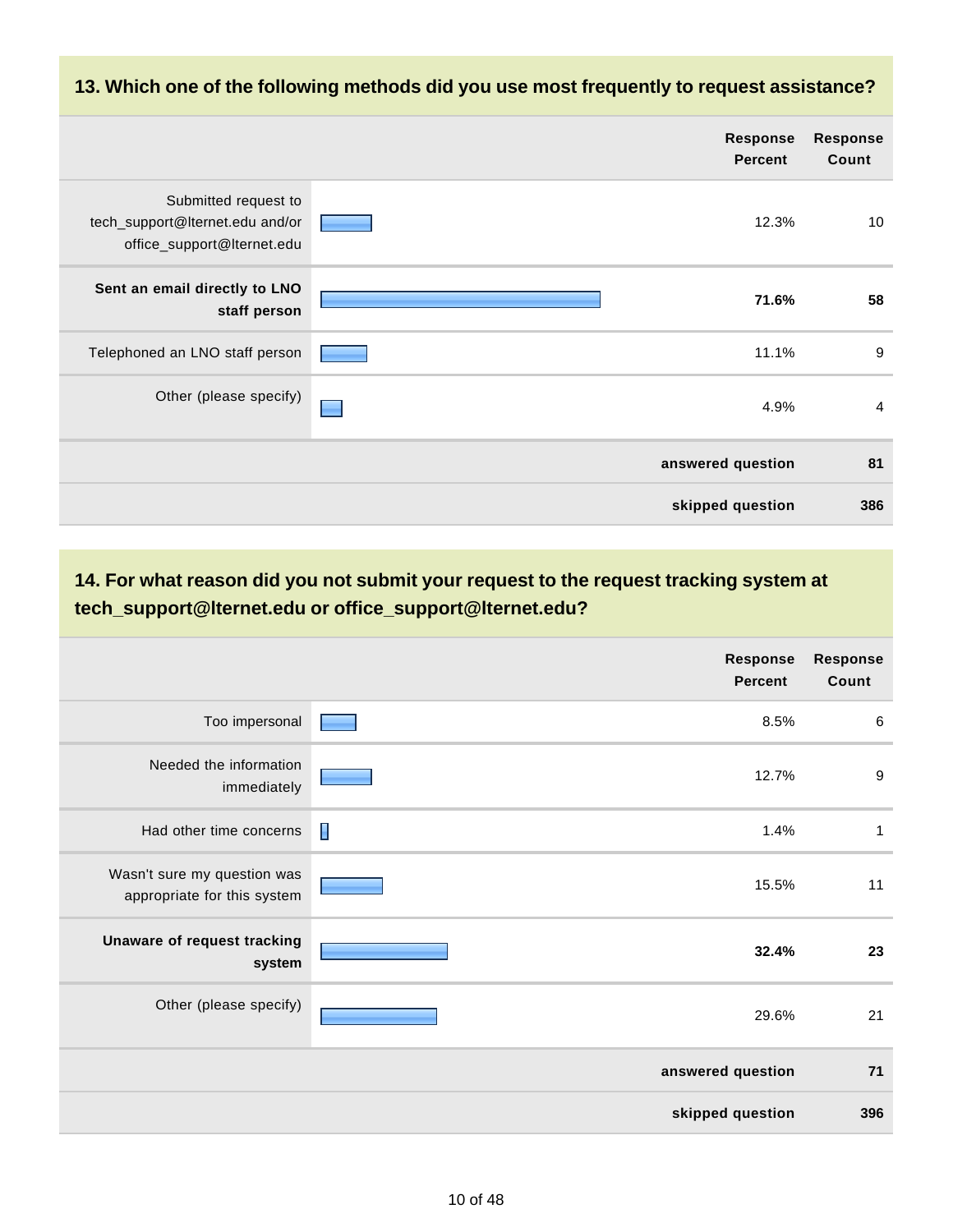# **15. ...the timeliness of response to your problem?**

|                                   | Response<br><b>Percent</b> | <b>Response</b><br>Count |
|-----------------------------------|----------------------------|--------------------------|
| <b>Very Satisfied</b>             | 55.6%                      | 45                       |
| Satisfied                         | 33.3%                      | 27                       |
| Neither satisfied or dissatisfied | 7.4%                       | $\,6\,$                  |
| Dissatisfied                      | $\blacksquare$<br>2.5%     | $\overline{2}$           |
| Very Dissatisfied                 | $\blacksquare$<br>1.2%     | $\mathbf{1}$             |
| Don't know                        | $0.0\%$                    | $\boldsymbol{0}$         |
|                                   | answered question          | 81                       |
|                                   | skipped question           | 386                      |

# **16. ...the usefulness of the help you received?**

|                                   | <b>Response</b><br>Percent | <b>Response</b><br>Count |
|-----------------------------------|----------------------------|--------------------------|
| <b>Very Satisfied</b>             | 56.8%                      | 46                       |
| Satisfied                         | 30.9%                      | 25                       |
| Neither Satisfied or Dissatisfied | 8.6%                       | $\overline{7}$           |
| Dissatisfied                      | 2.5%                       | $\overline{2}$           |
| Very Dissatisfied                 | $\blacksquare$<br>1.2%     | $\mathbf{1}$             |
| Don't Know                        | 0.0%                       | $\boldsymbol{0}$         |
|                                   | answered question          | 81                       |
|                                   | skipped question           | 386                      |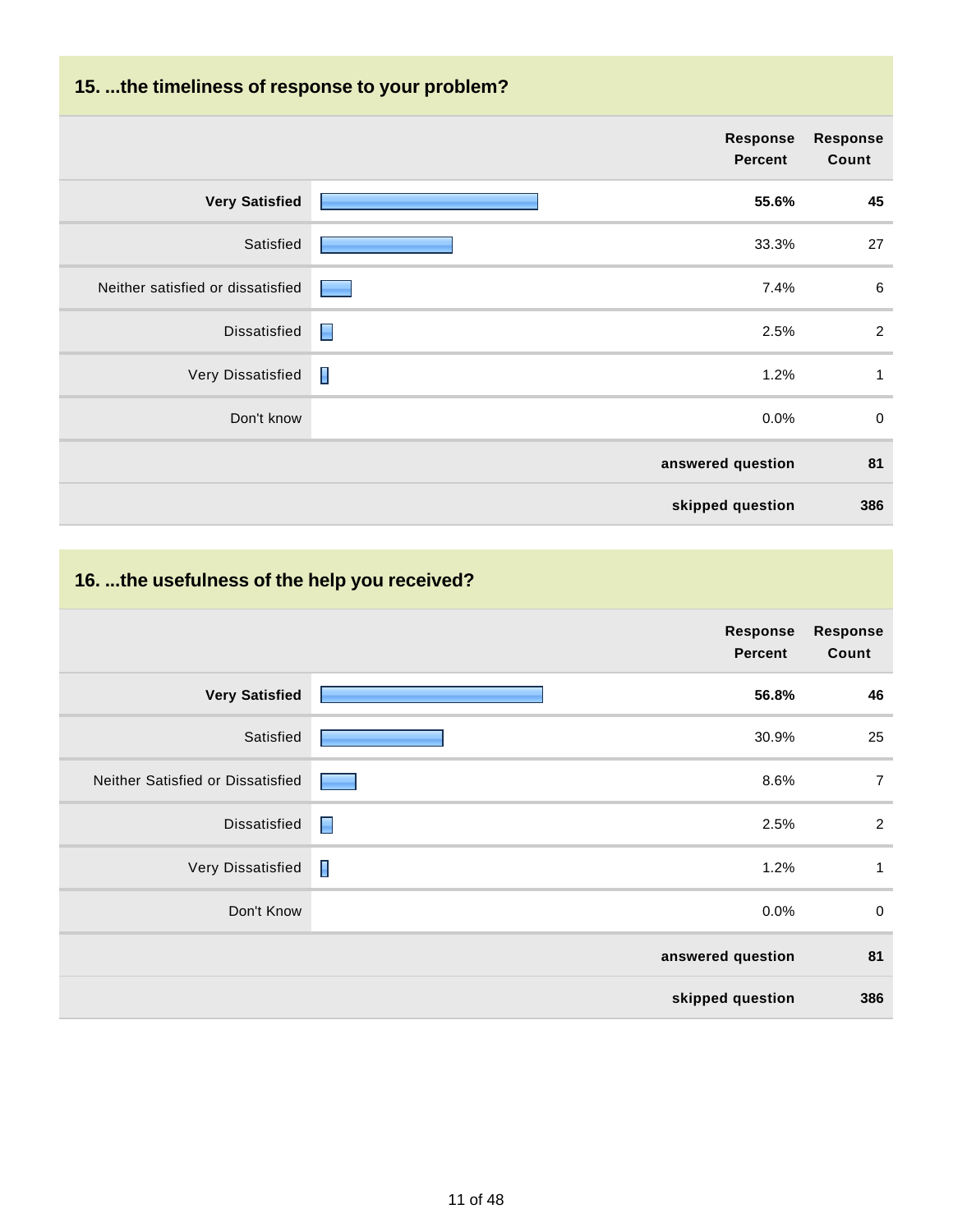## **17. Do you use the @lternet.edu mail aliases (where you just type in first initial-last name) to contact individuals in the LTER network?**

|            |                | Response<br>Percent | <b>Response</b><br>Count |
|------------|----------------|---------------------|--------------------------|
| Yes        |                | 12.2%               | 55                       |
| <b>No</b>  |                | 85.1%               | 383                      |
| Don't Know | $\blacksquare$ | 2.7%                | 12                       |
|            |                | answered question   | 450                      |
|            |                | skipped question    | 17                       |

#### **18. About how often do you use the @lternet.edu mail aliases?**

|                     | Response<br><b>Percent</b> | <b>Response</b><br>Count |
|---------------------|----------------------------|--------------------------|
| Daily               | 3.8%<br>$\blacksquare$     | $\overline{2}$           |
| A few times a week  | 5.7%                       | $\sqrt{3}$               |
| Once a week         | 5.7%                       | $\sqrt{3}$               |
| A few times a month | 20.8%                      | 11                       |
| Once a month        | 15.1%                      | 8                        |
| A few times a year  | 43.4%                      | 23                       |
| About once a year   | E<br>1.9%                  | $\mathbf{1}$             |
| Don't know          | 3.8%<br>E                  | $\overline{2}$           |
|                     | answered question          | 53                       |
|                     | skipped question           | 414                      |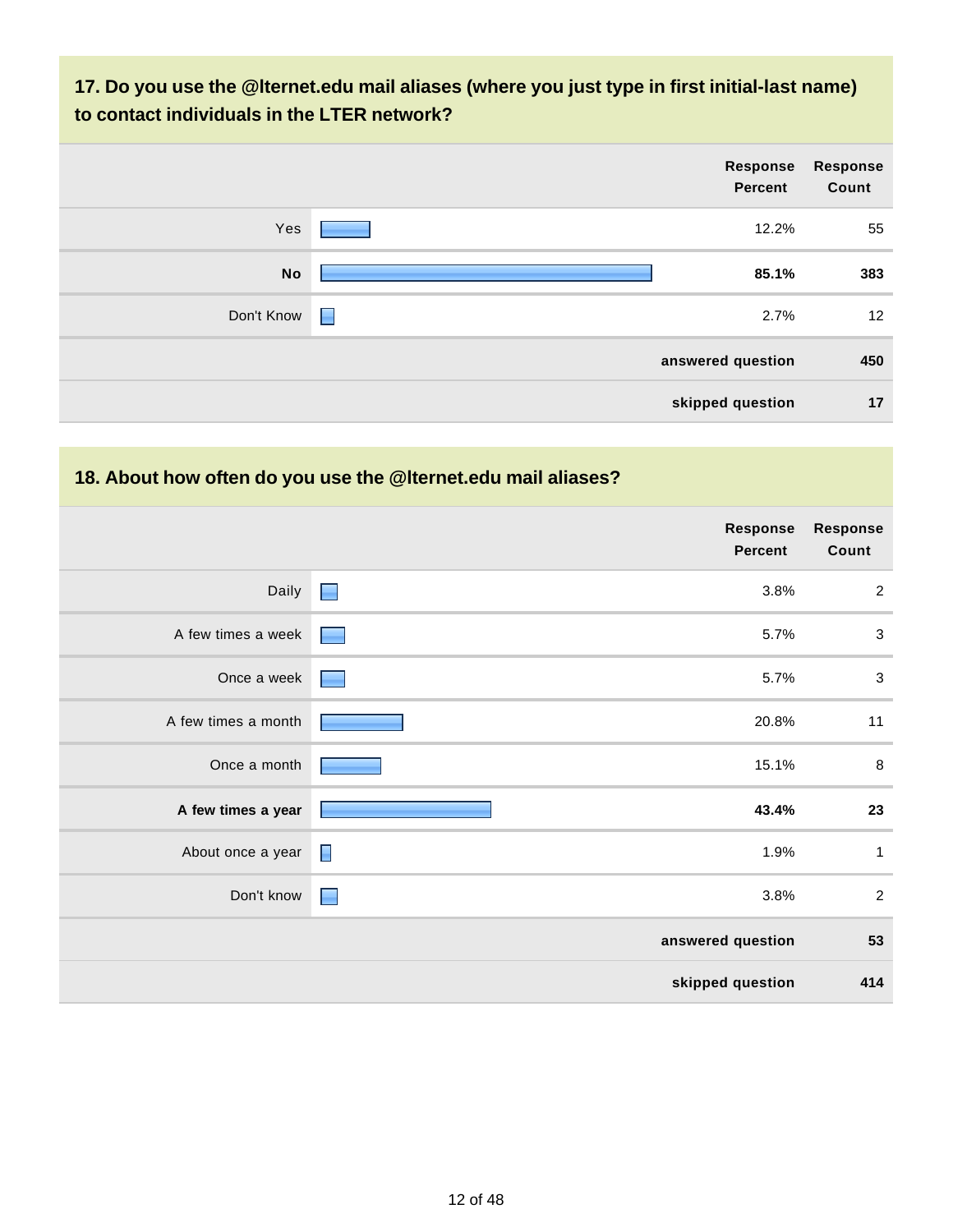**19. In your experience, about how often do the @lternet.edu mail aliases function properly?**

|                  | <b>Response</b><br>Percent | Response<br>Count |
|------------------|----------------------------|-------------------|
| <b>Always</b>    | 50.9%                      | 27                |
| Most of the time | 30.2%                      | 16                |
| Sometimes        | 7.5%                       | $\overline{a}$    |
| Never            | 0.0%                       | $\mathbf 0$       |
| Don't Know       | 11.3%                      | $\,6$             |
|                  | answered question          | 53                |
|                  | skipped question           | 414               |

### **20. Why don't you use the @lternet.edu mail aliases to contact individuals in the LTER network?**

|                                             | <b>Response</b><br><b>Percent</b> | <b>Response</b><br>Count |
|---------------------------------------------|-----------------------------------|--------------------------|
| Too time consuming                          | T<br>0.3%                         | $\mathbf{1}$             |
| They are often incorrect                    | $\mathbf I$<br>0.3%               | 1                        |
| It's easier to use another email<br>address | 28.2%                             | 108                      |
| Not familiar with the mail alias<br>system  | 31.1%                             | 119                      |
| Have not had the need                       | 36.3%                             | 139                      |
| Other (please specify)                      | 3.9%                              | 15                       |
|                                             | answered question                 | 383                      |
|                                             | skipped question                  | 84                       |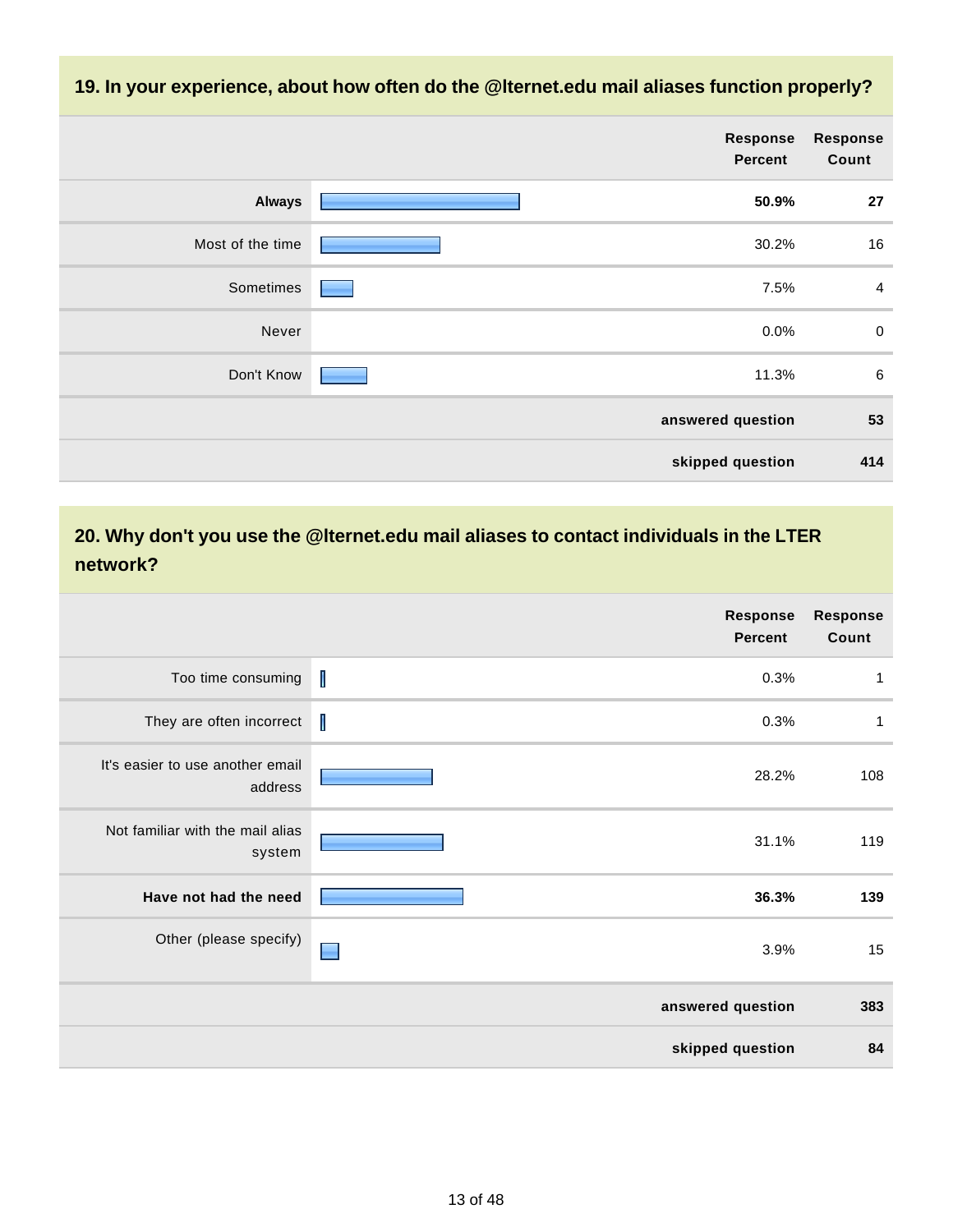### **21. Do you use the LNO-established e-mail group lists to contact groups within the LTER network? (e.g., gis@lternet.edu or Climate@lternet.edu)**

|           | Response<br>Percent | <b>Response</b><br>Count |
|-----------|---------------------|--------------------------|
| Yes       | 18.3%               | 82                       |
| <b>No</b> | 81.7%               | 365                      |
|           | answered question   | 447                      |
|           | skipped question    | 20                       |

### **22. About how often do you use the e-mail group lists function?**

|                     | <b>Response</b><br><b>Percent</b> | <b>Response</b><br>Count |
|---------------------|-----------------------------------|--------------------------|
| Daily               | 0.0%                              | $\boldsymbol{0}$         |
| A few times a week  | 8.4%                              | $\overline{7}$           |
| Once a week         | 3.6%<br>Е                         | $\sqrt{3}$               |
| A few times a month | 10.8%                             | $\boldsymbol{9}$         |
| Once a month        | 10.8%                             | $\boldsymbol{9}$         |
| A few times a year  | 51.8%                             | 43                       |
| About once a year   | 12.0%                             | 10                       |
| Don't know          | ▉<br>2.4%                         | $\overline{2}$           |
|                     | answered question                 | 83                       |
|                     | skipped question                  | 384                      |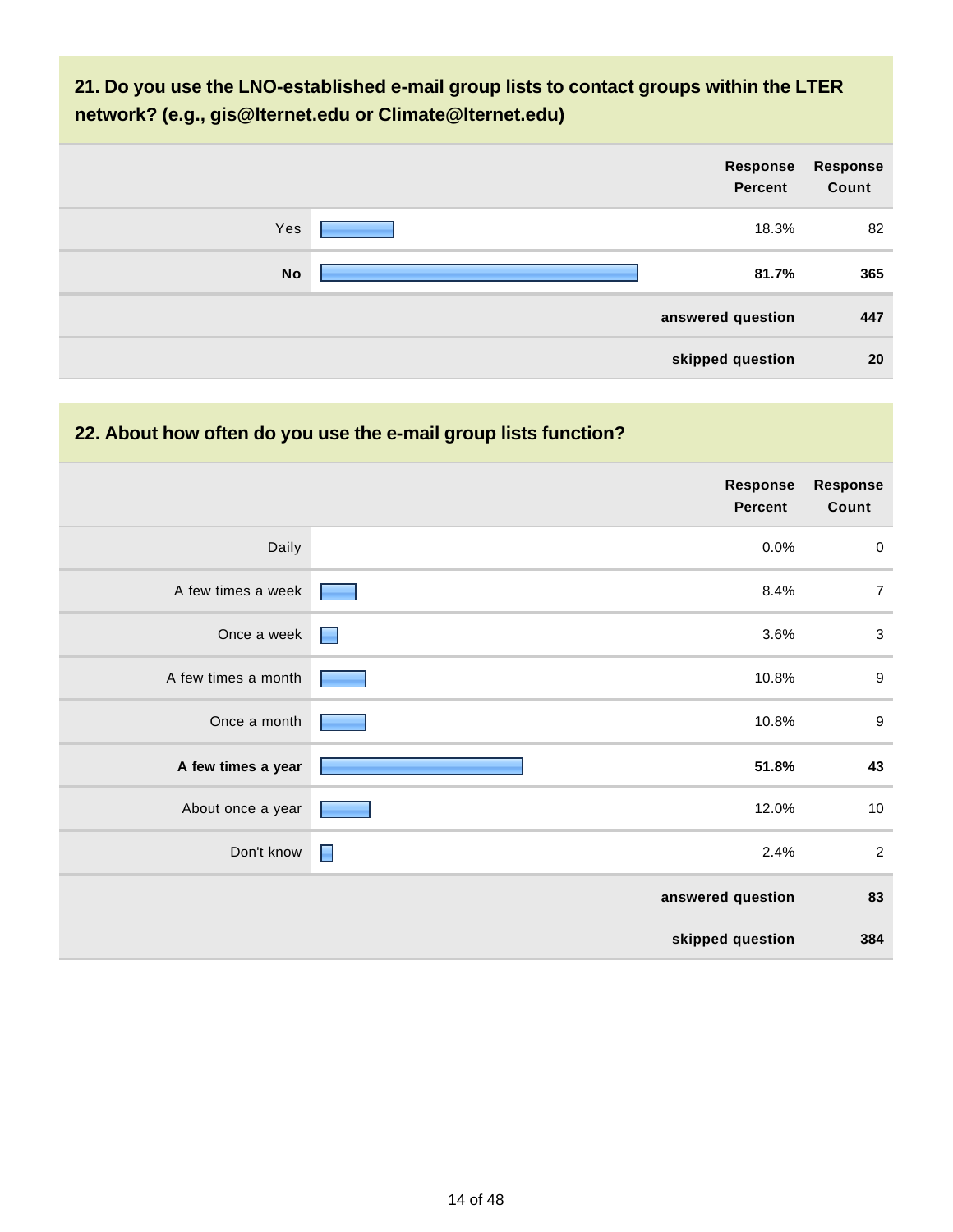#### **23. In your experience, about how often do the e-mail group lists function properly?**

|                  | Response<br><b>Percent</b> | <b>Response</b><br>Count |
|------------------|----------------------------|--------------------------|
| <b>Always</b>    | 50.6%                      | 42                       |
| Most of the time | 38.6%                      | 32                       |
| Sometimes        | $\blacksquare$<br>2.4%     | 2                        |
| Never            | Γ<br>1.2%                  | 1                        |
| Don't Know       | 7.2%                       | 6                        |
|                  | answered question          | 83                       |
|                  | skipped question           | 384                      |

### **24. Why don't you use the LNO-established e-mail group lists to contact groups within the LTER Network?**

|                                                   | <b>Response</b><br><b>Percent</b> | <b>Response</b><br>Count |
|---------------------------------------------------|-----------------------------------|--------------------------|
| Too time consuming                                | 0.0%                              | $\mathbf 0$              |
| They are often incorrect                          | 0.0%                              | $\mathbf 0$              |
| It's easier to use another group mail<br>function | $\blacksquare$<br>3.0%            | 11                       |
| Don't know which ones exist or who<br>they reach  | 27.9%                             | 102                      |
| Have not had the need                             | 66.6%                             | 243                      |
| Other (please specify)                            | ▉<br>2.5%                         | 9                        |
|                                                   | answered question                 | 365                      |
|                                                   | skipped question                  | 102                      |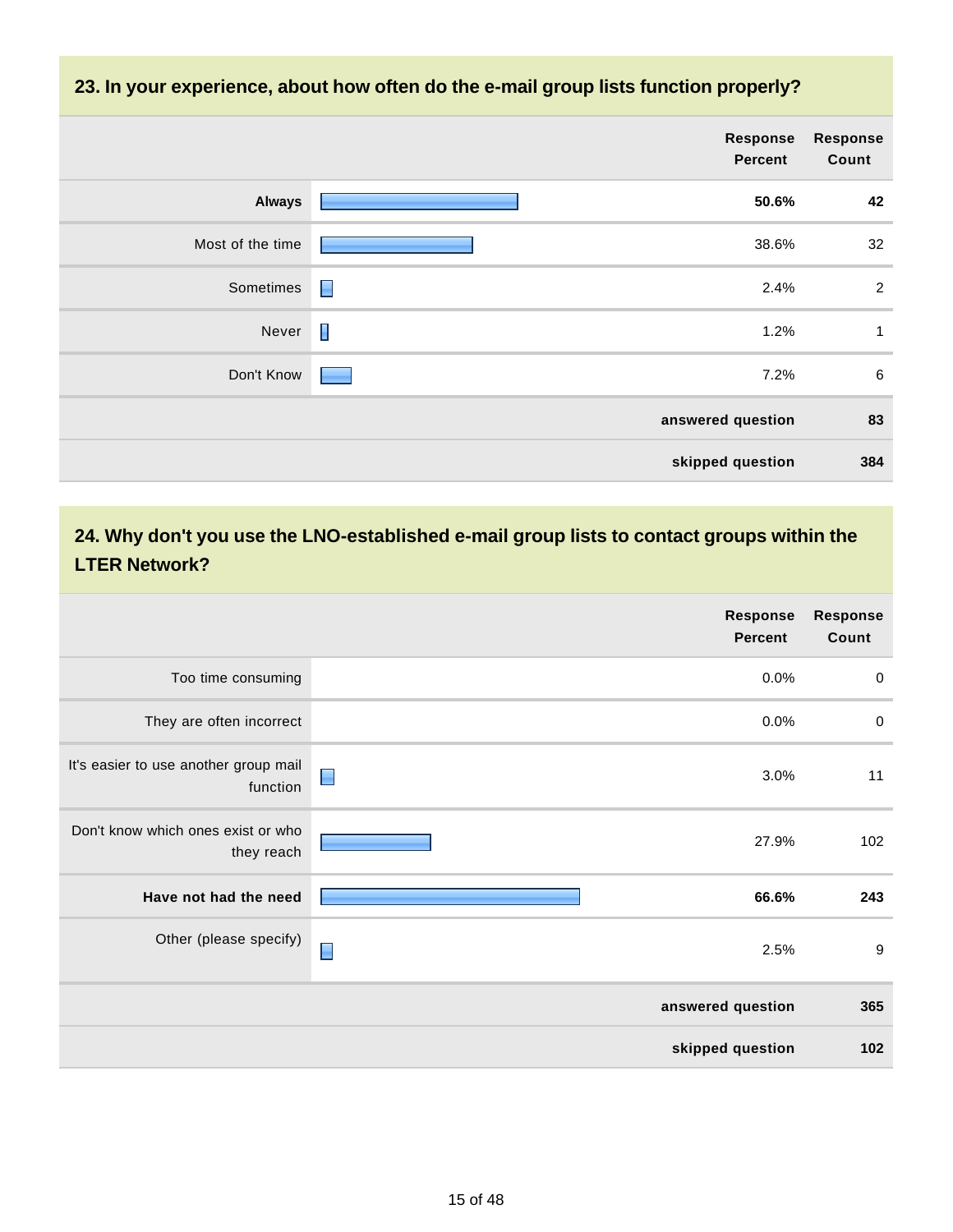### **25. Have you ever used the PolyCom videoconferencing services provided by the LNO for virtual meetings?**

| <b>Response</b><br><b>Response</b><br>Count<br>Percent<br>Yes<br>73<br>16.4%<br><b>No</b><br>80.7%<br>359<br>13<br>Don't Know<br>2.9%<br>H<br>445<br>answered question<br>22<br>skipped question |  |  |
|--------------------------------------------------------------------------------------------------------------------------------------------------------------------------------------------------|--|--|
|                                                                                                                                                                                                  |  |  |
|                                                                                                                                                                                                  |  |  |
|                                                                                                                                                                                                  |  |  |
|                                                                                                                                                                                                  |  |  |
|                                                                                                                                                                                                  |  |  |
|                                                                                                                                                                                                  |  |  |

#### **26. Why haven't you used the videoconferencing services provided by the LNO?**

|                                     |   | <b>Response</b><br><b>Percent</b> | <b>Response</b><br>Count |
|-------------------------------------|---|-----------------------------------|--------------------------|
| No need to do this                  |   | 58.4%                             | 216                      |
| Time issues with other participants | T | 0.3%                              | 1                        |
| Lack necessary connectivity         | П | 1.6%                              | 6                        |
| Lack necessary equipment            |   | 5.1%                              | 19                       |
| Wasn't aware it was offered         |   | 38.6%                             | 143                      |
| Other (please specify)              |   | 6.8%                              | 25                       |
|                                     |   | answered question                 | 370                      |
|                                     |   | skipped question                  | 97                       |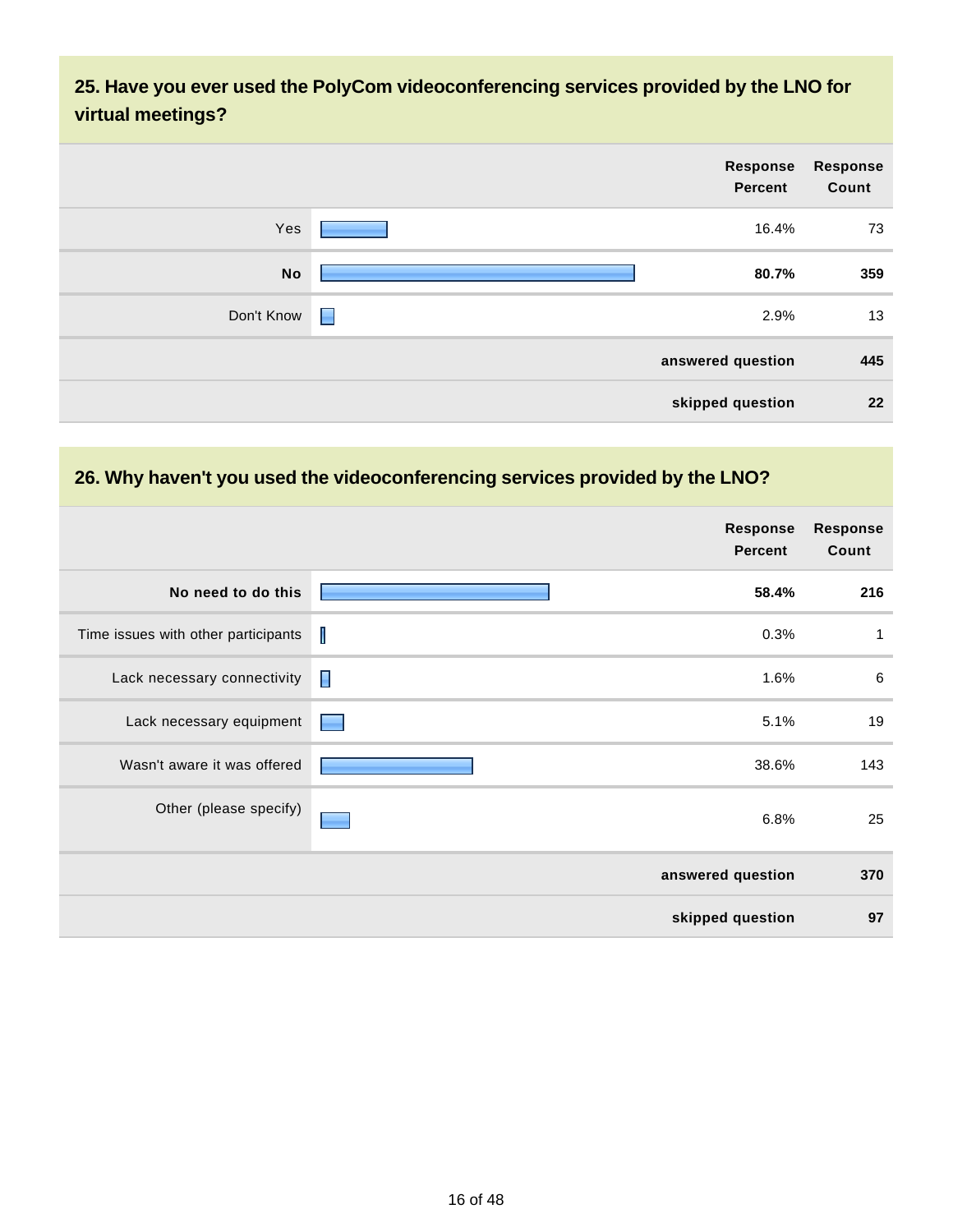#### **27. About how often do you use the Videoconferencing services?**

|                     | Response<br><b>Percent</b> | <b>Response</b><br>Count |
|---------------------|----------------------------|--------------------------|
| Daily               | 0.0%                       | $\mathbf 0$              |
| A few times a week  | I<br>1.4%                  | $\mathbf{1}$             |
| Once a week         | 0.0%                       | $\pmb{0}$                |
| A few times a month | 22.2%                      | 16                       |
| Once a month        | 19.4%                      | 14                       |
| A few times a year  | 33.3%                      | 24                       |
| About once a year   | 19.4%                      | 14                       |
| Don't know          | 4.2%<br>٠                  | $\mathbf{3}$             |
|                     | answered question          | 72                       |
|                     | skipped question           | 395                      |

### **28. Rate your level of satisfaction regarding the quality of the videoconferencing services provided by the LNO.**

|                                   | <b>Response</b><br><b>Percent</b> | <b>Response</b><br>Count |
|-----------------------------------|-----------------------------------|--------------------------|
| Very satisfied                    | 35.6%                             | 26                       |
| <b>Satisfied</b>                  | 39.7%                             | 29                       |
| Neither satisfied or dissatisfied | 13.7%                             | 10                       |
| Dissatisfied                      | 6.8%                              | $\sqrt{5}$               |
| Very Dissatisfied                 | 4.1%<br>L.                        | $\mathbf{3}$             |
| Don't Know                        | 0.0%                              | $\mathbf 0$              |
|                                   | answered question                 | 73                       |
|                                   | skipped question                  | 394                      |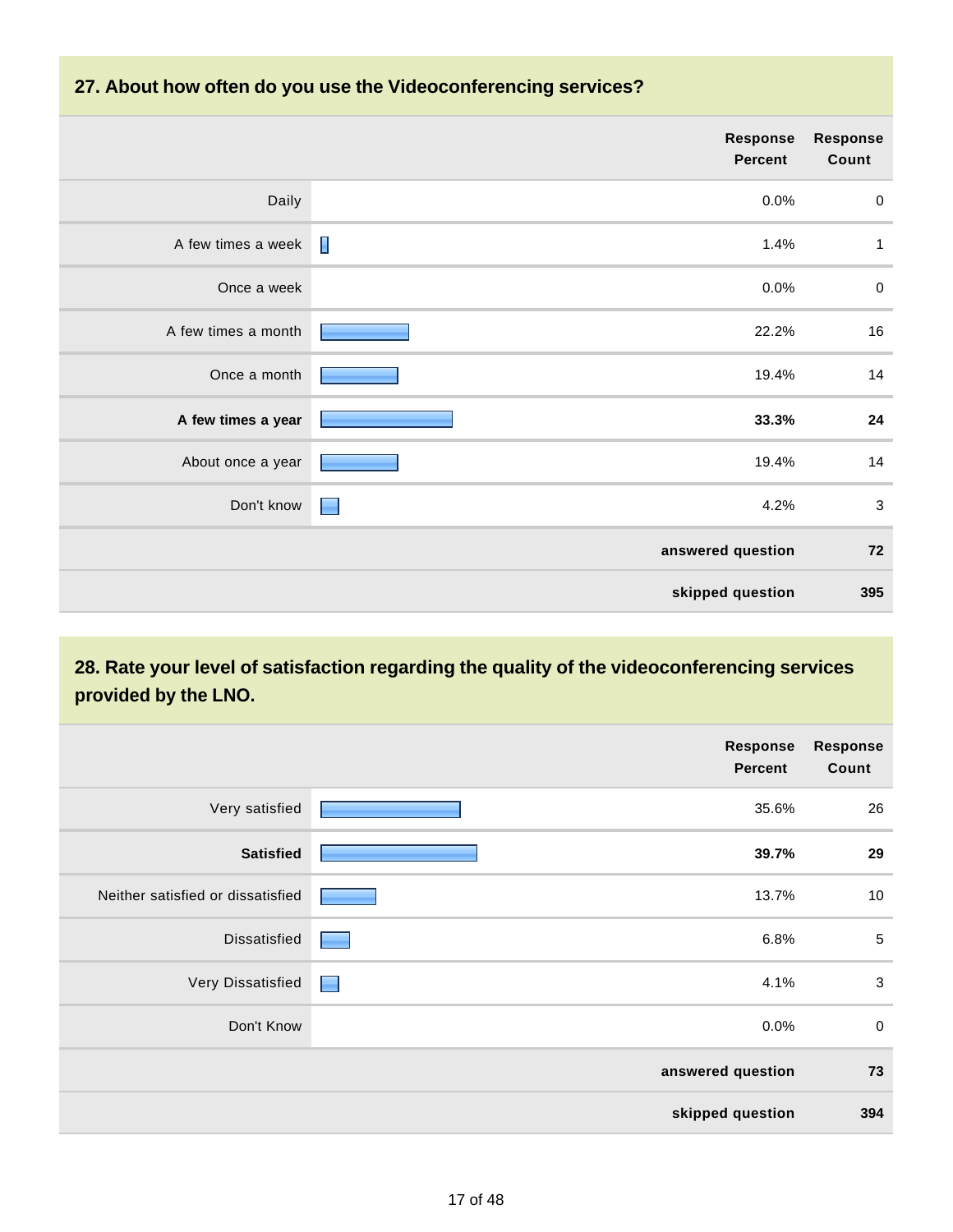#### **29. Do you use the Climate Database (http://www.fsl.orst.edu/climhy)?**



#### **30. For which of the following reasons do you not use the Climate Database?**

|                              | Response<br><b>Percent</b> | <b>Response</b><br>Count |
|------------------------------|----------------------------|--------------------------|
| Not pertinent to my research | 44.1%                      | 157                      |
| Too difficult to access      | П<br>1.1%                  | $\overline{4}$           |
| Too difficult to use         | Π<br>1.1%                  | $\overline{4}$           |
| Wasn't aware there was one   | 43.5%                      | 155                      |
| Other (please specify)       | 10.1%                      | 36                       |
|                              | answered question          | 356                      |
|                              | skipped question           | 111                      |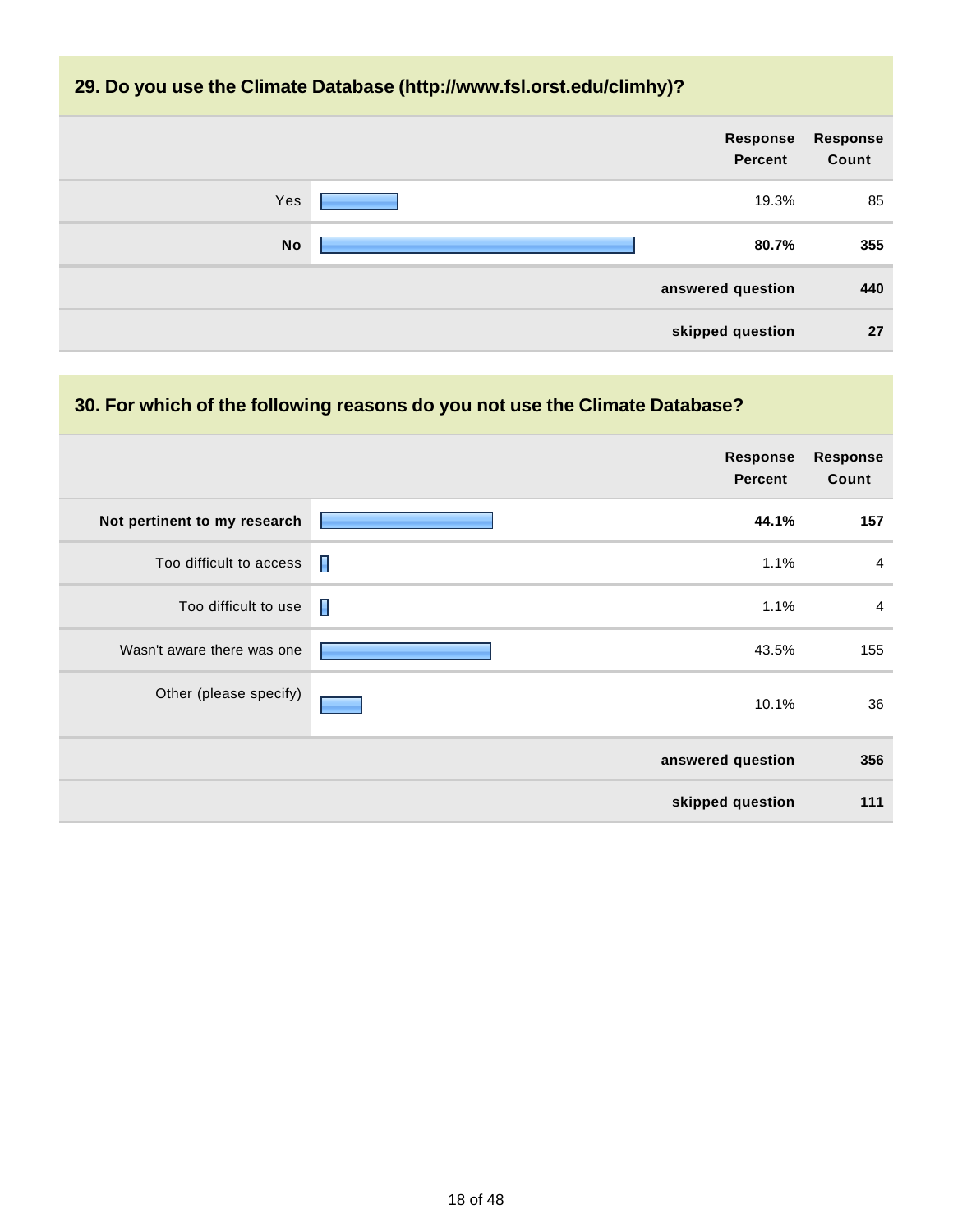# **31. Approximately how often do you access the Climate Database?**

|                     |                | <b>Response</b><br><b>Percent</b> | <b>Response</b><br>Count |
|---------------------|----------------|-----------------------------------|--------------------------|
| Daily               |                | 0.0%                              | $\boldsymbol{0}$         |
| A few times a week  | $\blacksquare$ | 2.4%                              | $\sqrt{2}$               |
| Once a week         | Π              | 1.2%                              | $\mathbf{1}$             |
| A few times a month |                | 8.2%                              | $\overline{7}$           |
| Once a month        |                | 4.7%                              | $\overline{a}$           |
| A few times a year  |                | 58.8%                             | 50                       |
| About once a year   |                | 21.2%                             | 18                       |
| Don't know          | н              | 3.5%                              | $\mathbf{3}$             |
|                     |                | answered question                 | 85                       |
|                     |                | skipped question                  | 382                      |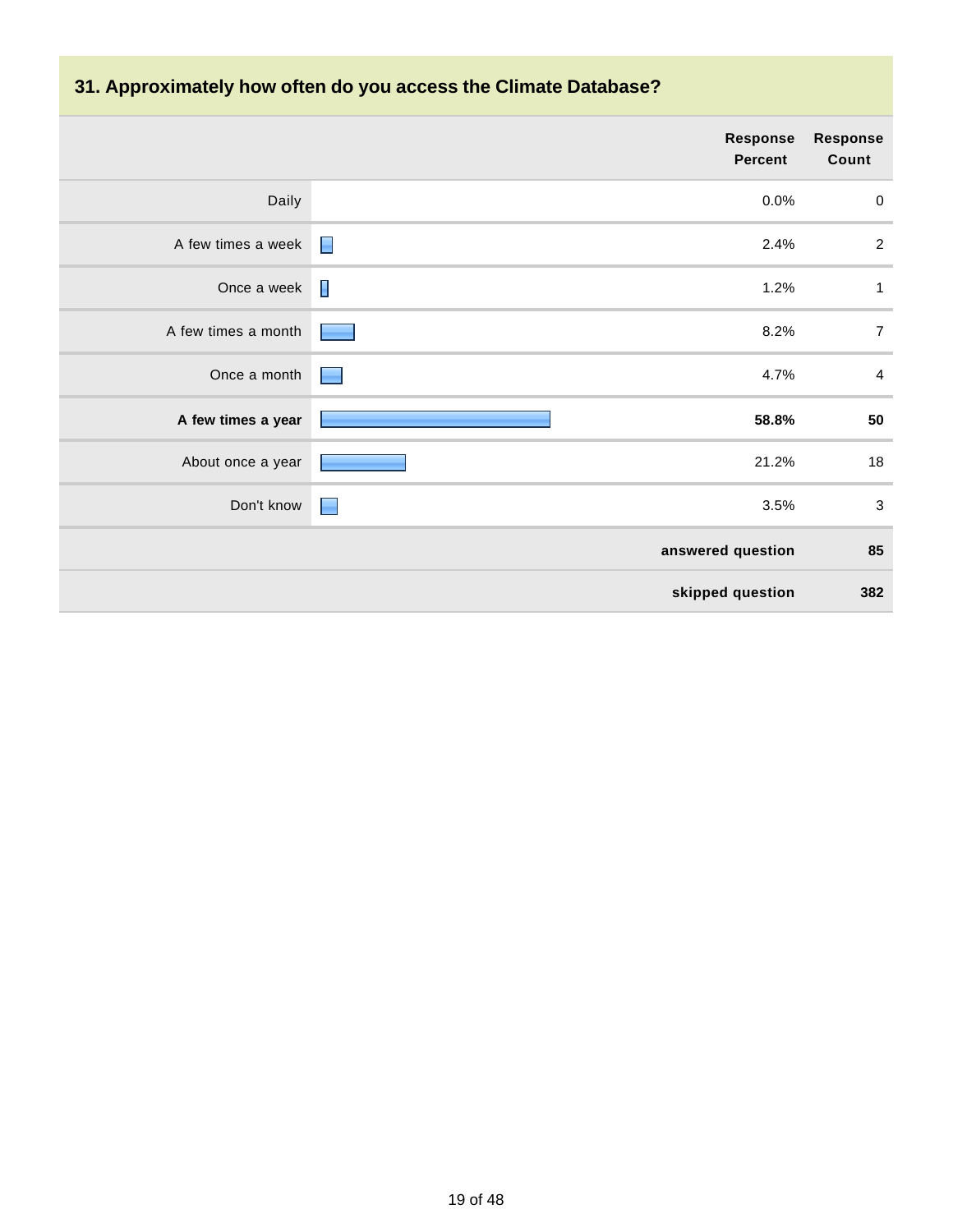#### **32. Rate your level of satisfaction regarding the following operations on the Climate Database.**

|                              | <b>Very</b><br><b>Satisfied</b> | <b>Satisfied</b> | <b>Neither</b><br>satisfied or<br>dissatisfied | <b>Dissatisfied</b> | <b>Very</b><br><b>Dissatisfied</b> | I don't<br>use this<br>function | Don't<br>Know |
|------------------------------|---------------------------------|------------------|------------------------------------------------|---------------------|------------------------------------|---------------------------------|---------------|
| Usefulness/ease of interface | 16.5%<br>(14)                   | 57.6%<br>(49)    | 12.9% (11)                                     | $5.9\%$ (5)         | $0.0\%$ (0)                        | $2.4\%$ (2)                     | 4.7%<br>(4)   |
| Finding metadata             | $9.4\%$ (8)                     | 54.1%<br>(46)    | 20.0% (17)                                     | $3.5\%$ (3)         | $0.0\%$ (0)                        | $4.7\%$ (4)                     | 8.2%<br>(7)   |
| Finding data                 | 16.5%<br>(14)                   | 58.8%<br>(50)    | 16.5% (14)                                     | $0.0\%$ (0)         | $0.0\%$ (0)                        | $3.5\%$ (3)                     | 4.7%<br>(4)   |
| Downloading data             | 17.6%<br>(15)                   | 68.2%<br>(58)    | $7.1\%$ (6)                                    | $0.0\%$ (0)         | $0.0\%$ (0)                        | $2.4\%$ (2)                     | 4.7%<br>(4)   |
| Graphing data                | 12.9%<br>(11)                   | 34.1%<br>(29)    | 17.6% (15)                                     | $2.4\%$ (2)         | $0.0\%$ (0)                        | 18.8%<br>(16)                   | 14.1%<br>(12) |
|                              |                                 |                  |                                                |                     |                                    | answered question               |               |
|                              |                                 |                  |                                                |                     |                                    | skipped question                |               |

### **33. Do you use the Hydrology Database (http://www.fsl.orst.edu/climhy)?**

| Response<br>Count | Response<br>Percent |           |
|-------------------|---------------------|-----------|
| 47                | 10.7%               | Yes       |
| 391               | 89.3%               | <b>No</b> |
| 438               | answered question   |           |
| 29                | skipped question    |           |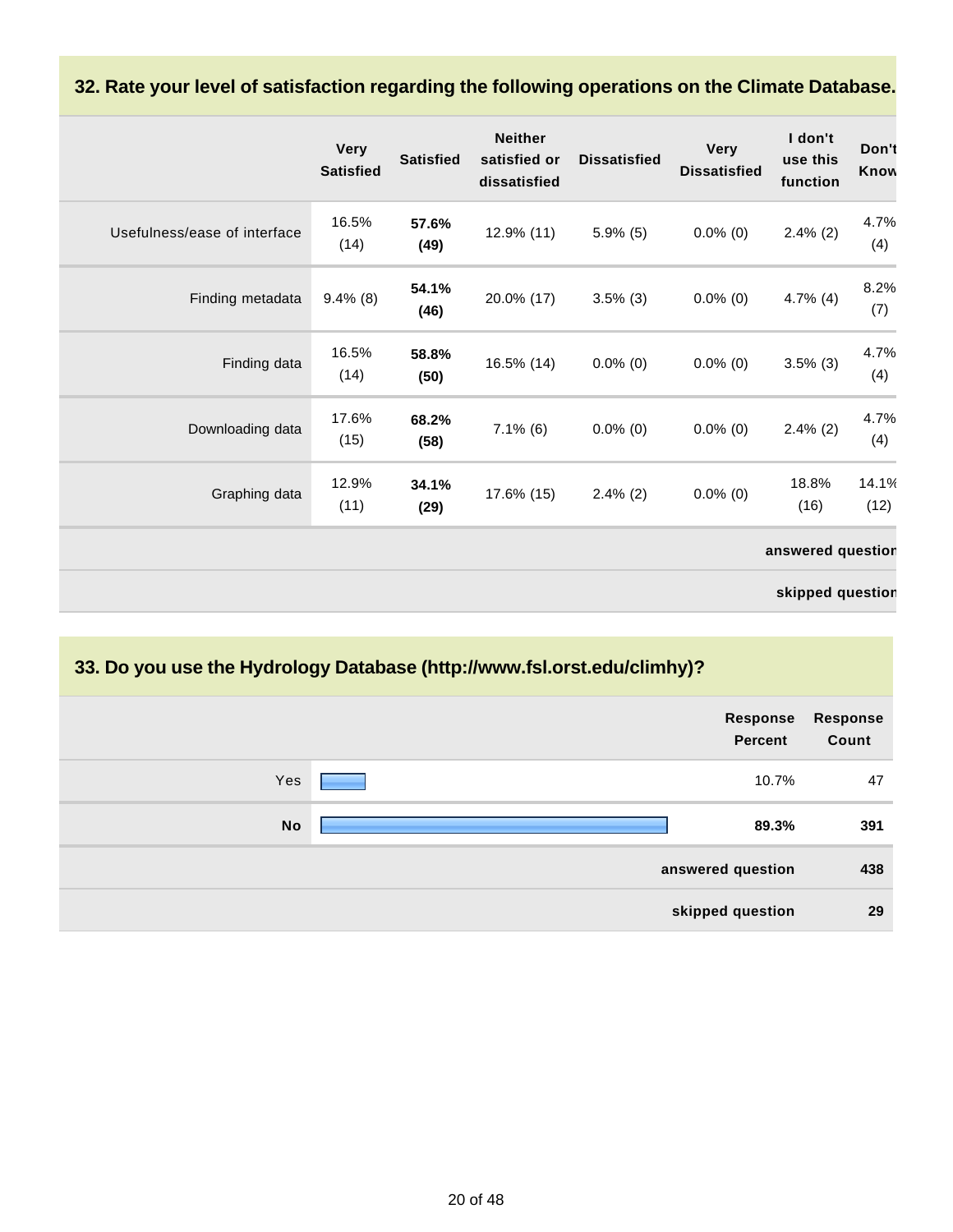#### **34. For which of the following reasons do you not use the Hydrology Database?**

|                              |   | Response<br><b>Percent</b> | <b>Response</b><br>Count |
|------------------------------|---|----------------------------|--------------------------|
| Not pertinent to my research |   | 58.0%                      | 228                      |
| Too difficult to access      | П | 0.3%                       | 1                        |
| Too difficult to use         | П | 1.0%                       | $\overline{4}$           |
| Wasn't aware there was one   |   | 35.4%                      | 139                      |
| Other (please specify)       |   | 5.3%                       | 21                       |
|                              |   | answered question          | 393                      |
|                              |   | skipped question           | 74                       |

### **35. Approximately how often do you access the Hydrology Database?**

|                     | Response<br><b>Percent</b> | <b>Response</b><br>Count |
|---------------------|----------------------------|--------------------------|
| Daily               | 0.0%                       | $\mathbf 0$              |
| A few times a week  | $\blacksquare$<br>2.1%     | $\mathbf{1}$             |
| Once a week         | E<br>2.1%                  | $\mathbf{1}$             |
| A few times a month | 6.4%                       | $\mathbf{3}$             |
| Once a month        | 8.5%                       | $\overline{4}$           |
| A few times a year  | 51.1%                      | 24                       |
| About once a year   | 25.5%                      | 12                       |
| Don't know          | 4.3%                       | $\sqrt{2}$               |
|                     | answered question          | 47                       |
|                     | skipped question           | 420                      |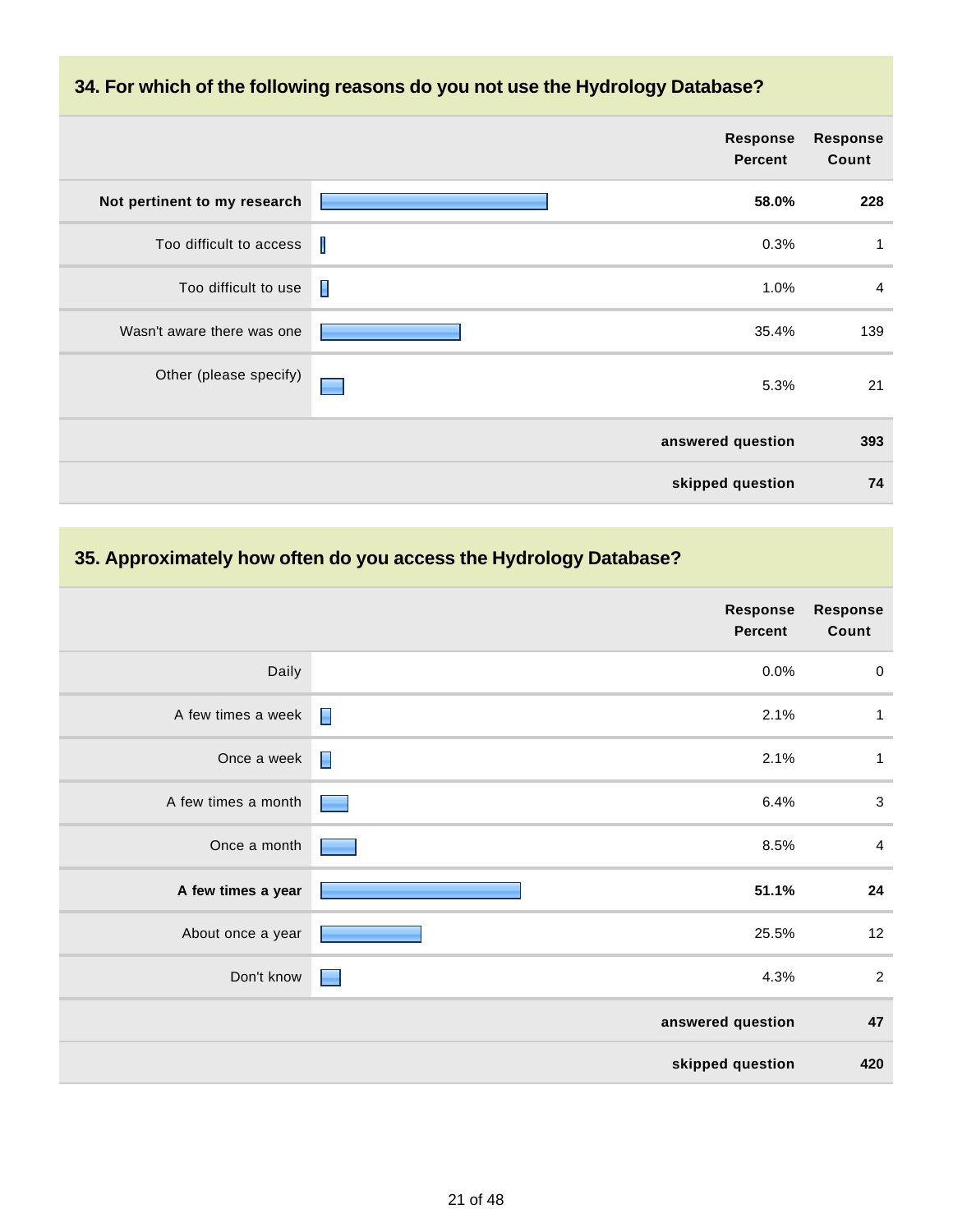#### **36. Rate your level of satisfaction regarding the following operations on the Hydrology Database.**

|                              | <b>Very</b><br>satisfied | <b>Satisfied</b> | <b>Neither</b><br>satisfied or<br>dissatisfied | <b>Dissatisfied</b> | <b>Very</b><br>dissatisfied | I don't<br>use this<br>function | Don't<br>Know |
|------------------------------|--------------------------|------------------|------------------------------------------------|---------------------|-----------------------------|---------------------------------|---------------|
| Usefulness/ease of interface | 17.0%<br>(8)             | 51.1%<br>(24)    | 21.3% (10)                                     | $6.4\%$ (3)         | $2.1\%$ (1)                 | $0.0\%$ (0)                     | 2.1%<br>(1)   |
| Finding metadata             | 10.6%<br>(5)             | 48.9%<br>(23)    | 27.7% (13)                                     | $8.5\%$ (4)         | $0.0\%$ (0)                 | $2.1\%$ (1)                     | 2.1%<br>(1)   |
| Finding data                 | 17.0%<br>(8)             | 63.8%<br>(30)    | $12.8\%$ (6)                                   | $2.1\%$ (1)         | $0.0\%$ (0)                 | $2.1\%$ (1)                     | 2.1%<br>(1)   |
| Downloading data             | 19.1%<br>(9)             | 59.6%<br>(28)    | 14.9% (7)                                      | $2.1\%$ (1)         | $0.0\%$ (0)                 | $2.1\%$ (1)                     | 2.1%<br>(1)   |
| Graphing data                | 10.6%<br>(5)             | 27.7%<br>(13)    | 25.5% (12)                                     | $4.3\%$ (2)         | $0.0\%$ (0)                 | 21.3%<br>(10)                   | 10.6%<br>(5)  |
|                              |                          |                  |                                                |                     |                             | answered question               |               |
|                              |                          |                  |                                                |                     |                             | skipped question                |               |

### **37. Do you use the Personnel Directory (http://intranet.lternet.edu/)?**

|           | Response<br>Percent | <b>Response</b><br>Count |
|-----------|---------------------|--------------------------|
| Yes       | 44.7%               | 196                      |
| <b>No</b> | 55.3%               | 242                      |
|           | answered question   | 438                      |
|           | skipped question    | 29                       |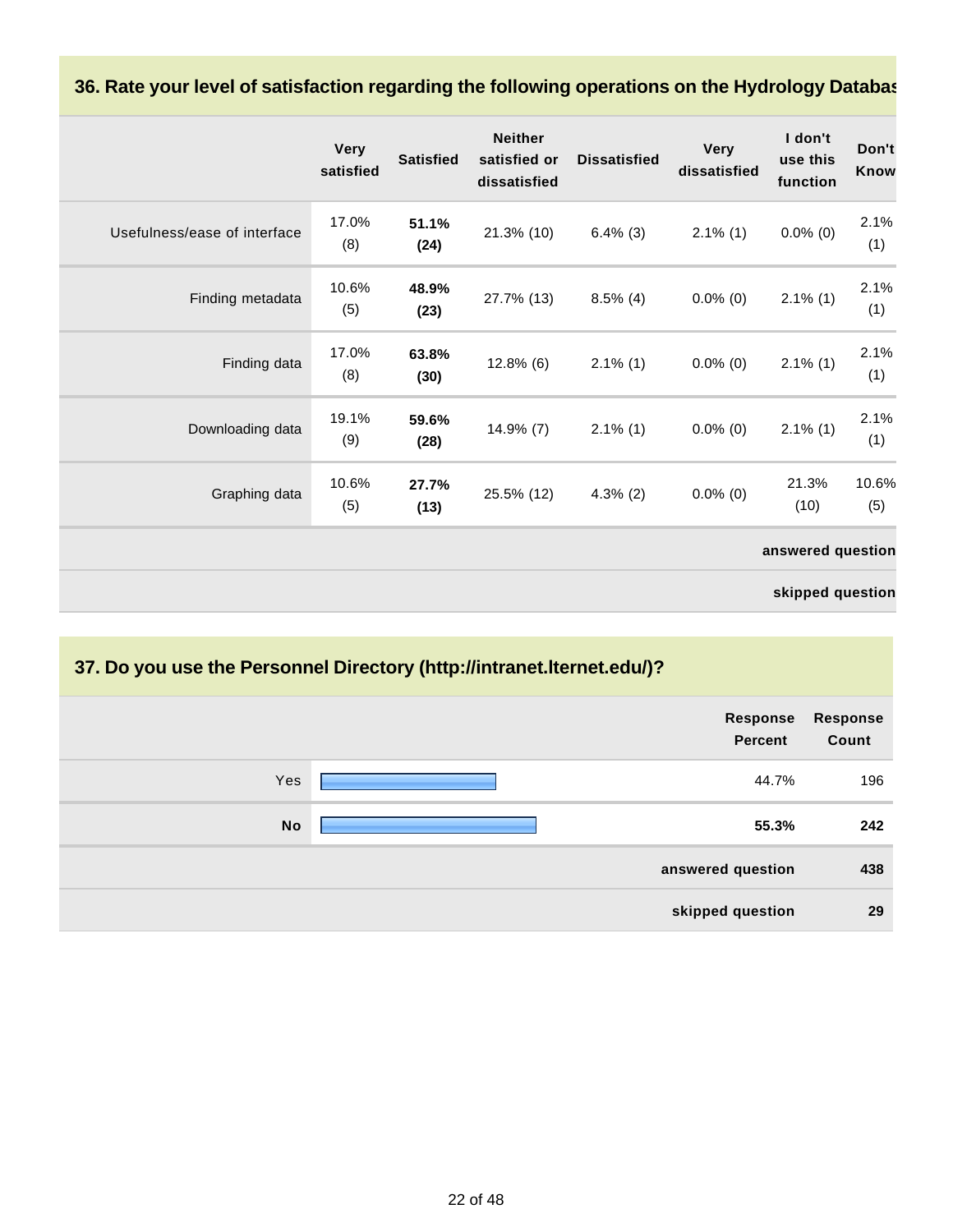#### **38. For which of the following reasons do you not use the Personnel Directory?**

|                            |   | Response<br><b>Percent</b> | <b>Response</b><br>Count |
|----------------------------|---|----------------------------|--------------------------|
| Too difficult to access    | П | 2.1%                       | $\sqrt{5}$               |
| Too difficult to use       | E | 2.1%                       | $\overline{5}$           |
| It isn't current           | Н | 2.9%                       | $\overline{7}$           |
| Wasn't aware there was one |   | 45.0%                      | 107                      |
| Other (please specify)     |   | 47.9%                      | 114                      |
|                            |   | answered question          | 238                      |
|                            |   | skipped question           | 229                      |

### **39. Approximately how often do you access the Personnel Directory?**

|                     | <b>Response</b><br><b>Percent</b> | <b>Response</b><br>Count |
|---------------------|-----------------------------------|--------------------------|
| Daily               | 0.0%                              | $\boldsymbol{0}$         |
| A few times a week  | $\blacksquare$<br>1.5%            | $\sqrt{3}$               |
| Once a week         | 2.6%<br>$\blacksquare$            | $\sqrt{5}$               |
| A few times a month | 7.1%                              | 14                       |
| Once a month        | 8.7%                              | 17                       |
| A few times a year  | 58.2%                             | 114                      |
| About once a year   | 18.4%                             | 36                       |
| Don't know          | 3.6%<br>▉                         | $\overline{7}$           |
|                     | answered question                 | 196                      |
|                     | skipped question                  | 271                      |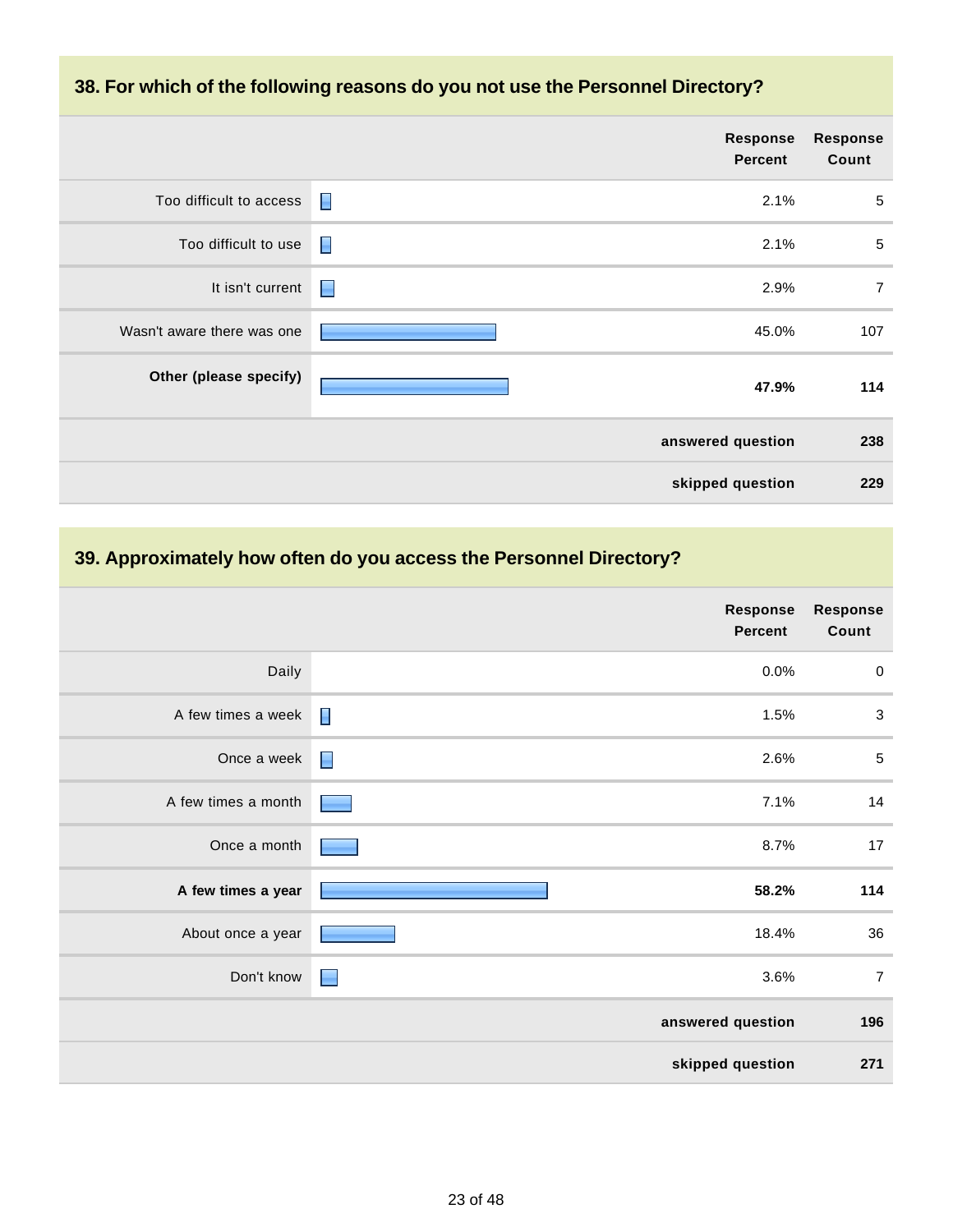#### 40. Rate your level of satisfaction regarding the following operations on the Personnel Director

|                                                                                               | <b>Very</b><br>satisfied | <b>Satisfied</b> | <b>Neither</b><br>satisfied or<br>dissatisfied | <b>Dissatisfied</b> | <b>Very</b><br>dissatisfied | I don't<br>use this<br>function | Don't<br>Know |
|-----------------------------------------------------------------------------------------------|--------------------------|------------------|------------------------------------------------|---------------------|-----------------------------|---------------------------------|---------------|
| Usefulness/ease of interface                                                                  | 16.8%<br>(33)            | 57.1%<br>(112)   | 13.3% (26)                                     | $3.6\%$ (7)         | $1.0\%$ (2)                 | $2.0\%$ (4)                     | 6.1%<br>(12)  |
| Finding information for an individual<br>in the directory                                     | 18.9%<br>(37)            | 58.7%<br>(115)   | 13.3% (26)                                     | $1.5\%$ (3)         | $0.0\%$ (0)                 | $2.6\%$ (5)                     | 5.1%<br>(10)  |
| Finding individuals involved with a<br>core area, discipline, habitat, or<br>type of organism | 12.8%<br>(25)            | 37.8%<br>(74)    | 15.8% (31)                                     | $5.6\%$ (11)        | $0.0\%$ (0)                 | 15.8%<br>(31)                   | 12.2%<br>(24) |
|                                                                                               |                          |                  |                                                |                     |                             | answered question               |               |
|                                                                                               |                          |                  |                                                |                     |                             | skipped question                |               |

### **41. Do you use the LTER Bibliography (http://intranet.lternet.edu/)?**

|           | <b>Response</b><br>Percent | <b>Response</b><br>Count |
|-----------|----------------------------|--------------------------|
| Yes       | 17.3%                      | 75                       |
| <b>No</b> | 82.7%                      | 359                      |
|           | answered question          | 434                      |
|           | skipped question           | 33                       |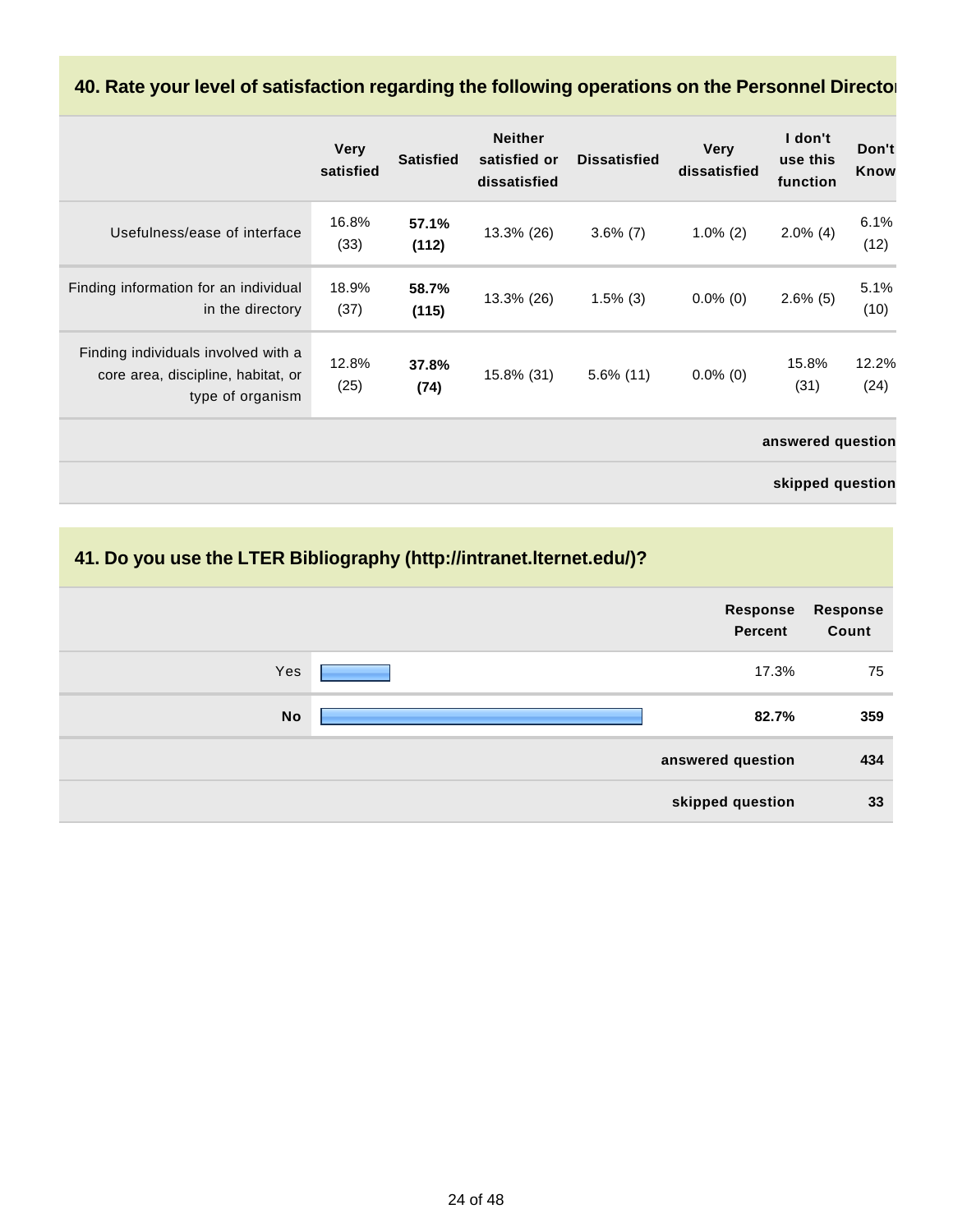#### **42. For which of the following reasons do you not use the Bibliographic Database?**

|                            | <b>Response</b><br><b>Percent</b> | <b>Response</b><br>Count |
|----------------------------|-----------------------------------|--------------------------|
| Too difficult to access    | 0.6%<br>H                         | $\overline{2}$           |
| Too difficult to use       | Ш<br>0.6%                         | $\overline{2}$           |
| It isn't current           | 3.9%<br>٠                         | 14                       |
| Wasn't aware there was one | 55.7%                             | 199                      |
| Other (please specify)     | 39.2%                             | 140                      |
|                            | answered question                 | 357                      |
|                            | skipped question                  | 110                      |

### **43. Approximately how often do you access the Bibliographic Database?**

|                     | <b>Response</b><br>Percent | <b>Response</b><br>Count |
|---------------------|----------------------------|--------------------------|
| Daily               | 0.0%                       | $\mathbf 0$              |
| A few times a week  | $\blacksquare$<br>2.7%     | $\sqrt{2}$               |
| Once a week         | $\blacksquare$<br>1.3%     | $\mathbf{1}$             |
| A few times a month | 6.7%                       | $\sqrt{5}$               |
| Once a month        | F<br>2.7%                  | $\overline{2}$           |
| A few times a year  | 69.3%                      | 52                       |
| About once a year   | 16.0%                      | 12                       |
| Don't know          | $\blacksquare$<br>1.3%     | $\mathbf{1}$             |
|                     | answered question          | 75                       |
|                     | skipped question           | 392                      |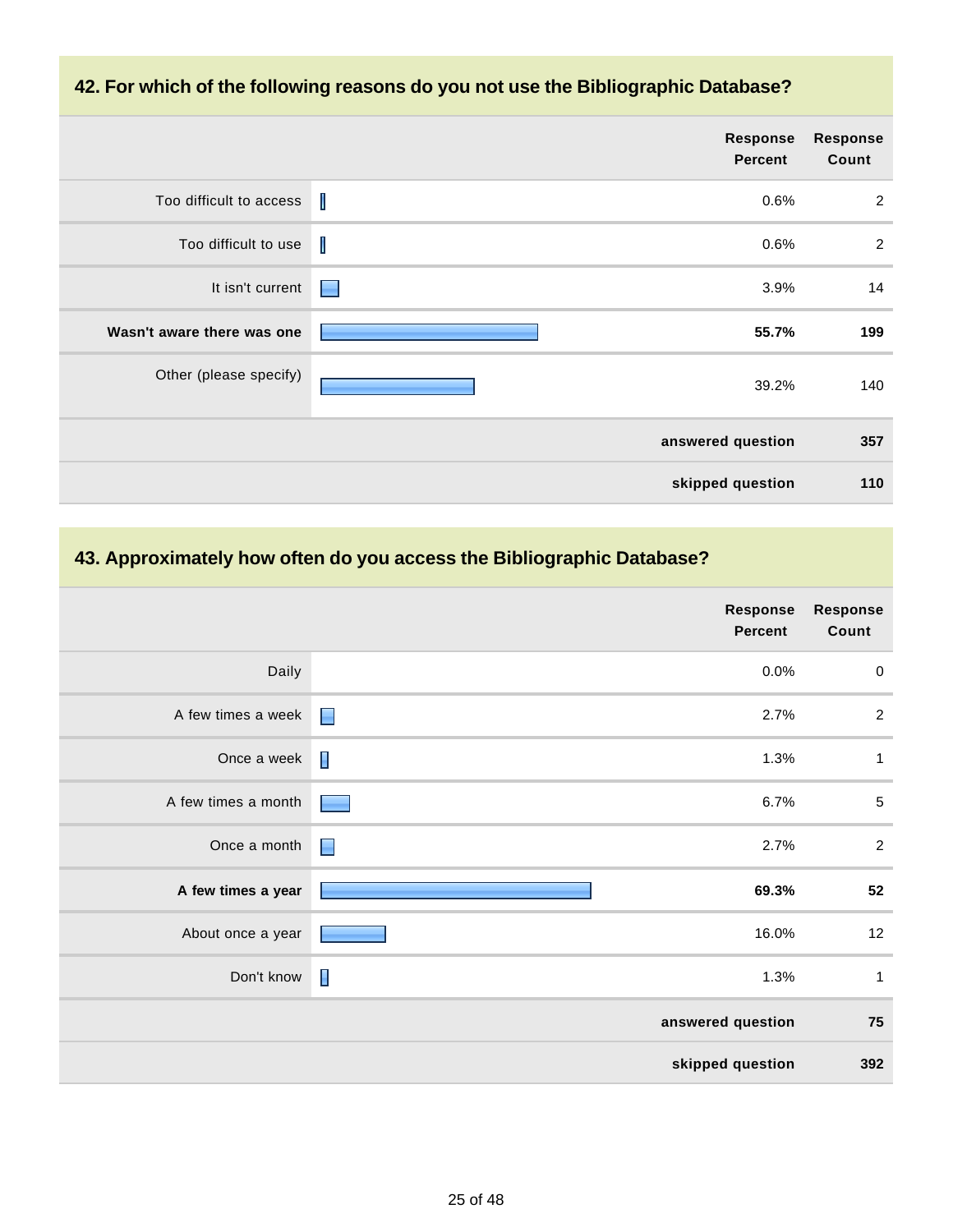# **44. Rate your level of satisfaction regarding the following operations on the Bibliographic Data**

|                                                                                              | <b>Very</b><br>satisfied | <b>Satisfied</b> | <b>Neither</b><br>satisfied or<br>dissatisfied | <b>Dissatisfied</b> | <b>Very</b><br>dissatisfied | I don't<br>use this<br>function | Don't<br>Know |
|----------------------------------------------------------------------------------------------|--------------------------|------------------|------------------------------------------------|---------------------|-----------------------------|---------------------------------|---------------|
| Usefulness/ease of interface                                                                 | 24.0%<br>(18)            | 57.3%<br>(43)    | $9.3\%$ (7)                                    | $5.3\%$ (4)         | $1.3\%$ (1)                 | $0.0\%$ (0)                     | 2.7%<br>(2)   |
| Finding information for a particular<br>publication                                          | 20.3%<br>(15)            | 54.1%<br>(40)    | 13.5% (10)                                     | $4.1\%$ (3)         | $0.0\%$ (0)                 | $4.1\%$ (3)                     | 4.1%<br>(3)   |
| Finding information on publications<br>relating to a particular topic in the<br>bibliography | 17.6%<br>(13)            | 45.9%<br>(34)    | 20.3% (15)                                     | $1.4\%$ (1)         | $0.0\%$ (0)                 | $8.1\%$ (6)                     | 6.8%<br>(5)   |
|                                                                                              |                          |                  |                                                |                     |                             | answered question               |               |
|                                                                                              |                          |                  |                                                |                     |                             | skipped question                |               |

| (http://www.lternet.edu/technology/ltergis/index.html | 45. Have you ever used the LTER Network Remote Sensing Archive |    |
|-------------------------------------------------------|----------------------------------------------------------------|----|
|                                                       | Response<br><b>Percent</b>                                     | Re |
|                                                       |                                                                |    |
| Yes                                                   | 3.9%                                                           |    |
| <b>No</b>                                             | 96.1%                                                          |    |
|                                                       | answered question                                              |    |
|                                                       | skipped question                                               |    |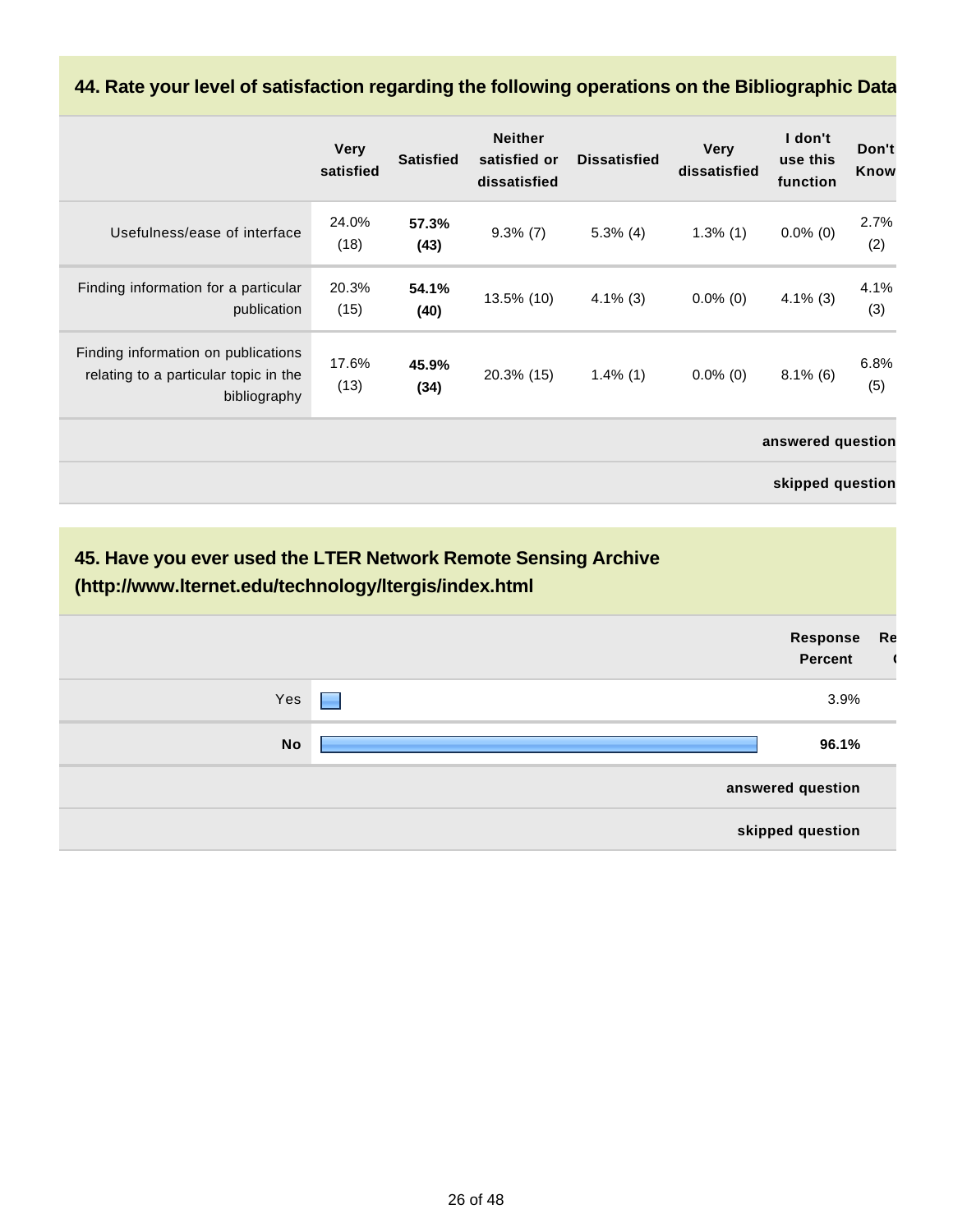#### **46. For which of the following reasons do you not use the Remote Sensing Archive?**

|                                                  |   | <b>Response</b><br><b>Percent</b> | <b>Response</b><br>Count |
|--------------------------------------------------|---|-----------------------------------|--------------------------|
| Not pertinent to my research                     |   | 44.7%                             | 185                      |
| Too difficult to access                          | I | 0.2%                              | 1                        |
| Too difficult to use                             |   | 0.0%                              | $\mathbf 0$              |
| There are better and/or more<br>images elsewhere |   | 5.8%                              | 24                       |
| Wasn't aware there was one                       |   | 39.4%                             | 163                      |
| Other (please specify)                           |   | 9.9%                              | 41                       |
|                                                  |   | answered question                 | 414                      |
|                                                  |   | skipped question                  | 53                       |

#### **47. Approximately how often do you use access the Remote Sensing Archive?**

|                     | <b>Response</b><br>Percent | <b>Response</b><br>Count |
|---------------------|----------------------------|--------------------------|
| Daily               | 0.0%                       | $\mathbf 0$              |
| A few times a week  | 0.0%                       | $\mathbf 0$              |
| Once a week         | 0.0%                       | $\mathbf 0$              |
| A few times a month | 5.9%                       | $\mathbf{1}$             |
| Once a month        | 0.0%                       | $\mathbf 0$              |
| A few times a year  | 47.1%                      | $\bf8$                   |
| About once a year   | 35.3%                      | $\,6$                    |
| Don't know          | 11.8%                      | $\overline{2}$           |
|                     | answered question          | 17                       |
|                     | skipped question           | 450                      |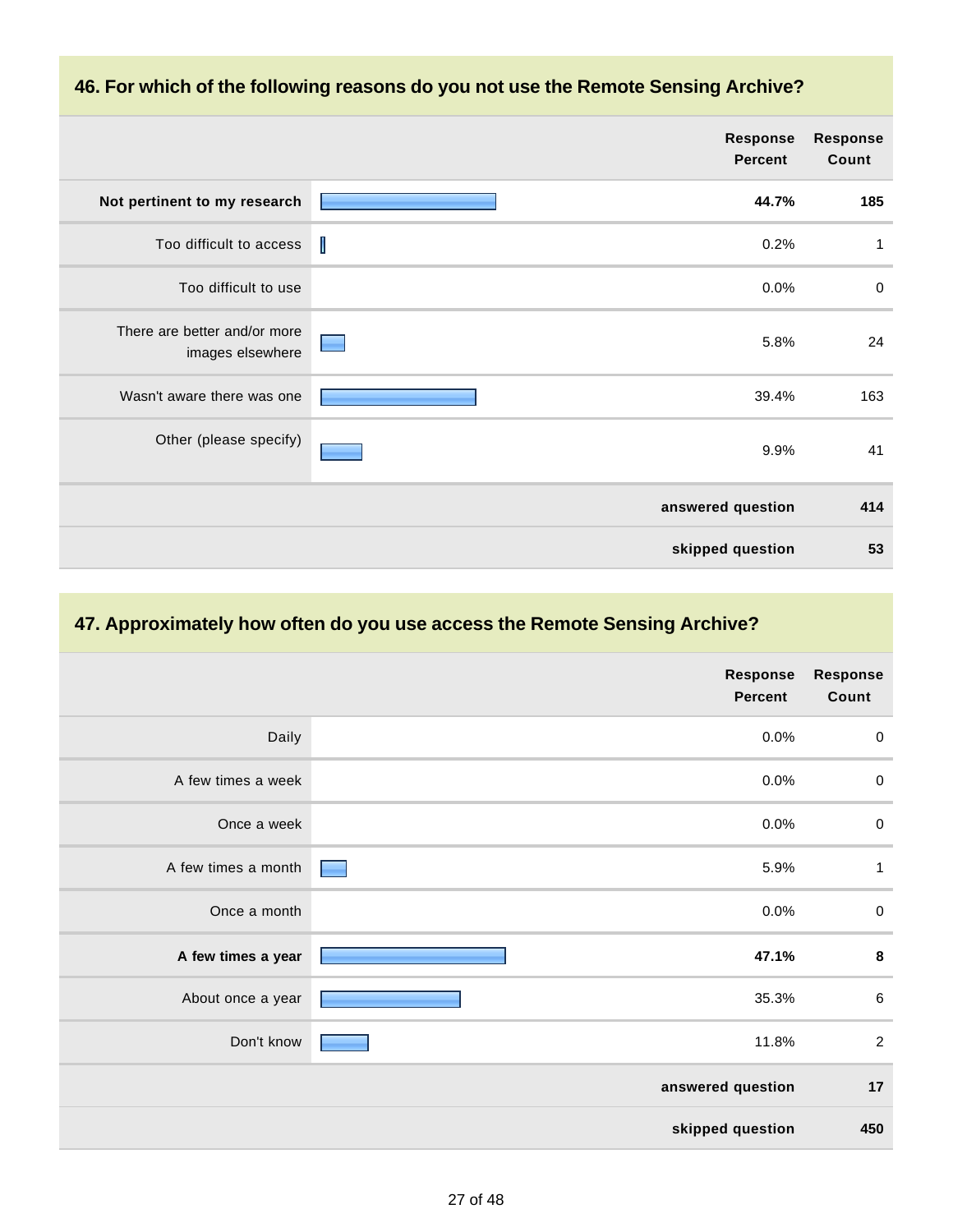#### **48. Rate your level of satisfaction regarding the following operations on the Remote Sensing A**

|                              | <b>Very</b><br>satisfied | <b>Satisfied</b> | <b>Neither</b><br>satisfied or<br>dissatisfied | <b>Dissatisfied</b> | <b>Very</b><br>dissatisfied | I don't<br>use this<br>function | Don't<br>Know |
|------------------------------|--------------------------|------------------|------------------------------------------------|---------------------|-----------------------------|---------------------------------|---------------|
| Usefulness/ease of interface | $0.0\%$ (0)              | 41.2%<br>(7)     | 17.6% (3)                                      | 17.6% (3)           | $0.0\%$ (0)                 | $0.0\%$ (0)                     | 23.5%<br>(4)  |
| Finding metadata             | $5.9\%$ (1)              | 41.2%<br>(7)     | 17.6% (3)                                      | 17.6% (3)           | $0.0\%$ (0)                 | $0.0\%$ (0)                     | 17.6%<br>(3)  |
| Finding data                 | $0.0\%$ (0)              | 41.2%<br>(7)     | 17.6% (3)                                      | $23.5\%$ (4)        | $0.0\%$ (0)                 | $0.0\%$ (0)                     | 17.6%<br>(3)  |
| Downloading data             | $0.0\%$ (0)              | 64.7%<br>(11)    | $11.8\%$ (2)                                   | $5.9\%$ (1)         | $0.0\%$ (0)                 | $0.0\%$ (0)                     | 17.6%<br>(3)  |
| Site coverage                | $0.0\%$ (0)              | 41.2%<br>(7)     | 23.5% (4)                                      | $11.8\%$ (2)        | $5.9\%$ (1)                 | $0.0\%$ (0)                     | 17.6%<br>(3)  |
|                              |                          |                  |                                                |                     |                             | answered question               |               |
|                              |                          |                  |                                                |                     |                             | skipped question                |               |

**49. What additional services or modifications to existing services would you like the LNO to provide in support of Network Databases?**

|                        | Response<br><b>Percent</b> | <b>Response</b><br>Count |
|------------------------|----------------------------|--------------------------|
| <b>None</b>            | 80.5%                      | 346                      |
| Other (please specify) | 19.5%                      | 84                       |
|                        | answered question          | 430                      |
|                        | skipped question           | 37                       |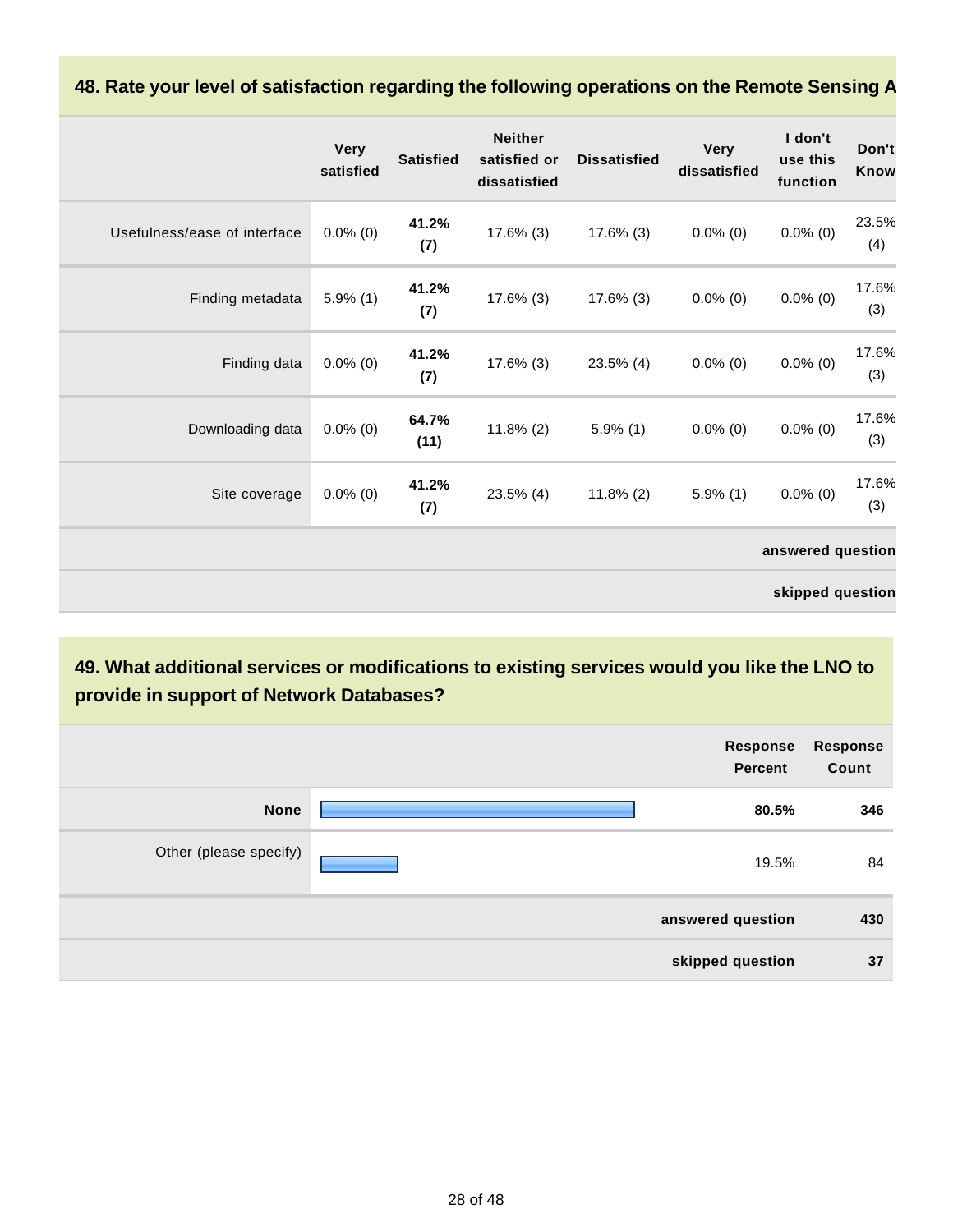#### **50. Do you use the Document Archive to access LTER records?**



### **51. For which of the following reasons do you not use the Document Archive to access LTER records?**

|                                             | <b>Response</b><br><b>Percent</b> | <b>Response</b><br>Count |
|---------------------------------------------|-----------------------------------|--------------------------|
| Too difficult to access                     | $\mathbf I$<br>0.3%               | $\mathbf{1}$             |
| Too difficult to use                        | I<br>0.9%                         | 3                        |
| Wasn't aware there was one                  | 26.0%                             | 88                       |
| Haven't yet had a need for this<br>function | 67.8%                             | 229                      |
| Other (please specify)                      | 5.0%                              | 17                       |
|                                             | answered question                 | 338                      |
|                                             | skipped question                  | 129                      |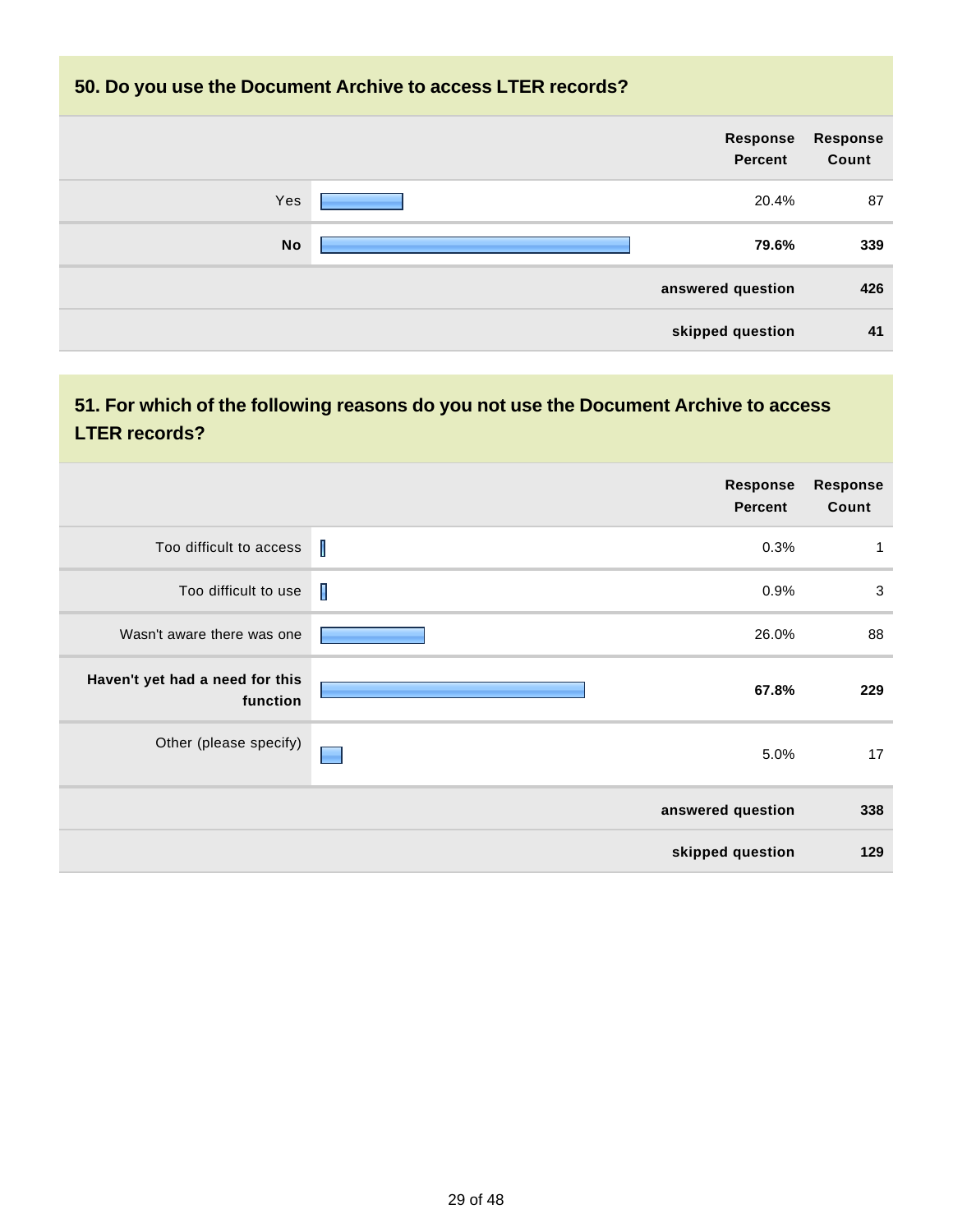#### **52. Approximately how often do you access LTER records?**

|                     | <b>Response</b><br><b>Percent</b> | <b>Response</b><br>Count |
|---------------------|-----------------------------------|--------------------------|
| Daily               | Γ<br>1.1%                         | $\mathbf{1}$             |
| A few times a week  | I<br>1.1%                         | $\mathbf{1}$             |
| Once a week         | 0.0%                              | $\pmb{0}$                |
| A few times a month | 4.6%<br><b>Contract</b>           | $\overline{4}$           |
| Once a month        | 17.2%                             | 15                       |
| A few times a year  | 48.3%                             | 42                       |
| About once a year   | 24.1%                             | 21                       |
| Don't know          | 3.4%<br>$\blacksquare$            | $\mathbf{3}$             |
|                     | answered question                 | 87                       |
|                     | skipped question                  | 380                      |

### **53. Rate your level of satisfaction regarding the following operations in the Document Archive with regards to LTER records**

|                             | <b>Very</b><br>satisfied | <b>Satisfied</b> | <b>Neither</b><br>satisfied or<br>dissatisfied | <b>Dissatisfied</b> | <b>Very</b><br>dissatisfied | Don't<br>Know | <b>Respons</b><br>Count |
|-----------------------------|--------------------------|------------------|------------------------------------------------|---------------------|-----------------------------|---------------|-------------------------|
| Ease of finding records     | 18.4%<br>(16)            | 43.7%<br>(38)    | 14.9% (13)                                     | $11.5\%$ (10)       | $6.9\%$ (6)                 | 4.6%<br>(4)   | $\epsilon$              |
| Completeness of records     | 14.9%<br>(13)            | 42.5%<br>(37)    | 19.5% (17)                                     | $10.3\%$ (9)        | $4.6\%$ (4)                 | 8.0%<br>(7)   | $\epsilon$              |
| Ease of downloading records | 27.6%<br>(24)            | 51.7%<br>(45)    | 12.6% (11)                                     | $0.0\%$ (0)         | $0.0\%$ (0)                 | 8.0%<br>(7)   | ε                       |
|                             |                          |                  |                                                |                     | answered question           |               |                         |
| skipped question            |                          |                  |                                                |                     |                             | $3\xi$        |                         |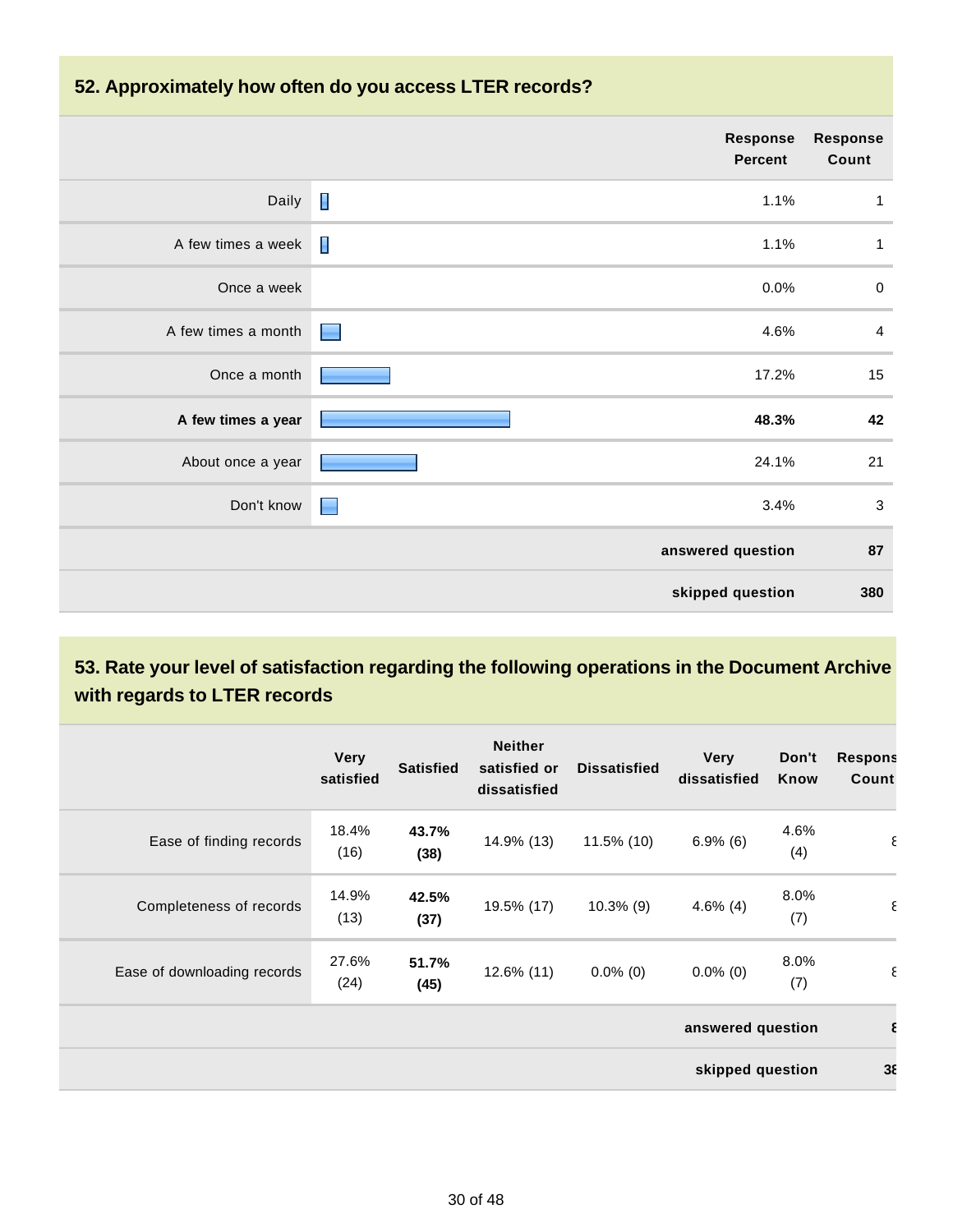#### **54. Do you use the Data Catalog to discover and access data from LTER sites?**

|           | Response<br>Percent | <b>Response</b><br>Count |
|-----------|---------------------|--------------------------|
| Yes       | 22.6%               | 96                       |
| <b>No</b> | 77.4%               | 329                      |
|           | answered question   | 425                      |
|           | skipped question    | 42                       |

### **55. For which of the following reasons do you not use the Data Catalog to discover and access LTER data?**

|                                             | <b>Response</b><br><b>Percent</b> | <b>Response</b><br>Count |
|---------------------------------------------|-----------------------------------|--------------------------|
| Too difficult to access                     | I<br>0.9%                         | 3                        |
| Too difficult to use                        | E<br>1.8%                         | 6                        |
| Wasn't aware there was one                  | 23.4%                             | 77                       |
| Haven't yet had a need for this<br>function | 59.6%                             | 196                      |
| Other (please specify)                      | 14.3%                             | 47                       |
|                                             | answered question                 | 329                      |
|                                             | skipped question                  | 138                      |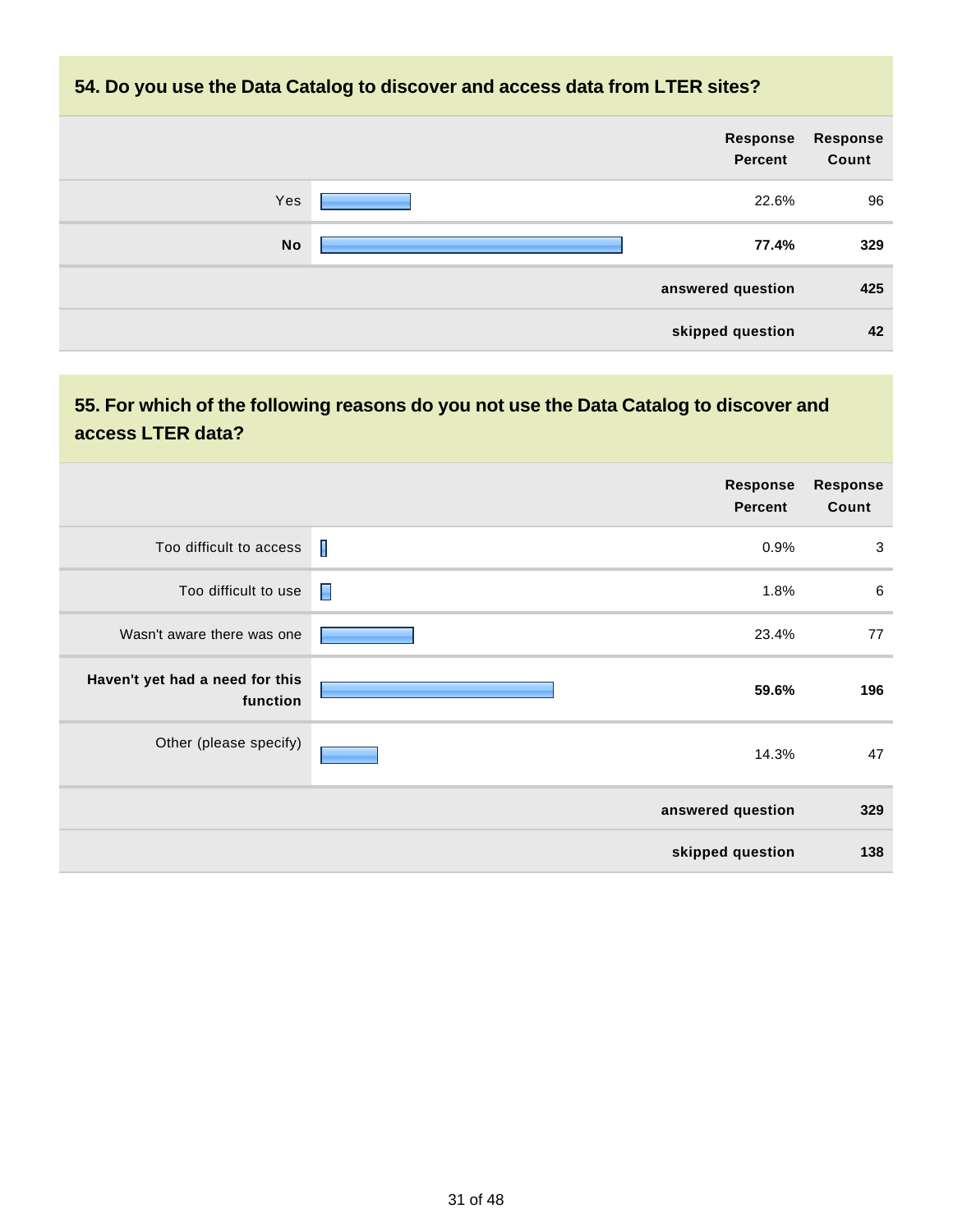#### **56. Approximately how often do you access the Data Catalog?**

|                     | <b>Response</b><br><b>Percent</b> | <b>Response</b><br>Count |
|---------------------|-----------------------------------|--------------------------|
| Daily               | $\Box$<br>3.2%                    | $\mathbf 3$              |
| A few times a week  | 2.1%                              | $\overline{2}$           |
| Once a week         | 3.2%<br>$\Box$                    | $\mathbf{3}$             |
| A few times a month | 5.3%                              | $\sqrt{5}$               |
| Once a month        | 10.5%                             | $10$                     |
| A few times a year  | 46.3%                             | 44                       |
| About once a year   | 27.4%                             | 26                       |
| Don't know          | $\blacksquare$<br>2.1%            | $\overline{2}$           |
|                     | answered question                 | 95                       |
|                     | skipped question                  | 372                      |

#### **57. Rate your level of satisfaction regarding the following operations in the Data Catalog.**

|                          | <b>Very</b><br>satisfied | <b>Satisfied</b> | <b>Neither</b><br>satisfied or<br>dissatisfied | <b>Dissatisfied</b> | <b>Very</b><br>dissatisfied | Don't<br>Know | <b>Respons</b><br>Count |
|--------------------------|--------------------------|------------------|------------------------------------------------|---------------------|-----------------------------|---------------|-------------------------|
| Ease of finding data     | $7.4\%$ (7)              | 58.9%<br>(56)    | 18.9% (18)                                     | $8.4\%$ (8)         | $3.2\%$ (3)                 | 3.2%<br>(3)   | £.                      |
| Completeness of data     | $9.5\%$ (9)              | 43.2%<br>(41)    | 25.3% (24)                                     | $11.6\%$ (11)       | $4.2\%$ (4)                 | 6.3%<br>(6)   | ć                       |
| Ease of downloading data | 11.6%<br>(11)            | 50.5%<br>(48)    | 22.1% (21)                                     | $6.3\%$ (6)         | $3.2\%$ (3)                 | 6.3%<br>(6)   | $\epsilon$              |
|                          |                          |                  |                                                |                     | answered question           |               |                         |
| skipped question         |                          |                  |                                                |                     |                             | 37            |                         |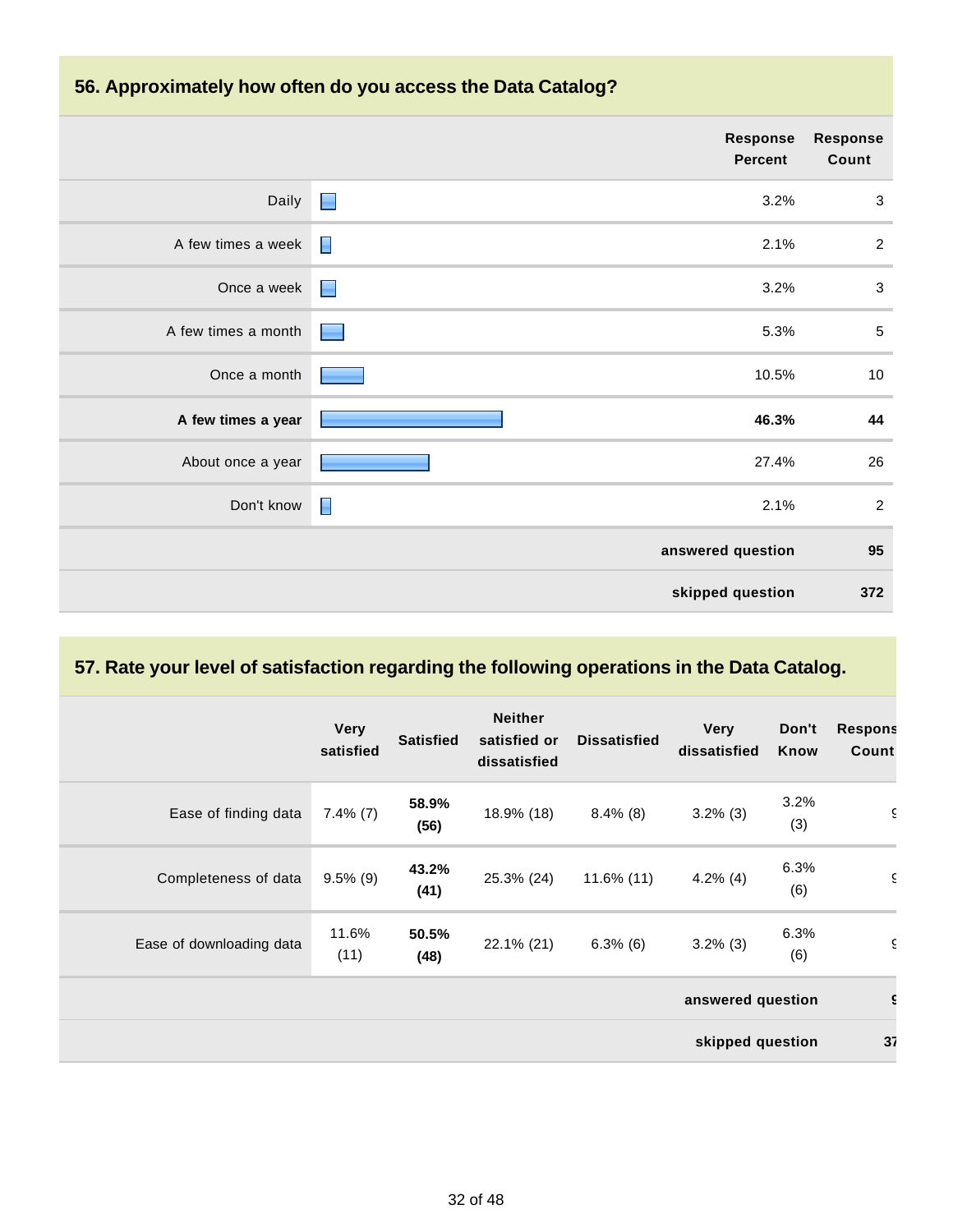#### **58. Do you use the Image Archive of still and video images (http://www.lternet.edu/gallery/)?**



#### **59. For which of the following reasons do you not use the Image Archive?**

|                                             | <b>Response</b><br><b>Percent</b> | <b>Response</b><br>Count |
|---------------------------------------------|-----------------------------------|--------------------------|
| Too difficult to access                     | 0.0%                              | $\mathbf 0$              |
| Too difficult to use                        | I<br>0.3%                         | $\mathbf{1}$             |
| Insufficient number of images               | $\blacksquare$<br>1.7%            | $6\phantom{1}6$          |
| Wasn't aware there was one                  | 37.5%                             | 136                      |
| Haven't yet had a need for this<br>function | 56.7%                             | 206                      |
| Other (please specify)                      | 3.9%<br>÷                         | 14                       |
|                                             | answered question                 | 363                      |
|                                             | skipped question                  | 104                      |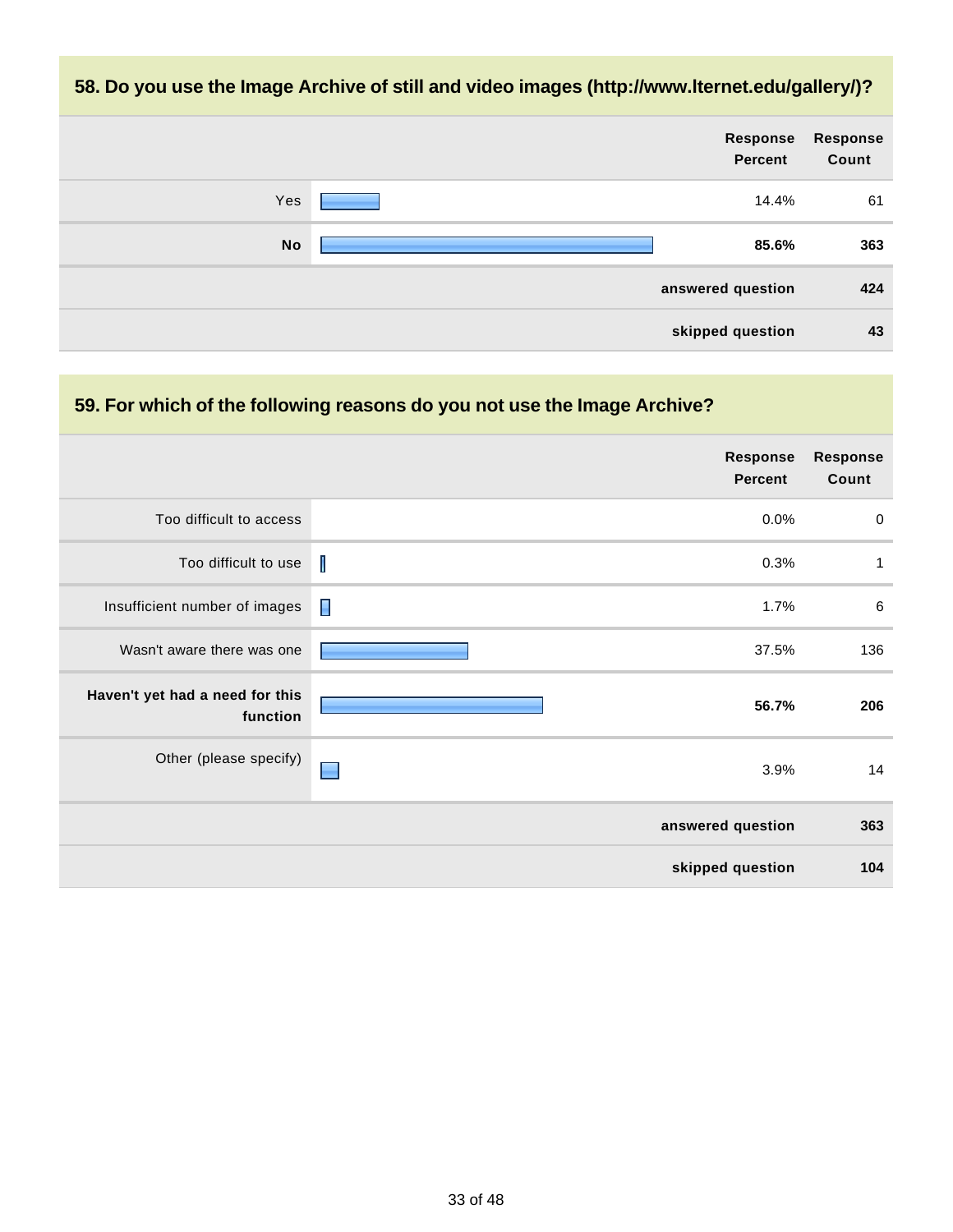# **60. Approximately how often do you access the Image Archive?**

|                     |                | Response<br><b>Percent</b> | <b>Response</b><br>Count |
|---------------------|----------------|----------------------------|--------------------------|
| Daily               |                | 0.0%                       | $\pmb{0}$                |
| A few times a week  | $\blacksquare$ | 1.6%                       | $\mathbf 1$              |
| Once a week         |                | 0.0%                       | $\pmb{0}$                |
| A few times a month | $\blacksquare$ | 3.3%                       | $\boldsymbol{2}$         |
| Once a month        | $\blacksquare$ | 3.3%                       | $\sqrt{2}$               |
| A few times a year  |                | 45.9%                      | 28                       |
| About once a year   |                | 42.6%                      | 26                       |
| Don't know          | E              | 3.3%                       | $\overline{2}$           |
|                     |                | answered question          | 61                       |
|                     |                | skipped question           | 406                      |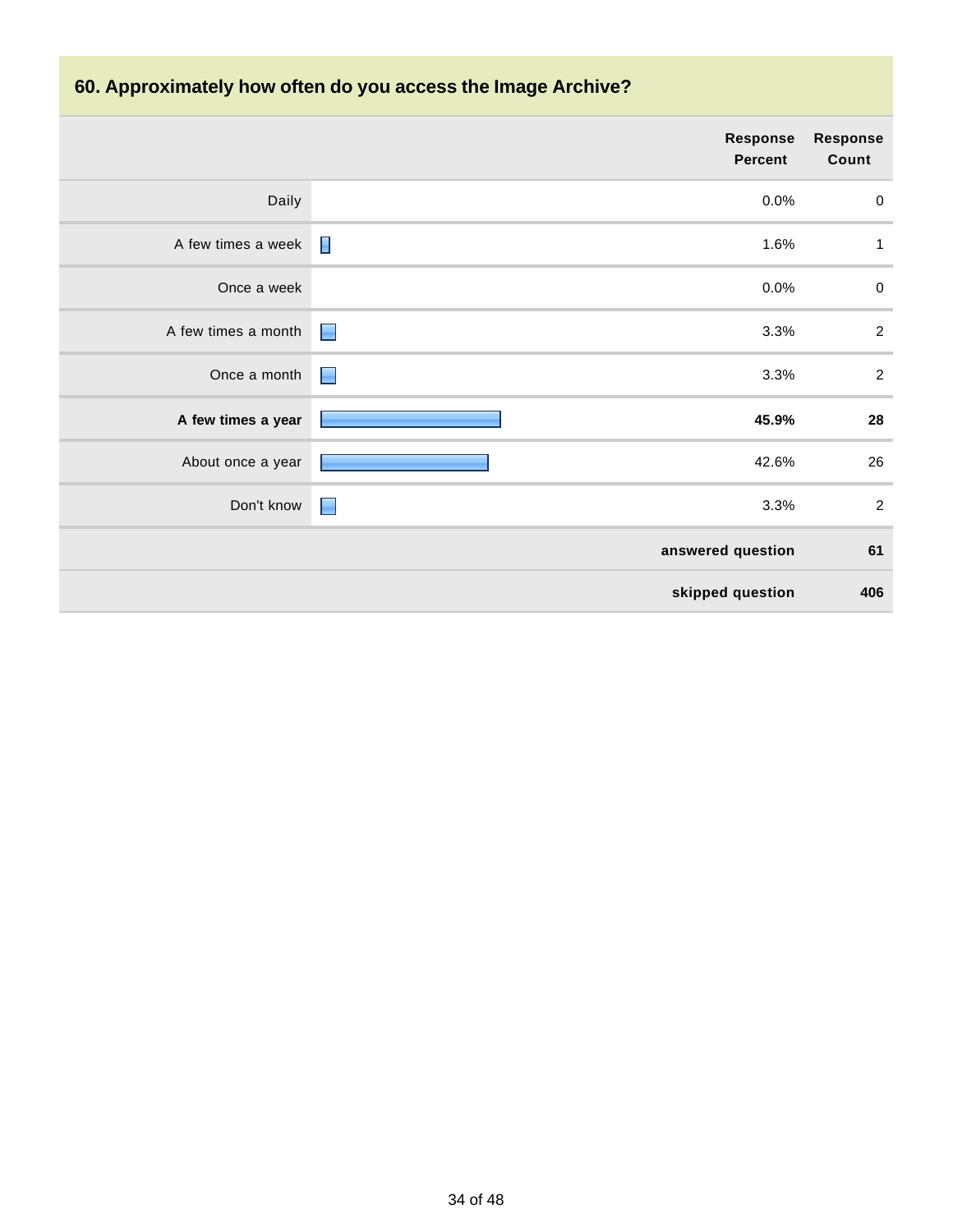#### **61. Rate your level of satisfaction with the following aspects of the Image Archive:**

|                             | <b>Very</b><br>satisfied | <b>Satisfied</b> | <b>Neither</b><br>satisfied or<br>dissatisfied | <b>Dissatisfied</b> | <b>Very</b><br>dissatisfied | Don't<br>Know | <b>Respons</b><br>Count |
|-----------------------------|--------------------------|------------------|------------------------------------------------|---------------------|-----------------------------|---------------|-------------------------|
| Ease of finding images      | $9.8\%$ (6)              | 63.9%<br>(39)    | $21.3\%$ (13)                                  | $3.3\%$ (2)         | $0.0\%$ (0)                 | 1.6%<br>(1)   | $\epsilon$              |
| Completeness of archive     | $4.9\%$ (3)              | 29.5%<br>(18)    | 32.8% (20)                                     | 18.0% (11)          | $4.9\%$ (3)                 | 9.8%<br>(6)   | $\epsilon$              |
| Ease of downloading images  | 21.3%<br>(13)            | 63.9%<br>(39)    | $9.8\%$ (6)                                    | $0.0\%$ (0)         | $0.0\%$ (0)                 | 4.9%<br>(3)   | $\epsilon$              |
| Image quality               | 18.0%<br>(11)            | 55.7%<br>(34)    | 16.4% (10)                                     | $6.6\%$ (4)         | $0.0\%$ (0)                 | 3.3%<br>(2)   | $\epsilon$              |
| Variety of images available | $6.6\%$ (4)              | 39.3%<br>(24)    | 32.8% (20)                                     | $14.8\%$ (9)        | $4.9\%$ (3)                 | 1.6%<br>(1)   | $\epsilon$              |
|                             |                          |                  |                                                |                     | answered question           |               |                         |
|                             |                          |                  |                                                |                     | skipped question            |               | 40                      |

### **62. Rate your level of satisfaction with the timeliness of information you receive about the development of the Network Information System and its constituent databases.**

|                                   | Response<br><b>Percent</b> | <b>Response</b><br>Count |
|-----------------------------------|----------------------------|--------------------------|
| Very satisfied                    | 10.7%                      | 45                       |
| Satisfied                         | 29.0%                      | 122                      |
| Neither satisfied or dissatisfied | 32.3%                      | 136                      |
| Dissatisfied                      | 4.5%<br>L                  | 19                       |
| Very dissatisfied                 | $\mathbb{R}$<br>1.2%       | $\sqrt{5}$               |
| Don't Know                        | 22.3%                      | 94                       |
|                                   | answered question          | 421                      |
|                                   | skipped question           | 46                       |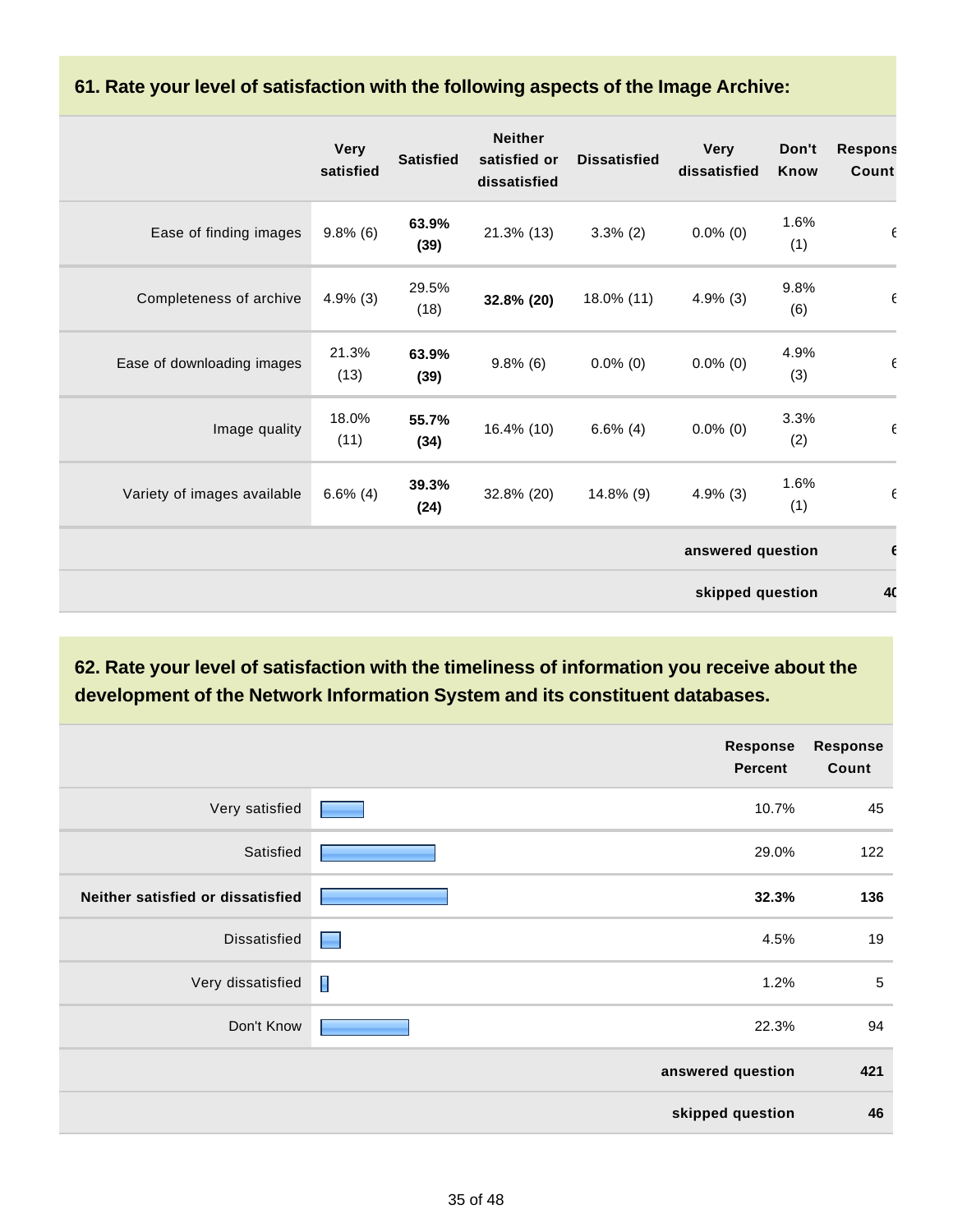**63. What additional services or modifications to existing services would you like the LNO to provide in support of Network Cyberinfrastructure?**

|                        | <b>Response</b><br>Percent | Response<br>Count |
|------------------------|----------------------------|-------------------|
| <b>None</b>            | 84.6%                      | 356               |
| Other (please specify) | 15.4%                      | 65                |
|                        | answered question          | 421               |
|                        | skipped question           | 46                |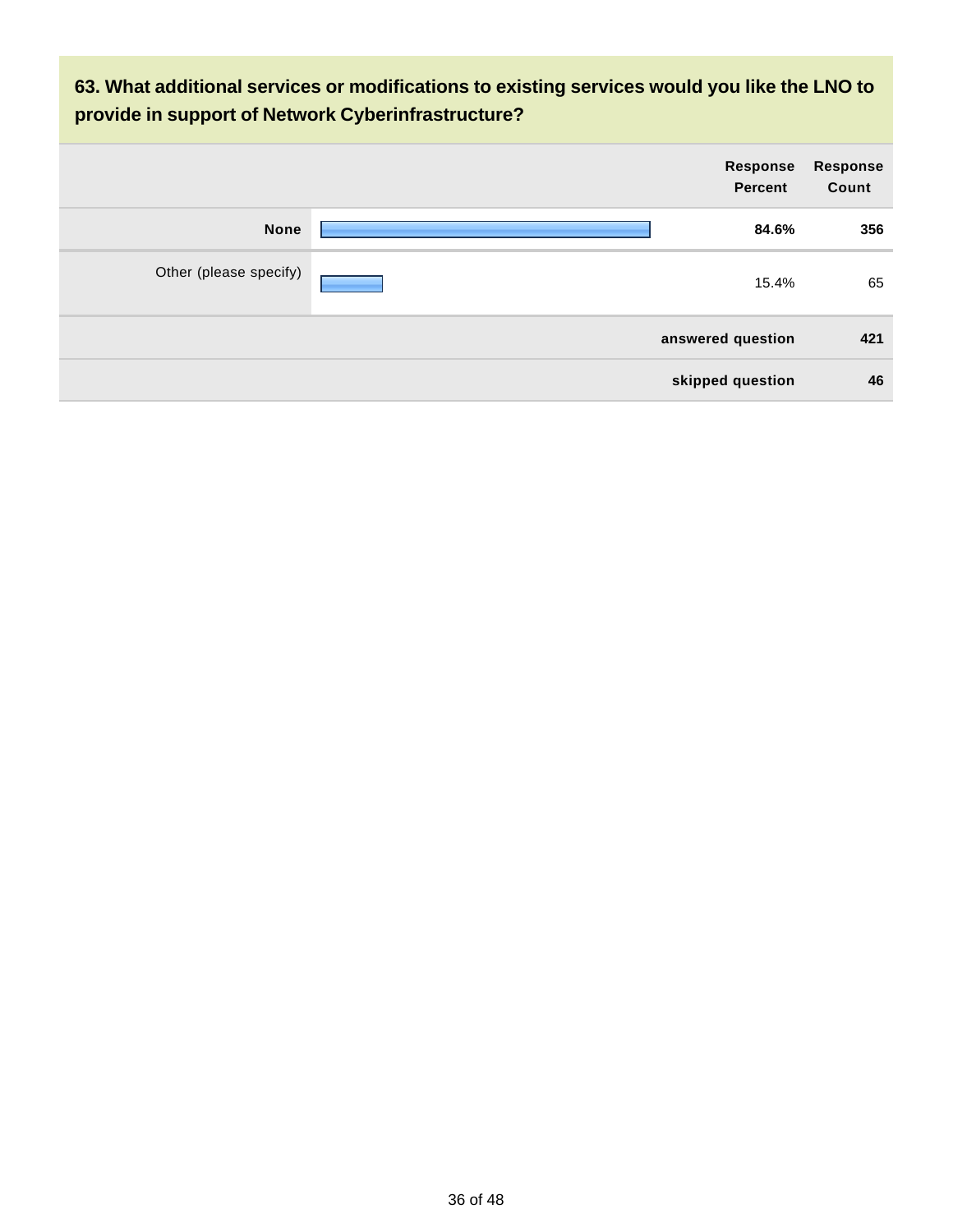**64. Please rate your level of satisfaction with the general format and look of the following LNO Outreach Services:**

|                                                        | Haven't<br>seen it | <b>Very</b><br>satisfied | <b>Satisfied</b> | <b>Neither</b><br>satisfied or<br>dissatisfied | <b>Dissatisfied</b> | <b>Very</b><br>dissatisfied | Don't<br>Know |
|--------------------------------------------------------|--------------------|--------------------------|------------------|------------------------------------------------|---------------------|-----------------------------|---------------|
| <b>LTER</b> newsletter                                 | 16.1%<br>(65)      | 23.1%<br>(93)            | 38.2%<br>(154)   | 10.9% (44)                                     | $1.0\%$ (4)         | $0.7\%$ (3)                 | 9.9%<br>(40)  |
| <b>LTER</b> online newsletter                          | 24.1%<br>(97)      | 17.6%<br>(71)            | 34.5%<br>(139)   | 9.7% (39)                                      | $0.7\%$ (3)         | $0.5\%$ (2)                 | 12.9%<br>(52) |
| Your site's brochure                                   | 16.6%<br>(67)      | 23.3%<br>(94)            | 30.8%<br>(124)   | 10.7% (43)                                     | 4.0% (16)           | $0.2\%$ (1)                 | 14.4%<br>(58) |
| ALL-LTER (Network) brochure                            | 33.0%<br>(133)     | 12.4%<br>(50)            | 21.8%<br>(88)    | 11.7% (47)                                     | $1.7\%$ (7)         | $0.2\%$ (1)                 | 19.1%<br>(77) |
| <b>LTER Network Public Website</b>                     | 16.6%<br>(67)      | 13.2%<br>(53)            | 34.0%<br>(137)   | 13.6% (55)                                     | $6.7\%$ (27)        | $2.0\%$ (8)                 | 13.9%<br>(56) |
| <b>LTER Intranet Website</b>                           | 24.3%<br>(98)      | 9.7%<br>(39)             | 28.0%<br>(113)   | 14.1% (57)                                     | $3.7\%$ (15)        | $1.2\%$ (5)                 | 18.9%<br>(76) |
| LNO website                                            | 28.5%<br>(115)     | 9.4%<br>(38)             | 23.1%<br>(93)    | 14.1% (57)                                     | $3.0\%$ (12)        | $1.2\%$ (5)                 | 20.6%<br>(83) |
| LTER's exhibit at various national<br>science meetings | 25.3%<br>(102)     | 13.4%<br>(54)            | 27.3%<br>(110)   | 10.4% (42)                                     | $1.0\%$ (4)         | $0.0\%$ (0)                 | 22.6%<br>(91) |
|                                                        |                    |                          |                  |                                                |                     | answered question           |               |
|                                                        |                    |                          |                  |                                                |                     | skipped question            |               |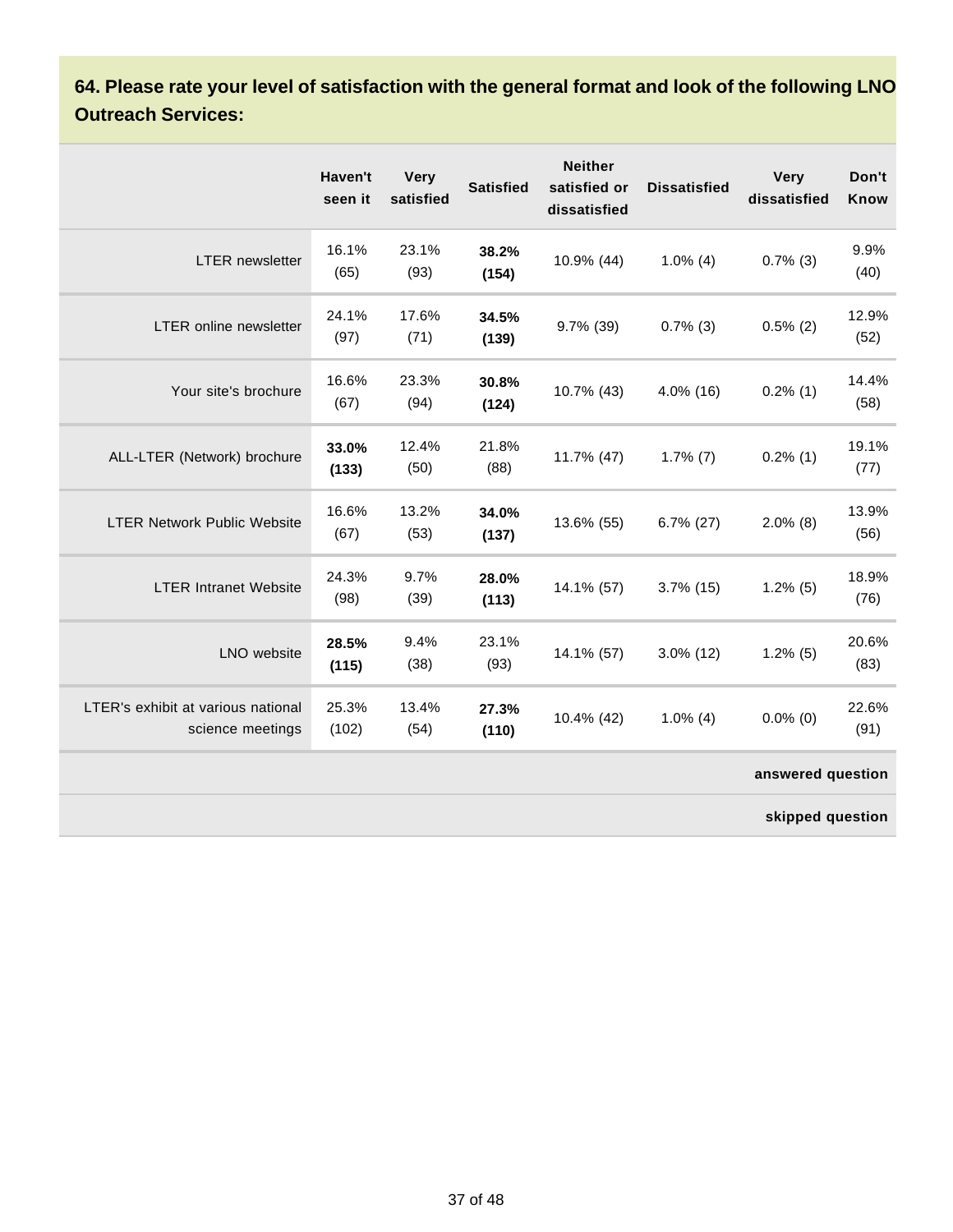65. Thinking about the content of the outreach methods used by LNO to communicate information. **network scientists, how satisfied are you with:**

|                                                             | Haven't<br>seen it | <b>Very</b><br>satisfied | <b>Satisfied</b> | <b>Neither</b><br>satisfied or<br>dissatisfied | <b>Dissatisfied</b> | <b>Very</b><br>dissatisfied | Don't<br>Know  |
|-------------------------------------------------------------|--------------------|--------------------------|------------------|------------------------------------------------|---------------------|-----------------------------|----------------|
| <b>LTER</b> newsletter                                      | 16.1%<br>(65)      | 21.3%<br>(86)            | 34.0%<br>(137)   | 13.2% (53)                                     | $1.2\%$ (5)         | $0.7\%$ (3)                 | 13.4%<br>(54)  |
| LTER online newsletter                                      | 22.3%<br>(90)      | 15.9%<br>(64)            | 32.8%<br>(132)   | 10.9% (44)                                     | $1.2\%$ (5)         | $0.7\%$ (3)                 | 16.1%<br>(65)  |
| <b>LTER Network Public Website</b>                          | 16.4%<br>(66)      | 10.7%<br>(43)            | 35.0%<br>(141)   | 13.6% (55)                                     | $5.2\%$ (21)        | $2.0\%$ (8)                 | 17.1%<br>(69)  |
| <b>LTER Intranet Website</b>                                | 23.8%<br>(96)      | 7.7%<br>(31)             | 29.0%<br>(117)   | 12.2% (49)                                     | $3.5\%$ (14)        | $1.2\%$ (5)                 | 22.6%<br>(91)  |
| LNO website                                                 | 27.3%<br>(110)     | 8.2%<br>(33)             | 25.6%<br>(103)   | 11.7% (47)                                     | $3.2\%$ (13)        | $1.0\%$ (4)                 | 23.1%<br>(93)  |
| LNO annual report                                           | 34.5%<br>(139)     | 6.5%<br>(26)             | 19.1%<br>(77)    | 12.9% (52)                                     | $1.2\%$ (5)         | $0.5\%$ (2)                 | 25.3%<br>(102) |
| Visits to sites by LNO staff                                | 31.3%<br>(126)     | 9.7%<br>(39)             | 15.1%<br>(61)    | 14.4% (58)                                     | $0.5\%$ (2)         | $0.7\%$ (3)                 | 28.3%<br>(114) |
| Annual Presentations to the<br>Executive Board by LNO staff | 36.7%<br>(148)     | 6.9%<br>(28)             | 12.2%<br>(49)    | 9.7% (39)                                      | $0.5\%$ (2)         | $0.2\%$ (1)                 | 33.7%<br>(136) |
|                                                             |                    |                          |                  |                                                |                     | answered question           |                |
|                                                             |                    |                          |                  |                                                |                     |                             |                |

**skipped question**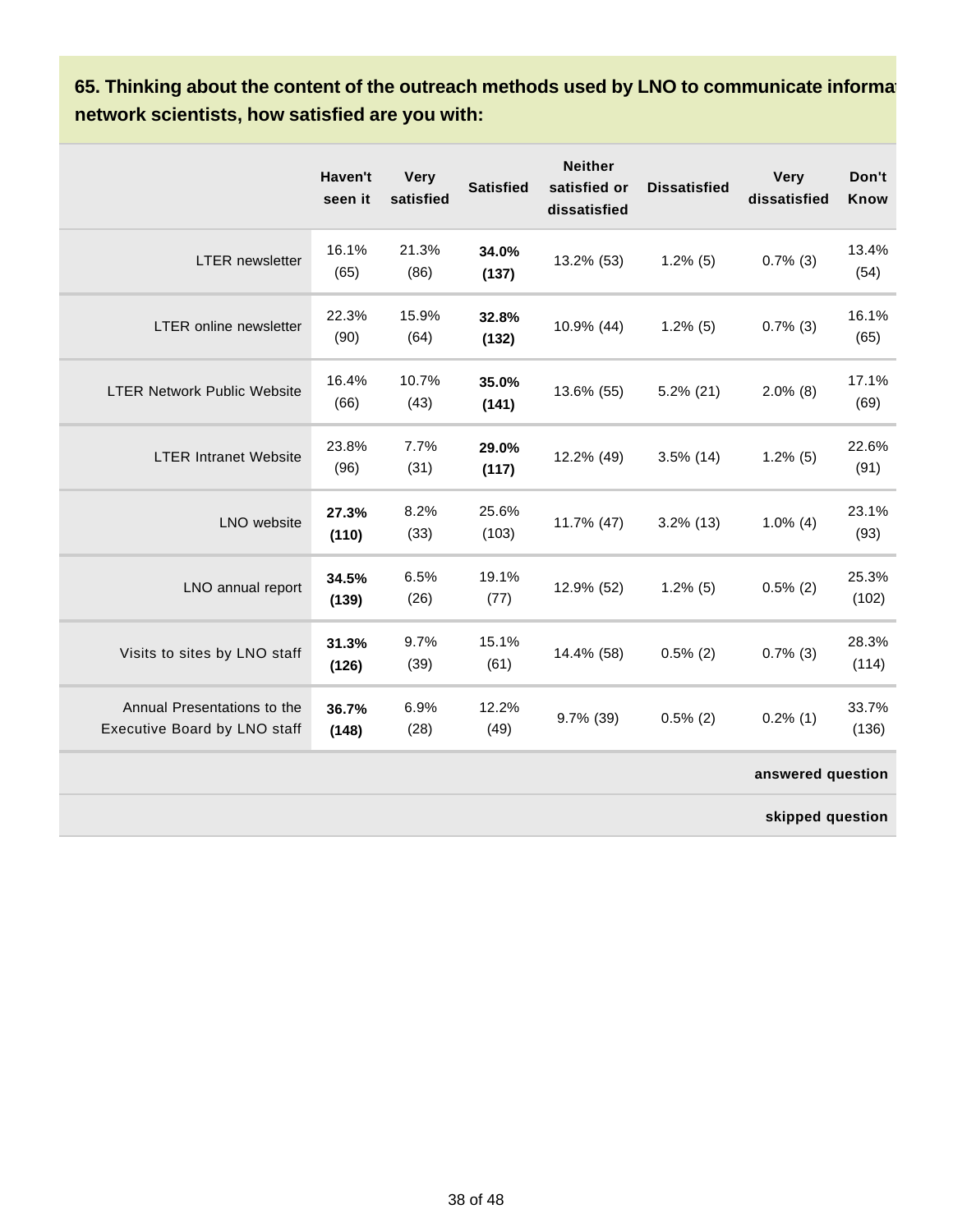### **66. What changes or additions to LNO's outreach services and/or materials would you like the LNO to provide?**

| <b>Response</b><br>Count | Response<br>Percent |                        |
|--------------------------|---------------------|------------------------|
| 336                      | 83.4%               | <b>None</b>            |
| 67                       | 16.6%               | Other (please specify) |
| 403                      | answered question   |                        |
| 64                       | skipped question    |                        |

### **67. Have you ever submitted a proposal to the LNO for a research working group meeting (e.g., after the 2009 ASM)?**

|           | Response<br>Percent | Response<br>Count |
|-----------|---------------------|-------------------|
| Yes       | 20.4%               | 82                |
| <b>No</b> | 79.6%               | 320               |
|           | answered question   | 402               |
|           | skipped question    | 65                |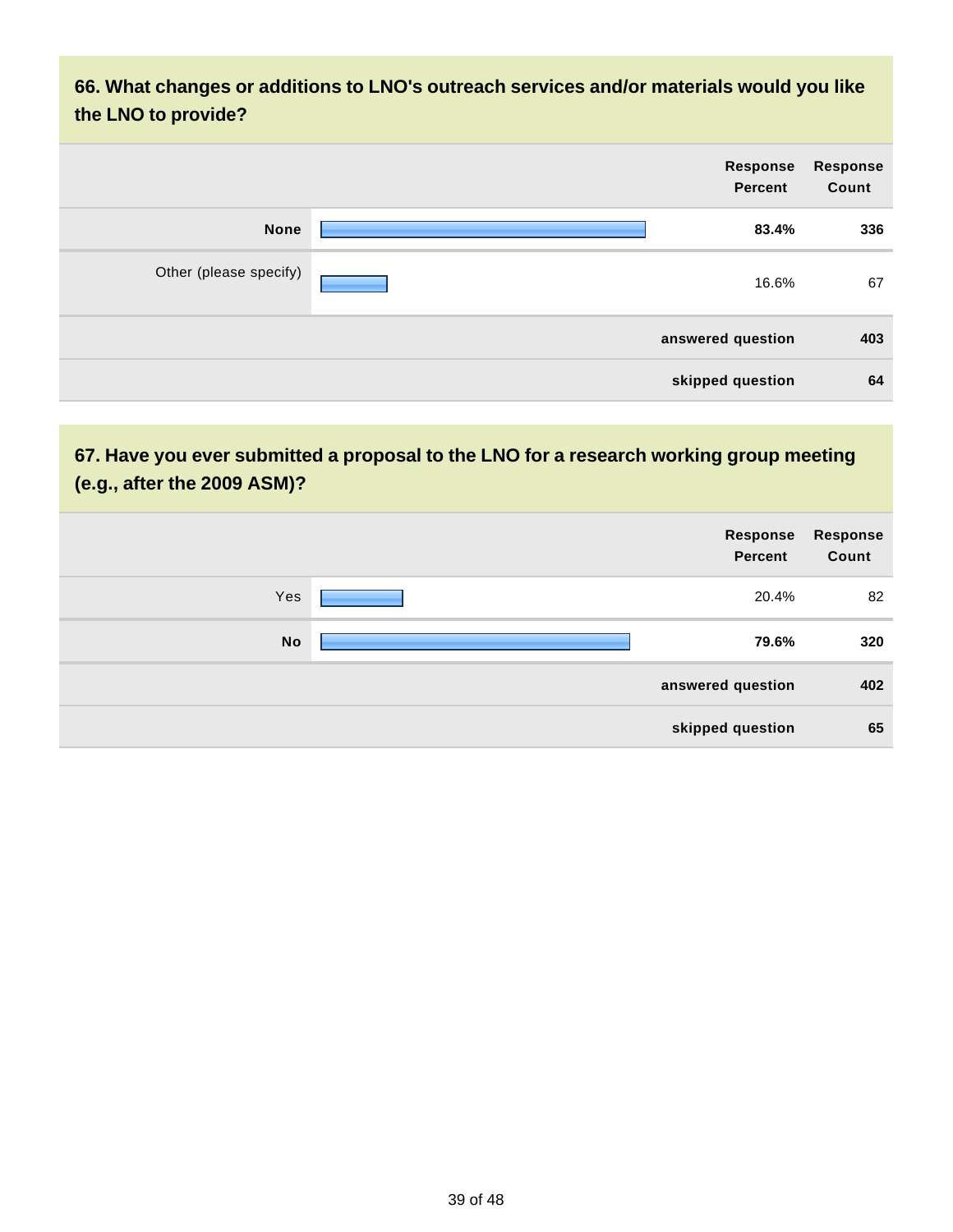# **68. In general how satisfied were you with the fairness of the proposal review process? Response Percent Response Count Very satisfied 48.8% 40** Satisfied **30.5%** 25 Neither satisfied nor dissatisfied **1990** 8 8 8 8 8 9.8% Dissatisfied 1.3.7% 3.7% Very dissatisfied 0.0% 0 Don't Know **6** and the control of the control of the control of the control of the control of the control of the control of the control of the control of the control of the control of the control of the control of the cont **answered question 82 skipped question 385**

#### **69. Have you ever attended a training session or meeting organized by LNO?**

|            | Response<br>Percent | Response<br>Count |
|------------|---------------------|-------------------|
| <b>Yes</b> | 48.5%               | 195               |
| No         | 44.5%               | 179               |
| Don't Know | 7.0%                | 28                |
|            | answered question   | 402               |
|            | skipped question    | 65                |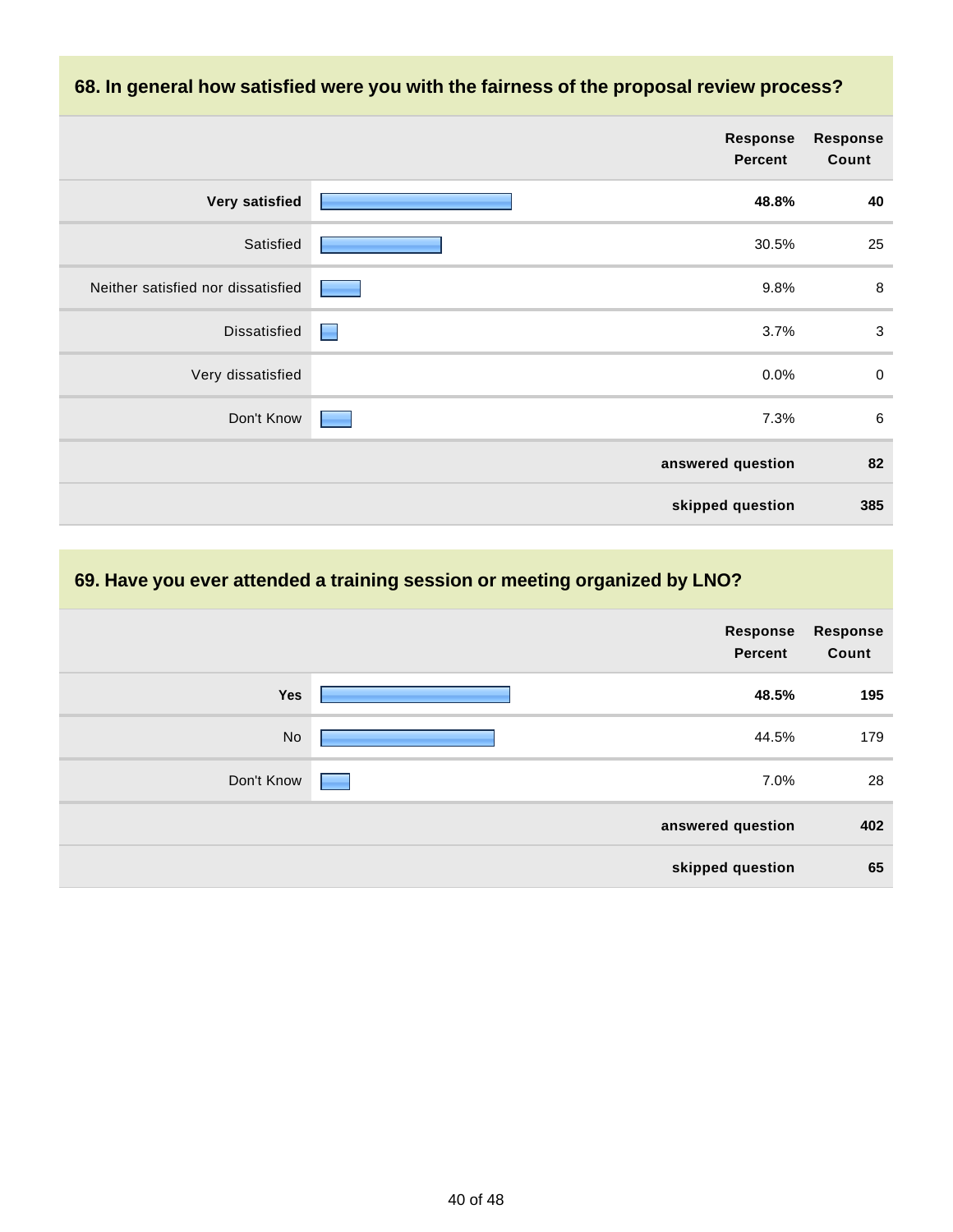#### **70. Why haven't you attended a training session or meeting organized by LNO?**

|                                | Response<br><b>Percent</b> | <b>Response</b><br>Count |
|--------------------------------|----------------------------|--------------------------|
| Wasn't aware they were offered | 42.7%                      | 90                       |
| No Time                        | 18.0%                      | 38                       |
| No funding to attend           | 10.9%                      | 23                       |
| Topics not of interest         | 14.2%                      | 30                       |
| Other (please specify)         | 14.2%                      | 30                       |
|                                | answered question          | 211                      |
|                                | skipped question           | 256                      |

#### **71. Did you attend a training session facilitated by LNO?**

|            |        | <b>Response</b><br><b>Percent</b> | Response<br>Count |
|------------|--------|-----------------------------------|-------------------|
| Yes        |        | 20.7%                             | 41                |
| <b>No</b>  |        | 77.3%                             | 153               |
| Don't Know | $\Box$ | 2.0%                              | $\overline{4}$    |
|            |        | answered question                 | 198               |
|            |        | skipped question                  | 269               |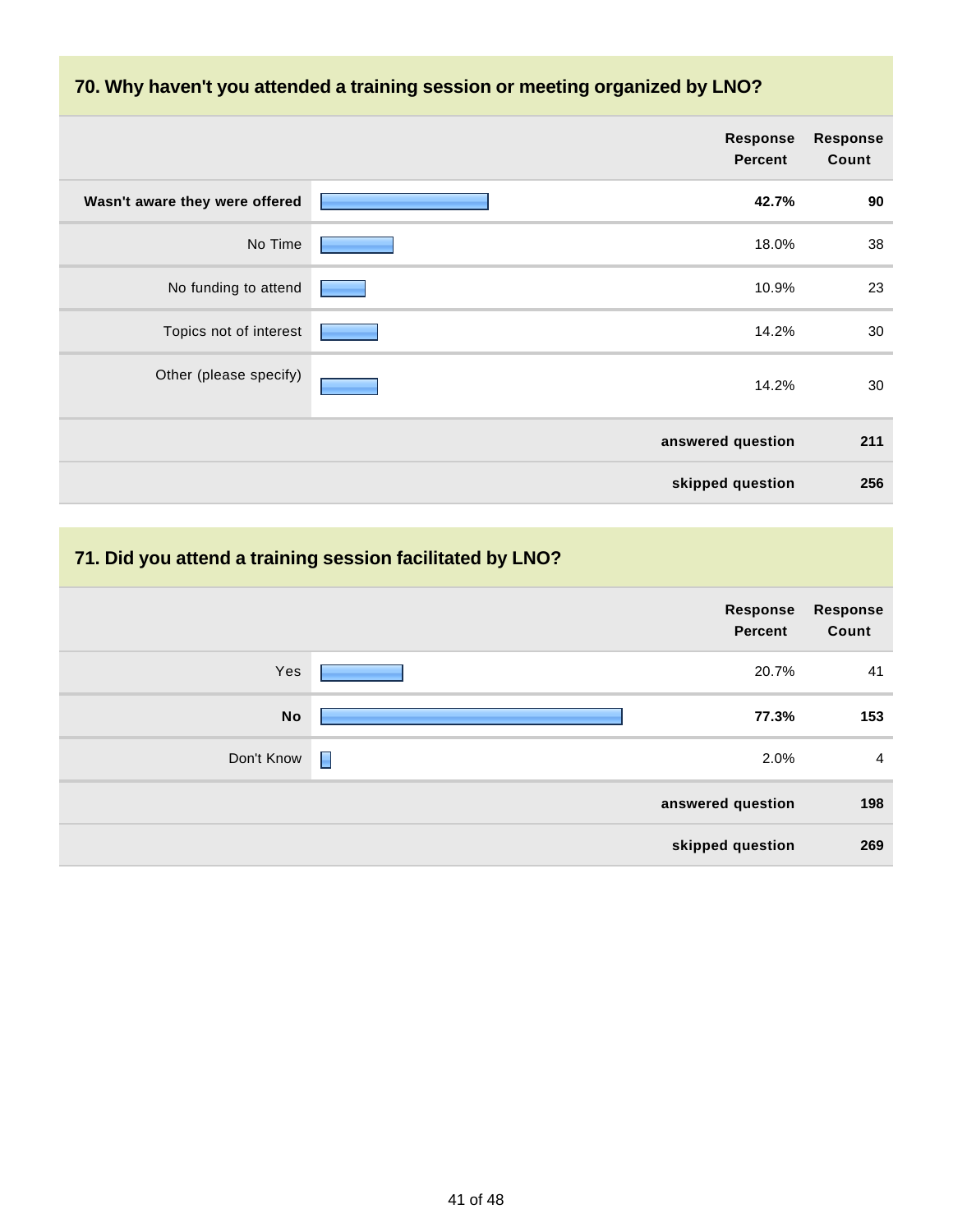#### **72. Why haven't you attended an LNO training session?**

|                                | Response<br><b>Percent</b> | <b>Response</b><br>Count |
|--------------------------------|----------------------------|--------------------------|
| Wasn't aware they were offered | 36.3%                      | 57                       |
| No Time                        | 12.7%                      | 20                       |
| No funding to attend           | 6.4%                       | 10                       |
| Topics not of interest         | 32.5%                      | 51                       |
| Other (please specify)         | 12.1%                      | 19                       |
|                                | answered question          | 157                      |
|                                | skipped question           | 310                      |

**73. Rate your level of satisfaction with the following elements of the last training session you attended.**

|                                                     | <b>Very</b><br>satisfied | <b>Satisfied</b> | <b>Neither</b><br>satisfied or<br>dissatisfied | <b>Dissatisfied</b> | <b>Very</b><br>dissatisfied | Don't<br><b>Know</b> | <b>Respons</b><br>Count  |
|-----------------------------------------------------|--------------------------|------------------|------------------------------------------------|---------------------|-----------------------------|----------------------|--------------------------|
| Organization of the training session                | 52.5%<br>(21)            | 37.5%<br>(15)    | $2.5\%$ (1)                                    | $5.0\%$ (2)         | $0.0\%$ (0)                 | 2.5%<br>(1)          | $\angle$                 |
| Relevance of the training topic to<br>your research | 45.0%<br>(18)            | 52.5%<br>(21)    | $0.0\%$ (0)                                    | $0.0\%$ (0)         | $0.0\%$ (0)                 | 2.5%<br>(1)          | $\overline{\phantom{a}}$ |
| Subject expertise of<br>presenter/trainer           | 55.0%<br>(22)            | 35.0%<br>(14)    | $5.0\%$ (2)                                    | $2.5\%$ (1)         | $0.0\%$ (0)                 | 2.5%<br>(1)          | $\angle$                 |
| Ability of experts to get information<br>across     | 52.5%<br>(21)            | 42.5%<br>(17)    | $2.5\%$ (1)                                    | $0.0\%$ (0)         | $0.0\%$ (0)                 | 2.5%<br>(1)          | $\overline{A}$           |
| Increase in your understanding the<br>topic areas   | 55.0%<br>(22)            | 35.0%<br>(14)    | $5.0\%$ (2)                                    | $2.5\%$ (1)         | $0.0\%$ (0)                 | 2.5%<br>(1)          | $\overline{\mathcal{L}}$ |
|                                                     |                          |                  |                                                |                     | answered question           |                      |                          |
|                                                     |                          |                  |                                                |                     | skipped question            |                      | 4 <sub>2</sub>           |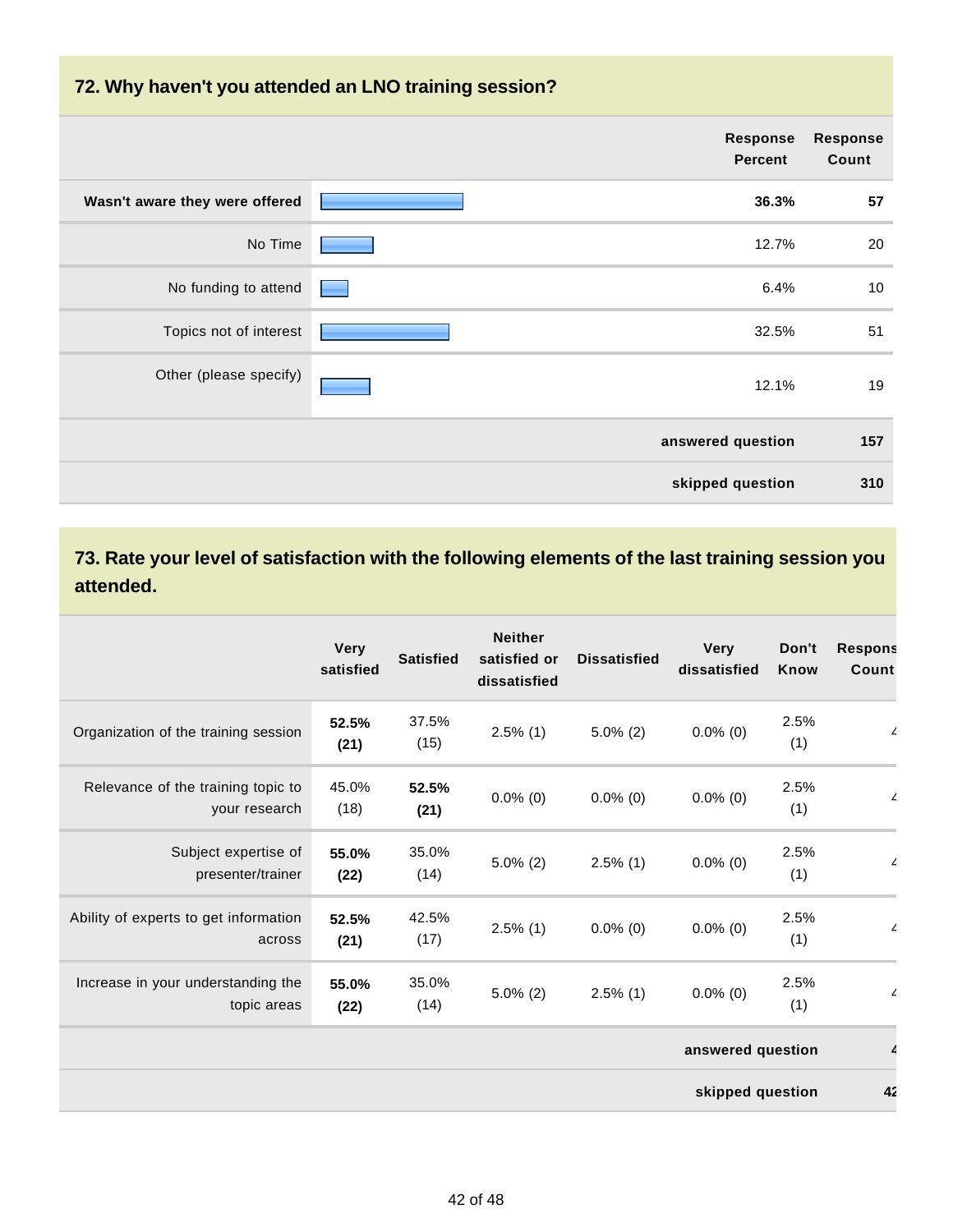### **74. Have you ever attended any other types of meetings facilitated by LNO? (Research working group meeting, planning group meeting, governance/committee meeting)**

|            | Response<br><b>Percent</b> | <b>Response</b><br>Count |
|------------|----------------------------|--------------------------|
| Yes        | 67.9%                      | 133                      |
| <b>No</b>  | 27.6%                      | 54                       |
| Don't Know | 4.6%<br>۰                  | 9                        |
|            | answered question          | 196                      |
|            | skipped question           | 271                      |

#### **75. Which of the following types of meetings, organized by LNO, have you attended**

|                                | <b>Yes</b>  | <b>No</b>  | Don't Know        | <b>Response</b><br>Count |
|--------------------------------|-------------|------------|-------------------|--------------------------|
| Research working group meeting | 76.5% (101) | 19.7% (26) | $3.8\%$ (5)       | 132                      |
| Planning group meeting         | 47.7% (63)  | 48.5% (64) | $3.8\%$ (5)       | 132                      |
| Governance/committee meeting   | 50.0% (66)  | 46.2% (61) | $3.8\%$ (5)       | 132                      |
|                                |             |            | answered question | 132                      |
|                                |             |            | skipped question  | 335                      |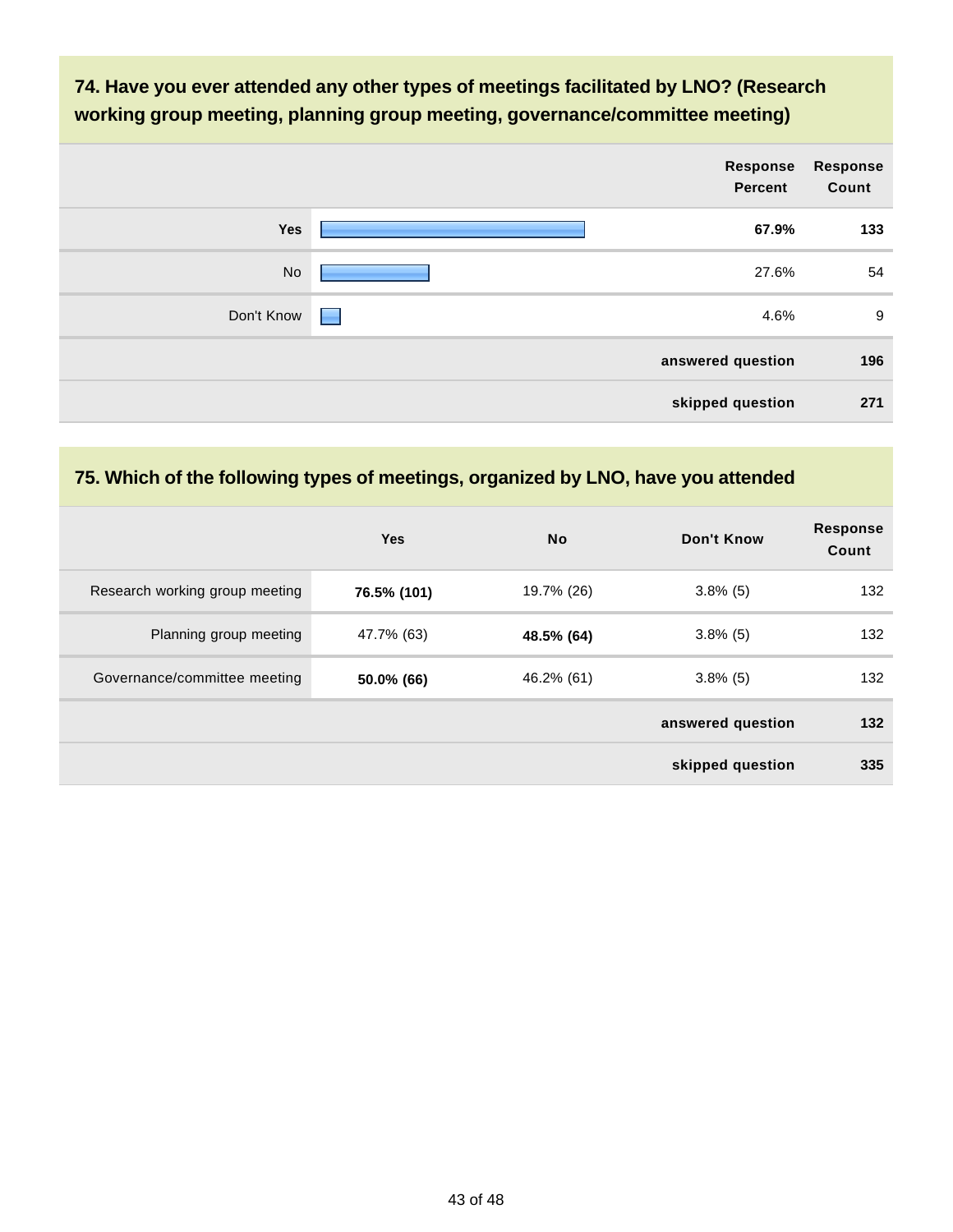**76. Considering all the LNO-organized meetings you have attended, please rate your general level of satisfaction with the following elements of those meetings.**

|                                                        | <b>Very</b><br>satisfied | <b>Satisfied</b> | <b>Neither</b><br>satisfied or<br>dissatisfied | <b>Dissatisfied</b> | <b>Very</b><br>dissatisfied | Don't<br>Know | <b>Respons</b><br>Count |
|--------------------------------------------------------|--------------------------|------------------|------------------------------------------------|---------------------|-----------------------------|---------------|-------------------------|
| Ease of making travel<br>arrangements                  | 56.1%<br>(74)            | 34.8%<br>(46)    | $2.3\%$ (3)                                    | $0.8\%$ (1)         | $0.8\%$ (1)                 | 5.3%<br>(7)   | 13 <sup>°</sup>         |
| Timeliness and ease of<br>reimbursement                | 47.0%<br>(62)            | 32.6%<br>(43)    | $4.5\%$ (6)                                    | $3.8\%$ (5)         | $0.0\%$ (0)                 | 12.1%<br>(16) | 15                      |
| Adequacy of pre-meeting<br>information about logistics | 47.0%<br>(62)            | 41.7%<br>(55)    | $6.8\%$ (9)                                    | $0.8\%$ (1)         | $0.0\%$ (0)                 | 3.8%<br>(5)   | 13                      |
| Ease in finding follow-up<br>information               | 31.8%<br>(42)            | 37.9%<br>(50)    | 13.6% (18)                                     | $5.3\%$ (7)         | $0.0\%$ (0)                 | 11.4%<br>(15) | 15                      |
|                                                        |                          |                  |                                                |                     | answered question           |               | 13                      |
|                                                        |                          |                  |                                                |                     | skipped question            |               | 3 <sup>°</sup>          |

**77. What additional services or modifications to existing services would you like the LNO to provide in support of LTER meetings?**

|                        | <b>Response</b><br>Percent | <b>Response</b><br>Count |
|------------------------|----------------------------|--------------------------|
| <b>None</b>            | 88.6%                      | 117                      |
| Other (please specify) | 11.4%                      | 15                       |
|                        | answered question          | 132                      |
|                        | skipped question           | 335                      |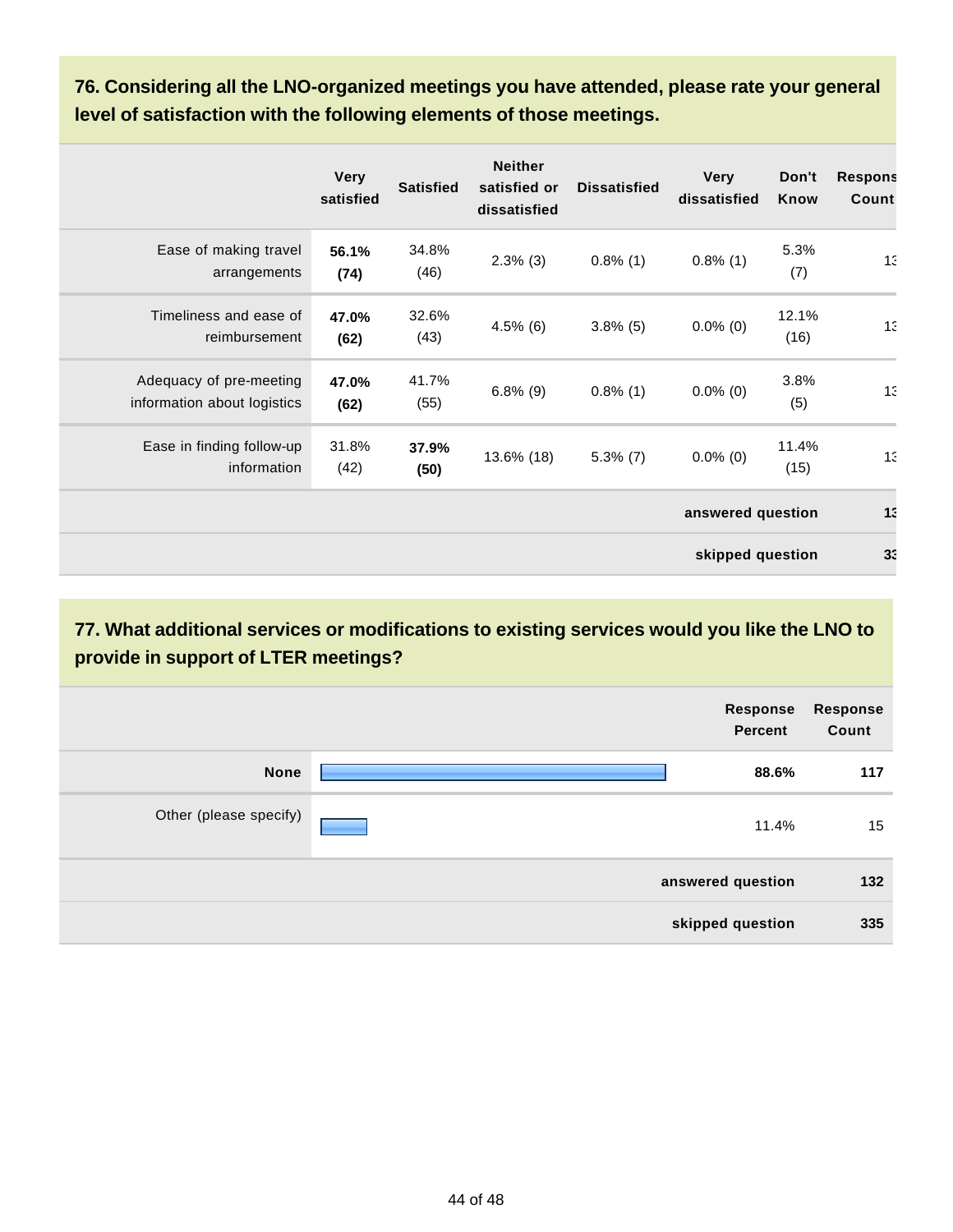### **78. The LNO-provided services are to facilitate your participation in LTER Network research ar indicate how important to your LTER experience the following LNO services are.**

|                                                           | $0 -$<br>Not at all<br>important | 1            | $\boldsymbol{2}$ | 3            | 4            | 5            | 6            | $\overline{7}$ | 8             | $\boldsymbol{9}$ |
|-----------------------------------------------------------|----------------------------------|--------------|------------------|--------------|--------------|--------------|--------------|----------------|---------------|------------------|
| @Iternet.edu mail aliases                                 | 35.2%<br>(138)                   | 5.4%<br>(21) | 7.1%<br>(28)     | 2.0%<br>(8)  | 4.1%<br>(16) | 7.4%<br>(29) | 3.6%<br>(14) | 3.3%<br>(13)   | 4.3%<br>(17)  | 1.5%<br>(6)      |
| LNO-established e-mail group lists                        | 14.8%<br>(58)                    | 6.4%<br>(25) | 6.1%<br>(24)     | 3.8%<br>(15) | 4.1%<br>(16) | 7.6%<br>(30) | 5.9%<br>(23) | 7.4%<br>(29)   | 6.1%<br>(24)  | 4.8%<br>(19)     |
| Technical assistance                                      | 9.5% (37)                        | 4.1%<br>(16) | 3.3%<br>(13)     | 4.1%<br>(16) | 4.1%<br>(16) | 8.2%<br>(32) | 6.7%<br>(26) | 6.7%<br>(26)   | 8.5%<br>(33)  | 6.9%<br>(27)     |
| Training sessions                                         | 9.8% (38)                        | 3.3%<br>(13) | 6.9%<br>(27)     | 6.7%<br>(26) | 3.1%<br>(12) | 6.2%<br>(24) | 4.4%<br>(17) | 6.4%<br>(25)   | 7.5%<br>(29)  | 2.6%<br>(10)     |
| Research working group meetings                           | 5.9% (23)                        | 0.5%<br>(2)  | 2.1%<br>(8)      | 1.3%<br>(5)  | 2.1%<br>(8)  | 5.6%<br>(22) | 5.6%<br>(22) | 8.5%<br>(33)   | 12.1%<br>(47) | 10.0%<br>(39)    |
| All Scientists' Meetings                                  | 2.6% (10)                        | 0.5%<br>(2)  | 0.8%<br>(3)      | 1.0%<br>(4)  | 3.1%<br>(12) | 3.3%<br>(13) | 4.3%<br>(17) | 7.9%<br>(31)   | 14.8%<br>(58) | 13.0%<br>(51)    |
| Governance/committee meetings                             | 8.9% (35)                        | 2.6%<br>(10) | 3.8%<br>(15)     | 4.3%<br>(17) | 3.8%<br>(15) | 7.9%<br>(31) | 3.3%<br>(13) | 4.1%<br>(16)   | 7.7%<br>(30)  | 5.6%<br>(22)     |
| Planning meetings                                         | 8.7% (34)                        | 2.0%<br>(8)  | 3.3%<br>(13)     | 2.6%<br>(10) | 3.1%<br>(12) | 8.2%<br>(32) | 5.4%<br>(21) | 6.1%<br>(24)   | 7.7%<br>(30)  | 5.4%<br>(21)     |
| <b>Climate Database</b>                                   | 7.1% (28)                        | 1.8%<br>(7)  | 2.6%<br>(10)     | 2.6%<br>(10) | 1.8%<br>(7)  | 5.6%<br>(22) | 4.8%<br>(19) | 7.9%<br>(31)   | 11.0%<br>(43) | 8.9%<br>(35)     |
| <b>Hydrology Database</b>                                 | $9.4\%$ (37)                     | 2.8%<br>(11) | 4.3%<br>(17)     | 2.0%<br>(8)  | 1.8%<br>(7)  | 6.4%<br>(25) | 3.3%<br>(13) | 6.4%<br>(25)   | 10.2%<br>(40) | 8.2%<br>(32)     |
| Personnel Database                                        | $6.1\%$ (24)                     | 2.3%<br>(9)  | 3.8%<br>(15)     | 4.9%<br>(19) | 2.3%<br>(9)  | 7.7%<br>(30) | 5.6%<br>(22) | 8.7%<br>(34)   | 13.0%<br>(51) | 7.7%<br>(30)     |
| Data Catalog                                              | $6.1\% (24)$                     | 1.8%<br>(7)  | 2.8%<br>(11)     | 0.8%<br>(3)  | 2.0%<br>(8)  | 4.9%<br>(19) | 6.4%<br>(25) | 6.9%<br>(27)   | 8.2%<br>(32)  | 12.3%<br>(48)    |
| Mini symposium presentations<br>streamed via the internet | 8.7% (34)                        | 4.6%<br>(18) | 3.3%<br>(13)     | 2.8%<br>(11) | 4.6%<br>(18) | 8.4%<br>(33) | 6.1%<br>(24) | 10.5%<br>(41)  | 7.1%<br>(28)  | 4.8%<br>(19)     |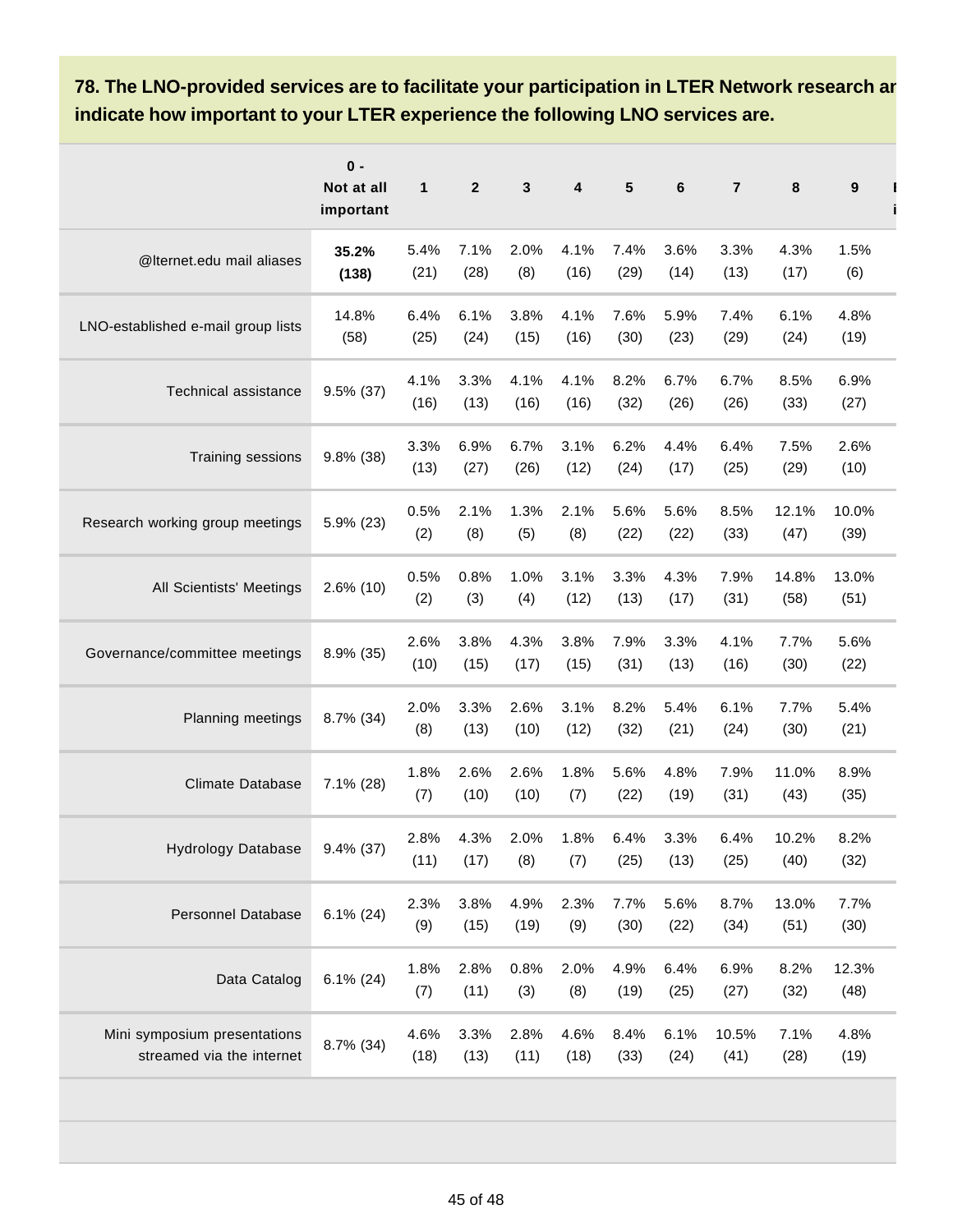## **79. List of LNO services, continued.**

|                                    | $0 -$<br>Not at all<br>important | $\mathbf{1}$ | $\overline{\mathbf{2}}$ | $\mathbf{3}$ | 4            | 5             | 6            | $\overline{\mathbf{r}}$ | 8             | 9             |
|------------------------------------|----------------------------------|--------------|-------------------------|--------------|--------------|---------------|--------------|-------------------------|---------------|---------------|
| All Site Bibliography              | 7.7% (30)                        | 3.8%<br>(15) | 3.6%<br>(14)            | 4.3%<br>(17) | 2.6%<br>(10) | 9.9%<br>(39)  | 5.1%<br>(20) | 9.7%<br>(38)            | 7.7%<br>(30)  | 5.4%<br>(21)  |
| <b>Remote Sensing Archive</b>      | 9.9% (39)                        | 3.3%<br>(13) | 4.8%<br>(19)            | 2.8%<br>(11) | 3.3%<br>(13) | 7.9%<br>(31)  | 4.8%<br>(19) | 4.8%<br>(19)            | 7.4%<br>(29)  | 6.9%<br>(27)  |
| Videoconferencing services         | 10.2%<br>(40)                    | 4.1%<br>(16) | 4.3%<br>(17)            | 3.6%<br>(14) | 2.8%<br>(11) | 7.1%<br>(28)  | 4.6%<br>(18) | 6.1%<br>(24)            | 6.6%<br>(26)  | 5.1%<br>(20)  |
| Governance Document Archive        | 10.7%<br>(42)                    | 5.1%<br>(20) | 4.1%<br>(16)            | 4.3%<br>(17) | 2.6%<br>(10) | 7.1%<br>(28)  | 4.8%<br>(19) | 4.3%<br>(17)            | 5.9%<br>(23)  | 4.6%<br>(18)  |
| <b>Historic Document Archive</b>   | 9.9% (39)                        | 2.6%<br>(10) | 3.8%<br>(15)            | 2.0%<br>(8)  | 2.6%<br>(10) | 5.6%<br>(22)  | 5.1%<br>(20) | 7.9%<br>(31)            | 8.4%<br>(33)  | 7.9%<br>(31)  |
| Image Archive                      | 7.4% (29)                        | 3.1%<br>(12) | 2.3%<br>(9)             | 2.8%<br>(11) | 3.8%<br>(15) | 7.7%<br>(30)  | 5.4%<br>(21) | 8.7%<br>(34)            | 9.7%<br>(38)  | 7.1%<br>(28)  |
| <b>LTER Network Public Website</b> | 4.6% (18)                        | 1.8%<br>(7)  | 2.6%<br>(10)            | 0.8%<br>(3)  | 3.1%<br>(12) | 7.7%<br>(30)  | 6.1%<br>(24) | 6.6%<br>(26)            | 11.5%<br>(45) | 11.2%<br>(44) |
| <b>LTER Intranet Website</b>       | $6.4\%$ (25)                     | 2.8%<br>(11) | 2.6%<br>(10)            | 1.3%<br>(5)  | 3.3%<br>(13) | 5.4%<br>(21)  | 5.9%<br>(23) | 7.4%<br>(29)            | 9.7%<br>(38)  | 7.4%<br>(29)  |
| LNO website                        | $6.6\%$ (26)                     | 2.3%<br>(9)  | 2.8%<br>(11)            | 2.3%<br>(9)  | 2.6%<br>(10) | 9.7%<br>(38)  | 6.1%<br>(24) | 5.6%<br>(22)            | 12.0%<br>(47) | 6.9%<br>(27)  |
| LTER online newsletter             | 5.9% (23)                        | 1.5%<br>(6)  | 2.6%<br>(10)            | 3.3%<br>(13) | 5.6%<br>(22) | 9.9%<br>(39)  | 5.6%<br>(22) | 9.2%<br>(36)            | 13.3%<br>(52) | 8.9%<br>(35)  |
| LTER printed newsletter            | 12.5%<br>(49)                    | 5.1%<br>(20) | 6.4%<br>(25)            | 4.1%<br>(16) | 4.3%<br>(17) | 10.2%<br>(40) | 5.6%<br>(22) | 7.7%<br>(30)            | 8.9%<br>(35)  | 6.4%<br>(25)  |
| LNO annual report                  | 9.9% (39)                        | 2.8%<br>(11) | 4.3%<br>(17)            | 3.3%<br>(13) | 3.8%<br>(15) | 10.2%<br>(40) | 4.8%<br>(19) | 6.4%<br>(25)            | 7.9%<br>(31)  | 4.1%<br>(16)  |
| Visits to sites by LNO staff       | 8.7% (34)                        | 3.3%<br>(13) | 2.3%<br>(9)             | 2.3%<br>(9)  | 3.1%<br>(12) | 7.7%<br>(30)  | 4.6%<br>(18) | 7.1%<br>(28)            | 8.9%<br>(35)  | 4.6%<br>(18)  |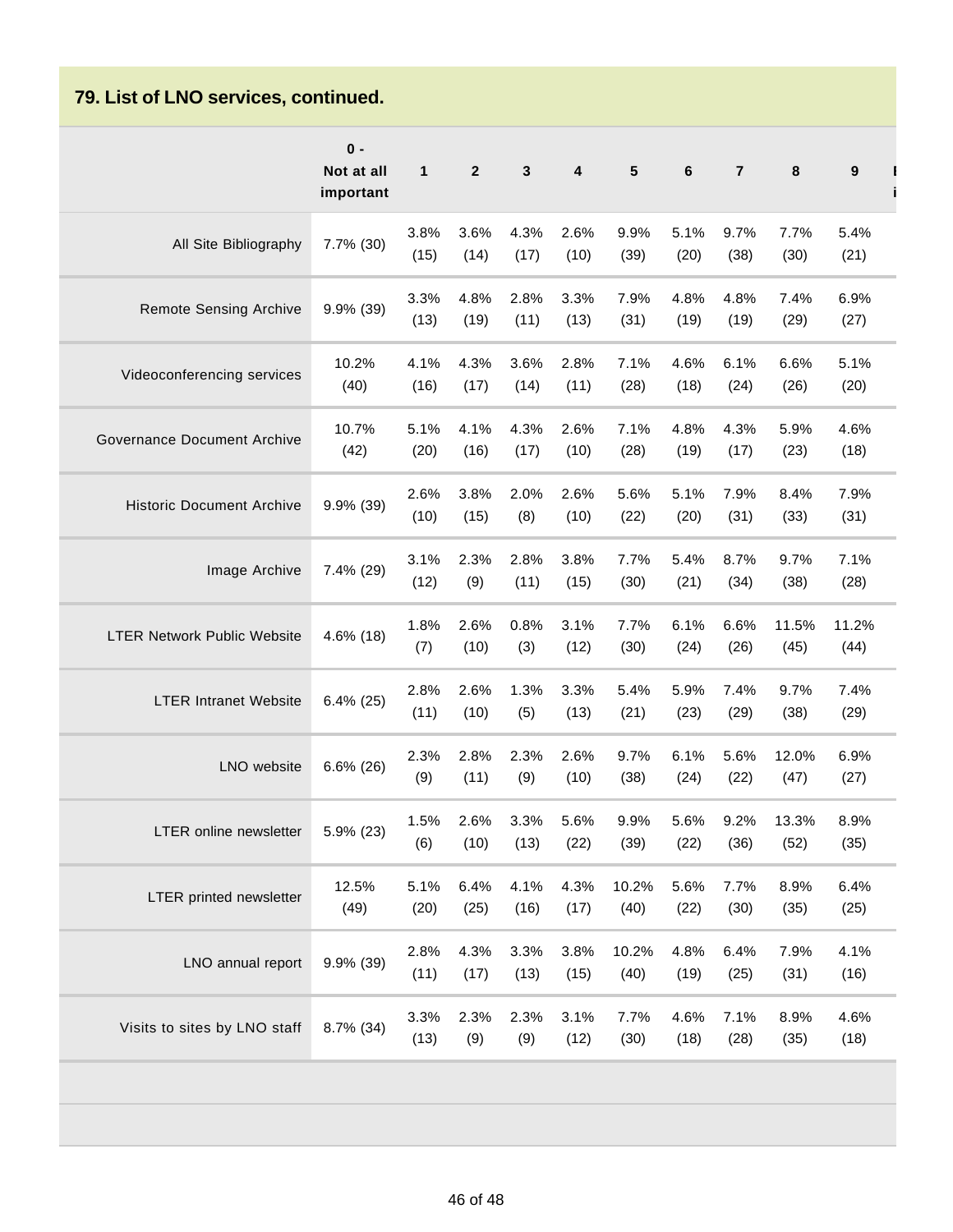**80. How would you rate the overall performance of LNO in their provision of services to support your participation in LTER Network-related research?**

|            | Response<br><b>Percent</b> | <b>Response</b><br>Count |
|------------|----------------------------|--------------------------|
| Excellent  | 18.4%                      | 72                       |
| Good       | 43.4%                      | 170                      |
| Fair       | 13.3%                      | 52                       |
| Poor       | 1.5%                       | 6                        |
| Don't Know | 23.5%                      | 92                       |
|            | answered question          | 392                      |
|            | skipped question           | 75                       |

**81. If you would like to share your answers and comments with your name attached, click the button below. Otherwise your answers on this evaluation will remain confidential.**

|                              | <b>Response</b><br>Percent | <b>Response</b><br>Count |
|------------------------------|----------------------------|--------------------------|
| Attach my name to my answers | 100.0%                     | $12 \,$                  |
|                              | answered question          | $12 \overline{ }$        |
|                              | skipped question           | 455                      |

**82. If you have comments regarding this survey or suggestions for improvement, please let us know:** 

|                   | Response<br>Count |
|-------------------|-------------------|
|                   | 34                |
| answered question | 34                |
| skipped question  | 433               |